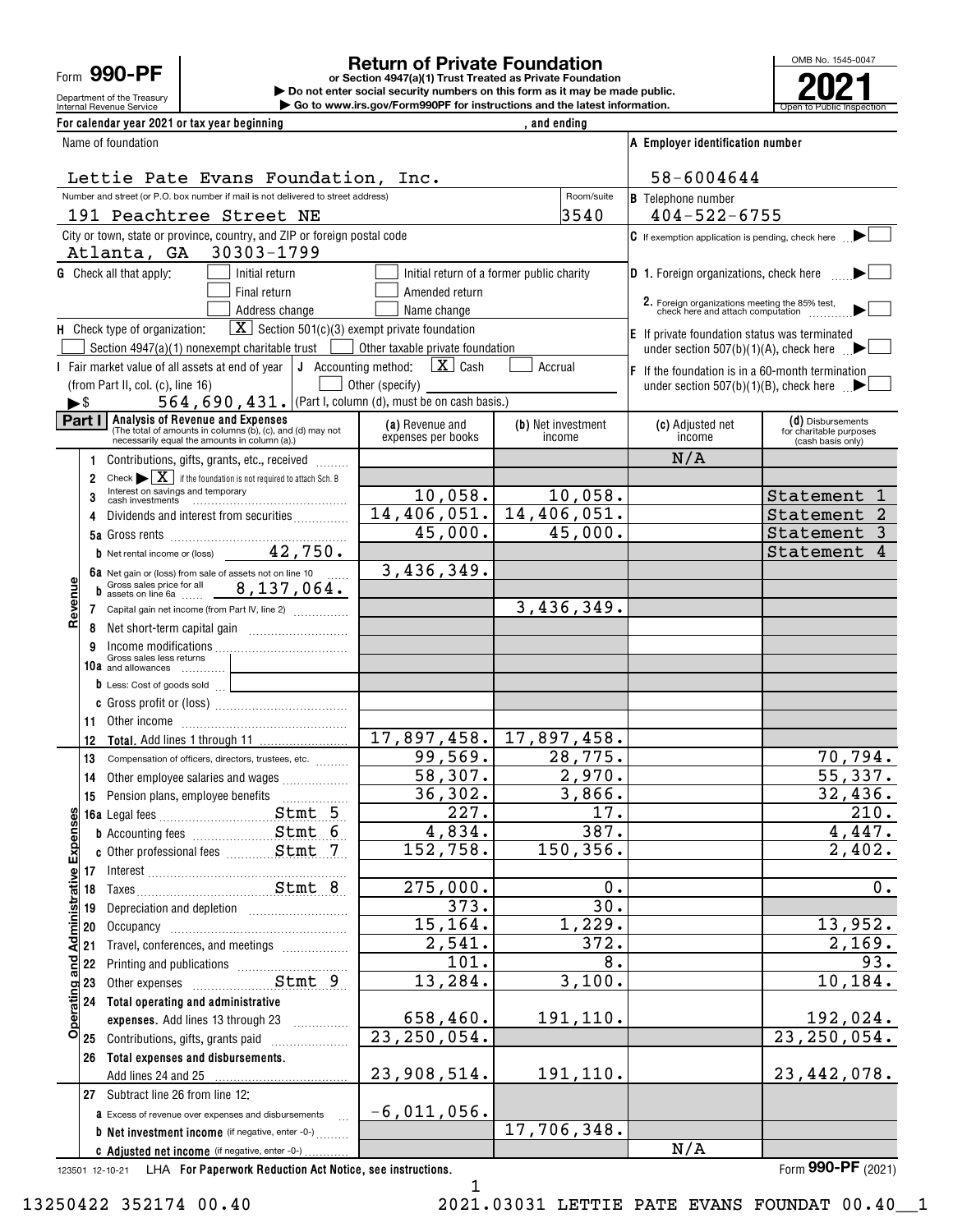| Form 990-PF (2021)   | 58-6004644<br>Page 2 |                                                                                                                                                                                                                                |                        |                          |                                |
|----------------------|----------------------|--------------------------------------------------------------------------------------------------------------------------------------------------------------------------------------------------------------------------------|------------------------|--------------------------|--------------------------------|
|                      | Part II              | <b>Balance Sheets</b> Attached schedules and amounts in the description                                                                                                                                                        | Beginning of year      | End of year              |                                |
|                      |                      | column should be for end-of-year amounts only.                                                                                                                                                                                 | (a) Book Value         | (b) Book Value           | (c) Fair Market Value          |
|                      |                      | 1 Cash - non-interest-bearing                                                                                                                                                                                                  | 5,943.                 | $\overline{5,758.}$      | 5,758.                         |
|                      |                      |                                                                                                                                                                                                                                | 6, 363, 716.           |                          | $8,697,599.$ $8,698,847.$      |
|                      |                      | 3 Accounts receivable                                                                                                                                                                                                          |                        |                          |                                |
|                      |                      | Less: allowance for doubtful accounts                                                                                                                                                                                          |                        |                          |                                |
|                      |                      | 4 Pledges receivable                                                                                                                                                                                                           |                        |                          |                                |
|                      |                      | Less: allowance for doubtful accounts $\blacktriangleright$                                                                                                                                                                    |                        |                          |                                |
|                      |                      |                                                                                                                                                                                                                                |                        |                          |                                |
|                      |                      | 6 Receivables due from officers, directors, trustees, and other                                                                                                                                                                |                        |                          |                                |
|                      |                      |                                                                                                                                                                                                                                |                        |                          |                                |
|                      |                      |                                                                                                                                                                                                                                |                        |                          |                                |
|                      |                      | Less: allowance for doubtful accounts                                                                                                                                                                                          |                        |                          |                                |
|                      |                      |                                                                                                                                                                                                                                |                        |                          |                                |
| Assets               |                      |                                                                                                                                                                                                                                |                        |                          |                                |
|                      |                      | 10a Investments - U.S. and state government obligations                                                                                                                                                                        |                        |                          |                                |
|                      |                      |                                                                                                                                                                                                                                | 55,998,492.            |                          | $60, 430, 157.$ 554, 555, 930. |
|                      |                      |                                                                                                                                                                                                                                |                        |                          |                                |
|                      |                      | 11 Investments - land, buildings, and equipment: basis  239, 848.                                                                                                                                                              |                        |                          |                                |
|                      |                      |                                                                                                                                                                                                                                | 139,848.               | 139,848.                 | 1,366,667.                     |
|                      | 12                   |                                                                                                                                                                                                                                |                        |                          |                                |
|                      | 13                   | $Inves the rest of the following equations are given by the following equations. The first equation is:\n\begin{bmatrix}\n a_{11} & a_{12} & a_{13} \\  a_{21} & a_{22} & a_{23} \\  a_{31} & a_{32} & a_{33}\n \end{bmatrix}$ |                        |                          |                                |
|                      | 14                   | Land, buildings, and equipment: basis $\blacktriangleright$ 17,891.                                                                                                                                                            |                        |                          |                                |
|                      |                      | Less: accumulated depreciation Stmt 11 - 16, 155.                                                                                                                                                                              |                        |                          |                                |
|                      | 15                   | Other assets (describe > Statement 12)                                                                                                                                                                                         | $\frac{2,109}{28,643}$ | $\frac{1,736.}{33,304.}$ | $\frac{1,736}{61,493}$ .       |
|                      |                      | 16 Total assets (to be completed by all filers - see the                                                                                                                                                                       |                        |                          |                                |
|                      |                      |                                                                                                                                                                                                                                | 62,538,751.            |                          | $69,308,402.$ 564,690,431.     |
|                      |                      |                                                                                                                                                                                                                                |                        |                          |                                |
|                      | 18                   |                                                                                                                                                                                                                                |                        |                          |                                |
|                      | 19                   | Deferred revenue informational contracts and all the contracts and all the contracts and all the contracts are contracts and all the contracts are contracted and all the contracts are contracted and contract are contracted |                        |                          |                                |
| abilities            |                      | 20 Loans from officers, directors, trustees, and other disqualified persons                                                                                                                                                    |                        |                          |                                |
|                      | 21                   |                                                                                                                                                                                                                                |                        |                          |                                |
|                      |                      |                                                                                                                                                                                                                                | 114.                   | 261.                     |                                |
|                      |                      |                                                                                                                                                                                                                                |                        |                          |                                |
|                      |                      |                                                                                                                                                                                                                                | 114.                   | 261.                     |                                |
|                      |                      | Foundations that follow FASB ASC 958, check here many states                                                                                                                                                                   |                        |                          |                                |
|                      |                      | and complete lines 24, 25, 29, and 30.                                                                                                                                                                                         |                        |                          |                                |
|                      | 24                   | Net assets without donor restrictions                                                                                                                                                                                          |                        |                          |                                |
|                      | 25                   | Net assets with donor restrictions                                                                                                                                                                                             |                        |                          |                                |
| <b>Fund Balances</b> |                      | Foundations that do not follow FASB ASC 958, check here $\blacktriangleright \boxed{\text{X}}$                                                                                                                                 |                        |                          |                                |
|                      |                      | and complete lines 26 through 30.                                                                                                                                                                                              |                        |                          |                                |
| ŏ                    | 26                   | Capital stock, trust principal, or current funds                                                                                                                                                                               | 0.                     | 0.                       |                                |
|                      | 27                   | Paid-in or capital surplus, or land, bldg., and equipment fund                                                                                                                                                                 | $\overline{0}$ .       | $\overline{0}$ .         |                                |
|                      | 28                   | Retained earnings, accumulated income, endowment, or other funds                                                                                                                                                               | 62,538,637.            | 69,308,141.              |                                |
| <b>Net Assets</b>    | 29                   |                                                                                                                                                                                                                                | 62,538,637.            | 69,308,141.              |                                |
|                      |                      |                                                                                                                                                                                                                                |                        |                          |                                |
|                      | 30                   |                                                                                                                                                                                                                                | 62,538,751.            | 69,308,402.              |                                |
|                      | Part III             | Analysis of Changes in Net Assets or Fund Balances                                                                                                                                                                             |                        |                          |                                |
|                      |                      | 1 Total net assets or fund balances at beginning of year - Part II, column (a), line 29                                                                                                                                        |                        |                          |                                |
|                      |                      | (must agree with end-of-year figure reported on prior year's return)                                                                                                                                                           |                        | 1                        | 62,538,637.                    |
|                      |                      | 2 Enter amount from Part I, line 27a                                                                                                                                                                                           |                        | $\overline{2}$           | $-6,011,056.$                  |
| 3                    |                      | Other increases not included in line 2 (itemize) > Gain on stock grant                                                                                                                                                         |                        | 3                        | 12,780,560.                    |
| 4                    |                      | Add lines 1, 2, and 3                                                                                                                                                                                                          |                        | 4                        | 69,308,141.                    |
| 5                    |                      | Decreases not included in line 2 (itemize)                                                                                                                                                                                     |                        | 5                        | 0.                             |
|                      |                      |                                                                                                                                                                                                                                |                        | $\overline{\bf{6}}$      | 69,308,141.                    |

**6**Total net assets or fund balances at end of year (line 4 minus line 5) - Part II, column (b), line 29

Form (2021) **990-PF** 69,308,141.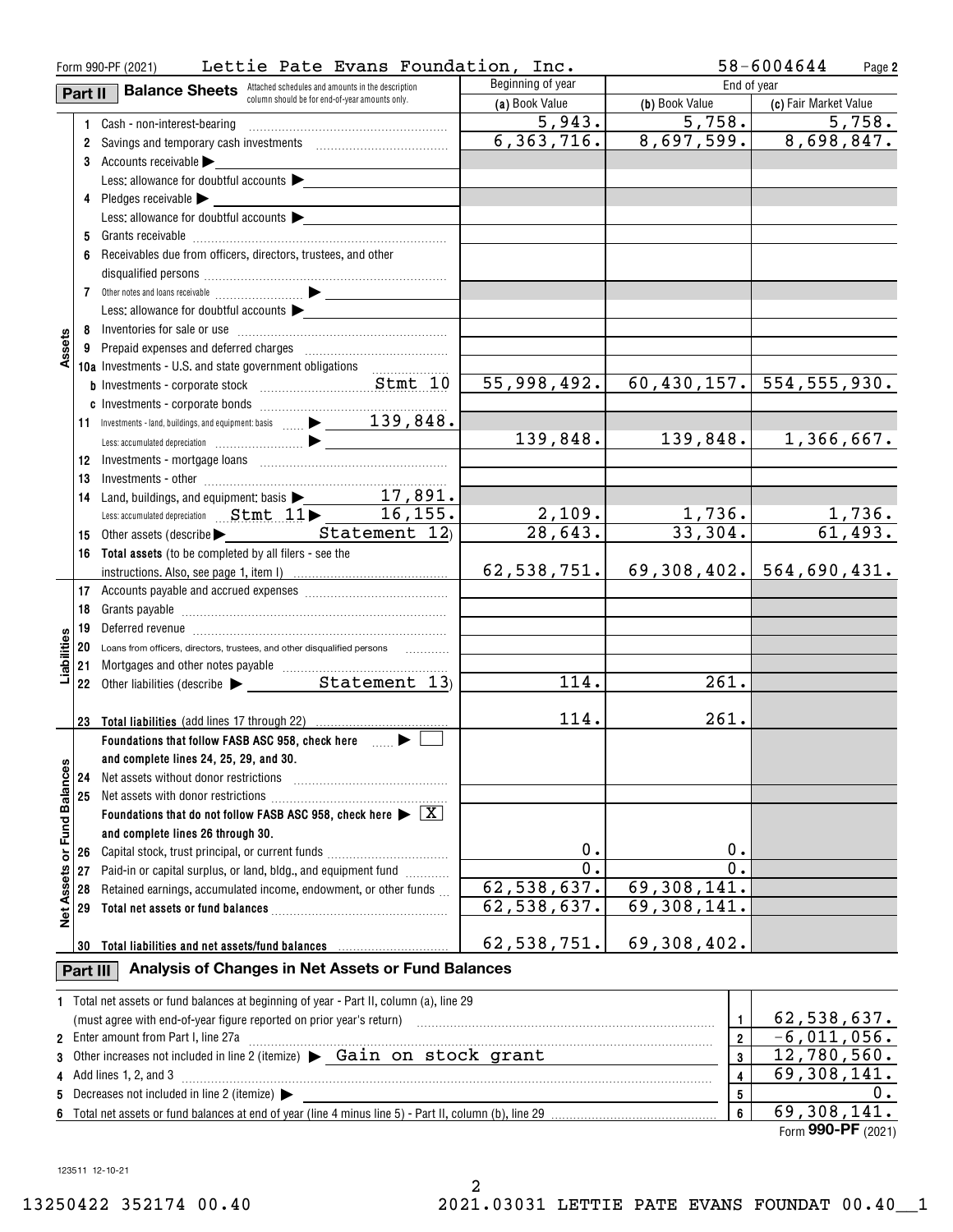| Form 990-PF (2021)                                                                                                        | Lettie Pate Evans Foundation, Inc.                                                                                                           |                                                         |  |                                                  |                                                                  | 58-6004644                       | Page 3                |
|---------------------------------------------------------------------------------------------------------------------------|----------------------------------------------------------------------------------------------------------------------------------------------|---------------------------------------------------------|--|--------------------------------------------------|------------------------------------------------------------------|----------------------------------|-----------------------|
| <b>Part IV</b>                                                                                                            | <b>Capital Gains and Losses for Tax on Investment Income</b>                                                                                 |                                                         |  |                                                  |                                                                  |                                  |                       |
|                                                                                                                           | (a) List and describe the kind(s) of property sold (for example, real estate,<br>2-story brick warehouse; or common stock, 200 shs. MLC Co.) |                                                         |  | (b) How acquired<br>P - Purchase<br>D - Donation | (c) Date acquired<br>(mo., day, yr.)                             | (d) Date sold<br>(mo., day, yr.) |                       |
| 1a PUBLICLY TRADED SECURITIES                                                                                             |                                                                                                                                              |                                                         |  |                                                  |                                                                  |                                  |                       |
| $\overline{\mathbf{b}}$                                                                                                   |                                                                                                                                              |                                                         |  |                                                  |                                                                  |                                  |                       |
| $\mathbf{c}$                                                                                                              |                                                                                                                                              |                                                         |  |                                                  |                                                                  |                                  |                       |
| $\mathbf{d}$                                                                                                              |                                                                                                                                              |                                                         |  |                                                  |                                                                  |                                  |                       |
| e                                                                                                                         |                                                                                                                                              |                                                         |  |                                                  |                                                                  |                                  |                       |
| (e) Gross sales price                                                                                                     | (f) Depreciation allowed<br>(or allowable)                                                                                                   | (g) Cost or other basis<br>plus expense of sale         |  |                                                  | (h) Gain or (loss)<br>$((e)$ plus $(f)$ minus $(g)$ )            |                                  |                       |
| 8,137,064.<br>a                                                                                                           |                                                                                                                                              | 4,700,715.                                              |  |                                                  |                                                                  | 3,436,349.                       |                       |
| b                                                                                                                         |                                                                                                                                              |                                                         |  |                                                  |                                                                  |                                  |                       |
| C                                                                                                                         |                                                                                                                                              |                                                         |  |                                                  |                                                                  |                                  |                       |
| d                                                                                                                         |                                                                                                                                              |                                                         |  |                                                  |                                                                  |                                  |                       |
| e                                                                                                                         |                                                                                                                                              |                                                         |  |                                                  |                                                                  |                                  |                       |
|                                                                                                                           | Complete only for assets showing gain in column (h) and owned by the foundation on 12/31/69.                                                 |                                                         |  |                                                  | (I) Gains (Col. (h) gain minus                                   |                                  |                       |
| (i) FMV as of 12/31/69                                                                                                    | (j) Adjusted basis<br>as of 12/31/69                                                                                                         | $(k)$ Excess of col. $(i)$<br>over col. (j), if any     |  |                                                  | col. $(k)$ , but not less than -0-) or<br>Losses (from col. (h)) |                                  |                       |
|                                                                                                                           |                                                                                                                                              |                                                         |  |                                                  |                                                                  | 3,436,349.                       |                       |
| b                                                                                                                         |                                                                                                                                              |                                                         |  |                                                  |                                                                  |                                  |                       |
| C                                                                                                                         |                                                                                                                                              |                                                         |  |                                                  |                                                                  |                                  |                       |
| d                                                                                                                         |                                                                                                                                              |                                                         |  |                                                  |                                                                  |                                  |                       |
| e                                                                                                                         |                                                                                                                                              |                                                         |  |                                                  |                                                                  |                                  |                       |
| 2 Capital gain net income or (net capital loss)                                                                           | If gain, also enter in Part I, line 7<br>If (loss), enter -0- in Part I, line 7                                                              |                                                         |  | $\overline{2}$                                   |                                                                  | 3,436,349.                       |                       |
|                                                                                                                           | 3 Net short-term capital gain or (loss) as defined in sections 1222(5) and (6):                                                              |                                                         |  |                                                  |                                                                  |                                  |                       |
| Part I, line 8                                                                                                            | If gain, also enter in Part I, line 8, column (c). See instructions. If (loss), enter -0- in                                                 |                                                         |  | 3                                                | N/A                                                              |                                  |                       |
| <b>Part V</b>                                                                                                             | Excise Tax Based on Investment Income (Section 4940(a), 4940(b), or 4948 - see instructions)                                                 |                                                         |  |                                                  |                                                                  |                                  |                       |
|                                                                                                                           | <b>1a</b> Exempt operating foundations described in section $4940(d)(2)$ , check here $\Box$ and enter "N/A" on line 1.                      |                                                         |  |                                                  |                                                                  |                                  |                       |
|                                                                                                                           |                                                                                                                                              | (attach copy of letter if necessary - see instructions) |  |                                                  | $\mathbf{1}$                                                     |                                  | 246,118.              |
|                                                                                                                           | <b>b</b> All other domestic foundations enter 1.39% (0.0139) of line 27b. Exempt foreign organizations,                                      |                                                         |  |                                                  |                                                                  |                                  |                       |
|                                                                                                                           |                                                                                                                                              |                                                         |  |                                                  |                                                                  |                                  |                       |
|                                                                                                                           | 2 Tax under section 511 (domestic section 4947(a)(1) trusts and taxable foundations only; others, enter -0-)                                 |                                                         |  |                                                  | $\overline{2}$                                                   |                                  | $0 \cdot$             |
| Add lines 1 and 2                                                                                                         |                                                                                                                                              |                                                         |  |                                                  | 3                                                                |                                  | $\overline{246,118.}$ |
|                                                                                                                           |                                                                                                                                              |                                                         |  |                                                  | 4                                                                |                                  | 0.                    |
| 5                                                                                                                         | Tax based on investment income. Subtract line 4 from line 3. If zero or less, enter -0-                                                      |                                                         |  |                                                  | 5                                                                |                                  | 246, 118.             |
| 6<br>Credits/Payments:                                                                                                    |                                                                                                                                              |                                                         |  |                                                  |                                                                  |                                  |                       |
|                                                                                                                           | a 2021 estimated tax payments and 2020 overpayment credited to 2021 [100]                                                                    | 6a                                                      |  | 248,958.                                         |                                                                  |                                  |                       |
|                                                                                                                           |                                                                                                                                              | 6b                                                      |  |                                                  | 0.                                                               |                                  |                       |
|                                                                                                                           |                                                                                                                                              | 6c                                                      |  |                                                  | 0.                                                               |                                  |                       |
|                                                                                                                           |                                                                                                                                              | 6d                                                      |  | 0.                                               |                                                                  |                                  |                       |
| Total credits and payments. Add lines 6a through 6d<br>$7^{\circ}$                                                        |                                                                                                                                              |                                                         |  |                                                  | 7                                                                |                                  | 248,958.              |
| Enter any <b>penalty</b> for underpayment of estimated tax. Check here $\boxed{\mathbf{X}}$ if Form 2220 is attached<br>8 |                                                                                                                                              |                                                         |  |                                                  | 8                                                                |                                  | 0.                    |
| 9                                                                                                                         | Tax due. If the total of lines 5 and 8 is more than 7, enter amount owed                                                                     |                                                         |  |                                                  | 9                                                                |                                  |                       |
| 10                                                                                                                        | Overpayment. If line 7 is more than the total of lines 5 and 8, enter the amount overpaid                                                    |                                                         |  |                                                  | 10                                                               |                                  | 2,840.                |
| 11                                                                                                                        | Enter the amount of line 10 to be: Credited to 2022 estimated tax                                                                            |                                                         |  | $2,840.$ Refunded                                | 11                                                               |                                  | 0.                    |
|                                                                                                                           |                                                                                                                                              |                                                         |  |                                                  |                                                                  | Form 990-PF (2021)               |                       |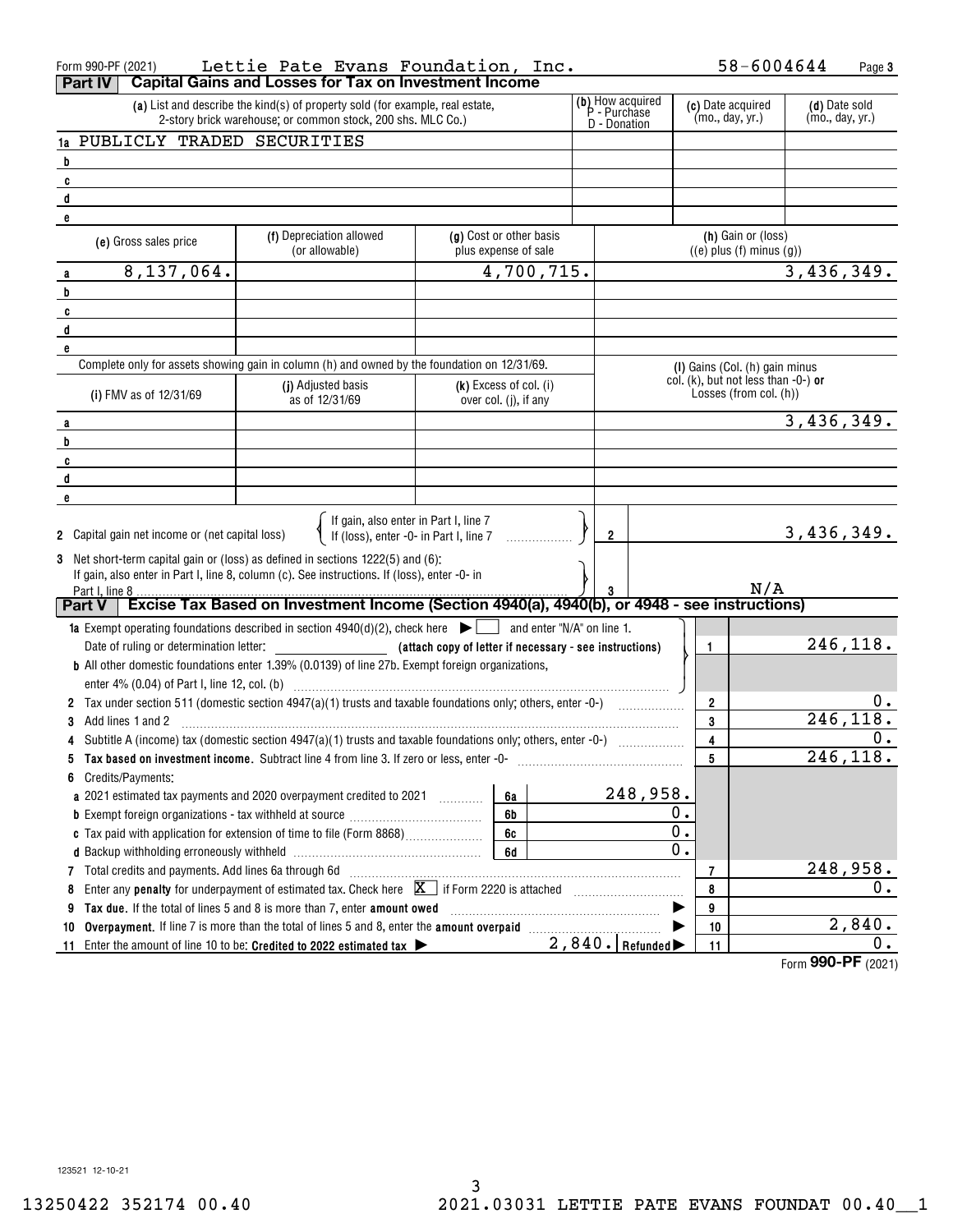#### Form 990-PF (2021) Lettie Pate Evans Foundation, Inc. 58-6004644 Page **Part VI-A Statements Regarding Activities** Lettie Pate Evans Foundation, Inc. 58-6004644

|     | Fail VI-M<br><b>Proteinents negarally Activities</b>                                                                                                                                                                           |                |             |                         |
|-----|--------------------------------------------------------------------------------------------------------------------------------------------------------------------------------------------------------------------------------|----------------|-------------|-------------------------|
|     | 1a During the tax year, did the foundation attempt to influence any national, state, or local legislation or did it participate or intervene in                                                                                | 1a             |             | Yes No<br>$\mathbf X$   |
|     | b Did it spend more than \$100 during the year (either directly or indirectly) for political purposes? See the instructions for the definition                                                                                 | 1b             |             | X                       |
|     | If the answer is "Yes" to 1a or 1b, attach a detailed description of the activities and copies of any materials published or                                                                                                   |                |             |                         |
|     | distributed by the foundation in connection with the activities.                                                                                                                                                               |                |             |                         |
|     |                                                                                                                                                                                                                                | 1c             |             | x                       |
|     | d Enter the amount (if any) of tax on political expenditures (section 4955) imposed during the year:                                                                                                                           |                |             |                         |
|     | $0$ .                                                                                                                                                                                                                          |                |             |                         |
|     | e Enter the reimbursement (if any) paid by the foundation during the year for political expenditure tax imposed on foundation                                                                                                  |                |             |                         |
|     | $0 -$                                                                                                                                                                                                                          |                |             |                         |
|     | 2 Has the foundation engaged in any activities that have not previously been reported to the IRS?                                                                                                                              | $\overline{2}$ |             | x                       |
|     | If "Yes," attach a detailed description of the activities.                                                                                                                                                                     |                |             |                         |
|     | 3 Has the foundation made any changes, not previously reported to the IRS, in its governing instrument, articles of incorporation, or                                                                                          |                |             |                         |
|     |                                                                                                                                                                                                                                | 3              |             | x                       |
|     |                                                                                                                                                                                                                                | 4a             |             | $\mathbf X$             |
|     |                                                                                                                                                                                                                                | 4b             |             |                         |
|     |                                                                                                                                                                                                                                | 5              |             | X                       |
|     | If "Yes," attach the statement required by General Instruction T.                                                                                                                                                              |                |             |                         |
|     | Are the requirements of section 508(e) (relating to sections 4941 through 4945) satisfied either:                                                                                                                              |                |             |                         |
|     | • By language in the governing instrument, or                                                                                                                                                                                  |                |             |                         |
|     | • By state legislation that effectively amends the governing instrument so that no mandatory directions that conflict with the state law                                                                                       |                |             |                         |
|     | remain in the governing instrument? Manual Communication and the contract of the contract of the contract of the contract of the contract of the contract of the contract of the contract of the contract of the contract of t | 6              | х           |                         |
|     |                                                                                                                                                                                                                                | $\overline{7}$ | $\mathbf x$ |                         |
|     |                                                                                                                                                                                                                                |                |             |                         |
|     | 8a Enter the states to which the foundation reports or with which it is registered. See instructions.                                                                                                                          |                |             |                         |
|     | GA                                                                                                                                                                                                                             |                |             |                         |
|     | <b>b</b> If the answer is "Yes" to line 7, has the foundation furnished a copy of Form 990-PF to the Attorney General (or designate)                                                                                           |                |             |                         |
|     |                                                                                                                                                                                                                                | 8b             | x           |                         |
| 9   | Is the foundation claiming status as a private operating foundation within the meaning of section 4942(j)(3) or 4942(j)(5) for calendar                                                                                        |                |             |                         |
|     |                                                                                                                                                                                                                                | 9              |             | х                       |
| 10  |                                                                                                                                                                                                                                | 10             |             | $\overline{\mathbf{x}}$ |
| 11. | At any time during the year, did the foundation, directly or indirectly, own a controlled entity within the meaning of                                                                                                         |                |             |                         |
|     |                                                                                                                                                                                                                                | 11             |             | x                       |
|     | 12 Did the foundation make a distribution to a donor advised fund over which the foundation or a disqualified person had advisory privileges?                                                                                  |                |             |                         |
|     | If "Yes," attach statement. See instructions                                                                                                                                                                                   | 12             |             | x                       |
|     |                                                                                                                                                                                                                                | 13             | х           |                         |
|     | Website address > www.lpevans.org                                                                                                                                                                                              |                |             |                         |
|     | Telephone no. $\blacktriangleright$ 404-522-6755<br>14 The books are in care of > Erik S. Johnson, Secretary                                                                                                                   |                |             |                         |
|     | $ZIP+4$ 30303-2951<br>Located at 191 Peachtree Street NE, Suite 3540, Atlanta, GA                                                                                                                                              |                |             |                         |
|     |                                                                                                                                                                                                                                |                |             |                         |
|     | and enter the amount of tax-exempt interest received or accrued during the year [11] [11] and enter the amount of tax-exempt interest received or accrued during the year<br>15                                                |                | N/A         |                         |
| 16  | At any time during calendar year 2021, did the foundation have an interest in or a signature or other authority over a bank,                                                                                                   |                |             | Yes No                  |
|     | securities, or other financial account in a foreign country?                                                                                                                                                                   | 16             |             | X                       |
|     | See the instructions for exceptions and filing requirements for FinCEN Form 114. If "Yes," enter the name of the                                                                                                               |                |             |                         |
|     | foreign country $\blacktriangleright$                                                                                                                                                                                          |                | 000 DE      |                         |

Form (2021) **990-PF**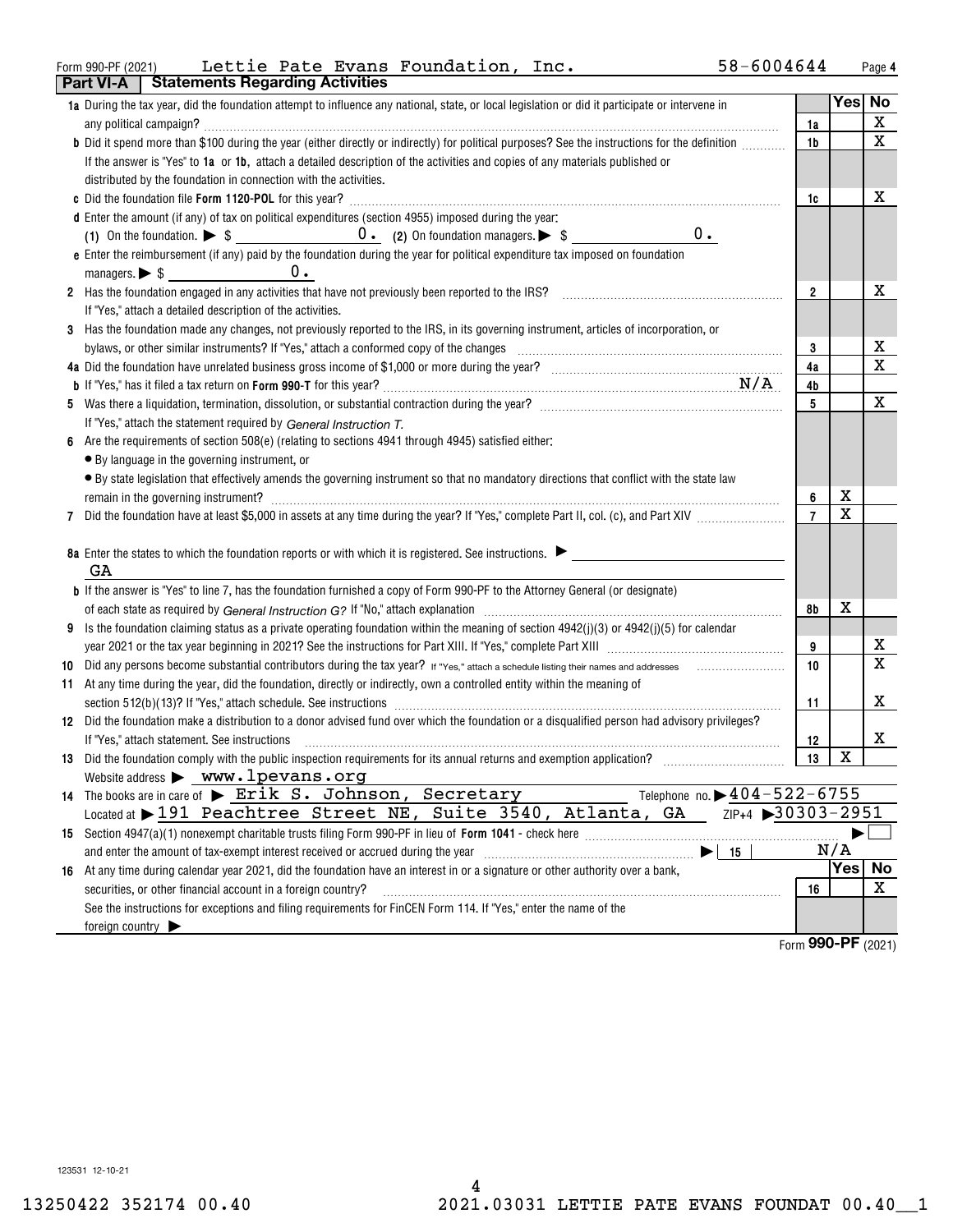| Form 990-PF (2021)       | Lettie Pate Evans Foundation, | 58-6004644<br>Inc. | Page |
|--------------------------|-------------------------------|--------------------|------|
| $\overline{\phantom{a}}$ |                               |                    |      |

| <b>Part VI-B</b><br><b>Statements Regarding Activities for Which Form 4720 May Be Required</b>                                                                                                                                                                                                                                                                                                                                                              |                        |            |                              |
|-------------------------------------------------------------------------------------------------------------------------------------------------------------------------------------------------------------------------------------------------------------------------------------------------------------------------------------------------------------------------------------------------------------------------------------------------------------|------------------------|------------|------------------------------|
| File Form 4720 if any item is checked in the "Yes" column, unless an exception applies.                                                                                                                                                                                                                                                                                                                                                                     |                        | <b>Yes</b> | No                           |
| 1a During the year, did the foundation (either directly or indirectly):                                                                                                                                                                                                                                                                                                                                                                                     |                        |            |                              |
| (1) Engage in the sale or exchange, or leasing of property with a disqualified person?                                                                                                                                                                                                                                                                                                                                                                      | 1a(1)                  |            | X                            |
| (2) Borrow money from, lend money to, or otherwise extend credit to (or accept it from)                                                                                                                                                                                                                                                                                                                                                                     |                        |            |                              |
| a disqualified person?                                                                                                                                                                                                                                                                                                                                                                                                                                      | 1a(2)                  |            | х                            |
|                                                                                                                                                                                                                                                                                                                                                                                                                                                             | 1a(3)                  |            | $\mathbf X$                  |
| (4) Pay compensation to, or pay or reimburse the expenses of, a disqualified person?                                                                                                                                                                                                                                                                                                                                                                        | 1a(4)                  | X          |                              |
| (5) Transfer any income or assets to a disqualified person (or make any of either available                                                                                                                                                                                                                                                                                                                                                                 |                        |            |                              |
|                                                                                                                                                                                                                                                                                                                                                                                                                                                             |                        |            |                              |
| (6) Agree to pay money or property to a government official? (Exception. Check "No"                                                                                                                                                                                                                                                                                                                                                                         | 1a(5)                  |            | X                            |
| if the foundation agreed to make a grant to or to employ the official for a period after                                                                                                                                                                                                                                                                                                                                                                    |                        |            |                              |
| termination of government service, if terminating within 90 days.) [11] manufacture manufacture manufacture manufacture manufacture manufacture manufacture manufacture manufacture manufacture manufacture manufacture manufa                                                                                                                                                                                                                              | 1a(6)                  |            | x                            |
| <b>b</b> If any answer is "Yes" to $1a(1)-(6)$ , did any of the acts fail to qualify under the exceptions described in Regulations                                                                                                                                                                                                                                                                                                                          |                        |            |                              |
|                                                                                                                                                                                                                                                                                                                                                                                                                                                             | 1b                     |            | X                            |
|                                                                                                                                                                                                                                                                                                                                                                                                                                                             |                        |            |                              |
| d Did the foundation engage in a prior year in any of the acts described in 1a, other than excepted acts, that were not corrected                                                                                                                                                                                                                                                                                                                           |                        |            |                              |
|                                                                                                                                                                                                                                                                                                                                                                                                                                                             | 1d                     |            | X                            |
| 2 Taxes on failure to distribute income (section 4942) (does not apply for years the foundation was a private operating foundation                                                                                                                                                                                                                                                                                                                          |                        |            |                              |
| defined in section $4942(j)(3)$ or $4942(j)(5)$ :                                                                                                                                                                                                                                                                                                                                                                                                           |                        |            |                              |
| a At the end of tax year 2021, did the foundation have any undistributed income (Part XII, lines                                                                                                                                                                                                                                                                                                                                                            |                        |            |                              |
|                                                                                                                                                                                                                                                                                                                                                                                                                                                             | 2a                     |            | X                            |
| If "Yes," list the years                                                                                                                                                                                                                                                                                                                                                                                                                                    |                        |            |                              |
| <b>b</b> Are there any years listed in 2a for which the foundation is not applying the provisions of section $4942(a)(2)$ (relating to incorrect                                                                                                                                                                                                                                                                                                            |                        |            |                              |
| valuation of assets) to the year's undistributed income? (If applying section 4942(a)(2) to all years listed, answer "No" and attach                                                                                                                                                                                                                                                                                                                        |                        |            |                              |
| N/A                                                                                                                                                                                                                                                                                                                                                                                                                                                         | 2b                     |            |                              |
| c If the provisions of section $4942(a)(2)$ are being applied to any of the years listed in 2a, list the years here.                                                                                                                                                                                                                                                                                                                                        |                        |            |                              |
| $\mathcal{L} = \mathcal{L} \mathcal{L} = \mathcal{L} \mathcal{L} = \mathcal{L} \mathcal{L} = \mathcal{L} \mathcal{L} = \mathcal{L} \mathcal{L} = \mathcal{L} \mathcal{L} = \mathcal{L} \mathcal{L} = \mathcal{L} \mathcal{L} \mathcal{L} = \mathcal{L} \mathcal{L} \mathcal{L} = \mathcal{L} \mathcal{L} \mathcal{L} \mathcal{L} = \mathcal{L} \mathcal{L} \mathcal{L} \mathcal{L} \mathcal{L} = \mathcal{L} \mathcal{L} \mathcal{L} \mathcal{L} \mathcal{$ |                        |            |                              |
| 3a Did the foundation hold more than a 2% direct or indirect interest in any business enterprise at any time                                                                                                                                                                                                                                                                                                                                                |                        |            |                              |
|                                                                                                                                                                                                                                                                                                                                                                                                                                                             | 3a                     |            | х                            |
| <b>b</b> If "Yes," did it have excess business holdings in 2021 as a result of (1) any purchase by the foundation or disqualified persons after                                                                                                                                                                                                                                                                                                             |                        |            |                              |
| May 26, 1969; (2) the lapse of the 5-year period (or longer period approved by the Commissioner under section 4943(c)(7)) to dispose                                                                                                                                                                                                                                                                                                                        |                        |            |                              |
| of holdings acquired by gift or bequest; or (3) the lapse of the 10-, 15-, or 20-year first phase holding period? (Use Form 4720,                                                                                                                                                                                                                                                                                                                           |                        |            |                              |
| N/A                                                                                                                                                                                                                                                                                                                                                                                                                                                         | 3b                     |            |                              |
|                                                                                                                                                                                                                                                                                                                                                                                                                                                             | 4a                     |            | х                            |
| <b>b</b> Did the foundation make any investment in a prior year (but after December 31, 1969) that could jeopardize its charitable purpose that                                                                                                                                                                                                                                                                                                             |                        |            |                              |
|                                                                                                                                                                                                                                                                                                                                                                                                                                                             | 4b<br>$r_{\text{arm}}$ |            | X<br>$QQ$ $Q$ $QQ$ $QQ$ $QQ$ |

Form (2021) **990-PF**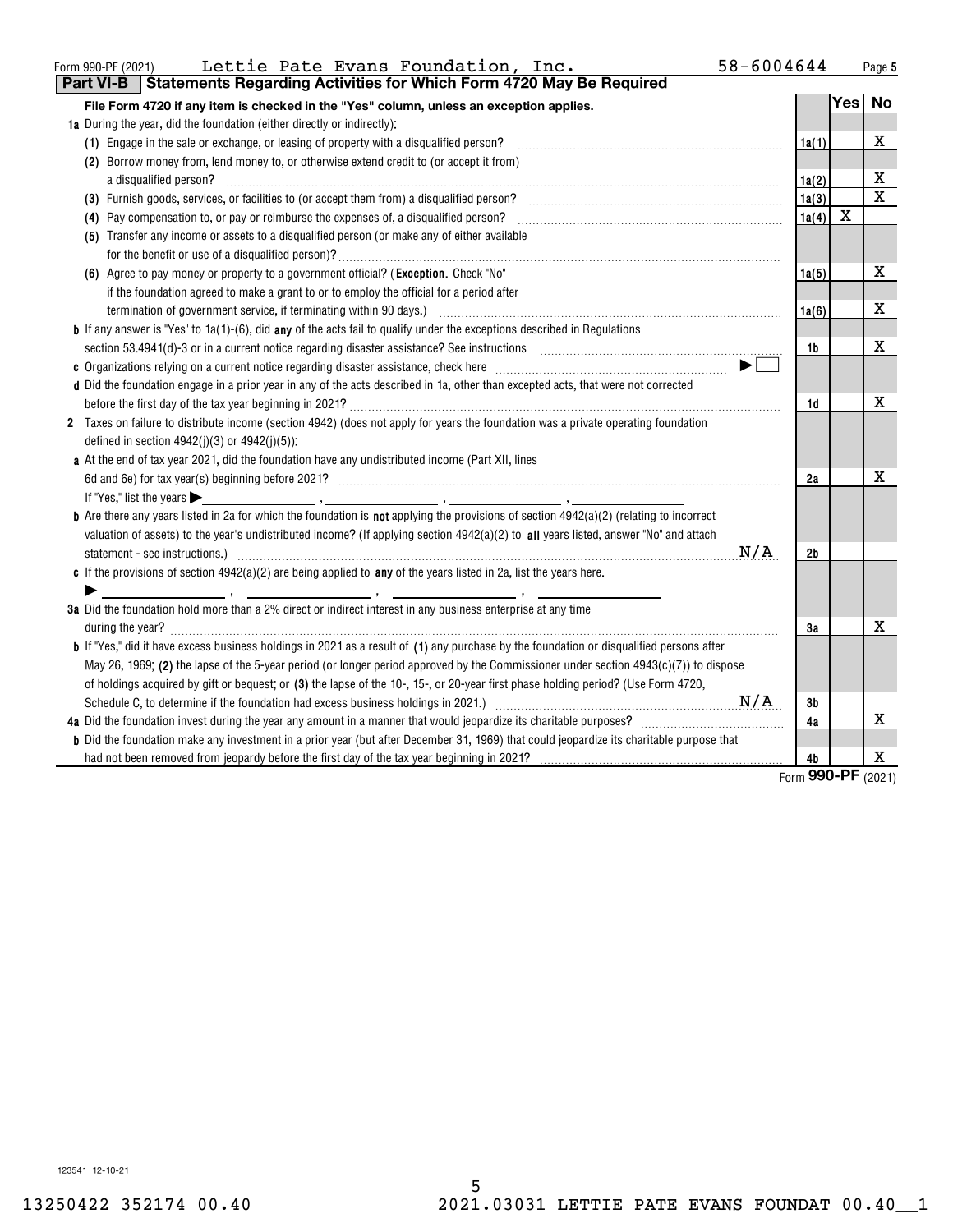| Lettie Pate Evans Foundation, Inc.<br>Form 990-PF (2021)                                                                                                                                    | 58-6004644                        |           |     | Page 6    |
|---------------------------------------------------------------------------------------------------------------------------------------------------------------------------------------------|-----------------------------------|-----------|-----|-----------|
| <b>Part VI-B</b> Statements Regarding Activities for Which Form 4720 May Be Required                                                                                                        | (continued)                       |           |     |           |
| 5a During the year, did the foundation pay or incur any amount to:                                                                                                                          |                                   |           | Yes | <b>No</b> |
|                                                                                                                                                                                             |                                   | 5a(1)     |     | X         |
| Influence the outcome of any specific public election (see section 4955); or to carry on, directly or indirectly,<br>(2)                                                                    |                                   |           |     |           |
|                                                                                                                                                                                             |                                   | 5a(2)     |     | x         |
|                                                                                                                                                                                             |                                   | 5a(3)     |     | Χ         |
| (4) Provide a grant to an organization other than a charitable, etc., organization described in section                                                                                     |                                   |           |     |           |
| $4945(d)(4)(A)?$ See instructions                                                                                                                                                           |                                   | 5a(4)     |     | х         |
| (5) Provide for any purpose other than religious, charitable, scientific, literary, or educational purposes, or for                                                                         |                                   |           |     |           |
|                                                                                                                                                                                             |                                   | 5a(5)     |     | x         |
| <b>b</b> If any answer is "Yes" to 5a(1)-(5), did any of the transactions fail to qualify under the exceptions described in Regulations                                                     |                                   |           |     |           |
| section 53.4945 or in a current notice regarding disaster assistance? See instructions $M/A$                                                                                                |                                   | 5b        |     |           |
|                                                                                                                                                                                             | $\blacktriangleright$ $\sqsubset$ |           |     |           |
| d If the answer is "Yes" to question 5a(4), does the foundation claim exemption from the tax because it maintained                                                                          |                                   |           |     |           |
|                                                                                                                                                                                             | N/A                               | <b>5d</b> |     |           |
| If "Yes," attach the statement required by Regulations section 53.4945-5(d).                                                                                                                |                                   |           |     |           |
| 6a Did the foundation, during the year, receive any funds, directly or indirectly, to pay premiums on                                                                                       |                                   |           |     |           |
| a personal benefit contract?                                                                                                                                                                |                                   | 6а        |     | x         |
| <b>b</b> Did the foundation, during the year, pay premiums, directly or indirectly, on a personal benefit contract?                                                                         |                                   | 6b        |     | X         |
| If "Yes" to 6b, file Form 8870.                                                                                                                                                             |                                   |           |     |           |
| 7a At any time during the tax year, was the foundation a party to a prohibited tax shelter transaction?<br>The Management of the successive context of the transmission of the transaction? |                                   | 7а        |     | x         |
|                                                                                                                                                                                             |                                   | 7b        |     |           |
| Is the foundation subject to the section 4960 tax on payment(s) of more than \$1,000,000 in remuneration or<br>8                                                                            |                                   |           |     |           |
| excess parachute payment(s) during the year?<br><b>Part VII</b>                                                                                                                             |                                   | 8         |     | X         |
| Information About Officers, Directors, Trustees, Foundation Managers, Highly                                                                                                                |                                   |           |     |           |

**Paid Employees, and Contractors**

**1 List all officers, directors, trustees, and foundation managers and their compensation.**

| (a) Name and address | (b) Title, and average<br>hours per week devoted<br>to position | (c) Compensation<br>(If not paid,<br>enter -0-) | (d) Contributions to<br>employee benefit plans<br>and deferred<br>compensation | (e) Expense<br>account, other<br>allowances |
|----------------------|-----------------------------------------------------------------|-------------------------------------------------|--------------------------------------------------------------------------------|---------------------------------------------|
| See Statement 14     |                                                                 |                                                 | $99,569.$ 16,692.                                                              | 312.                                        |
|                      |                                                                 |                                                 |                                                                                |                                             |
|                      |                                                                 |                                                 |                                                                                |                                             |
|                      |                                                                 |                                                 |                                                                                |                                             |
|                      |                                                                 |                                                 |                                                                                |                                             |

**2 Compensation of five highest-paid employees (other than those included on line 1). If none, enter "NONE."**

| (a) Name and address of each employee paid more than \$50,000 | (b) Title, and average<br>hours per week<br>devoted to position | (c) Compensation | (d) Contributions to<br>employee benefit plans<br>and deferred<br>compensation | (e) Expense<br>account, other<br>allowances |
|---------------------------------------------------------------|-----------------------------------------------------------------|------------------|--------------------------------------------------------------------------------|---------------------------------------------|
| <b>NONE</b>                                                   |                                                                 |                  |                                                                                |                                             |
|                                                               |                                                                 |                  |                                                                                |                                             |
|                                                               |                                                                 |                  |                                                                                |                                             |
|                                                               |                                                                 |                  |                                                                                |                                             |
|                                                               |                                                                 |                  |                                                                                |                                             |
|                                                               |                                                                 |                  |                                                                                |                                             |
|                                                               |                                                                 |                  |                                                                                |                                             |
|                                                               |                                                                 |                  |                                                                                |                                             |
|                                                               |                                                                 |                  |                                                                                |                                             |
|                                                               |                                                                 |                  |                                                                                |                                             |
| <b>Total</b> number of other employees paid over \$50,000     |                                                                 |                  |                                                                                | 0                                           |
|                                                               |                                                                 |                  |                                                                                | $\sim$ $\sim$ $\sim$ $\sim$                 |

Form (2021) **990-PF**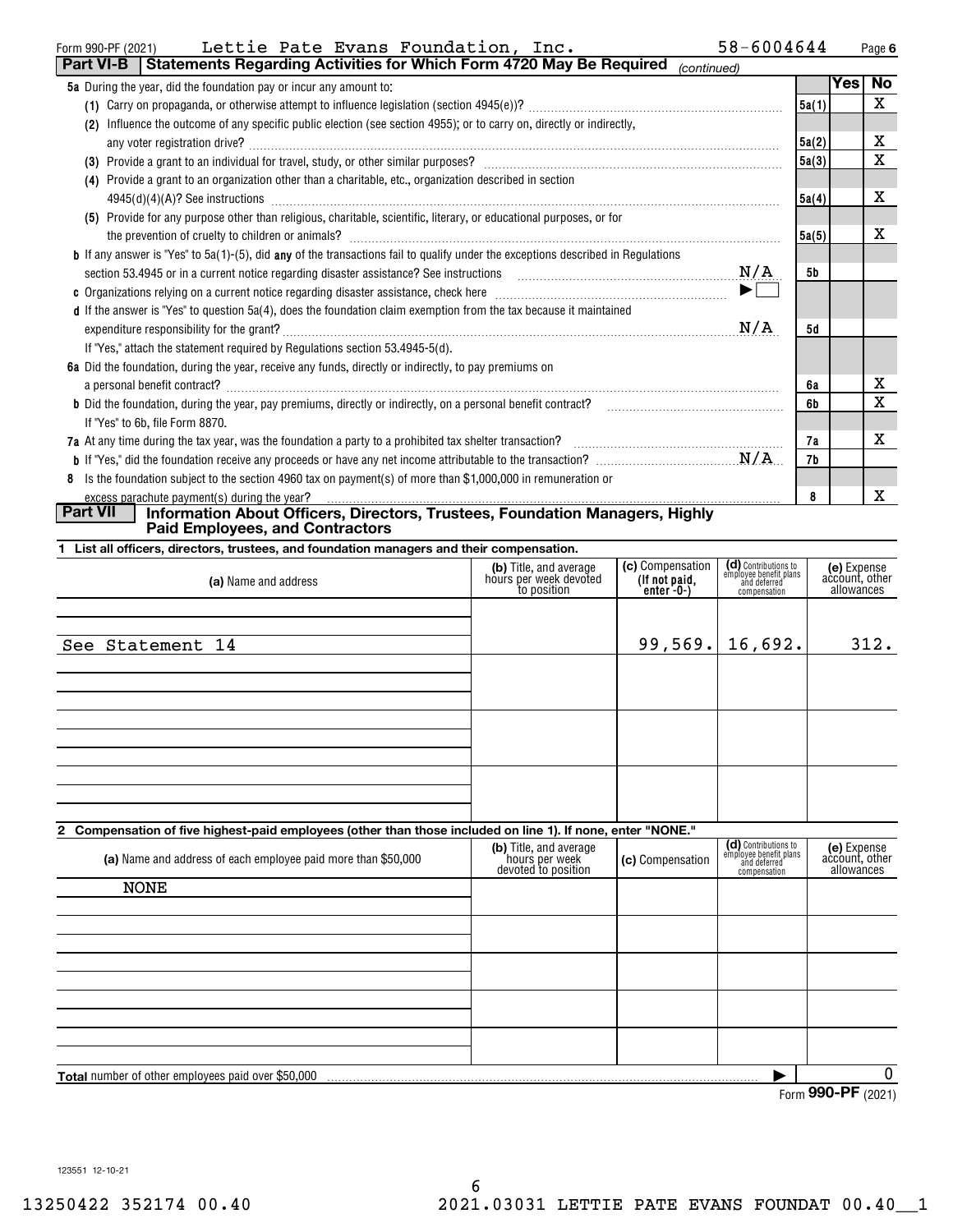| Part VII     | Information About Officers, Directors, Trustees, Foundation Managers, Highly<br>Paid Employees, and Contractors (continued)                                                                                                                               |   |                     |
|--------------|-----------------------------------------------------------------------------------------------------------------------------------------------------------------------------------------------------------------------------------------------------------|---|---------------------|
|              | 3 Five highest-paid independent contractors for professional services. If none, enter "NONE."                                                                                                                                                             |   |                     |
|              | (a) Name and address of each person paid more than \$50,000<br>(b) Type of service                                                                                                                                                                        |   | (c) Compensation    |
|              | <b>NONE</b>                                                                                                                                                                                                                                               |   |                     |
|              |                                                                                                                                                                                                                                                           |   |                     |
|              |                                                                                                                                                                                                                                                           |   |                     |
|              |                                                                                                                                                                                                                                                           |   |                     |
|              |                                                                                                                                                                                                                                                           |   |                     |
|              |                                                                                                                                                                                                                                                           |   |                     |
|              |                                                                                                                                                                                                                                                           |   |                     |
|              |                                                                                                                                                                                                                                                           |   |                     |
|              |                                                                                                                                                                                                                                                           |   |                     |
|              |                                                                                                                                                                                                                                                           |   |                     |
|              |                                                                                                                                                                                                                                                           | ▶ | 0                   |
|              | <b>Part VIII-A   Summary of Direct Charitable Activities</b>                                                                                                                                                                                              |   |                     |
|              | List the foundation's four largest direct charitable activities during the tax year. Include relevant statistical information such as the<br>number of organizations and other beneficiaries served, conferences convened, research papers produced, etc. |   | Expenses            |
| $\mathbf 1$  | N/A                                                                                                                                                                                                                                                       |   |                     |
|              |                                                                                                                                                                                                                                                           |   |                     |
|              |                                                                                                                                                                                                                                                           |   |                     |
| $\mathbf{2}$ |                                                                                                                                                                                                                                                           |   |                     |
|              |                                                                                                                                                                                                                                                           |   |                     |
|              |                                                                                                                                                                                                                                                           |   |                     |
| 3            |                                                                                                                                                                                                                                                           |   |                     |
|              |                                                                                                                                                                                                                                                           |   |                     |
|              |                                                                                                                                                                                                                                                           |   |                     |
| 4            |                                                                                                                                                                                                                                                           |   |                     |
|              |                                                                                                                                                                                                                                                           |   |                     |
|              | <b>Part VIII-B   Summary of Program-Related Investments</b>                                                                                                                                                                                               |   |                     |
|              | Describe the two largest program-related investments made by the foundation during the tax year on lines 1 and 2.                                                                                                                                         |   | Amount              |
| 1.           | N/A                                                                                                                                                                                                                                                       |   |                     |
|              |                                                                                                                                                                                                                                                           |   |                     |
|              |                                                                                                                                                                                                                                                           |   |                     |
| 2            |                                                                                                                                                                                                                                                           |   |                     |
|              |                                                                                                                                                                                                                                                           |   |                     |
|              |                                                                                                                                                                                                                                                           |   |                     |
|              | All other program-related investments. See instructions.                                                                                                                                                                                                  |   |                     |
| $3\qquad$    |                                                                                                                                                                                                                                                           |   |                     |
|              |                                                                                                                                                                                                                                                           |   |                     |
|              |                                                                                                                                                                                                                                                           |   |                     |
|              |                                                                                                                                                                                                                                                           |   |                     |
|              |                                                                                                                                                                                                                                                           |   |                     |
|              |                                                                                                                                                                                                                                                           |   |                     |
|              | Total. Add lines 1 through 3                                                                                                                                                                                                                              | ▶ | 0.<br>$QQQD = QQQQ$ |

Form 990-PF(2021) Lettie Pate Evans Foundation, Inc. 58-6004644 Page

Form (2021) **990-PF**

**7**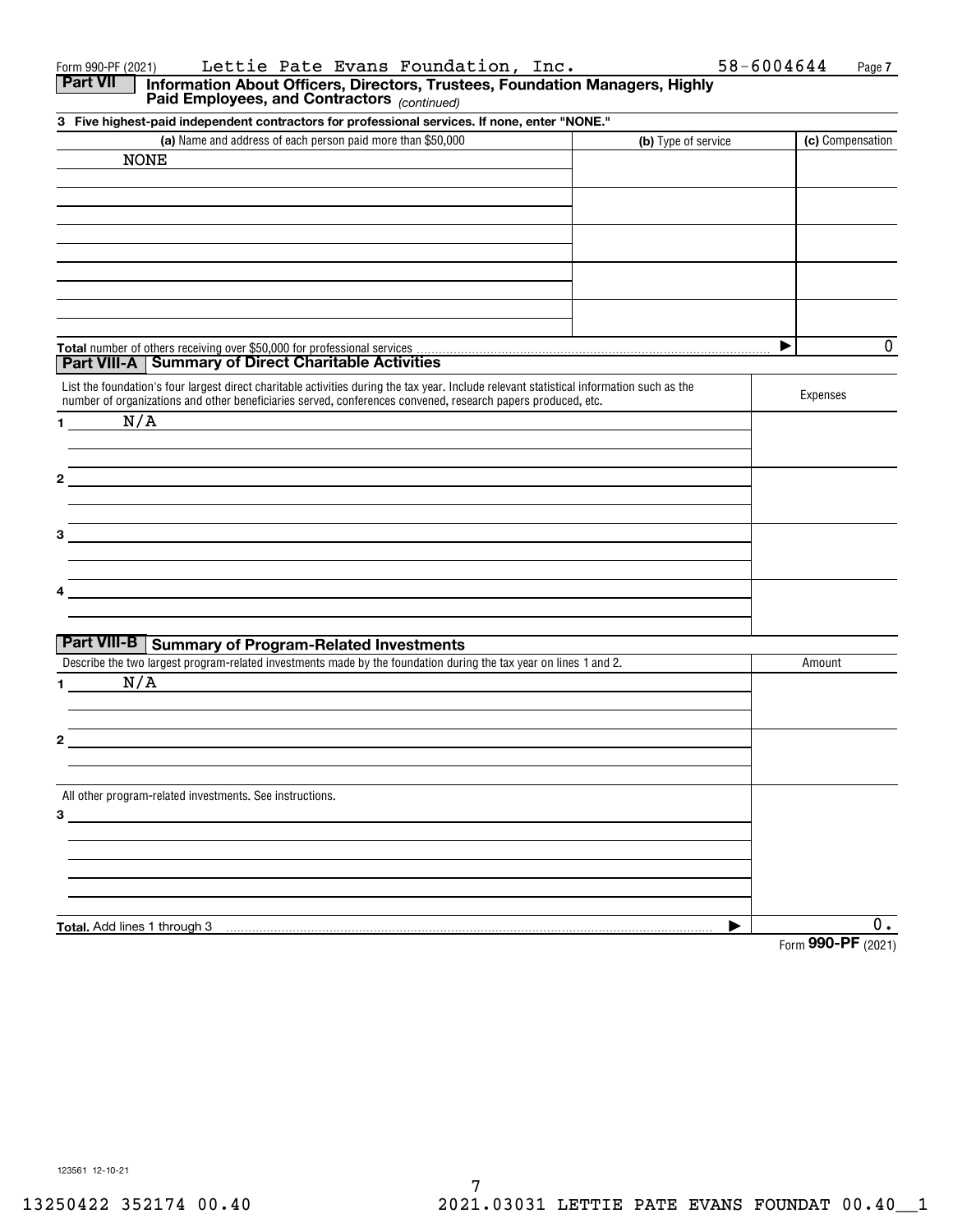#### Form 990-PF (2021) Lettie Pate Evans Foundation, Inc.  $58-6004644$  Page

**Part IX** | Minimum Investment Return (All domestic foundations must complete this part. Foreign foundations, see instructions.)

| 1.             | Fair market value of assets not used (or held for use) directly in carrying out charitable, etc., purposes:                                                                                                                             |                         |                    |
|----------------|-----------------------------------------------------------------------------------------------------------------------------------------------------------------------------------------------------------------------------------------|-------------------------|--------------------|
|                |                                                                                                                                                                                                                                         | 1a                      | 513,726,211.       |
|                | <b>b</b> Average of monthly cash balances                                                                                                                                                                                               | 1 <sub>b</sub>          | 6,372,886.         |
|                |                                                                                                                                                                                                                                         | 1c                      | 1,424,526.         |
|                | d Total (add lines 1a, b, and c) manufactured and control and control of the control of the control of the control of the control of the control of the control of the control of the control of the control of the control of          | 1 <sub>d</sub>          | 521, 523, 623.     |
|                | e Reduction claimed for blockage or other factors reported on lines 1a and                                                                                                                                                              |                         |                    |
|                | $0$ .<br>1e (attach detailed explanation) manufactured and the last series and the last series and the last series and the last series and the last series and the last series of the last series and the last series of the last serie |                         |                    |
| $\overline{2}$ |                                                                                                                                                                                                                                         | $\overline{2}$          | $0$ .              |
| 3              | Subtract line 2 from line 1d <b>Machinese and Contract Line 2</b> from line 1d <b>machinese and contract line 2</b> from line 1d                                                                                                        | $\mathbf{3}$            | 521, 523, 623.     |
| 4              | Cash deemed held for charitable activities. Enter 1.5% (0.015) of line 3 (for greater amount, see instructions)                                                                                                                         | $\overline{\mathbf{4}}$ | 7,822,854.         |
| 5              | Net value of noncharitable-use assets. Subtract line 4 from line 3 [11] manufacture contracts are non-manufactured to the Net value of noncharitable-use assets. Subtract line 4 from line 3                                            | 5                       | 513,700,769.       |
| 6              | Minimum investment return. Enter 5% (0.05) of line 5                                                                                                                                                                                    | $6\phantom{a}$          | 25,685,038.        |
|                | <b>Part X</b><br><b>Distributable Amount</b> (see instructions) (Section 4942(j)(3) and (j)(5) private operating foundations and certain                                                                                                |                         |                    |
|                | foreign organizations, check here $\blacktriangleright \Box$ and do not complete this part.)                                                                                                                                            |                         |                    |
| 1              |                                                                                                                                                                                                                                         | $\mathbf{1}$            | 25,685,038.        |
|                | 246,118.                                                                                                                                                                                                                                |                         |                    |
| b              | 2b                                                                                                                                                                                                                                      |                         |                    |
| C              | Add lines 2a and 2b [11] matter contract the contract of the contract of the contract of the contract of the contract of the contract of the contract of the contract of the contract of the contract of the contract of the c          | 2c                      | <u>246,118.</u>    |
| 3              |                                                                                                                                                                                                                                         | 3                       | 25,438,920.        |
| 4              | Recoveries of amounts treated as qualifying distributions [11] match material material material material material material material material material material material material material material material material material           | $\overline{\mathbf{4}}$ | 0.                 |
| 5              |                                                                                                                                                                                                                                         | $5\phantom{.0}$         | 25,438,920.        |
| 6              |                                                                                                                                                                                                                                         | 6                       | 0.                 |
|                |                                                                                                                                                                                                                                         | $\overline{7}$          | 25,438,920.        |
|                | Part XI $\vert$<br><b>Qualifying Distributions</b> (see instructions)                                                                                                                                                                   |                         |                    |
| 1              | Amounts paid (including administrative expenses) to accomplish charitable, etc., purposes:                                                                                                                                              |                         |                    |
| a              |                                                                                                                                                                                                                                         | 1a                      | <u>23,442,078.</u> |
|                |                                                                                                                                                                                                                                         | 1 <sub>b</sub>          | 0.                 |
| 2              |                                                                                                                                                                                                                                         | $\overline{2}$          |                    |
| 3              | Amounts set aside for specific charitable projects that satisfy the:                                                                                                                                                                    |                         |                    |
|                |                                                                                                                                                                                                                                         | 3a                      |                    |
| b              |                                                                                                                                                                                                                                         | 3 <sub>b</sub>          |                    |
| 4              |                                                                                                                                                                                                                                         | $\overline{\mathbf{4}}$ | 23,442,078.        |
|                |                                                                                                                                                                                                                                         |                         | Form 990-PF (2021) |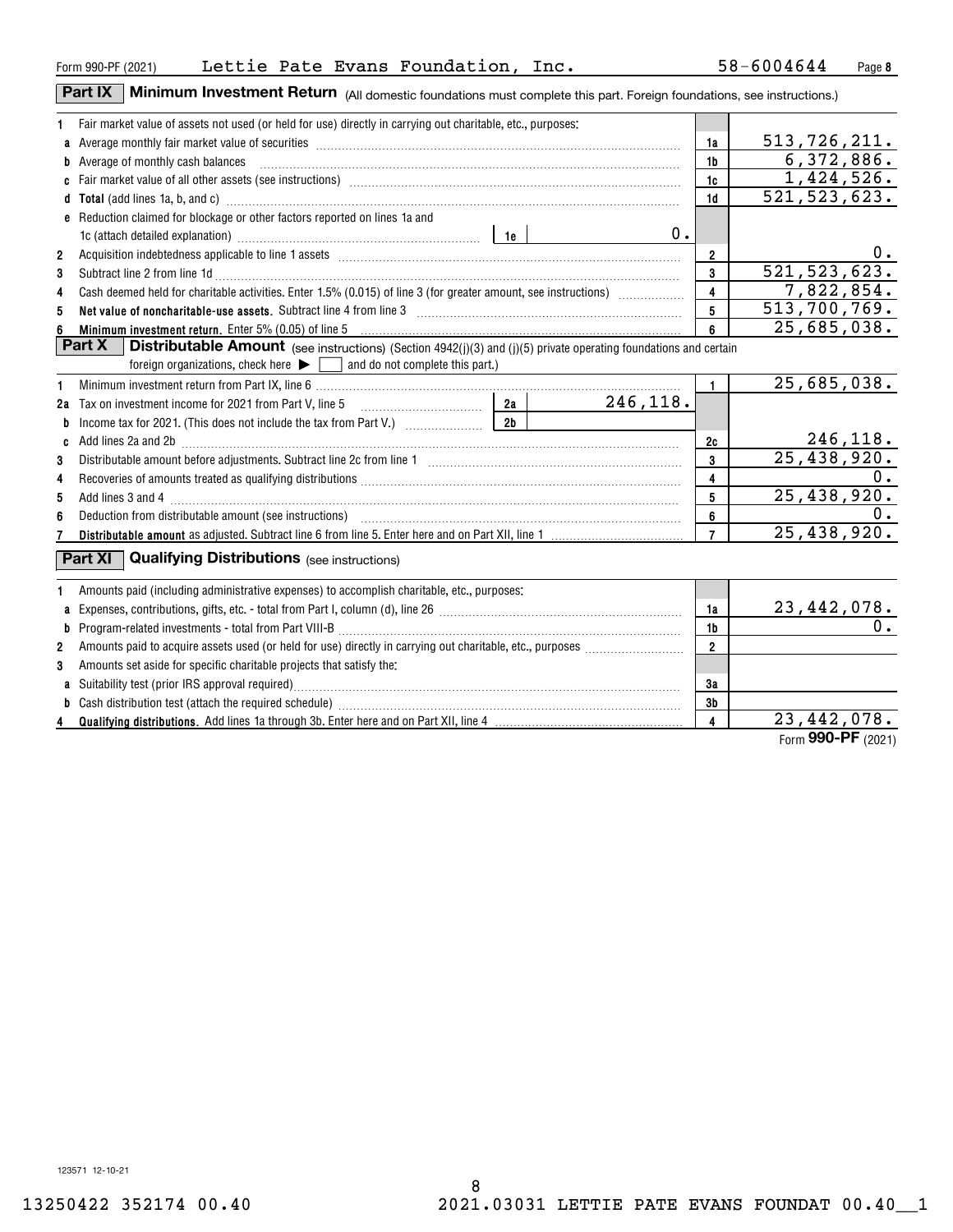# **Part XII Undistributed Income** (see instructions)

|                                                                                                          | (a)<br>Corpus | (b)<br>Years prior to 2020 | (c)<br>2020 | (d)<br>2021   |
|----------------------------------------------------------------------------------------------------------|---------------|----------------------------|-------------|---------------|
| 1 Distributable amount for 2021 from Part X,                                                             |               |                            |             |               |
|                                                                                                          |               |                            |             | 25,438,920.   |
| 2 Undistributed income, if any, as of the end of 2021:                                                   |               |                            |             |               |
| a Enter amount for 2020 only                                                                             |               |                            | 22,344,503. |               |
| <b>b</b> Total for prior years:                                                                          |               |                            |             |               |
|                                                                                                          |               | 0.                         |             |               |
| 3 Excess distributions carryover, if any, to 2021:                                                       |               |                            |             |               |
| a From 2016<br>$\ldots \ldots \ldots$                                                                    |               |                            |             |               |
| <b>b</b> From 2017<br>.                                                                                  |               |                            |             |               |
| c From 2018<br>.                                                                                         |               |                            |             |               |
| <b>d</b> From 2019<br>.                                                                                  |               |                            |             |               |
| e From 2020<br>.                                                                                         |               |                            |             |               |
|                                                                                                          | 0.            |                            |             |               |
| 4 Qualifying distributions for 2021 from                                                                 |               |                            |             |               |
| Part XI, line 4: ▶ \$ 23, 442, 078.                                                                      |               |                            |             |               |
| a Applied to 2020, but not more than line 2a                                                             |               |                            | 22,344,503. |               |
| <b>b</b> Applied to undistributed income of prior                                                        |               |                            |             |               |
| years (Election required - see instructions)                                                             |               | 0.                         |             |               |
| c Treated as distributions out of corpus                                                                 |               |                            |             |               |
| (Election required - see instructions)                                                                   | 0.            |                            |             |               |
| d Applied to 2021 distributable amount                                                                   |               |                            |             | 1,097,575.    |
| e Remaining amount distributed out of corpus                                                             | $\mathbf 0$ . |                            |             |               |
| 5 Excess distributions carryover applied to 2021<br>(If an amount appears in column (d), the same amount | 0.            |                            |             | 0.            |
| 6 Enter the net total of each column as<br>indicated below:                                              |               |                            |             |               |
| a Corpus. Add lines 3f, 4c, and 4e. Subtract line 5<br><b>Contract</b>                                   | 0.            |                            |             |               |
| <b>b</b> Prior years' undistributed income. Subtract                                                     |               |                            |             |               |
|                                                                                                          |               | 0.                         |             |               |
| c Enter the amount of prior years'                                                                       |               |                            |             |               |
| undistributed income for which a notice of                                                               |               |                            |             |               |
| deficiency has been issued, or on which<br>the section 4942(a) tax has been previously                   |               |                            |             |               |
| assessed                                                                                                 |               | 0.                         |             |               |
| d Subtract line 6c from line 6b. Taxable                                                                 |               |                            |             |               |
|                                                                                                          |               | $0$ .                      |             |               |
| e Undistributed income for 2020. Subtract line                                                           |               |                            |             |               |
| 4a from line 2a. Taxable amount - see instr.                                                             |               |                            | 0.          |               |
| f Undistributed income for 2021. Subtract                                                                |               |                            |             |               |
| lines 4d and 5 from line 1. This amount must                                                             |               |                            |             |               |
|                                                                                                          |               |                            |             | 24, 341, 345. |
| 7 Amounts treated as distributions out of                                                                |               |                            |             |               |
| corpus to satisfy requirements imposed by                                                                |               |                            |             |               |
| section 170(b)(1)(F) or 4942(g)(3) (Election                                                             |               |                            |             |               |
| may be required - see instructions)                                                                      | $\mathbf 0$ . |                            |             |               |
| 8 Excess distributions carryover from 2016                                                               |               |                            |             |               |
| not applied on line 5 or line 7                                                                          | $\mathbf 0$ . |                            |             |               |
| 9 Excess distributions carryover to 2022.                                                                |               |                            |             |               |
| Subtract lines 7 and 8 from line 6a                                                                      | $0$ .         |                            |             |               |
| 10 Analysis of line 9:                                                                                   |               |                            |             |               |
| a Excess from 2017                                                                                       |               |                            |             |               |
| <b>b</b> Excess from 2018 $\ldots$                                                                       |               |                            |             |               |
| c Excess from 2019 $\ldots$                                                                              |               |                            |             |               |
| <b>d</b> Excess from 2020 $\ldots$                                                                       |               |                            |             |               |
| e Excess from 2021                                                                                       |               |                            |             |               |

9

123581 12-10-21

Form (2021) **990-PF**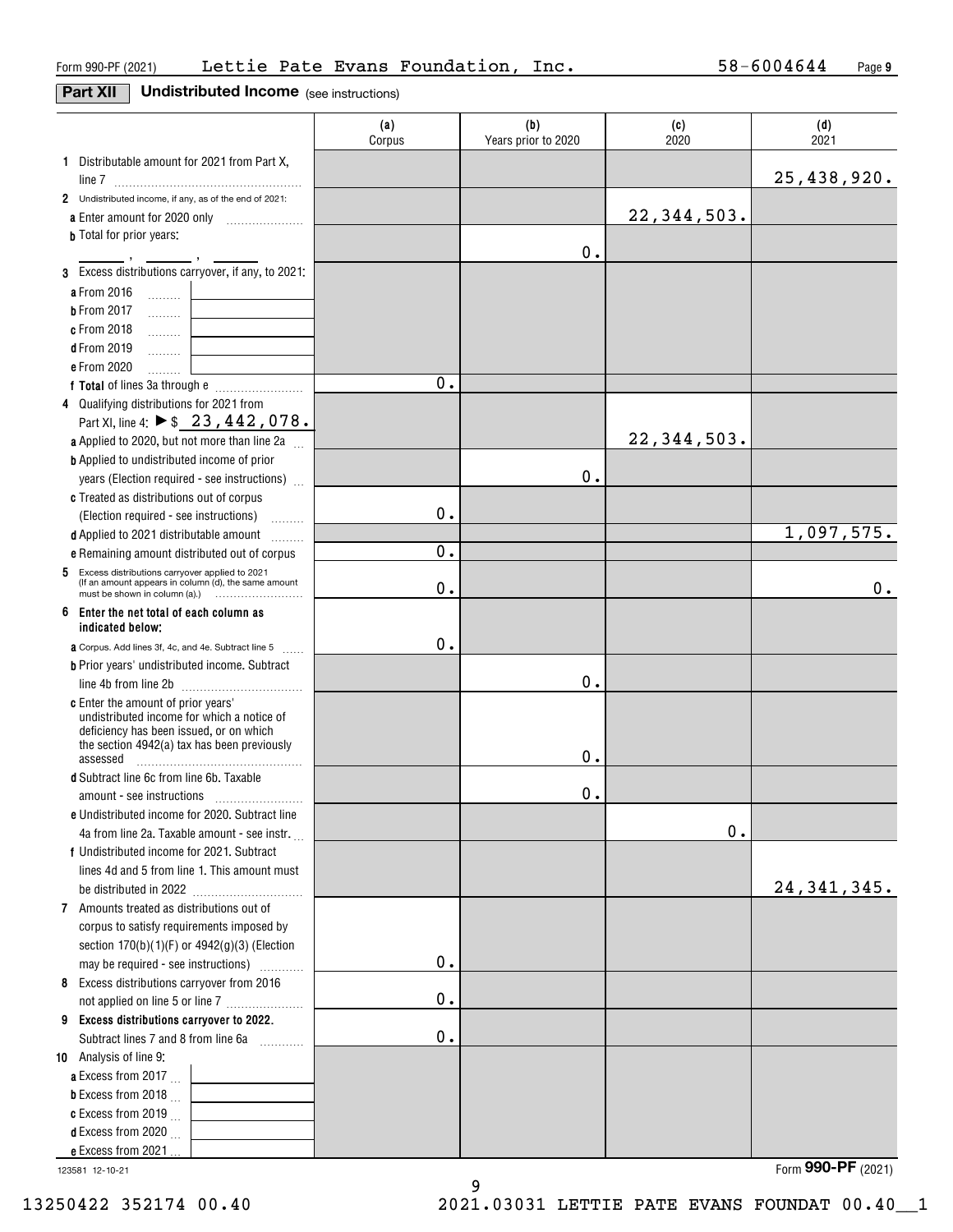| Form 990-PF (2021)                                                                                                                                        | Lettie Pate Evans Foundation, |          | Inc.          | 58-6004644    | Page 10    |
|-----------------------------------------------------------------------------------------------------------------------------------------------------------|-------------------------------|----------|---------------|---------------|------------|
| <b>Part XIII Private Operating Foundations</b> (see instructions and Part VI-A, question 9)                                                               |                               |          |               | N/A           |            |
| <b>1 a</b> If the foundation has received a ruling or determination letter that it is a private operating                                                 |                               |          |               |               |            |
| foundation, and the ruling is effective for 2021, enter the date of the ruling                                                                            |                               |          |               |               |            |
| <b>b</b> Check box to indicate whether the foundation is a private operating foundation described in section                                              |                               |          | .             | 4942(j)(3) or | 4942(j)(5) |
| 2 a Enter the lesser of the adjusted net                                                                                                                  | Tax year                      |          | Prior 3 years |               |            |
| income from Part I or the minimum                                                                                                                         | (a) 2021                      | (b) 2020 | $(c)$ 2019    | $(d)$ 2018    | (e) Total  |
| investment return from Part IX for                                                                                                                        |                               |          |               |               |            |
|                                                                                                                                                           |                               |          |               |               |            |
| <b>b</b> 85% (0.85) of line 2a $\ldots$                                                                                                                   |                               |          |               |               |            |
| c Qualifying distributions from Part XI,                                                                                                                  |                               |          |               |               |            |
| line 4, for each year listed                                                                                                                              |                               |          |               |               |            |
| <b>d</b> Amounts included in line 2c not                                                                                                                  |                               |          |               |               |            |
| used directly for active conduct of                                                                                                                       |                               |          |               |               |            |
|                                                                                                                                                           |                               |          |               |               |            |
| <b>e</b> Qualifying distributions made directly                                                                                                           |                               |          |               |               |            |
| for active conduct of exempt activities.                                                                                                                  |                               |          |               |               |            |
| Subtract line 2d from line 2c                                                                                                                             |                               |          |               |               |            |
| Complete 3a, b, or c for the<br>3                                                                                                                         |                               |          |               |               |            |
| alternative test relied upon:<br>a "Assets" alternative test - enter:                                                                                     |                               |          |               |               |            |
| (1) Value of all assets                                                                                                                                   |                               |          |               |               |            |
| (2) Value of assets qualifying                                                                                                                            |                               |          |               |               |            |
| under section $4942(j)(3)(B)(i)$                                                                                                                          |                               |          |               |               |            |
| <b>b</b> "Endowment" alternative test - enter                                                                                                             |                               |          |               |               |            |
| 2/3 of minimum investment return                                                                                                                          |                               |          |               |               |            |
| shown in Part IX, line 6, for each year<br>listed                                                                                                         |                               |          |               |               |            |
| c "Support" alternative test - enter:                                                                                                                     |                               |          |               |               |            |
| (1) Total support other than gross                                                                                                                        |                               |          |               |               |            |
| investment income (interest,                                                                                                                              |                               |          |               |               |            |
| dividends, rents, payments on                                                                                                                             |                               |          |               |               |            |
| securities loans (section<br>$512(a)(5)$ , or royalties)                                                                                                  |                               |          |               |               |            |
| (2) Support from general public                                                                                                                           |                               |          |               |               |            |
| and 5 or more exempt                                                                                                                                      |                               |          |               |               |            |
| organizations as provided in<br>section $4942(j)(3)(B)(iii)$<br>.                                                                                         |                               |          |               |               |            |
| (3) Largest amount of support from                                                                                                                        |                               |          |               |               |            |
| an exempt organization                                                                                                                                    |                               |          |               |               |            |
| (4) Gross investment income                                                                                                                               |                               |          |               |               |            |
| Part XIV Supplementary Information (Complete this part only if the foundation had \$5,000 or more in assets                                               |                               |          |               |               |            |
| at any time during the year-see instructions.)                                                                                                            |                               |          |               |               |            |
| <b>Information Regarding Foundation Managers:</b><br>1                                                                                                    |                               |          |               |               |            |
| a List any managers of the foundation who have contributed more than 2% of the total contributions received by the foundation before the close of any tax |                               |          |               |               |            |
| year (but only if they have contributed more than \$5,000). (See section $507(d)(2)$ .)                                                                   |                               |          |               |               |            |
| None                                                                                                                                                      |                               |          |               |               |            |

**b**List any managers of the foundation who own 10% or more of the stock of a corporation (or an equally large portion of the ownership of a partnership or other entity) of which the foundation has a 10% or greater interest.

#### None

#### **2Information Regarding Contribution, Grant, Gift, Loan, Scholarship, etc., Programs:**

Check here  $\blacktriangleright\Box$  if the foundation only makes contributions to preselected charitable organizations and does not accept unsolicited requests for funds. If the foundation makes gifts, grants, etc., to individuals or organizations under other conditions, complete items 2a, b, c, and d.

**a**The name, address, and telephone number or email address of the person to whom applications should be addressed:

### See Statement 16

### See Statement 15

**b**The form in which applications should be submitted and information and materials they should include:

**c**Any submission deadlines:

**d** Any restrictions or limitations on awards, such as by geographical areas, charitable fields, kinds of institutions, or other factors:

123601 12-10-21

Form (2021) **990-PF**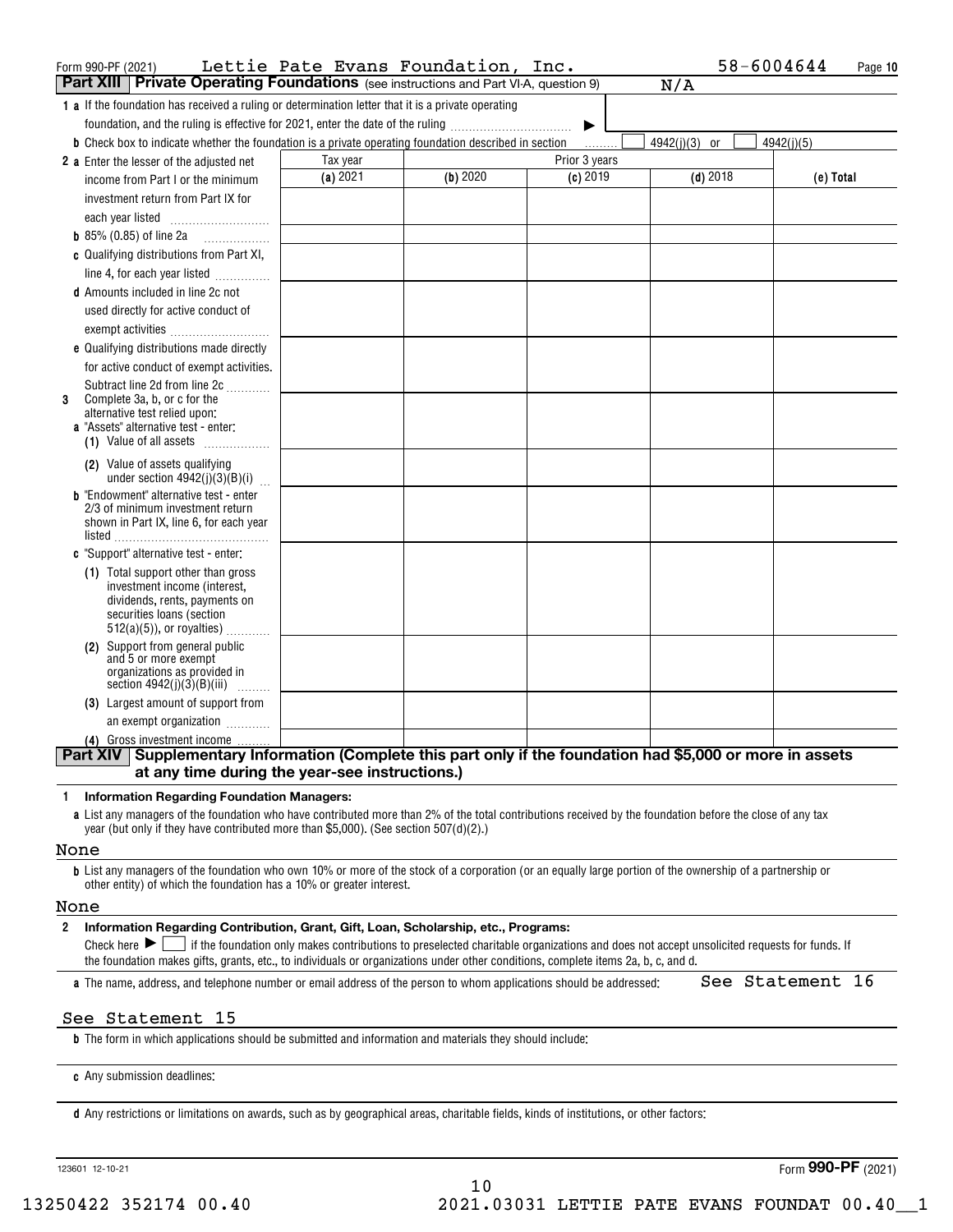Form 990-PF (2021) Lettie Pate Evans Foundation, Inc.  $58-6004644$  Page Lettie Pate Evans Foundation, Inc. 58-6004644

| Part XIV<br><b>Supplementary Information</b> (continued)                          |                                                                                      |                         |                                     |               |
|-----------------------------------------------------------------------------------|--------------------------------------------------------------------------------------|-------------------------|-------------------------------------|---------------|
| Grants and Contributions Paid During the Year or Approved for Future Payment<br>3 |                                                                                      |                         |                                     |               |
| Recipient                                                                         | If recipient is an individual,<br>show any relationship to<br>any foundation manager | Foundation<br>status of | Purpose of grant or<br>contribution | Amount        |
| Name and address (home or business)                                               | or substantial contributor                                                           | recipient               | $\star\star$                        |               |
| <b>a</b> Paid during the year                                                     |                                                                                      |                         |                                     |               |
| Atlanta Ballet                                                                    |                                                                                      | PС                      | \$5 million campaign to             |               |
| 1695 Marietta Boulevard, NW                                                       |                                                                                      |                         | support COVID-19                    |               |
| Atlanta, GA 30318                                                                 |                                                                                      |                         | pandemic recovery,                  |               |
|                                                                                   |                                                                                      |                         | artistic innovation                 |               |
|                                                                                   |                                                                                      |                         | and equitable access                | 500,000.      |
|                                                                                   |                                                                                      |                         |                                     |               |
| Aurora Theatre                                                                    |                                                                                      | PС                      | Construction of new                 |               |
| P.O. Box 2014                                                                     |                                                                                      |                         | theater spaces as part              |               |
| Lawrenceville, GA 30046                                                           |                                                                                      |                         | bf the Lawrenceville                |               |
|                                                                                   |                                                                                      |                         | Arts Center.                        | 500,000.      |
| Brenau University                                                                 |                                                                                      | PС                      | Support of technology               |               |
| 500 Washington Street, SE                                                         |                                                                                      |                         | heeds as part of \$7.9              |               |
| Gainesville, GA 30501                                                             |                                                                                      |                         | million campaign to                 |               |
|                                                                                   |                                                                                      |                         | improve campus                      |               |
|                                                                                   |                                                                                      |                         | connectivity and                    | 1,500,000.    |
| Children's Healthcare of Atlanta                                                  |                                                                                      | PС                      | Pediatric medical                   |               |
| 1575 Northeast Expressway, NE                                                     |                                                                                      |                         | residency program                   |               |
| Atlanta, GA 30329                                                                 |                                                                                      |                         | conducted by                        |               |
|                                                                                   |                                                                                      |                         | Children's in                       |               |
|                                                                                   |                                                                                      |                         | partnership with the                | 6,800,052.    |
|                                                                                   |                                                                                      |                         |                                     |               |
| Episcopal High School                                                             |                                                                                      | PС                      | Construction of \$18.9              |               |
| 1200 North Quaker Lane                                                            |                                                                                      |                         | million Health and                  |               |
| Alexandria, VA 22302                                                              |                                                                                      |                         | Wellness Center.                    | 1,000,000.    |
| Total                                                                             | See continuation sheet(s)                                                            |                         | $\blacktriangleright$ 3a            | 23, 250, 054. |
| <b>b</b> Approved for future payment                                              |                                                                                      |                         |                                     |               |
| Children's Healthcare of Atlanta                                                  |                                                                                      | PС                      | Pediatric medical                   |               |
| 1575 Northeast Expressway, NE                                                     |                                                                                      |                         | residency program                   |               |
| Atlanta, GA 30329                                                                 |                                                                                      |                         | conducted by                        |               |
|                                                                                   |                                                                                      |                         | Children's in                       |               |
|                                                                                   |                                                                                      |                         | partnership with the                | 7,400,000.    |
|                                                                                   |                                                                                      |                         |                                     |               |
| Episcopal High School                                                             |                                                                                      | PС                      | Construction of \$18.9              |               |
| 1200 North Quaker Lane                                                            |                                                                                      |                         | million Health and                  |               |
| Alexandria, VA 22302                                                              |                                                                                      |                         | Wellness Center.                    | 1,000,000.    |
|                                                                                   |                                                                                      |                         |                                     |               |
| Robert W. Woodruff Arts Center                                                    |                                                                                      | РC                      | Continuation of Family              |               |
| 1280 Peachtree Street, NE                                                         |                                                                                      |                         | Fun program on the                  |               |
| Atlanta, GA 30309                                                                 |                                                                                      |                         | Woodruff Arts Center                |               |
|                                                                                   |                                                                                      |                         | campus.                             | 2,800,000.    |
| Total                                                                             | See continuation sheet(s)                                                            |                         | $\blacktriangleright$ 3b            | 21, 200, 000. |

123611 12-10-21 \*\* See Purpose of Grant continuations

<sup>11</sup>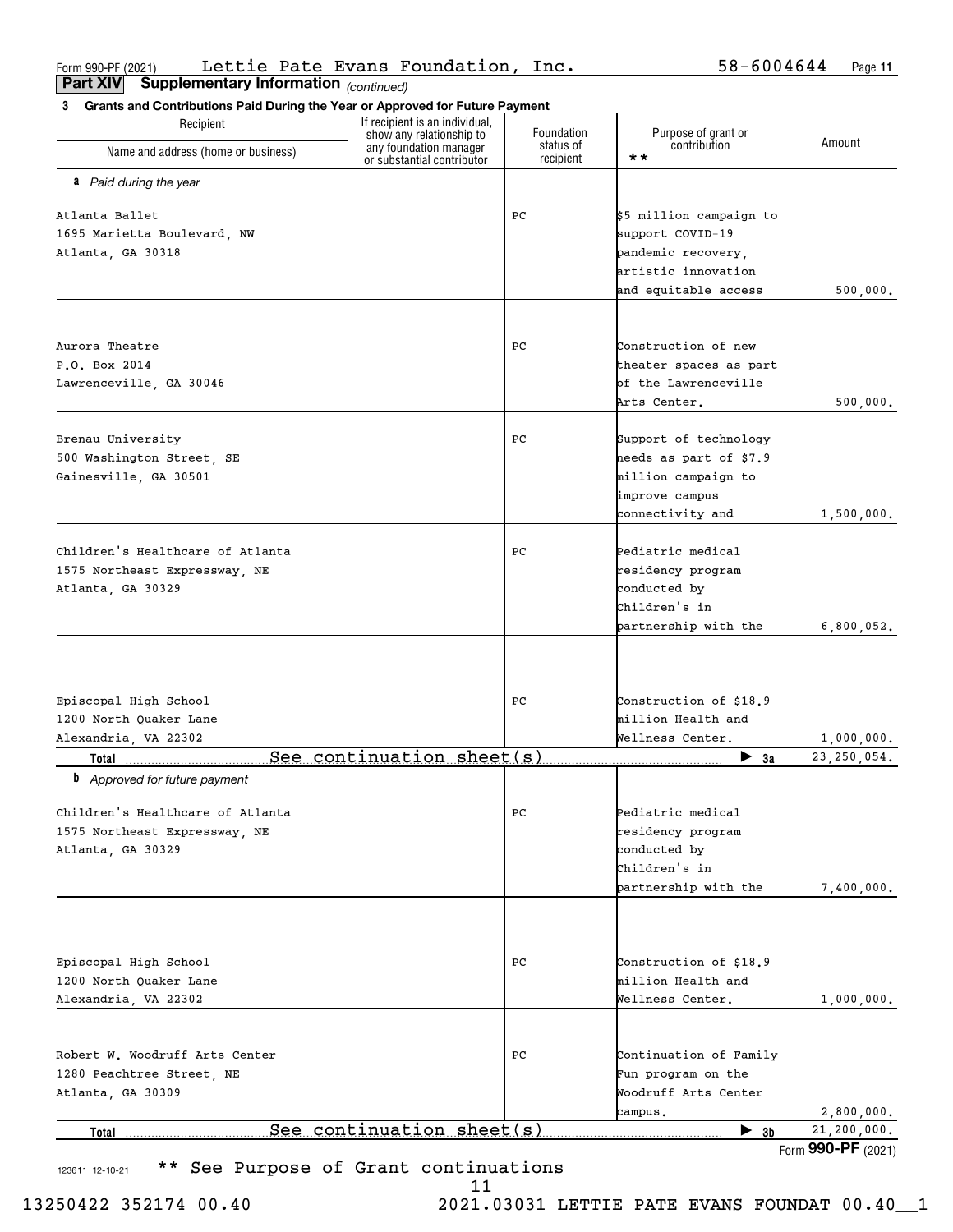## **Part XV-A**

| V-A |  |  | <b>Analysis of Income-Producing Activities</b> |  |
|-----|--|--|------------------------------------------------|--|
|-----|--|--|------------------------------------------------|--|

| Enter gross amounts unless otherwise indicated.                                                                                                      | Unrelated business income |                  | Excluded by section 512, 513, or 514 |               | (e)                                  |
|------------------------------------------------------------------------------------------------------------------------------------------------------|---------------------------|------------------|--------------------------------------|---------------|--------------------------------------|
|                                                                                                                                                      | (a)<br>Business<br>code   | (b)<br>Amount    | (C)<br>Exclu-<br>sion<br>code        | (d)<br>Amount | Related or exempt<br>function income |
| 1 Program service revenue:                                                                                                                           |                           |                  |                                      |               |                                      |
| a<br>and the company of the company of                                                                                                               |                           |                  |                                      |               |                                      |
| b<br><u> 1989 - Johann Barbara, martxa alemaniar arg</u>                                                                                             |                           |                  |                                      |               |                                      |
| C<br><u> 1989 - Johann John Stone, meil in der Stone aus der Stone aus der Stone aus der Stone aus der Stone aus der S</u>                           |                           |                  |                                      |               |                                      |
| <u> 1980 - Johann Barn, mars ann an t-Amhain Aonaich an t-Aonaich an t-Aonaich ann an t-Aonaich ann an t-Aonaich</u>                                 |                           |                  |                                      |               |                                      |
| f                                                                                                                                                    |                           |                  |                                      |               |                                      |
| Fees and contracts from government agencies<br>g                                                                                                     |                           |                  |                                      |               |                                      |
| 2 Membership dues and assessments <i>manufactured</i> membership dues and assessments                                                                |                           |                  |                                      |               |                                      |
| 3 Interest on savings and temporary cash                                                                                                             |                           |                  |                                      |               |                                      |
|                                                                                                                                                      |                           |                  | 14                                   | 10,058.       |                                      |
|                                                                                                                                                      |                           |                  | 14                                   | 14,406,051.   |                                      |
| 5 Net rental income or (loss) from real estate:                                                                                                      |                           |                  |                                      |               |                                      |
|                                                                                                                                                      |                           |                  |                                      |               |                                      |
|                                                                                                                                                      |                           |                  | 16                                   | 42,750.       |                                      |
| 6 Net rental income or (loss) from personal                                                                                                          |                           |                  |                                      |               |                                      |
|                                                                                                                                                      |                           |                  |                                      |               |                                      |
|                                                                                                                                                      |                           |                  |                                      |               |                                      |
| 8 Gain or (loss) from sales of assets other                                                                                                          |                           |                  |                                      |               |                                      |
|                                                                                                                                                      |                           |                  | 18                                   | 3,436,349.    |                                      |
|                                                                                                                                                      |                           |                  |                                      |               |                                      |
| 10 Gross profit or (loss) from sales of inventory                                                                                                    |                           |                  |                                      |               |                                      |
| 11 Other revenue:                                                                                                                                    |                           |                  |                                      |               |                                      |
| a                                                                                                                                                    |                           |                  |                                      |               |                                      |
| b                                                                                                                                                    |                           |                  |                                      |               |                                      |
|                                                                                                                                                      |                           |                  |                                      |               |                                      |
| <u> 1989 - Johann Barn, mars and de Brasilian (b. 1989)</u>                                                                                          |                           |                  |                                      |               |                                      |
| <u> 1989 - Johann Barn, fransk politik (d. 1989)</u>                                                                                                 |                           |                  |                                      |               |                                      |
|                                                                                                                                                      |                           | $\overline{0}$ . |                                      | 17,895,208.   | 0.                                   |
|                                                                                                                                                      |                           |                  |                                      |               | 17,895,208.                          |
| (See worksheet in line 13 instructions to verify calculations.)                                                                                      |                           |                  |                                      |               |                                      |
| <b>Part XV-B</b><br>Relationship of Activities to the Accomplishment of Exempt Purposes                                                              |                           |                  |                                      |               |                                      |
|                                                                                                                                                      |                           |                  |                                      |               |                                      |
| Explain below how each activity for which income is reported in column (e) of Part XV-A contributed importantly to the accomplishment of<br>Line No. |                           |                  |                                      |               |                                      |
| the foundation's exempt purposes (other than by providing funds for such purposes).<br>▼                                                             |                           |                  |                                      |               |                                      |
|                                                                                                                                                      |                           |                  |                                      |               |                                      |
|                                                                                                                                                      |                           |                  |                                      |               |                                      |
|                                                                                                                                                      |                           |                  |                                      |               |                                      |
|                                                                                                                                                      |                           |                  |                                      |               |                                      |
|                                                                                                                                                      |                           |                  |                                      |               |                                      |
|                                                                                                                                                      |                           |                  |                                      |               |                                      |
|                                                                                                                                                      |                           |                  |                                      |               |                                      |
|                                                                                                                                                      |                           |                  |                                      |               |                                      |
|                                                                                                                                                      |                           |                  |                                      |               |                                      |
|                                                                                                                                                      |                           |                  |                                      |               |                                      |
|                                                                                                                                                      |                           |                  |                                      |               |                                      |
|                                                                                                                                                      |                           |                  |                                      |               |                                      |
|                                                                                                                                                      |                           |                  |                                      |               |                                      |
|                                                                                                                                                      |                           |                  |                                      |               |                                      |
|                                                                                                                                                      |                           |                  |                                      |               |                                      |
|                                                                                                                                                      |                           |                  |                                      |               |                                      |
|                                                                                                                                                      |                           |                  |                                      |               |                                      |
|                                                                                                                                                      |                           |                  |                                      |               |                                      |

12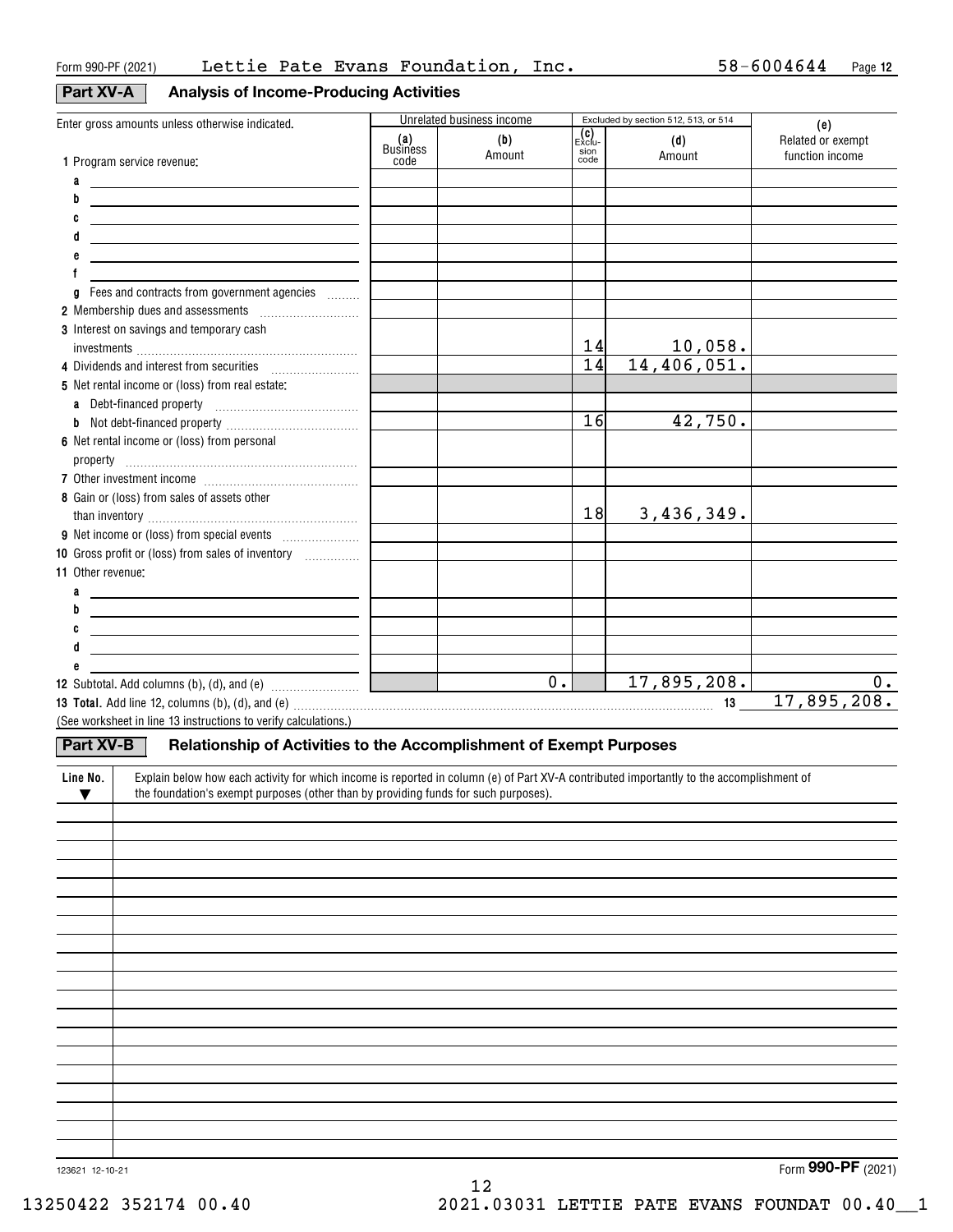Form 990-PF (2021) Lettie Pate Evans Foundation, Inc.

| <b>Part XVI</b><br>Information Regarding Transfers to and Transactions and Relationships With Noncharitable<br><b>Exempt Organizations</b>                                                                                            |       |      |     |  |  |
|---------------------------------------------------------------------------------------------------------------------------------------------------------------------------------------------------------------------------------------|-------|------|-----|--|--|
| Did the organization directly or indirectly engage in any of the following with any other organization described in section 501(c)                                                                                                    |       | Yesl | No. |  |  |
| (other than section 501(c)(3) organizations) or in section 527, relating to political organizations?                                                                                                                                  |       |      |     |  |  |
| Transfers from the reporting foundation to a noncharitable exempt organization of:<br>a                                                                                                                                               |       |      |     |  |  |
| (1) Cash $\ldots$<br>1a(1)                                                                                                                                                                                                            |       |      |     |  |  |
|                                                                                                                                                                                                                                       |       |      |     |  |  |
| <b>b</b> Other transactions:                                                                                                                                                                                                          |       |      |     |  |  |
| (1) Sales of assets to a noncharitable exempt organization                                                                                                                                                                            | 1b(1) |      | x   |  |  |
| Purchases of assets from a noncharitable exempt organization with the content of the content of the content of the content of the content of the content of the content of the content of the content of the content of the co<br>(2) | 1b(2) |      | x   |  |  |
| Rental of facilities, equipment, or other assets entitled and contain an according to the assets of facilities, equipment, or other assets<br>(3)                                                                                     | 1b(3) |      |     |  |  |
| Reimbursement arrangements www.communications.communications.communications.com<br>(4)                                                                                                                                                | 1b(4) |      | x   |  |  |
| Loans or loan guarantees <b>Production Communication Communication</b> Communication Communication Communication<br>(5).                                                                                                              | 1b(5) |      | х   |  |  |
| (6) Performance of services or membership or fundraising solicitations                                                                                                                                                                | 1b(6) |      | x   |  |  |
| Sharing of facilities, equipment, mailing lists, other assets, or paid employees                                                                                                                                                      | 1c    |      | x   |  |  |

d If the answer to any of the above is "Yes," complete the following schedule. Column (b) should always show the fair market value of the goods, other assets, or services given by the reporting foundation. If the foundation received less than fair market value in any transaction or sharing arrangement, show in column (d) the value of the goods, other assets, or services received.

| (a) Line no.                | (b) Amount involved                                                                                                                                                                                                                                                                                                                                         |                      | (c) Name of noncharitable exempt organization |       |                                 | (d) Description of transfers, transactions, and sharing arrangements                         |  |
|-----------------------------|-------------------------------------------------------------------------------------------------------------------------------------------------------------------------------------------------------------------------------------------------------------------------------------------------------------------------------------------------------------|----------------------|-----------------------------------------------|-------|---------------------------------|----------------------------------------------------------------------------------------------|--|
|                             |                                                                                                                                                                                                                                                                                                                                                             | N/A                  |                                               |       |                                 |                                                                                              |  |
|                             |                                                                                                                                                                                                                                                                                                                                                             |                      |                                               |       |                                 |                                                                                              |  |
|                             |                                                                                                                                                                                                                                                                                                                                                             |                      |                                               |       |                                 |                                                                                              |  |
|                             |                                                                                                                                                                                                                                                                                                                                                             |                      |                                               |       |                                 |                                                                                              |  |
|                             |                                                                                                                                                                                                                                                                                                                                                             |                      |                                               |       |                                 |                                                                                              |  |
|                             |                                                                                                                                                                                                                                                                                                                                                             |                      |                                               |       |                                 |                                                                                              |  |
|                             |                                                                                                                                                                                                                                                                                                                                                             |                      |                                               |       |                                 |                                                                                              |  |
|                             |                                                                                                                                                                                                                                                                                                                                                             |                      |                                               |       |                                 |                                                                                              |  |
|                             |                                                                                                                                                                                                                                                                                                                                                             |                      |                                               |       |                                 |                                                                                              |  |
|                             |                                                                                                                                                                                                                                                                                                                                                             |                      |                                               |       |                                 |                                                                                              |  |
|                             |                                                                                                                                                                                                                                                                                                                                                             |                      |                                               |       |                                 |                                                                                              |  |
|                             |                                                                                                                                                                                                                                                                                                                                                             |                      |                                               |       |                                 |                                                                                              |  |
|                             |                                                                                                                                                                                                                                                                                                                                                             |                      |                                               |       |                                 |                                                                                              |  |
|                             | 2a Is the foundation directly or indirectly affiliated with, or related to, one or more tax-exempt organizations described<br>in section 501(c) (other than section 501(c)(3)) or in section 527?<br><b>b</b> If "Yes," complete the following schedule.                                                                                                    |                      |                                               |       |                                 | $\mathbf{X}$ No<br>Yes                                                                       |  |
|                             | (a) Name of organization                                                                                                                                                                                                                                                                                                                                    |                      | (b) Type of organization                      |       | (c) Description of relationship |                                                                                              |  |
|                             | N/A                                                                                                                                                                                                                                                                                                                                                         |                      |                                               |       |                                 |                                                                                              |  |
|                             |                                                                                                                                                                                                                                                                                                                                                             |                      |                                               |       |                                 |                                                                                              |  |
|                             |                                                                                                                                                                                                                                                                                                                                                             |                      |                                               |       |                                 |                                                                                              |  |
|                             |                                                                                                                                                                                                                                                                                                                                                             |                      |                                               |       |                                 |                                                                                              |  |
| Sign<br>Here                | Under penaltics of perima. I declare that I have examined this return, including accompanying schedules and statements, and to the best of my knowledge<br>and belief, it is trye, correct, and complete. Declaration of freparer (other than taxpayer) is based on all information of which preparer has any knowledge.<br>Signature of officer or trustee |                      | $5 - 10 - 2022$ President<br>Date             | Title |                                 | May the IRS discuss this<br>return with the preparer<br>shown below? See Instr.<br>Yes<br>No |  |
|                             | Print/Type preparer's name                                                                                                                                                                                                                                                                                                                                  | Preparer's signature |                                               | Date  | Check<br>if                     | PTIN                                                                                         |  |
| Paid                        |                                                                                                                                                                                                                                                                                                                                                             |                      |                                               |       | self-employed                   |                                                                                              |  |
| Preparer<br><b>Use Only</b> | Firm's name                                                                                                                                                                                                                                                                                                                                                 |                      |                                               |       | Firm's $EN$                     |                                                                                              |  |
|                             | Firm's address >                                                                                                                                                                                                                                                                                                                                            |                      |                                               |       | Phone no.                       |                                                                                              |  |

 $13$ 

Form 990-PF (2021)

123622 12-10-21

58-6004644 Page 13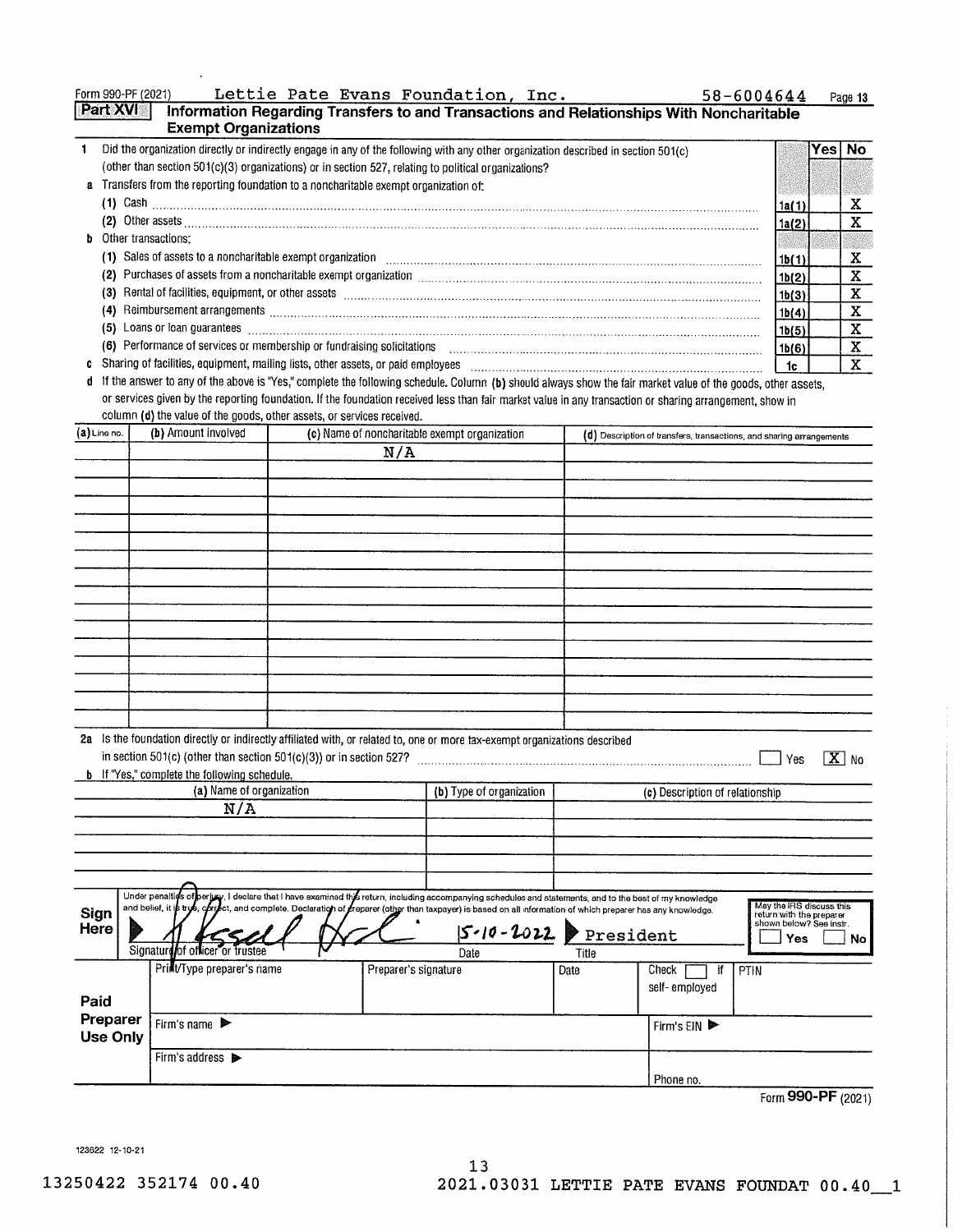| <b>Supplementary Information</b><br>Part XIV                             |                                                                                  |                        |                                                |             |
|--------------------------------------------------------------------------|----------------------------------------------------------------------------------|------------------------|------------------------------------------------|-------------|
| <b>Grants and Contributions Paid During the Year (Continuation)</b><br>3 |                                                                                  |                        |                                                |             |
| Recipient                                                                | If recipient is an individual,                                                   | Foundation             |                                                |             |
| Name and address (home or business)                                      | show any relationship to<br>any foundation manager<br>or substantial contributor | status of<br>recipient | Purpose of grant or<br>contribution            | Amount      |
|                                                                          |                                                                                  |                        |                                                |             |
| Fernbank, Inc.                                                           |                                                                                  | PС                     | Operating support in                           |             |
| 767 Clifton Road, NE                                                     |                                                                                  |                        | response to the                                |             |
| Atlanta, GA 30307-1221                                                   |                                                                                  |                        | COVID-19 pandemic.                             | 1,500,000.  |
|                                                                          |                                                                                  |                        |                                                |             |
| Historic Oakland Foundation                                              |                                                                                  | PС                     | Restoration of East                            |             |
| 248 Oakland Avenue, SE                                                   |                                                                                  |                        | Hill as part of \$10                           |             |
| Atlanta, GA 30312                                                        |                                                                                  |                        | million capital                                |             |
|                                                                          |                                                                                  |                        | campaign.                                      | 750,000.    |
|                                                                          |                                                                                  |                        |                                                |             |
| Robert W. Woodruff Arts Center                                           |                                                                                  | PС                     | Continuation of Family                         |             |
| 1280 Peachtree Street, NE                                                |                                                                                  |                        | Fun program on the                             |             |
| Atlanta, GA 30309                                                        |                                                                                  |                        | Woodruff Arts Center                           |             |
|                                                                          |                                                                                  |                        | campus.                                        | 1,200,000.  |
| Spelman College                                                          |                                                                                  | PС                     | Construction of the                            |             |
| 350 Spelman Lane, SW                                                     |                                                                                  |                        | Center for Innovation                          |             |
| Atlanta, GA 30314-4399                                                   |                                                                                  |                        | and the Arts as part                           |             |
|                                                                          |                                                                                  |                        | of \$250 million                               |             |
|                                                                          |                                                                                  |                        | campaign.                                      | 6,000,002.  |
|                                                                          |                                                                                  |                        |                                                |             |
|                                                                          |                                                                                  |                        |                                                |             |
| The Westminster Schools                                                  |                                                                                  | PС                     | Phase I capital                                |             |
| 1424 West Paces Ferry Rd., NW                                            |                                                                                  |                        | priorities as part of                          |             |
| Atlanta, GA 30327                                                        |                                                                                  |                        | \$120 million campaign.                        | 1,000,000.  |
| Virginia Historical Society                                              |                                                                                  | PС                     | Construction of the                            |             |
| P.O. Box 7311                                                            |                                                                                  |                        | Evans Orientation                              |             |
| Richmond, VA 23221-0311                                                  |                                                                                  |                        | Theater and renovation<br>of the Evans Gallery |             |
|                                                                          |                                                                                  |                        | as part of \$30 million                        | 2,500,000.  |
|                                                                          |                                                                                  |                        |                                                |             |
|                                                                          |                                                                                  |                        |                                                |             |
|                                                                          |                                                                                  |                        |                                                |             |
|                                                                          |                                                                                  |                        |                                                |             |
|                                                                          |                                                                                  |                        |                                                |             |
|                                                                          |                                                                                  |                        |                                                |             |
|                                                                          |                                                                                  |                        |                                                |             |
|                                                                          |                                                                                  |                        |                                                |             |
|                                                                          |                                                                                  |                        |                                                |             |
|                                                                          |                                                                                  |                        |                                                |             |
|                                                                          |                                                                                  |                        |                                                |             |
|                                                                          |                                                                                  |                        |                                                |             |
|                                                                          |                                                                                  |                        |                                                |             |
|                                                                          |                                                                                  |                        |                                                |             |
| Total from continuation sheets                                           |                                                                                  |                        |                                                | 12,950,002. |
|                                                                          |                                                                                  |                        |                                                |             |

123631 11-18-21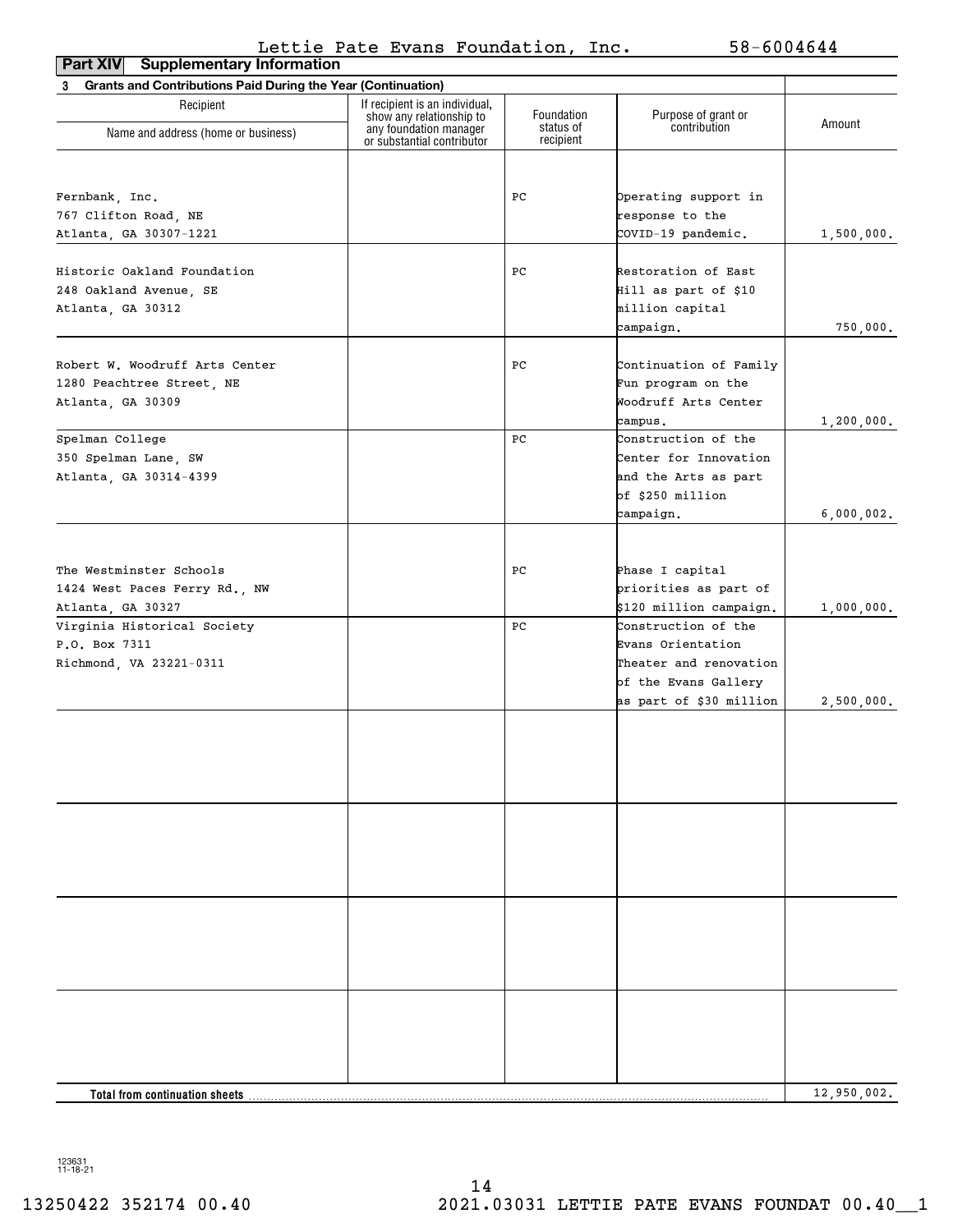| <b>Supplementary Information</b><br><b>Part XIV</b>                             |                                                            |                         |                                     |             |
|---------------------------------------------------------------------------------|------------------------------------------------------------|-------------------------|-------------------------------------|-------------|
| <b>Grants and Contributions Approved for Future Payment (Continuation)</b><br>3 |                                                            |                         |                                     |             |
| Recipient                                                                       | If recipient is an individual,<br>show any relationship to | Foundation<br>status of | Purpose of grant or<br>contribution | Amount      |
| Name and address (home or business)                                             | any foundation manager<br>or substantial contributor       | recipient               |                                     |             |
| Spelman College                                                                 |                                                            | PC                      | Construction of the                 |             |
| 350 Spelman Lane, SW                                                            |                                                            |                         | Center for Innovation               |             |
| Atlanta, GA 30314-4399                                                          |                                                            |                         | and the Arts as part                |             |
|                                                                                 |                                                            |                         | of \$250 million                    |             |
|                                                                                 |                                                            |                         | campaign.                           | 6,000,000.  |
| The Columbus Museum                                                             |                                                            | PС                      | \$24 million campaign               |             |
| 1251 Wynnton Road                                                               |                                                            |                         | to renovate and expand              |             |
| Columbus, GA 31906                                                              |                                                            |                         | the museum with new                 |             |
|                                                                                 |                                                            |                         | gardens, galleries and              |             |
|                                                                                 |                                                            |                         | public spaces.                      | 1,000,000.  |
|                                                                                 |                                                            |                         |                                     |             |
| The Paideia School                                                              |                                                            | PС                      | Construction of junior              |             |
| 1509 Ponce de Leon Avenue, NE                                                   |                                                            |                         | high building as part               |             |
| Atlanta, GA 30307                                                               |                                                            |                         | of \$25 million                     |             |
|                                                                                 |                                                            |                         | campaign.                           | 2,000,000.  |
| Valdosta State University                                                       |                                                            | PС                      | \$18.7 million campaign             |             |
| 1500 N. Patterson Street                                                        |                                                            |                         | to construct the                    |             |
| Valdosta, GA 31698                                                              |                                                            |                         | Valdosta State                      |             |
|                                                                                 |                                                            |                         | University Performing               |             |
|                                                                                 |                                                            |                         | Arts Center.                        | 1,000,000.  |
|                                                                                 |                                                            |                         |                                     |             |
|                                                                                 |                                                            |                         |                                     |             |
|                                                                                 |                                                            |                         |                                     |             |
|                                                                                 |                                                            |                         |                                     |             |
|                                                                                 |                                                            |                         |                                     |             |
|                                                                                 |                                                            |                         |                                     |             |
|                                                                                 |                                                            |                         |                                     |             |
|                                                                                 |                                                            |                         |                                     |             |
|                                                                                 |                                                            |                         |                                     |             |
|                                                                                 |                                                            |                         |                                     |             |
|                                                                                 |                                                            |                         |                                     |             |
|                                                                                 |                                                            |                         |                                     |             |
|                                                                                 |                                                            |                         |                                     |             |
|                                                                                 |                                                            |                         |                                     |             |
|                                                                                 |                                                            |                         |                                     |             |
|                                                                                 |                                                            |                         |                                     |             |
|                                                                                 |                                                            |                         |                                     |             |
|                                                                                 |                                                            |                         |                                     |             |
|                                                                                 |                                                            |                         |                                     |             |
|                                                                                 |                                                            |                         |                                     |             |
|                                                                                 |                                                            |                         |                                     |             |
|                                                                                 |                                                            |                         |                                     |             |
|                                                                                 |                                                            |                         |                                     |             |
|                                                                                 |                                                            |                         |                                     |             |
|                                                                                 |                                                            |                         |                                     |             |
|                                                                                 |                                                            |                         |                                     |             |
|                                                                                 |                                                            |                         |                                     |             |
|                                                                                 |                                                            |                         |                                     |             |
|                                                                                 |                                                            |                         |                                     |             |
| Total from continuation sheets                                                  |                                                            |                         |                                     | 10,000,000. |

123635 11-18-21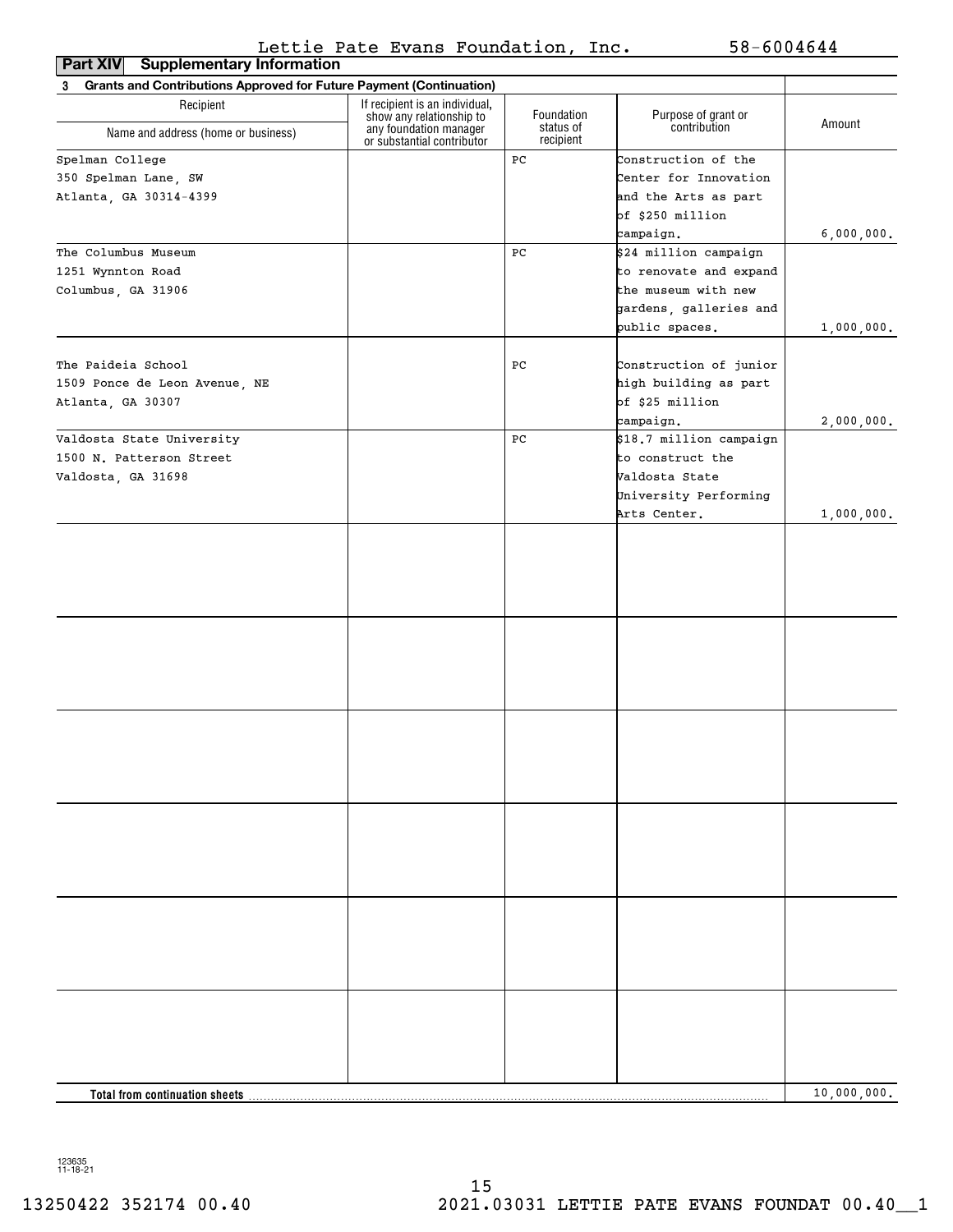**3a Grants and Contributions Paid During the Year Continuation of Purpose of Grant or Contribution**

Name of Recipient - Atlanta Ballet

\$5 million campaign to support COVID-19 pandemic recovery, artistic

innovation and equitable access to dance education.

Name of Recipient - Brenau University

Support of technology needs as part of \$7.9 million campaign to improve

campus connectivity and enhance health sciences programs.

Name of Recipient - Children's Healthcare of Atlanta

Pediatric medical residency program conducted by Children's in

partnership with the Emory University School of Medicine.

Name of Recipient - Virginia Historical Society

Construction of the Evans Orientation Theater and renovation of the

Evans Gallery as part of \$30 million campaign.

123655 11-18-21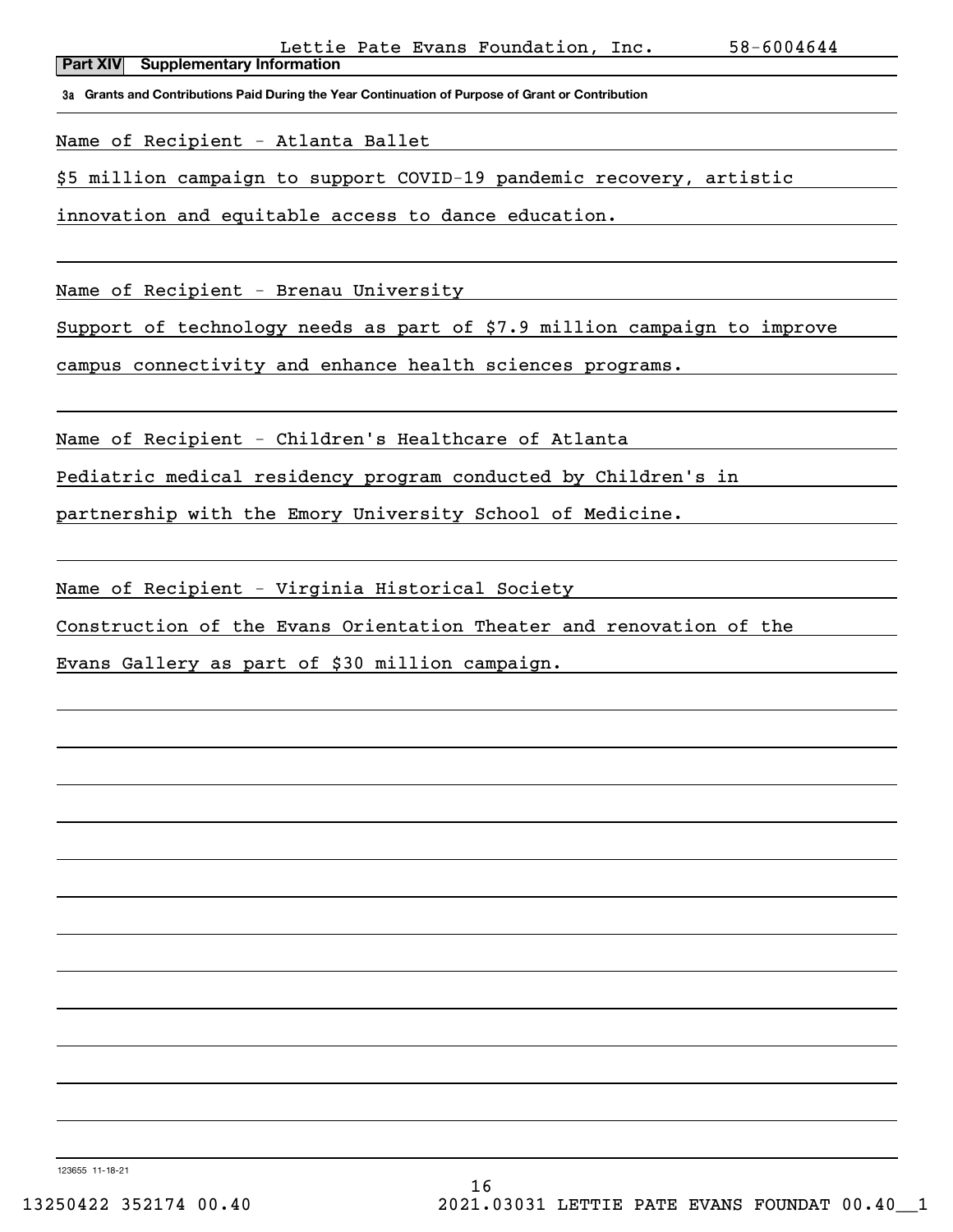| Lettie Pate Evans Foundation, Inc. |  | 58-6004644 |
|------------------------------------|--|------------|
|                                    |  |            |

| <u>neeere raee nvans roanaacron,</u><br>-----<br>J U<br>いいいせいせき<br><b>Supplementary Information</b><br><b>Part XIV</b> |
|------------------------------------------------------------------------------------------------------------------------|
| 3b Grants and Contributions Approved for Future Payment Continuation of Purpose of Grant or Contribution               |
| Name of Recipient - Children's Healthcare of Atlanta                                                                   |
| Pediatric medical residency program conducted by Children's in                                                         |
| partnership with the Emory University School of Medicine.                                                              |
|                                                                                                                        |
|                                                                                                                        |
|                                                                                                                        |
|                                                                                                                        |
|                                                                                                                        |
|                                                                                                                        |
|                                                                                                                        |
|                                                                                                                        |
|                                                                                                                        |
|                                                                                                                        |
|                                                                                                                        |
|                                                                                                                        |
|                                                                                                                        |
|                                                                                                                        |
|                                                                                                                        |
|                                                                                                                        |
|                                                                                                                        |
|                                                                                                                        |
|                                                                                                                        |
|                                                                                                                        |
|                                                                                                                        |
|                                                                                                                        |
|                                                                                                                        |
| 123651 11-18-21                                                                                                        |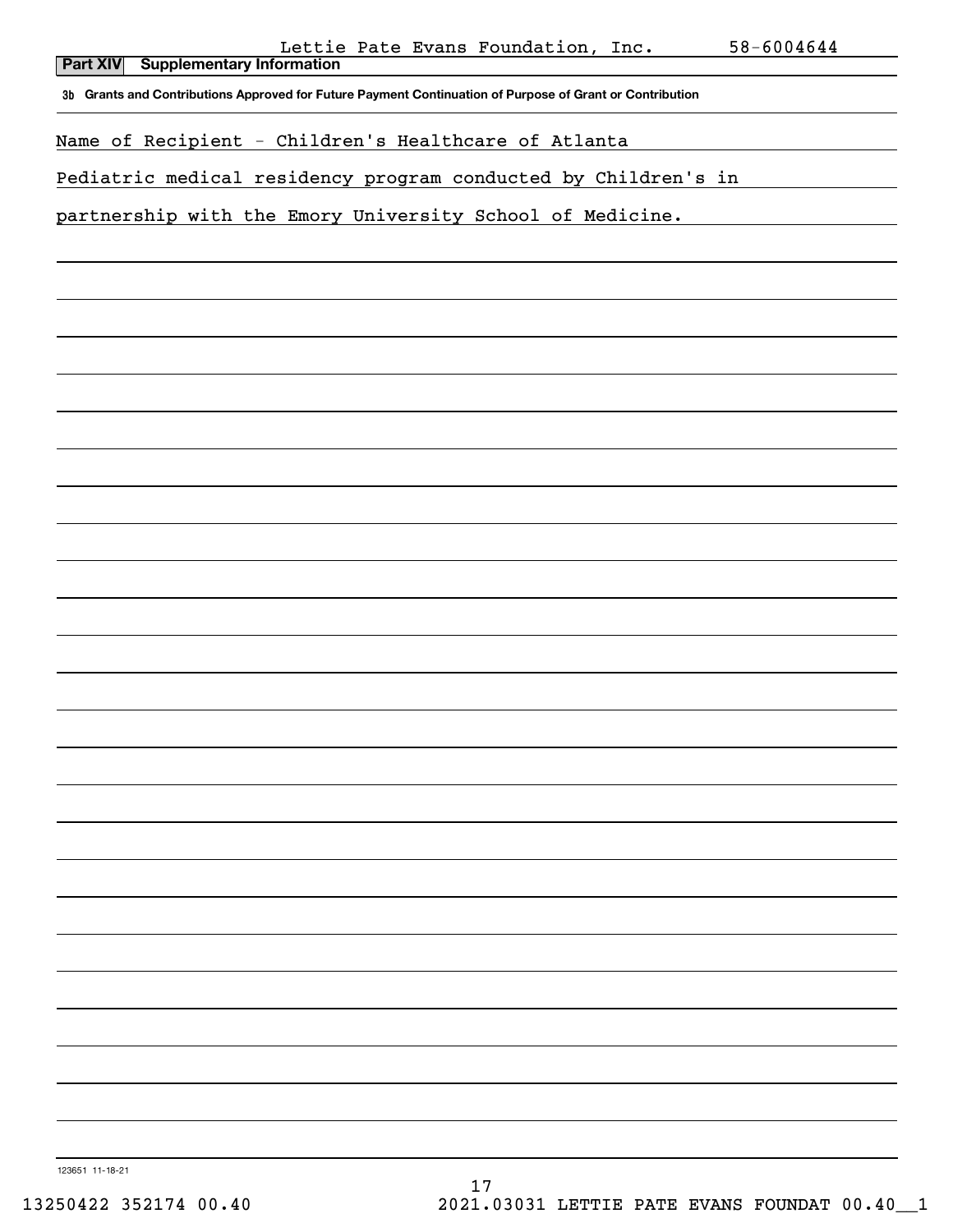| Form | உ                                                      |
|------|--------------------------------------------------------|
|      | Department of the Treasury<br>Internal Revenue Service |

# **Underpayment of Estimated Tax by Corporations**

**Note:** Generally, the corporation is not required to file Form 2220 (see Part II below for exceptions) because the IRS will figure any penalty owed and

**| Go to www.irs.gov/Form2220 for instructions and the latest information.** Form 990-PF OMB No. 1545-0123

**2021**

Name

| nt of the Treasury<br>evenue Service |  |                                    | Attach to the corporation's tax return.<br>$\triangleright$ Go to www.irs.gov/Form2220 for instructions and the latest information. | FOrm YYU-PF | <b>202</b>                         |
|--------------------------------------|--|------------------------------------|-------------------------------------------------------------------------------------------------------------------------------------|-------------|------------------------------------|
|                                      |  |                                    |                                                                                                                                     |             | <b>Employer identification num</b> |
|                                      |  | Lettie Pate Evans Foundation, Inc. |                                                                                                                                     |             | 58-6004644                         |

**Employer identification number**

|    | <b>Required Annual Payment</b><br>Part I                                                                                                                                                                                       |    |          |  |                |          |       |                 |
|----|--------------------------------------------------------------------------------------------------------------------------------------------------------------------------------------------------------------------------------|----|----------|--|----------------|----------|-------|-----------------|
| 1. | Total tax (see instructions) manufactured and content to the set of the set of the set of the set of the set of the set of the set of the set of the set of the set of the set of the set of the set of the set of the set of  |    |          |  |                |          | -1    | 246,118.        |
|    |                                                                                                                                                                                                                                |    |          |  | 2a             |          |       |                 |
|    | <b>b</b> Look-back interest included on line 1 under section 460(b)(2) for completed long-term                                                                                                                                 |    |          |  |                |          |       |                 |
|    | contracts or section 167(g) for depreciation under the income forecast method [111][11][11][11][11][11][11][11                                                                                                                 |    |          |  | 2 <sub>b</sub> |          |       |                 |
|    |                                                                                                                                                                                                                                |    |          |  | 2c             |          |       |                 |
|    | d Total. Add lines 2a through 2c [11] matter contract the contract of the contract of the contract of the contract of the contract of the contract of the contract of the contract of the contract of the contract of the cont |    |          |  |                |          | 2d    |                 |
| 3  | Subtract line 2d from line 1. If the result is less than \$500, do not complete or file this form. The corporation                                                                                                             |    |          |  |                |          |       |                 |
|    | does not owe the penalty                                                                                                                                                                                                       |    |          |  |                |          | 3     | <u>246,118.</u> |
|    | Enter the tax shown on the corporation's 2020 income tax return. See instructions. Caution: If the tax is zero                                                                                                                 |    |          |  |                |          | 4     | 246,483.        |
|    |                                                                                                                                                                                                                                |    |          |  |                |          |       |                 |
| 5  | Required annual payment. Enter the smaller of line 3 or line 4. If the corporation is required to skip line 4,                                                                                                                 |    |          |  |                |          |       |                 |
|    | enter the amount from line 3                                                                                                                                                                                                   |    |          |  |                |          | 5     | 246,118.        |
|    | Reasons for Filing - Check the boxes below that apply. If any boxes are checked, the corporation must file Form 2220<br>Part II                                                                                                |    |          |  |                |          |       |                 |
|    | even if it does not owe a penalty. See instructions.                                                                                                                                                                           |    |          |  |                |          |       |                 |
| 6  | The corporation is using the adjusted seasonal installment method.                                                                                                                                                             |    |          |  |                |          |       |                 |
|    | $\boxed{\text{X}}$<br>The corporation is using the annualized income installment method.                                                                                                                                       |    |          |  |                |          |       |                 |
|    | $\overline{\texttt{X}}$<br>The corporation is a "large corporation" figuring its first required installment based on the prior year's tax.                                                                                     |    |          |  |                |          |       |                 |
|    | <b>Part III   Figuring the Underpayment</b>                                                                                                                                                                                    |    |          |  |                |          |       |                 |
|    |                                                                                                                                                                                                                                |    | (a)      |  | (b)            | (c)      |       | (d)             |
| 9  | Installment due dates. Enter in columns (a) through (d) the                                                                                                                                                                    |    |          |  |                |          |       |                 |
|    | 15th day of the 4th (Form 990-PF filers: Use 5th month),                                                                                                                                                                       |    |          |  |                |          |       |                 |
|    | 6th, 9th, and 12th months of the corporation's tax year                                                                                                                                                                        | 9  | 05/15/21 |  | 06/15/21       | 09/15/21 |       | 12/15/21        |
| 10 | Required installments. If the box on line 6 and/or line 7                                                                                                                                                                      |    |          |  |                |          |       |                 |
|    | above is checked, enter the amounts from Sch A, line 38. If                                                                                                                                                                    |    |          |  |                |          |       |                 |
|    | the box on line 8 (but not 6 or 7) is checked, see instructions                                                                                                                                                                |    |          |  |                |          |       |                 |
|    | for the amounts to enter. If none of these boxes are checked,                                                                                                                                                                  |    | 12,510.  |  | 10,790.        | 85,497.  |       | 68,240.         |
|    | enter 25% (0.25) of line 5 above in each column                                                                                                                                                                                | 10 |          |  |                |          |       |                 |
| 11 | Estimated tax paid or credited for each period. For<br>column (a) only, enter the amount from line 11 on line 15.                                                                                                              |    |          |  |                |          |       |                 |
|    |                                                                                                                                                                                                                                | 11 | 18,958.  |  | 5,000.         | 90,000.  |       | 135,000.        |
|    | Complete lines 12 through 18 of one column                                                                                                                                                                                     |    |          |  |                |          |       |                 |
|    | before going to the next column.                                                                                                                                                                                               |    |          |  |                |          |       |                 |
| 12 | Enter amount, if any, from line 18 of the preceding column                                                                                                                                                                     | 12 |          |  | 6,448.         |          | 658.  | 5,161.          |
| 13 |                                                                                                                                                                                                                                | 13 |          |  | 11,448.        | 90,658.  |       | 140, 161.       |
| 14 | Add amounts on lines 16 and 17 of the preceding column                                                                                                                                                                         | 14 |          |  |                |          |       |                 |
| 15 | Subtract line 14 from line 13. If zero or less, enter -0-                                                                                                                                                                      | 15 | 18,958.  |  | 11,448.        | 90,658.  |       | 140,161.        |
| 16 | If the amount on line 15 is zero, subtract line 13 from line                                                                                                                                                                   |    |          |  |                |          |       |                 |
|    |                                                                                                                                                                                                                                |    |          |  | $\mathbf 0$ .  |          | $0$ . |                 |
|    |                                                                                                                                                                                                                                | 16 |          |  |                |          |       |                 |

**17**

**18**

**Go to Part IV on page 2 to figure the penalty. Do not go to Part IV if there are no entries on line 17 - no penalty is owed.**

**18Overpayment.**  If line 10 is less than line 15, subtract line 10

from line 15. Then go to line 12 of the next column

subtract line 15 from line 10. Then go to line 12 of the next column**.** Otherwise, go to line 18  $\quad \ldots \ldots \ldots \ldots \ldots \ldots \ldots \ldots \ldots$ 

**For Paperwork Reduction Act Notice, see separate instructions.** 

112801 01-06-22

LHA

6,448. 658. 5,161.

Form 2220 (2021)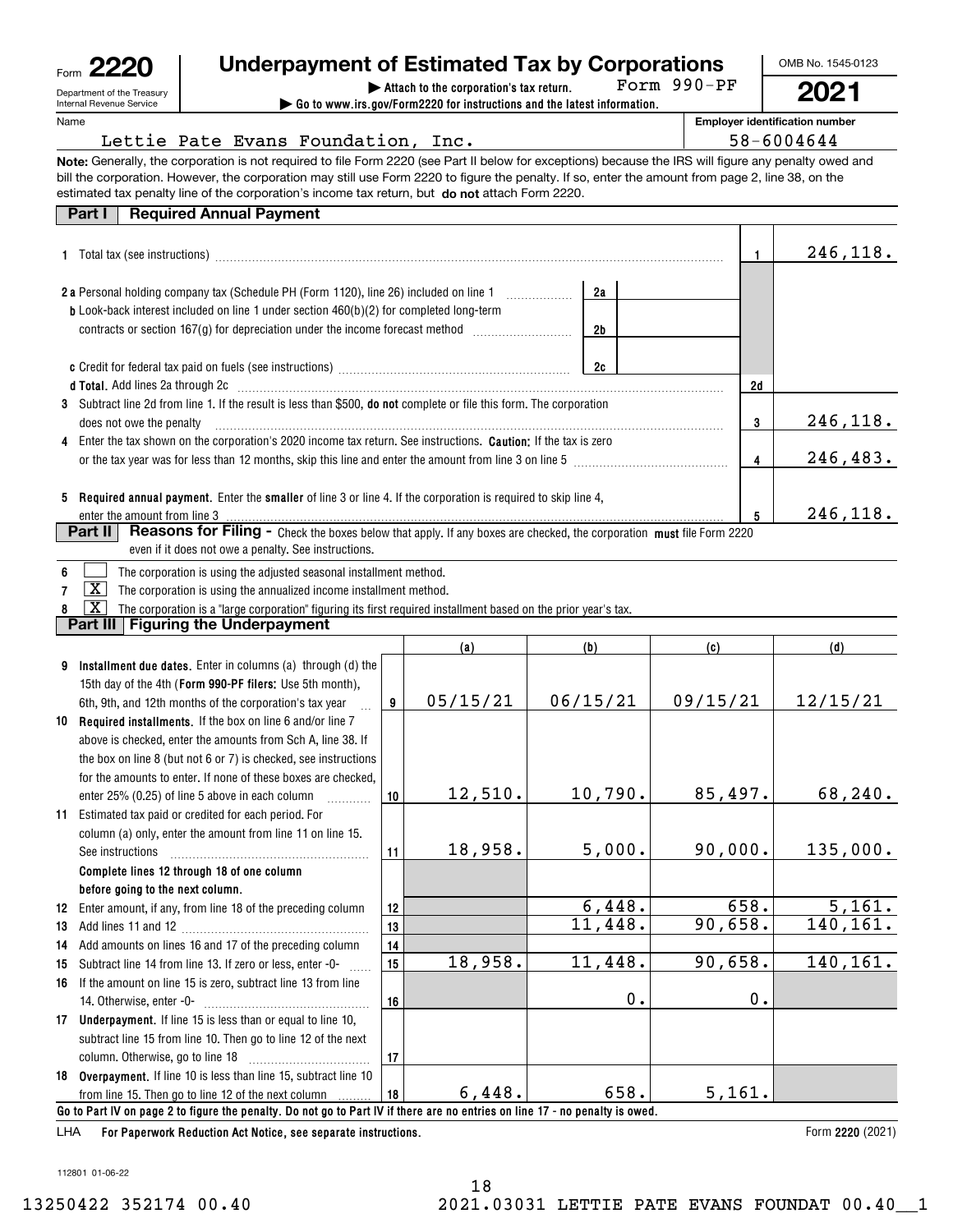## **Part IV Figuring the Penalty**

|     |                                                                                                                                                                                                                                                                                                                                         |                 | (a)  | (b) | (c)        | (d) |
|-----|-----------------------------------------------------------------------------------------------------------------------------------------------------------------------------------------------------------------------------------------------------------------------------------------------------------------------------------------|-----------------|------|-----|------------|-----|
|     | 19 Enter the date of payment or the 15th day of the 4th month<br>after the close of the tax year, whichever is earlier.<br>(C corporations with tax years ending June 30<br>and S corporations: Use 3rd month instead of 4th month.<br>Form 990-PF and Form 990-T filers: Use 5th month<br>instead of 4th month.) See instructions<br>. | 19              |      |     |            |     |
|     | 20 Number of days from due date of installment on line 9 to the                                                                                                                                                                                                                                                                         |                 |      |     |            |     |
|     | date shown on line 19                                                                                                                                                                                                                                                                                                                   | 20              |      |     |            |     |
|     | 21 Number of days on line 20 after 4/15/2021 and before 7/1/2021                                                                                                                                                                                                                                                                        | 21              |      |     |            |     |
|     | 22 Underpayment on line 17 x Number of days on line 21 x 3% (0.03)<br>365                                                                                                                                                                                                                                                               | 22              | ∣\$. | \$  | \$         | \$  |
|     | 23 Number of days on line 20 after 6/30/2021 and before 10/1/2021                                                                                                                                                                                                                                                                       | 23              |      |     |            |     |
| 24. | Underpayment on line 17 x Number of days on line 23 x 3% (0.03)<br>365                                                                                                                                                                                                                                                                  | 24              | -\$  | \$  | \$         | \$  |
|     | 25 Number of days on line 20 after 9/30/2021 and before $1/1/2022$                                                                                                                                                                                                                                                                      | 25              |      |     |            |     |
|     | 26 Underpayment on line 17 x Number of days on line 25 x 3% (0.03)<br>365                                                                                                                                                                                                                                                               | 26              | -S   | \$  | \$         | \$  |
| 27  | Number of days on line 20 after 12/31/2021 and before 4/1/2022                                                                                                                                                                                                                                                                          | 27              |      |     |            |     |
|     | 28 Underpayment on line 17 x Number of days on line 27 x 3% (0.03)<br>365                                                                                                                                                                                                                                                               | 28              | ∣\$. | \$  | \$         | \$  |
|     | 29 Number of days on line 20 after 3/31/2022 and before 7/1/2022                                                                                                                                                                                                                                                                        | 29              |      |     |            |     |
|     | 30 Underpayment on line 17 x Number of days on line 29 x $*$ %<br>365                                                                                                                                                                                                                                                                   | 30              | -\$  | \$  | \$         | \$  |
|     | 31 Number of days on line 20 after 6/30/2022 and before 10/1/2022                                                                                                                                                                                                                                                                       | 31              |      |     |            |     |
|     | 32 Underpayment on line 17 x Number of days on line 31 x $*$ %<br>365                                                                                                                                                                                                                                                                   | 32              | -\$  | \$  | \$         | \$  |
|     | 33 Number of days on line 20 after 9/30/2022 and before 1/1/2023                                                                                                                                                                                                                                                                        | 33              |      |     |            |     |
|     | 34 Underpayment on line 17 x Number of days on line 33 x $*$ %<br>365                                                                                                                                                                                                                                                                   | 34 <sup>1</sup> | \$   | \$  | \$         | \$  |
|     | 35 Number of days on line 20 after 12/31/2022 and before 3/16/2023                                                                                                                                                                                                                                                                      | 35              |      |     |            |     |
|     | 36 Underpayment on line 17 x Number of days on line 35 x $*$ %<br>.<br>365                                                                                                                                                                                                                                                              | 36 <sup>°</sup> | \$   | \$  | \$         | \$  |
|     | 37 Add lines 22, 24, 26, 28, 30, 32, 34, and 36                                                                                                                                                                                                                                                                                         | 37              | \$   | \$  | \$         | \$  |
|     | 38 Penalty. Add columns (a) through (d) of line 37. Enter the total here and on Form 1120, line 34; or the comparable<br>line for other income tax returns                                                                                                                                                                              |                 |      |     | $38 \quad$ | 0.  |
|     | * Use the penalty interest rate for each calendar quarter, which the IRS will determine during the first month in the preceding quarter.                                                                                                                                                                                                |                 |      |     |            |     |

information on the Internet, access the IRS website at **www.irs.gov**. You can also call 1-800-829-4933 to get interest rate information. These rates are published quarterly in an IRS News Release and in a revenue ruling in the Internal Revenue Bulletin. To obtain this

**2220**  Form (2021)

112802 01-06-22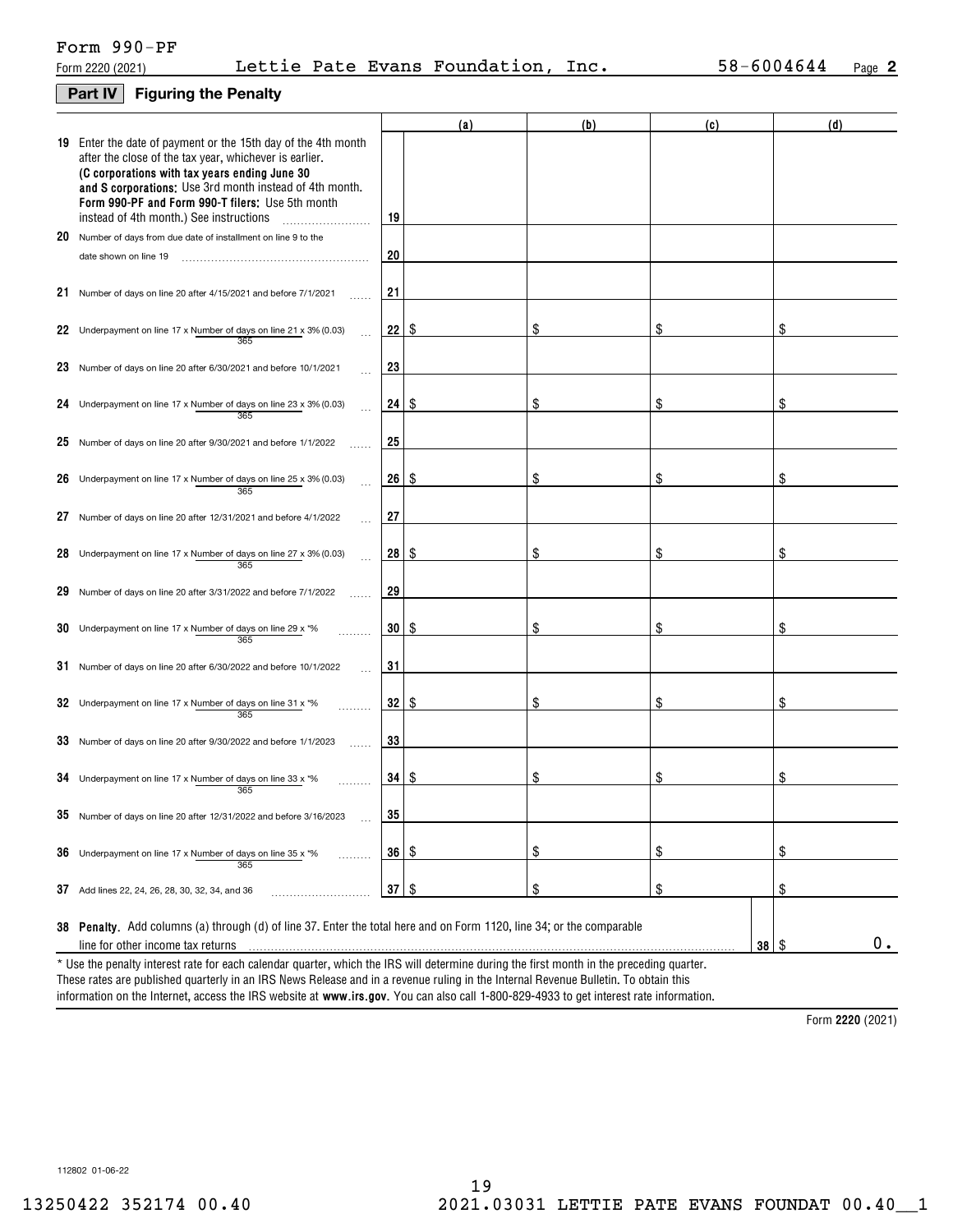|  | Lettie Pate Evans Foundation, Inc |  |
|--|-----------------------------------|--|
|  |                                   |  |

Form 2220 (2021) Page Form 990-PF

### **3**

# **Schedule A Adjusted Seasonal Installment Method and Annualized Income Installment Method**

See instructions.

 **Form 1120-S filers:** *For lines 1, 2, 3, and 21, "taxable income" refers to excess net passive income or the amount on which tax is imposed under section 1374(a), whichever applies.*

## **Part I Adjusted Seasonal Installment Method**

**Caution:** Use this method only if the base period percentage for any 6 consecutive months is at least 70%. See instructions.

|                                                                      |                | (a)            | (b)            | (c)            | (d)             |
|----------------------------------------------------------------------|----------------|----------------|----------------|----------------|-----------------|
| 1 Enter taxable income for the following periods.                    |                | First 3 months | First 5 months | First 8 months | First 11 months |
| a Tax year beginning in 2018                                         | 1a             |                |                |                |                 |
| <b>b</b> Tax year beginning in 2019                                  | 1b             |                |                |                |                 |
|                                                                      |                |                |                |                |                 |
| c Tax year beginning in 2020                                         | 1c             |                |                |                |                 |
| 2 Enter taxable income for each period for the tax year beginning in |                |                |                |                |                 |
| 2021. See the instructions for the treatment of extraordinary items  | $\overline{2}$ |                |                |                |                 |
|                                                                      |                |                |                |                |                 |
| 3 Enter taxable income for the following periods.                    |                | First 4 months | First 6 months | First 9 months | Entire year     |
|                                                                      |                |                |                |                |                 |
| a Tax year beginning in 2018                                         | 3a             |                |                |                |                 |
|                                                                      |                |                |                |                |                 |
| <b>b</b> Tax year beginning in 2019                                  | 3b             |                |                |                |                 |
|                                                                      |                |                |                |                |                 |
| c Tax year beginning in 2020                                         | 3c             |                |                |                |                 |
| 4 Divide the amount in each column on line 1a by the                 |                |                |                |                |                 |
| amount in column (d) on line 3a                                      | 4              |                |                |                |                 |
| 5 Divide the amount in each column on line 1b by the                 |                |                |                |                |                 |
| amount in column (d) on line 3b                                      | 5              |                |                |                |                 |
| 6 Divide the amount in each column on line 1c by the                 |                |                |                |                |                 |
| amount in column (d) on line 3c                                      | 6              |                |                |                |                 |
|                                                                      |                |                |                |                |                 |
|                                                                      | $\overline{7}$ |                |                |                |                 |
|                                                                      |                |                |                |                |                 |
| 8 Divide line 7 by 3.0                                               | 8              |                |                |                |                 |
|                                                                      | 9a             |                |                |                |                 |
|                                                                      | 9b             |                |                |                |                 |
|                                                                      | 9c             |                |                |                |                 |
| 10 Figure the tax on the amt on In 9c using the instr for Form       |                |                |                |                |                 |
| 1120, Sch J, line 2, or comparable line of corp's return             | 10             |                |                |                |                 |
| 11a Divide the amount in columns (a) through (c) on line 3a          |                |                |                |                |                 |
| by the amount in column (d) on line 3a                               | 11a            |                |                |                |                 |
| <b>b</b> Divide the amount in columns (a) through (c) on line 3b     |                |                |                |                |                 |
| by the amount in column (d) on line 3b                               | 11b            |                |                |                |                 |
| c Divide the amount in columns (a) through (c) on line 3c            |                |                |                |                |                 |
|                                                                      | 11c            |                |                |                |                 |
|                                                                      | 12             |                |                |                |                 |
|                                                                      | 13             |                |                |                |                 |
| 14 Multiply the amount in columns (a) through (c) of line 10         |                |                |                |                |                 |
| by columns (a) through (c) of line 13. In column (d), enter          |                |                |                |                |                 |
| the amount from line 10, column (d)                                  | 14             |                |                |                |                 |
| 15 Enter any alternative minimum tax (trusts only) for each          |                |                |                |                |                 |
|                                                                      | 15             |                |                |                |                 |
|                                                                      |                |                |                |                |                 |
| 16 Enter any other taxes for each payment period. See instr.         | 16             |                |                |                |                 |
|                                                                      | 17             |                |                |                |                 |
| 18 For each period, enter the same type of credits as allowed        |                |                |                |                |                 |
| on Form 2220, lines 1 and 2c. See instructions                       | 18             |                |                |                |                 |
| 19 Total tax after credits. Subtract line 18 from line 17. If        |                |                |                |                |                 |
|                                                                      | 19             |                |                |                |                 |

20

112821 01-06-22

**2220**  Form (2021)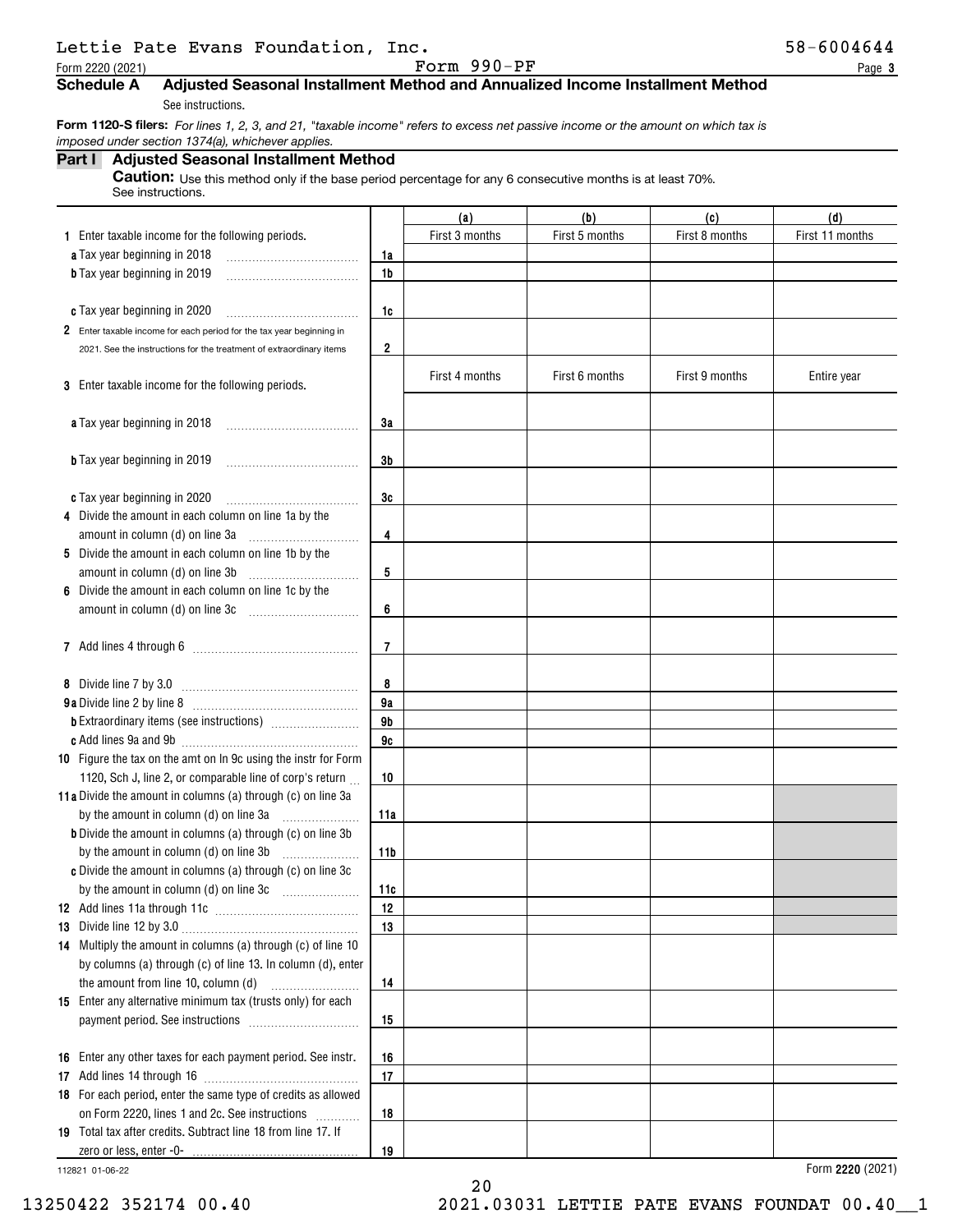**4**

# **Part II Annualized Income Installment Method** \*\*

|                                                                                                      |                 | (a)                     | (b)                   | (c)         | (d)                                           |
|------------------------------------------------------------------------------------------------------|-----------------|-------------------------|-----------------------|-------------|-----------------------------------------------|
|                                                                                                      |                 | $\overline{a}$<br>First | $\mathbf{3}$<br>First | 6<br>First  | 9<br>First                                    |
|                                                                                                      | 20              | months                  | months                | months      | months                                        |
| 21 Enter taxable income for each annualization period. See                                           |                 |                         |                       |             |                                               |
| instructions for the treatment of extraordinary items                                                | 21              | 599,981.                | 838, 116.             |             | $5,218,049.$ $9,552,388.$                     |
|                                                                                                      |                 | 6.000000                | 4.000000              | 2.000000    | 1.333330                                      |
| 22 Annualization amounts (see instructions)                                                          | 22              |                         |                       |             |                                               |
| 23a Annualized taxable income. Multiply line 21 by line 22                                           | 23a             | 3,599,886.              |                       |             | 3, 352, 464. 10, 436, 098. 12, 736, 485.      |
|                                                                                                      | 23 <sub>b</sub> |                         |                       |             |                                               |
| c Add lines 23a and 23b                                                                              | 23c             |                         |                       |             | 3,599,886. 3,352,464. 10,436,098. 12,736,485. |
| 24 Figure the tax on the amount on line 23c using the                                                |                 |                         |                       |             |                                               |
| instructions for Form 1120, Schedule J, line 2,                                                      |                 |                         |                       |             |                                               |
|                                                                                                      | 24              | 50,038.                 | 46,599.               | 145,062.    | 177,037.                                      |
| 25 Enter any alternative minimum tax (trusts only) for each                                          |                 |                         |                       |             |                                               |
|                                                                                                      | 25              |                         |                       |             |                                               |
|                                                                                                      |                 |                         |                       |             |                                               |
| 26 Enter any other taxes for each payment period. See instr.                                         | 26              |                         |                       |             |                                               |
|                                                                                                      | 27              | 50,038.                 | 46,599.               | 145,062.    | 177,037.                                      |
| 27 Total tax. Add lines 24 through 26 [11, 12, 13, 13, 13, 14, 14, 15, 16, 17, 18, 18, 18, 18, 18, 1 |                 |                         |                       |             |                                               |
| 28 For each period, enter the same type of credits as allowed                                        |                 |                         |                       |             |                                               |
| on Form 2220, lines 1 and 2c. See instructions                                                       | 28              |                         |                       |             |                                               |
| 29 Total tax after credits. Subtract line 28 from line 27. If                                        |                 | 50,038.                 | 46,599.               | 145,062.    | 177,037.                                      |
|                                                                                                      | 29              |                         |                       |             |                                               |
| 30 Applicable percentage                                                                             | 30              | 25%                     | 50%                   | 75%         | 100%                                          |
| 31 Multiply line 29 by line 30                                                                       | 31              | 12,510.                 | 23,300.               | 108,797.    | 177,037.                                      |
|                                                                                                      |                 |                         |                       |             |                                               |
| Part III<br><b>Required Installments</b>                                                             |                 |                         |                       |             |                                               |
| Note: Complete lines 32 through 38 of one column                                                     |                 | 1st                     | 2nd                   | 3rd         | 4th                                           |
| before completing the next column.                                                                   |                 | installment             | installment           | installment | installment                                   |
| 32 If only Part I or Part II is completed, enter the amount in                                       |                 |                         |                       |             |                                               |
| each column from line 19 or line 31. If both parts are                                               |                 |                         |                       |             |                                               |
| completed, enter the smaller of the amounts in each                                                  |                 |                         |                       |             |                                               |
| column from line 19 or line 31                                                                       | 32              | 12,510.                 | 23,300.               | 108, 797.   | 177,037.                                      |
| 33 Add the amounts in all preceding columns of line 38.                                              |                 |                         |                       |             |                                               |
| See instructions                                                                                     | 33              |                         | 12,510.               | 23,300.     | 108,797.                                      |
| 34 Adjusted seasonal or annualized income installments.                                              |                 |                         |                       |             |                                               |
| Subtract line 33 from line 32. If zero or less, enter -0-                                            | 34              | 12,510.                 | 10,790.               | 85,497.     | 68,240.                                       |
| 35 Enter 25% (0.25) of line 5 on page 1 of Form 2220 in                                              |                 |                         |                       |             |                                               |
| each column. Note: "Large corporations," see the                                                     |                 |                         |                       |             |                                               |
| instructions for line 10 for the amounts to enter                                                    | 35              | 61,530.                 | 61,529.               | 61,530.     | <u>61,529.</u>                                |
| 36 Subtract line 38 of the preceding column from line 37 of<br>the preceding column                  | 36              |                         | 49,020.               | 99,759.     | 75,792.                                       |
|                                                                                                      |                 |                         |                       |             |                                               |
| 37 Add lines 35 and 36                                                                               | 37              | 61,530.                 | 110, 549.             | 161,289.    | 137,321.                                      |
| 38 Required installments. Enter the smaller of line 34 or                                            |                 |                         |                       |             |                                               |
| line 37 here and on page 1 of Form 2220, line 10.                                                    |                 |                         |                       |             |                                               |
| See instructions                                                                                     | 38              | 12,510.                 | 10,790.               | 85,497.     | 68,240.                                       |
|                                                                                                      |                 |                         |                       |             | Form 2220 (2021)                              |

\*\* Annualized Income Installment Method Using Standard Option

21

112822 01-06-22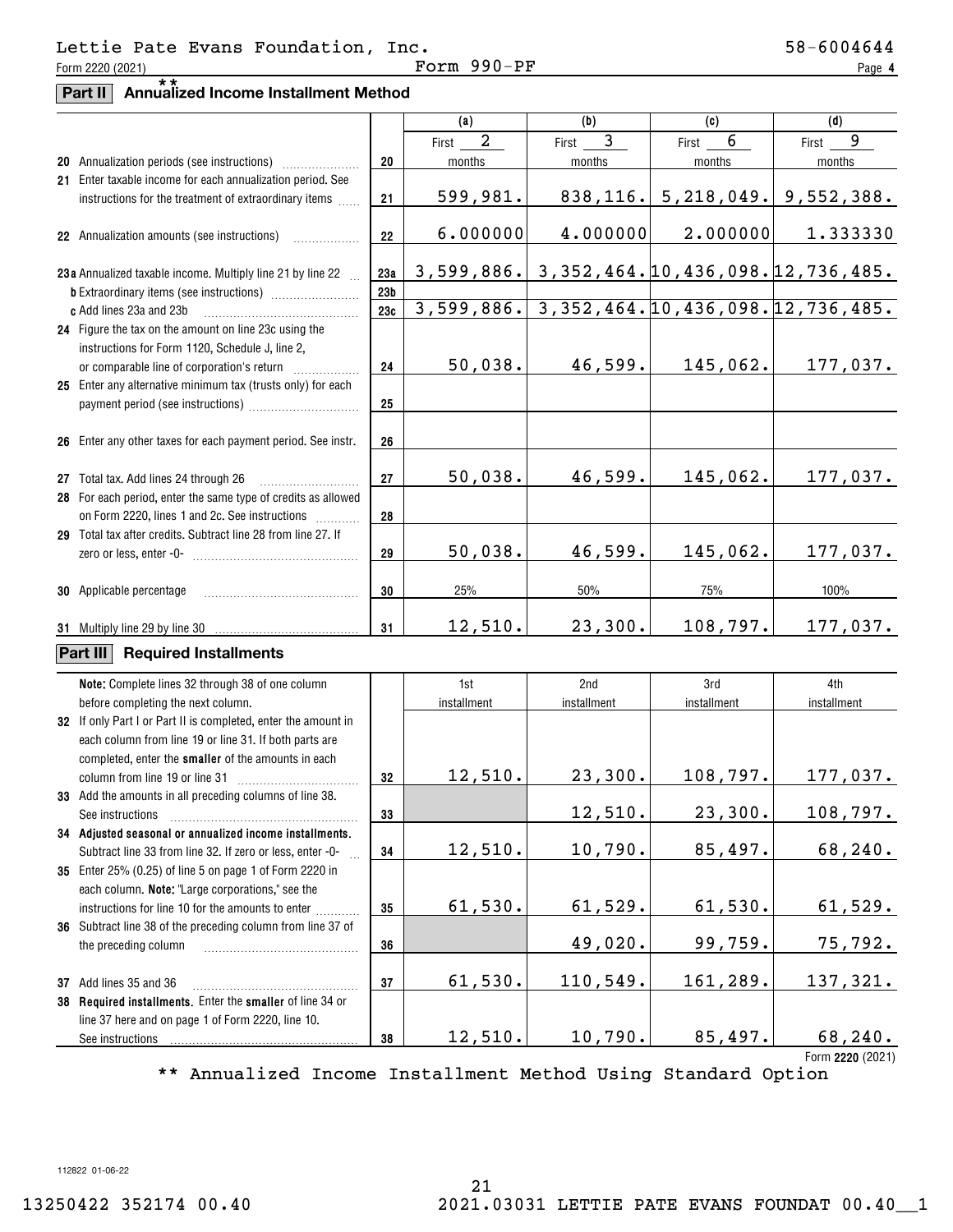| Form $990-PF$                    | Interest on Savings and Temporary Cash Investments |                                         |                |                                   | Statement 1                        |
|----------------------------------|----------------------------------------------------|-----------------------------------------|----------------|-----------------------------------|------------------------------------|
| Source                           |                                                    | (a)<br>Revenue<br>Per Books             |                | (b)<br>Net Investment<br>Income   | (c)<br>Adjusted<br>Net Income      |
| CASH EQUIVALENTS                 |                                                    | 10,058.                                 | 10,058.        |                                   |                                    |
| Total to Part I, line 3          |                                                    | 10,058.                                 | 10,058.        |                                   |                                    |
| Form 990-PF                      |                                                    | Dividends and Interest from Securities  |                |                                   | Statement 2                        |
| Source                           | Gross<br>Amount                                    | Capital<br>Gains<br>Dividends Per Books | (a)<br>Revenue | (b)<br>Net Invest-<br>ment Income | (c)<br>Adjusted<br>Net Income      |
| <b>DIVIDENDS</b>                 | 14,406,051.                                        |                                         |                | 0.14,406,051.14,406,051.          |                                    |
| To Part I, line 4                | 14,406,051.                                        |                                         |                | 0.14, 406, 051.14, 406, 051.      |                                    |
|                                  |                                                    |                                         |                |                                   |                                    |
| Form 990-PF                      |                                                    | Rental Income                           |                |                                   | Statement 3                        |
| $V$ ind and Location of Droportu |                                                    |                                         |                | Activity                          | Gross<br>$Numbox$ $Donto1$ $Tnaam$ |

~~~~~~~~~~~~~~~~~~~~~~~~~~~~~~~~~~~~~~~~~~~~~~~~~~~~~~~~~~~~~~~~~~~~~~~~~~~~~~

| Kind and Location of Property         | Number   | Rental Income |
|---------------------------------------|----------|---------------|
| PEACHTREE CENTER LAND, ATLANTA        | $\sim$ 1 | 45,000.       |
| Total to Form 990-PF, Part I, line 5a |          | 45,000.       |
|                                       |          |               |

| Form 990-PF                                       |              | Rental Expenses    |        | Statement 4 |
|---------------------------------------------------|--------------|--------------------|--------|-------------|
| Description                                       |              | Activity<br>Number | Amount | Total       |
| COMMISSION                                        | - Subtotal - |                    | 2,250. | 2,250.      |
| Total rental expenses                             |              |                    |        | 2,250.      |
| Net rental Income to Form 990-PF, Part I, line 5b |              |                    |        | 42,750.     |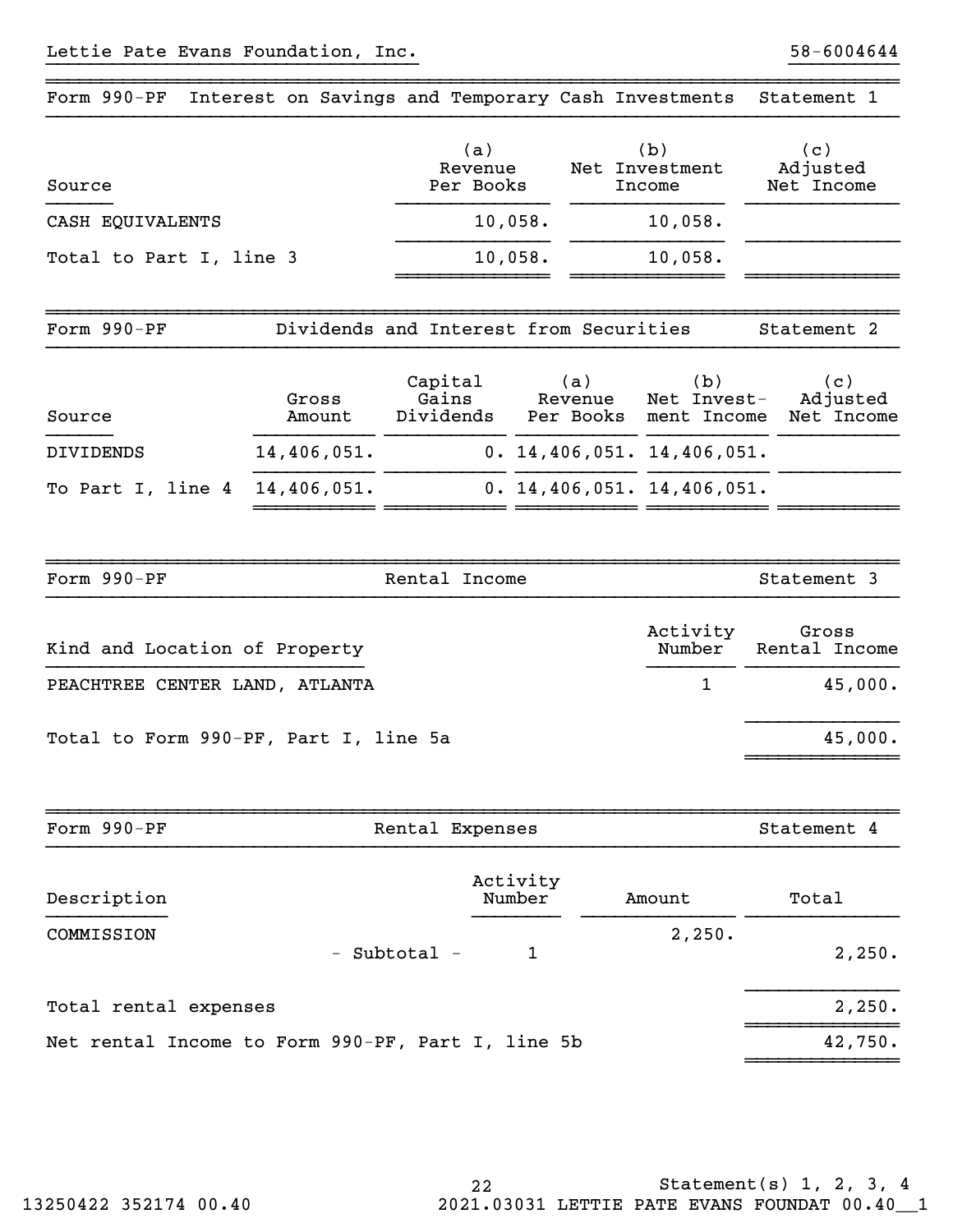| Form 990-PF                  | Legal Fees                   |                                             | Statement 5                   |                               |
|------------------------------|------------------------------|---------------------------------------------|-------------------------------|-------------------------------|
| Description                  | (a)<br>Expenses              | (b)<br>Net Invest-<br>Per Books ment Income | (c)<br>Adjusted<br>Net Income | (d)<br>Charitable<br>Purposes |
| LEGAL FEES                   | 227.                         | 17.                                         |                               | 210.                          |
| To Fm 990-PF, Pg 1, 1n 16a   | 227.                         | 17.                                         |                               | 210.                          |
|                              |                              |                                             |                               |                               |
| Form 990-PF                  | Accounting Fees              |                                             |                               | Statement 6                   |
| Description                  | (a)<br>Expenses<br>Per Books | (b)<br>Net Invest-<br>ment Income           | (c)<br>Adjusted<br>Net Income | (d)<br>Charitable<br>Purposes |
| <b>AUDIT FEES</b>            | 4,834.                       | 387.                                        |                               | 4,447.                        |
| To Form 990-PF, Pg 1, 1n 16b | 4,834.                       | 387.                                        |                               | 4,447.                        |
|                              |                              |                                             |                               |                               |

| Form 990-PF                  | Other Professional Fees |             |            | Statement 7 |
|------------------------------|-------------------------|-------------|------------|-------------|
| Description                  | (a)                     | (b)         | (c)        | (d)         |
|                              | Expenses                | Net Invest- | Adjusted   | Charitable  |
|                              | Per Books               | ment Income | Net Income | Purposes    |
| <b>INVESTMENT FEES</b>       | 150, 146.               | 150, 146.   |            | 0.          |
| BENEFIT CONSULTANTS          | 2,612.                  | 210.        |            | 2,402.      |
| To Form 990-PF, Pg 1, 1n 16c | 152,758.                | 150, 356.   |            | 2,402.      |

| Form 990-PF                 | Taxes                        |                                   |                               | Statement 8                   |  |  |
|-----------------------------|------------------------------|-----------------------------------|-------------------------------|-------------------------------|--|--|
| Description                 | (a)<br>Expenses<br>Per Books | (b)<br>Net Invest-<br>ment Income | (c)<br>Adjusted<br>Net Income | (d)<br>Charitable<br>Purposes |  |  |
| EXCISE TAX                  | 275,000.                     | 0.                                |                               | 0.                            |  |  |
| To Form 990-PF, Pg 1, 1n 18 | 275,000.                     | $0$ .                             |                               | $0$ .                         |  |  |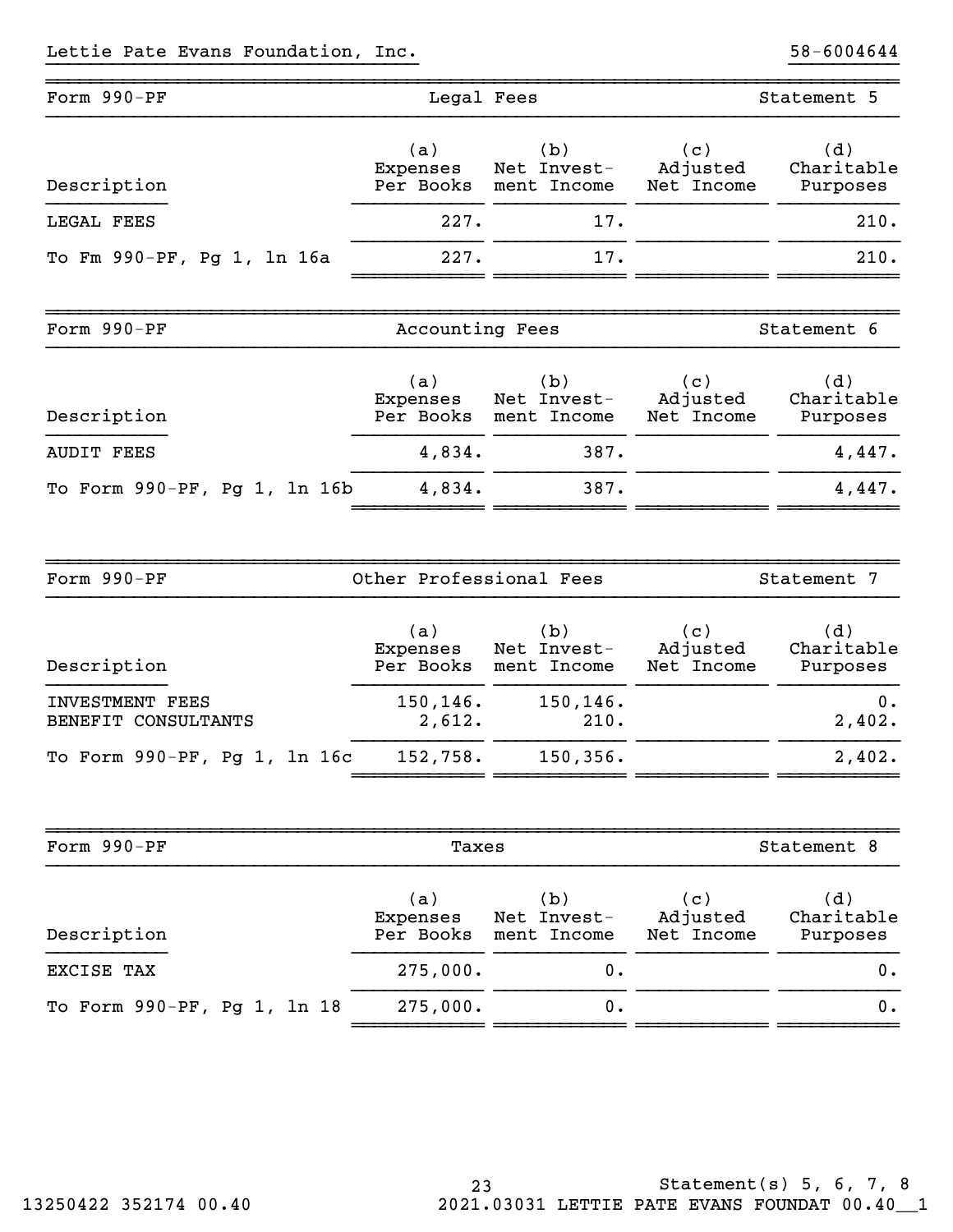| Form 990-PF                 | Other Expenses |             | Statement 9 |            |
|-----------------------------|----------------|-------------|-------------|------------|
| Description                 | (a)            | (b)         | (c)         | (d)        |
|                             | Expenses       | Net Invest- | Adjusted    | Charitable |
|                             | Per Books      | ment Income | Net Income  | Purposes   |
| <b>COMPUTER</b>             | 4,577.         | 366.        |             | 4,211.     |
| OFFICE INSURANCE            | 2,173.         | 174.        |             | 1,999.     |
| <b>SUPPLIES</b>             | 168.           | 13.         |             | 155.       |
| ORGANIZATION DUES           | 2,760.         | 188.        |             | 2,572.     |
| POSTAGE                     | 82.            | 7.          |             | 75.        |
| REPAIRS & MAINTENANCE       | 295.           | 24.         |             | 271.       |
| FURNITURE & EQUIPMENT       | 496.           | 40.         |             | 456.       |
| TELEPHONE                   | 410.           | 33.         |             | 377.       |
| <b>MISCELLANEOUS</b>        | 73.            | 5.          |             | 68.        |
| COMMISSION                  | 2,250.         | 2,250.      |             | 0.         |
| To Form 990-PF, Pg 1, 1n 23 | 13,284.        | 3,100.      |             | 10,184.    |

~~~~~~~~~~~~~~~~~~~~~~~~~~~~~~~~~~~~~~~~~~~~~~~~~~~~~~~~~~~~~~~~~~~~~~~~~~~~~~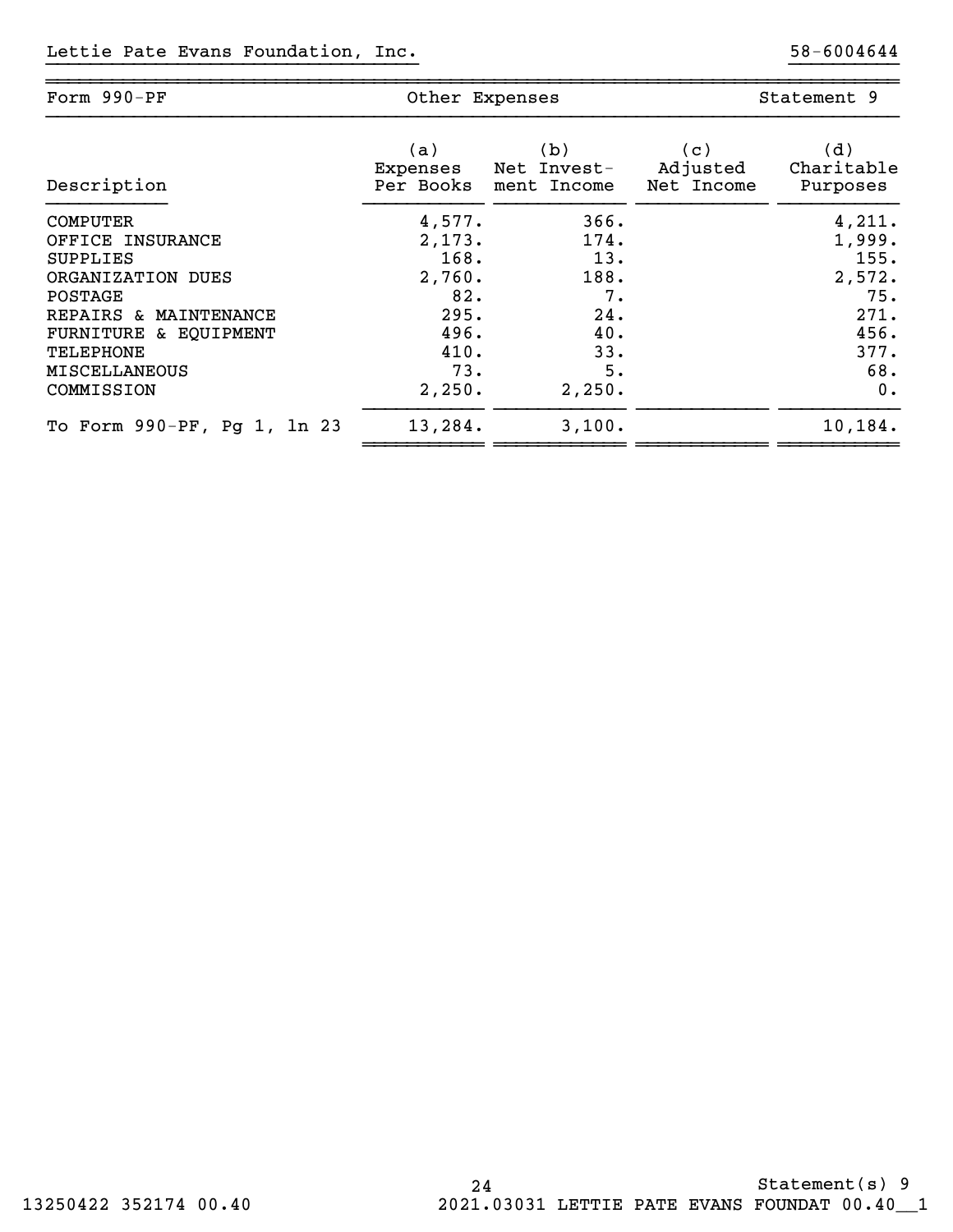#### ~~~~~~~~~~~~~~~~~~~~~~~~~~~~~~~~~~~~~~~~~~~~~~~~~~~~~~~~~~~~~~~~~~~~~~~~~~~~~~Form 990-PF Corporate Stock Stock Statement 10

}}}}}}}}}}}}}}}}}}}}}}}}}}}}}}}}}} }}}}}}}}}}

|                                     |            | Fair Market |
|-------------------------------------|------------|-------------|
| Description                         | Book Value | Value       |
| 1 800 FLOWERS COM INC               | 1,421.     | 2,220.      |
| <b>1LIFE HEALTHCARE INC</b>         | 10,951.    | 6,062.      |
| 22ND CENTURY GROUP INC              | 4,447.     | 3,819.      |
| 2U INC                              | 7,306.     | 3,613.      |
| 360 DIGITECH INC SPONS ADR          | 1,391.     | 1,399.      |
| 3-D SYSTEMS CORP                    | 12,894.    | 7,065.      |
| 3M CO                               | 30,459.    | 82,065.     |
| 51JOB INC SPONS ADR                 | 680.       | 489.        |
| 8X8 INC                             | 7,678.     | 5,648.      |
| 908 DEVICES INC                     | 1,029.     | 673.        |
| A10 NETWORKS INC                    | 1,107.     | 2,769.      |
| AAC TECH HOLDINGS UNSPONS ADR       | 1,769.     | 656.        |
| AAON INC                            | 6,069.     | 9,611.      |
| ABB LTD SPONS ADR                   | 3,445.     | 5,344.      |
| ABBOTT LABS                         | 65,651.    | 195,629.    |
| ABBVIE INC                          | 91,017.    | 187,529.    |
| ABERCROMBIE & FITCH CO-CL A         | 1,064.     | 801.        |
| ABIOMED INC                         | 13,337.    | 12,212.     |
| <b>ACADIA HEALTHCARE</b>            | 176,982.   | 250,630.    |
| ACADIA PHARMACEUTICALS INC          | 9,268.     | 8, 262.     |
| ACCEL ENTERTAINMENT INC             | 2, 246.    | 2,864.      |
| ACCELERATE DIAGNOSTICS INC          | 1,039.     | 611.        |
| ACCENTURE PLC CL A                  | 56, 257.   | 205,617.    |
| <b>ACCOLADE INC</b>                 | 7,145.     | 3,928.      |
| ACCOR SA SPONS ADR                  | 712.       | 537.        |
| ACCURAY INC                         | 1,012.     | 1,326.      |
| ACI WORLDWIDE INC                   | 11,591.    | 12,492.     |
| ACLARIS THERAPEUTICS INC            | 3,284.     | 2,675.      |
| ACS ACTIVIDADES DE CONS UNSPONS ADR | 792.       | 629.        |
| ACTIVISION BLIZZARD INC             | 30,000.    | 40,982.     |
| <b>ACUSHNET HOLDINGS CORP</b>       | 2,017.     | 2,389.      |
| ACUTUS MEDICAL INC                  | 1,043.     | 201.        |
| ADAGIO THERAPEUTICS INC             | 2,296.     | 494.        |
| ADDUS HOMECARE CORP                 | 1,337.     | 1,403.      |
| ADIDAS AG SPONS ADR                 | 3,117.     | 3,888.      |
| ADIENT PLC                          | 1,617.     | 1,724.      |
| ADOBE INC                           | 37,903.    | 213,782.    |
| ADVANCED AUTO PARTS                 | 10,730.    | 13,913.     |
| ADVANCED ENERGY INDS INC            | 6,476.     | 10,654.     |
| ADVANCED MICRO DEVICES INC          | 43,305.    | 131,956.    |
| ADVANCED MICRO DEVICES INC          | 22,566.    | 139,439.    |
| ADYEN NV UNSPONS ADR                | 1,327.     | 3,000.      |
| AEGON NV SPONS ADR                  | 1,301.     | 1,457.      |
| AERIE PHARMACEUTICALS INC           | 2,908.     | 849.        |
| AEROJET ROCKETDYNE HOLDINGS INC     | 7,327.     | 8,230.      |
| AEROVIRONMENT INC                   | 5,018.     | 4,528.      |
| AES CORP                            | 5,097.     | 12,612.     |
| AFFIMED NV                          | 994.       | 1,800.      |
| AFLAC INC                           | 15,442.    | 28,728.     |
| AFTERPAY LTD UNSPONS ADR            | 1,363.     | 899.        |
| AGEAGLE AERIAL SYSTEMS INC          | 983.       | 289.        |
| AGEAS SPONS ADR                     | 2,405.     | 2,385.      |
|                                     |            |             |

13250422 352174 00.40 2021.03031 LETTIE PATE EVANS FOUNDAT 00.40\_\_1

<sup>25</sup> Statement(s) 10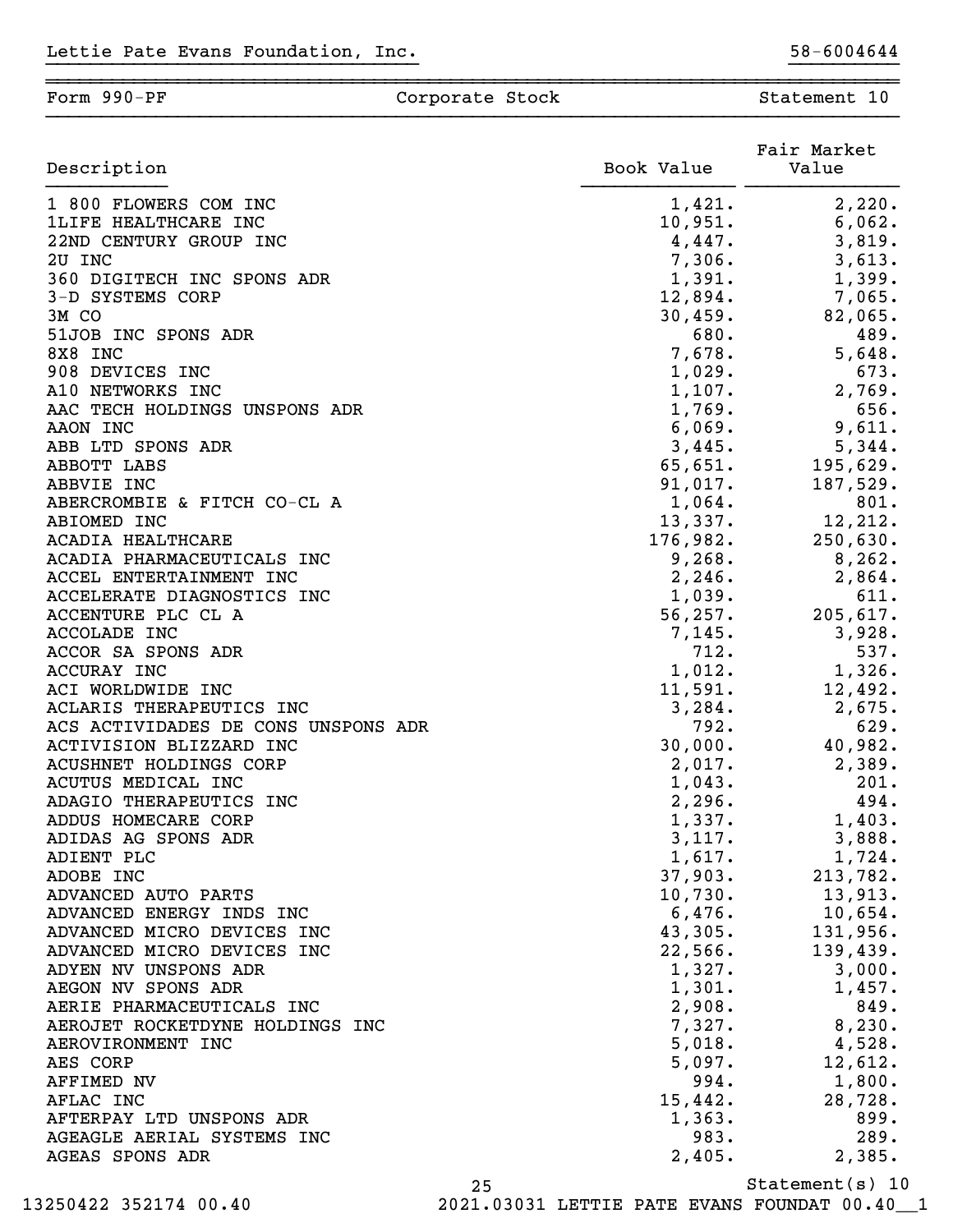| Lettie Pate Evans Foundation, Inc.               |                      | 58-6004644         |
|--------------------------------------------------|----------------------|--------------------|
| AGENUS INC                                       | 1,948.               | 2,032.             |
| AGILENT TECHNOLOGIES INC                         | 9,724.               | 40,391.            |
| AGILITI INC                                      | 2,017.               | 2,200.             |
| AGILYSYS INC                                     | 2,219.               | 2,801.             |
| AGNICO EAGLE MINES LTD                           | 581.                 | 903.               |
| AGRICULTURAL BANK CHINA UNSPONS ADR              | 1,577.               | 1,163.             |
| AIA GROUP LTD SPONS ADR                          | 7,002.               | 8,629.             |
| AIR PRODUCTS & CHEMICALS INC                     | 22,500.              | 53, 246.           |
| AIRBUS SE UNSPONS ADR                            | 3,436.               | 4,053.             |
| AIRPORTS OF THAILAND PCL UNSPONS ADR             | 2,077.               | 1,896.             |
| AKAMAI TECHNOLOGIES INC                          | 7,991.               | 15,800.            |
| AKBANK T.A.S SPONS ADR                           | 2,493.               | 510.               |
| AKERO THERAPEUTICS INC                           | 1,988.               | 1,142.             |
| AKOUSTIS TECHNOLOGIES INC                        | 1,203.               | 728.               |
| AKTIEBOLAGET ELECTROLUX SPONS ADR                | 1,080.               | 875.               |
| AKZO NOBEL NV SPONS ADR                          | 3,329.               | 3,490.             |
| ALAMO GROUP INC                                  | 2,391.               | 4,268.             |
| ALARM.COM HOLDINGS INC                           | 7,661.               | 11,704.            |
| ALASKA AIR GROUP INC                             | 6,361.               | 5,054.             |
| ALBANY INTL CORP - CL A                          | 1,417.               | 1,592.             |
| ALBEMARLE CORP                                   | 6,901.               | 20, 338.           |
| ALBIREO PHARMA INC                               | 1,030.               | 815.               |
| ALCON INC                                        | 1,837.               | 2,614.             |
| ALDEYRA THERAPEUTICS INC                         | 1,653.               | 576.               |
| ALECTOR INC                                      | 2,723.               | 3,180.             |
| ALEXANDER'S INC REIT                             | 1,892.               | 1,302.             |
| ALEXANDRIA REAL ESTATE EQ REIT                   | 15, 137.             | 25, 194.           |
| ALFA LAVAL AB UNSPONS ADR                        | 1,053.               | 1,613.             |
| ALIBABA GROUP HOLDING LTD SPONS ADR              | 21,486.              | 14,017.            |
| ALIGN TECHNOLOGY INC                             | 9,397.               | 37,459.            |
| ALIGNMENT HEALTHCARE INC                         | 3,960.               | 3,290.             |
| ALKAMI TECHNOLOGY INC                            | 1,909.               | 1,545.             |
| ALKERMES PLC                                     | 11,467.              | 11,049.            |
| ALLAKOS INC                                      | 6,361.               | 1,008.             |
| ALLEGHENY TECHNOLOGIES INC                       | 4,984.               | 3,775.             |
| ALLEGIANT TRAVEL                                 | 8,372.               | 8,230.             |
| ALLEGION PLC                                     | 4,879.               | 9,933.             |
| ALLIANT CORP                                     | 8,940.               | 13,585.            |
| ALLIANZ SE UNSPONS ADR                           | 5,027.               | 5,383.             |
| ALLIED MOTION TECHNOLOGIES INC                   | 977.                 | 1,368.             |
| ALLOGENE THERAPEUTICS INC                        | 3,008.               | 1,209.             |
| ALLOVIR INC                                      | 2,985.               | 1,501.             |
| <b>ALLSTATE CORP</b>                             | 14,264.              | 27,060.            |
| ALPHA & OMEGA SEMICONDUCTOR<br>ALPHABET INC CL A | 1,469.<br>193,350.   | 3,089.<br>692,393. |
| ALPHABET INC CL A                                |                      | 1,184,889.         |
| ALPHABET INC CL C                                | 338,673.<br>125,668. | 480,336.           |
| ALPHABET INC CL C                                | 178,964.             | 648,164.           |
| ALPHATEC HOLDINGS INC                            | 904.                 | 2,343.             |
| ALSTOM SA UNSPONS ADR                            | 1,130.               | 681.               |
| ALTA EQUIPMENT GROUP INC                         | 1,009.               | 1,083.             |
| ALTAIR ENGINEERING INC                           | 5,721.               | 10,825.            |
| ALTRIA GROUP INC                                 | 89,089.              | 70,848.            |
| ALUMINUM CORP OF CHINA LTD SPONS ADR             | 1,284.               | 1,620.             |
| ALX ONCOLOGY HOLDINGS INC                        | 3,428.               | 946.               |
| AMADEUS IT GROUP SA UNSPONS ADR                  | 1,114.               | 1,016.             |
| AMAZON.COM INC                                   | 326,476.             | 1,157,016.         |
| AMAZON.COM INC                                   | 291,641.             | 1,283,721.         |
|                                                  |                      |                    |

Statement(s) 10 26 13250422 352174 00.40 2021.03031 LETTIE PATE EVANS FOUNDAT 00.40\_\_1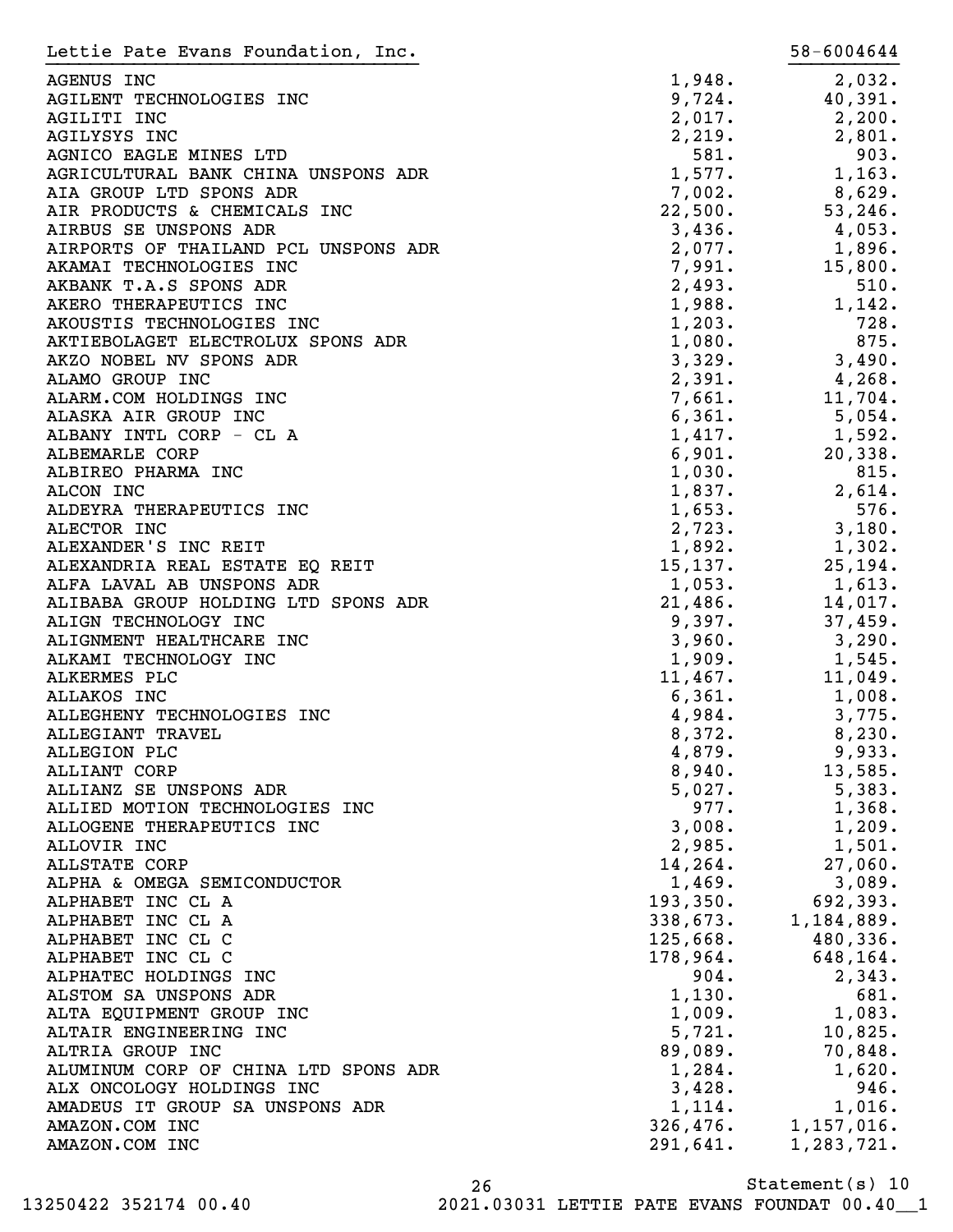| Lettie Pate Evans Foundation, Inc.  |                    | 58-6004644   |
|-------------------------------------|--------------------|--------------|
| AMBARELLA INC                       | 8,694.             | 21,101.      |
| AMBEV SA SPONS ADR                  | 2,250.             | 1,176.       |
| AMC NETWORKS-A                      | 883.               | 1,343.       |
| AMCOR PLC                           | 13,747.            | 14,796.      |
| <b>AMEREN CORP</b>                  | 9,169.             | 17,001.      |
| AMERESCO INC CL A                   | 3,225.             | 7,900.       |
| AMERICA MOVIL SAB DE CV SPONS ADR   | 1,818.             | 2,069.       |
| AMERICAN AIRLINES GROUP INC         | 18,664.            | 9,070.       |
| AMERICAN AXLE & MFG HLDGS INC       | 1,813.             | 1,549.       |
| AMERICAN CAMPUS COMMUNITIES REIT    | 116,835.           | 141,277.     |
| AMERICAN EAGLE OUTFITTERS INC       | 16,995.            | 11,445.      |
| AMERICAN ELEC PWR INC               | 23,898.            | 34,698.      |
| AMERICAN EXPRESS CO                 | 36,681.            | 82,782.      |
| AMERICAN INTL GROUP INC             | 41, 235.           | 38,324.      |
| AMERICAN SOFTWARE CLASS A           | 1,385.             | 2,512.       |
| AMERICAN STS WTR CO                 | 4,297.             | 5,896.       |
| AMERICAN TOWER CORP REIT            | 38,844.            | 103,253.     |
| AMERICAN WATER WORKS CO INC         | 10,642.            | 27,196.      |
| AMERICA'S CAR-MART INC              | 582.               | 1,741.       |
| AMERIPRISE FINANCIAL INC            | 10,770.            | 28,356.      |
| AMERISOURCEBERGEN CORP              | 12, 267.           | 16,877.      |
| AMETEK INC                          | 10, 178.           | 26,761.      |
| AMGEN INC                           | 72,451.            | 102, 361.    |
| AMICUS THERAPEUTICS INC             | 9,237.             | 8,859.       |
| AMKOR TECHNOLOGY INC                | 991.               | 2,082.       |
| AMMO INC                            | 1,757.             | 1,063.       |
| AMN HEALTHCARE SVCS INC             | 8,803.             | 17,126.      |
| AMNEAL PHARMACEUTICALS INC CL A     | 1,040.             | 1,461.       |
| AMPHASTAR PHARMACEUTICALS INC       | 971.               | 1,048.       |
| <b>AMPHENOL CORP</b>                | 13,839.            | 41,456.      |
| <b>AMPHENOL CORP</b>                | 171,380.           | 192,587.     |
| AMPIO PHARMACEUTICALS INC           | 981.               | 321.         |
| AMYRIS INC                          | 991.               | 325.         |
| ANALOG DEVICES INC                  | 27, 133.           | 73,120.      |
| ANAVEX LIFE SCIENCES CORP           | 565.               | 3,191.       |
| ANDERSONS INC                       | 1,170.             | 1,471.       |
| ANGLO AMERICAN PLC SPONS ADR        | 1,569.             | 2,799.       |
| ANGLOGOLD ASHANTI LIMITED SPONS ADR | 1,105.             | 923.         |
| ANHEUSER-BUSCH INBEV SPONS ADR      | 5,551.             | 2,846.       |
| ANHUI CONCH CEMENT CO UNSPONS ADR   | 890.               | 626.         |
| ANSYS INC                           | 9,636.             | 27,677.      |
| ANTA SPORTS PRODUCTS UNSPONS ADR    | 2,057.             | 3,364.       |
| ANTARES PHARMA INC                  | 1,411.             | 1,656.       |
| ANTERO RESOURCES CORP               | 1,537.             | 1,785.       |
| <b>ANTHEM INC</b>                   | 53,841.            | 84,364.      |
| <b>ANTHEM INC</b>                   | 27,049.            | 89,463.      |
| AON PLC                             | 18,619.            | 55,604.      |
| APA CORP                            | 14,898.            | 8,067.       |
| APELLIS PHARMACEUTICALS INC         | 5,572.             | 9,409.       |
| APOLLO MEDICAL HOLDINGS INC         | 3,700.             | 7,936.       |
| APPFOLIO INC CL A                   | 3,828.             | 6,537.       |
| APPHARVEST INC                      | 2,349.             | 552.         |
|                                     |                    |              |
| APPIAN CORP CL A                    | 4,817.<br>304,769. | 7,825.       |
| APPLE INC                           |                    | 892,112.     |
| APPLE INC                           | 379,702.           | 2, 206, 662. |
| APPLIED INDL TECHNOLOGIES INC       | 8,654.             | 11,811.      |
| APPLIED MATERIALS INC               | 15,943.            | 115,030.     |
| APPLIED MOLECULAR TRANSPORT INC     | 3,738.             | 1,412.       |

Statement(s) 10 27 13250422 352174 00.40 2021.03031 LETTIE PATE EVANS FOUNDAT 00.40\_\_1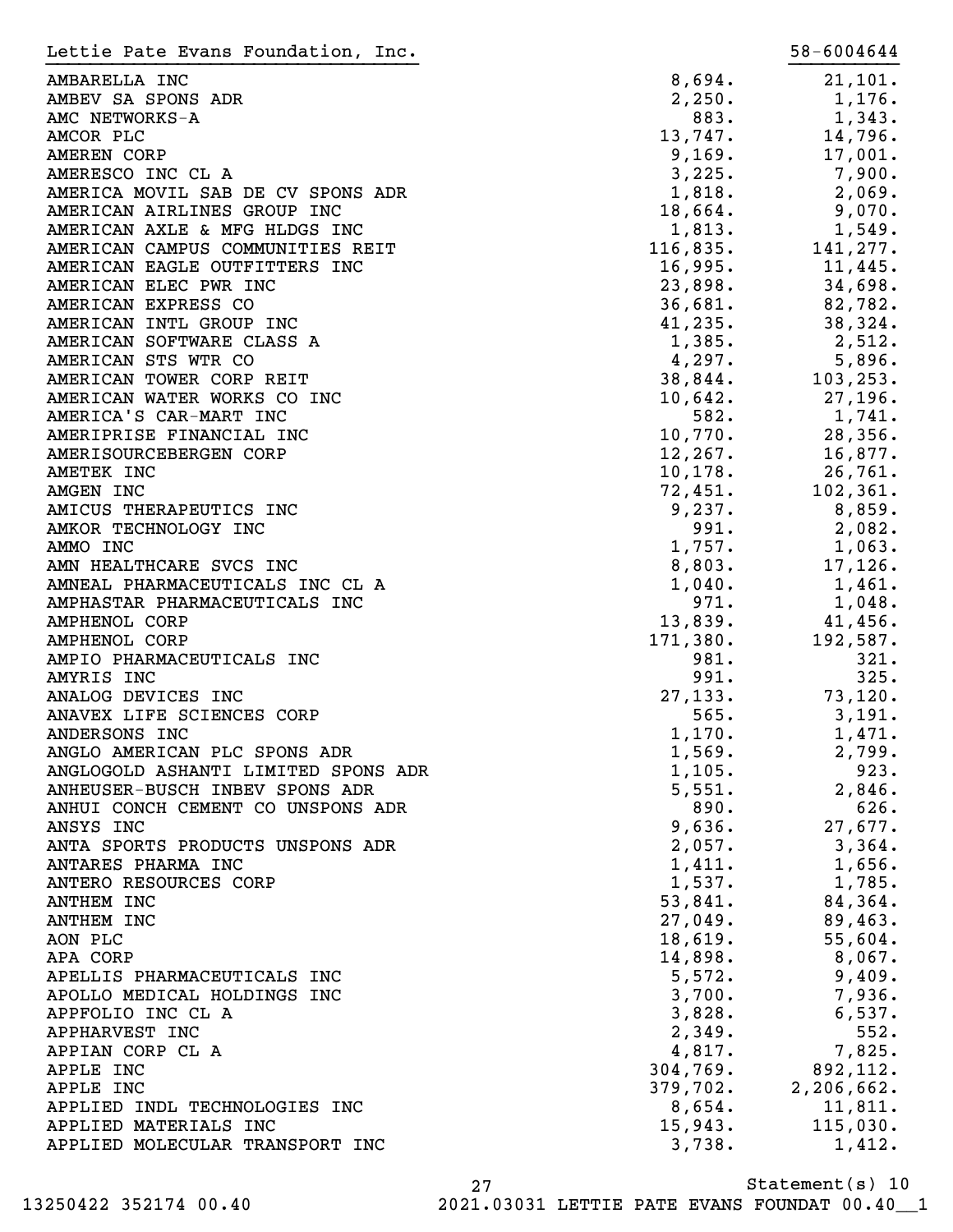| Lettie Pate Evans Foundation, Inc. |          | 58-6004644 |
|------------------------------------|----------|------------|
| APPLIED THERAPEUTICS INC           | 1,853.   | 591.       |
| APTARGROUP INC                     | 109,786. | 139,505.   |
| APTIV PLC                          | 14,616.  | 34,640.    |
| APTIV PLC                          | 39, 283. | 87,918.    |
| ARCH RESOURCES INC                 | 1,066.   | 1,644.     |
| ARCHER DANIELS MIDLAND CO          | 19,421.  | 29,875.    |
| ARCIMOTO INC                       | 1,266.   | 630.       |
| ARDELYX INC                        | 1,555.   | 267.       |
| ARENA PHARMACEUTICALS INC          | 1,043.   | 1,580.     |
| ARISTA NETWORKS INC                | 12,910.  | 25,300.    |
| ARKO CORP                          | 3,432.   | 3,341.     |
| ARLO TECHNOLOGIES INC              | 1,718.   | 2,528.     |
| ARRAY TECHNOLOGIES INC             | 1,390.   | 1,381.     |
| ARROWHEAD PHARMACEUTICALS INC      | 9,037.   | 19,890.    |
| ARTHUR J GALLAGHER & CO            | 10,853.  | 28, 165.   |
| ARTISAN PARTNERS                   | 6,025.   | 6,336.     |
| ARTISAN PARTNERS                   | 34,589.  | 66,077.    |
| ARVINAS INC                        | 4,951.   | 10,596.    |
| ASANA INC                          | 12,611.  | 14,985.    |
| ASBURY AUTOMOTIVE GROUP            | 9,911.   | 11,573.    |
| ASE TECHNOLOGY HOLDING CO LTD ADR  | 4,855.   | 6,943.     |
| ASENSUS SURGICAL INC               | 1,003.   | 336.       |
| ASGN INC                           | 10,541.  | 17,276.    |
| ASHAI KASEI CORP UNSPONS ADR       | 4,325.   | 3,251.     |
| ASHTEAD GROUP PLC UNSPONS ADR      | 977.     | 3,288.     |
| ASML HOLDING NV SPONS ADR          | 4,353.   | 20,700.    |
| ASML HOLDING NV SPONS ADR          | 84,057.  | 277,853.   |
| ASPEN AEROGELS INC                 | 1,578.   | 3,187.     |
| ASPEN PHARMACARE HLDGS UNSPONS ADR | 2,023.   | 1,223.     |
| ASPIRA WOMEN'S HEALTH INC          | 1,584.   | 451.       |
| ASSA ABLOY UNSPONS ADR             | 1,952.   | 2,779.     |
| ASSOCIATED BRIT FOODS UNSPONS ADR  | 2,183.   | 1,483.     |
| ASSURANT INC                       | 4,099.   | 6,390.     |
| ASTELLAS PHARMA INC UNSPONS ADR    | 1,839.   | 2, 294.    |
| ASTRAZENECA PLC SPONS ADR          | 5,488.   | 9,611.     |
| AT&T INC                           | 123,762. | 137,612.   |
| ATEA PHARMACEUTICALS INC           | 2,502.   | 268.       |
| ATERIAN INC                        | 1,011.   | 255.       |
| ATHENEX INC                        | 4,255.   | 336.       |
| ATKORE INC                         | 3,928.   | 15,567.    |
| ATLANTIA S.P.A UNSPONS ADR         | 1,867.   | 1,150.     |
| ATLANTIC UNION BANKSHARES CORP     | 150,007. | 142,336.   |
| ATLAS COPCO AB SPONS ADR           | 2,922.   | 4,921.     |
| ATMOS ENERGY CORPORATION           | 9,213.   | 10,058.    |
| ATOMERA INC                        | 1,527.   | 1,690.     |
| ATRICURE INC                       | 5,352.   | 9,247.     |
| <b>ATRION CORP</b>                 | 2,884.   | 2,820.     |
| AU OPTRONICS CORP SPONS ADR        | 3,837.   | 8,998.     |
| AURORA INNOVATION INC CL A         | 4,760.   | 5,360.     |
| AURORA INNOVATION INC-B LOCKUP SHS | 8,501.   | 21,362.    |
| AUSTRALIA & NEW ZEALAND SPONS ADR  | 5,300.   | $4,524$ .  |
| <b>AUTODESK INC</b>                | 14,886.  | 48,927.    |
| AUTOHOME INC SPONS ADR             | 2,589.   | 1,798.     |
| AUTOMATIC DATA PROCESSING INC      | 29,672.  | 82,111.    |
| <b>AUTOZONE INC</b>                | 13,219.  | 35,639.    |
| AVALO THERAPEUTICS INC             | 966.     | 678.       |
| AVALONBAY COMMUNITIES INC REIT     | 18,461.  | 26,522.    |
| <b>AVANTOR INC</b>                 | 66,542.  | 160,722.   |
|                                    |          |            |

Statement(s) 10 28 13250422 352174 00.40 2021.03031 LETTIE PATE EVANS FOUNDAT 00.40\_\_1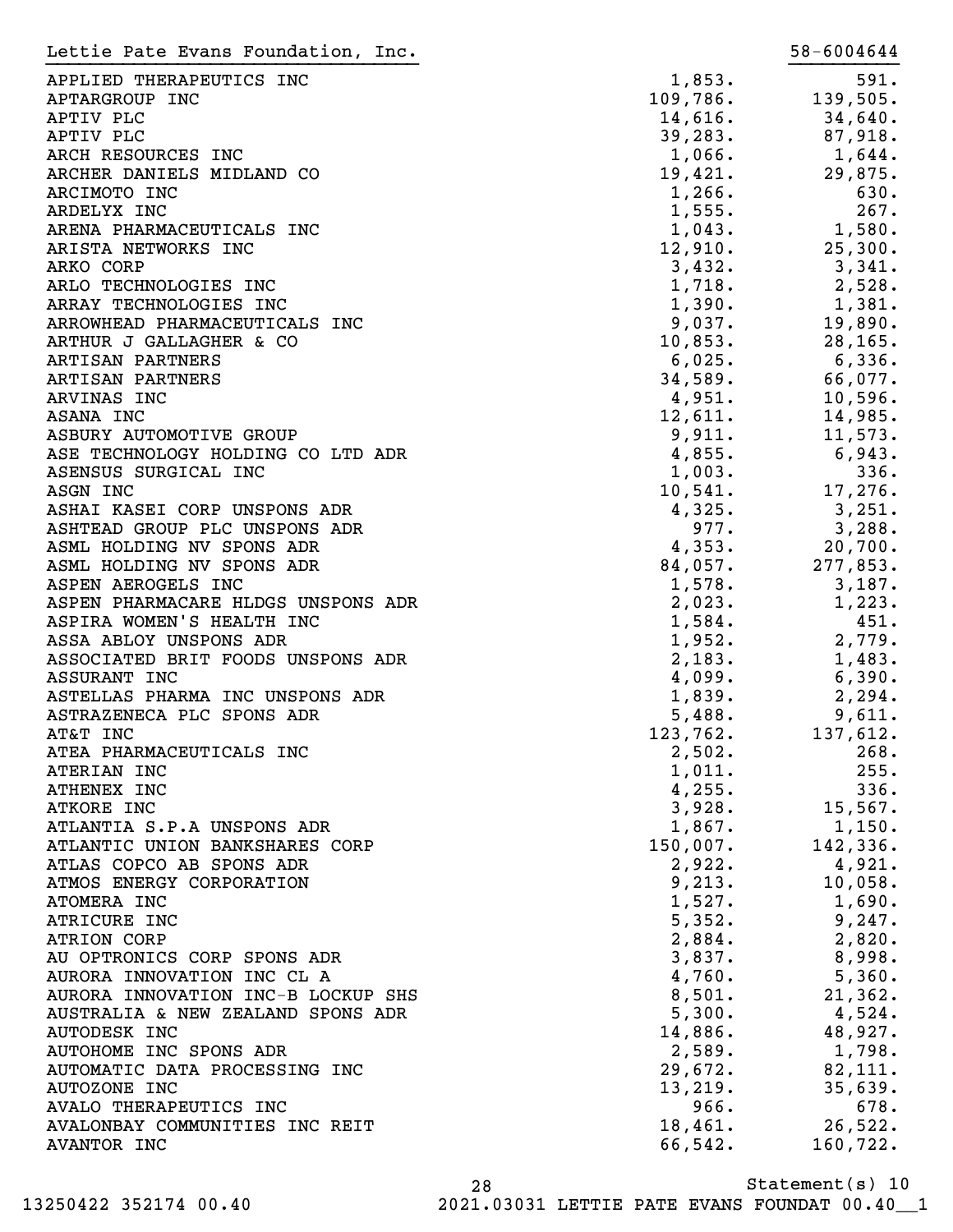| Lettie Pate Evans Foundation, Inc.   |          | 58-6004644 |
|--------------------------------------|----------|------------|
| AVAYA HOLDINGS CORP                  | 3,203.   | 4,990.     |
| AVEANNA HEALTHCARE HOLDINGS INC      | 1,455.   | 851.       |
| AVERY DENNISON CORP                  | 4,555.   | 15, 160.   |
| AVID BIOSERVICES INC                 | 967.     | 4,552.     |
| AVID TECHNOLOGY INC                  | 989.     | 3,192.     |
| <b>AVIENT CORP</b>                   | 1,372.   | 1,567.     |
| AVITA MEDICAL INC                    | 1,564.   | 851.       |
| AVIVA PLC SPONS ADR                  | 894.     | 722.       |
| AXA SPONS ADR                        | 2,962.   | 3,096.     |
| AXCELIS TECHNOLOGIES INC             | 2,690.   | 7,381.     |
| AXOGEN INC                           | 1,897.   | 1,162.     |
| AXONICS INC                          | 4,646.   | 6,552.     |
| AXSOME THERAPEUTICS INC              | 3,640.   | 3,476.     |
| AZENTA INC                           | 97,380.  | 114,555.   |
| BABCOCK & WILCOX ENTERPRISES INC     | 1,034.   | 1,173.     |
| <b>BADGER METER INC</b>              | 4,685.   | 8,738.     |
| BAE SYSTEMS PLC SPONS ADR            | 2,742.   | 2,383.     |
| BAIDU INC SPONS ADR                  | 4,521.   | 2,827.     |
| <b>BAKER HUGHES CO</b>               | 27,992.  | 18,863.    |
| <b>BALCHEM CORP</b>                  | 9,247.   | 16,017.    |
| <b>BALL CORP</b>                     | 9,253.   | 23,875.    |
| BALLY'S CORP                         | 3,681.   | 3,692.     |
| BANCO BILBAO VIZCAYA SPONS ADR       | 4,780.   | 3,769.     |
| BANCO BRADESCO SPONS ADR             | 2,273.   | 1,080.     |
| BANCO DE CHILE SPONS ADR             | 1,901.   | 1,037.     |
| BANCO DO BRASIL SPONS ADR            | 563.     | 412.       |
| BANCO SANTANDER BRASIL SPONS ADR     | 1,045.   | 553.       |
| BANCO SANTANDER CHILE SPONS ADR      | 2,214.   | 1,303.     |
| BANCO SANTANDER SA SPONS ADR         | 4,883.   | 2,395.     |
| BANCOLOMBIA S.A. SPONS ADR           | 1,096.   | 758.       |
| BANDWIDTH INC CL A                   | 6,118.   | 4,521.     |
| BANK MONTREAL QUEBEC                 | 1,645.   | 2,370.     |
| BANK OF AMERICA CORP                 | 97,369.  | 256,084.   |
| BANK OF CHINA LTD UNSPONS ADR        | 1,431.   | 1,143.     |
| BANK OF NEW YORK MELLON CORP         | 27,327.  | 37,752.    |
| BANK OF NOVA SCOTIA HALIFAX          | 5,350.   | 6, 165.    |
| BARCLAYS PLC SPONS ADR               | 2,807.   | 2,919.     |
| BARRATT DEVELOPMENTS UNSPONS ADR     | 675.     | 670.       |
| BARRICK GOLD CORP                    | 2,211.   | 3,249.     |
| BASF SE SPONS ADR                    | 2,837.   | 1,893.     |
| BATH & BODY WORKS INC                | 14,644.  | 13,679.    |
| BAUSCH HEALTH COMPANIES INC          | 451.     | 884.       |
| BAXTER INTL INC                      | 18,395.  | 34,851.    |
| BAYER AG SPONS ADR                   | 7,144.   | 2,877.     |
| BAYERISCHE MOTOREN WERKE SPONS ADR   | 965.     | 969.       |
| BB SEGURIDADE PARTICIPACOS SPONS ADR | 1,883.   | 981.       |
| BEACON ROOFING SUPPLY INC            | 6,765.   | 7,111.     |
| <b>BEAM GLOBAL</b>                   | 950.     | 465.       |
| BEAM THERAPEUTICS INC                | 5,936.   | 11,396.    |
| BECTON DICKINSON & CO                | 39,611.  | 56, 583.   |
| BECTON DICKINSON & CO                | 83,181.  | 98,077.    |
| BED BATH & BEYOND INC                | 1,042.   | 525.       |
| BEIERSDORF AG UNSPONS ADR            | 1,266.   | 1,071.     |
| BEIGENE LTD SPONS ADR                | 828.     | 1,355.     |
| BELLRING BRANDS INC CL A             | 2,375.   | 2,197.     |
| BERKELEY LIGHTS INC                  | 6,832.   | 2,582.     |
| BERKSHIRE HATHAWAY INC-CL B          | 216,564. | 439,231.   |
| BEST BUY COMPANY INC                 | 6,094.   | 18,491.    |

Statement(s) 10 29

13250422 352174 00.40 2021.03031 LETTIE PATE EVANS FOUNDAT 00.40\_\_1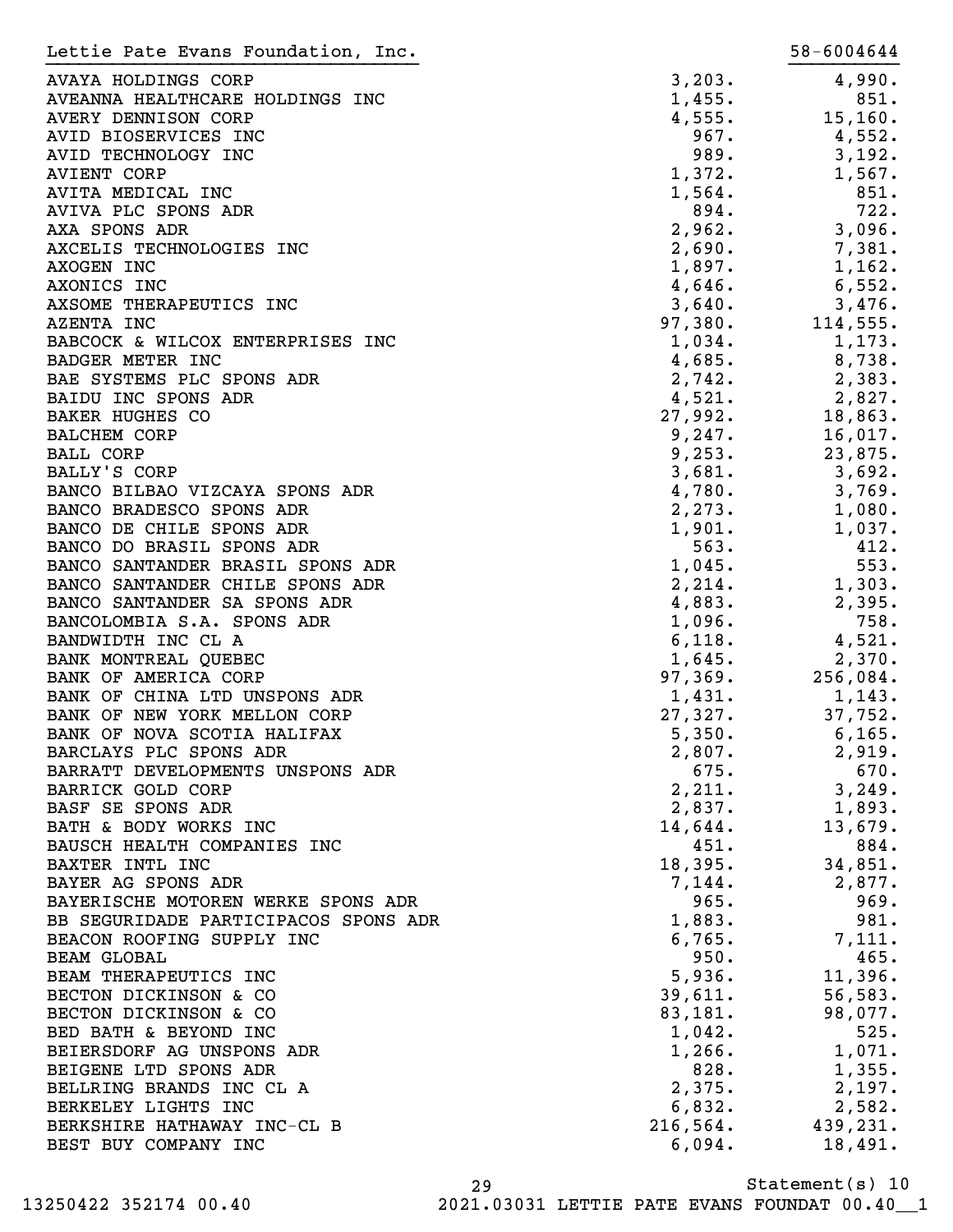| Lettie Pate Evans Foundation, Inc.                  |                  | 58-6004644         |
|-----------------------------------------------------|------------------|--------------------|
| BEYONDSPRING INC                                    | 965.             | 408.               |
| BHP GROUP LTD SPONS ADR                             | 4,332.           | 6,216.             |
| BHP GROUP PLC SPONS ADR                             | 2,009.           | 3,287.             |
| BIGCOMMERCE HOLDINGS INC                            | 8,851.           | 4,952.             |
| BIO RAD LABORATORIES CL A                           | 8,587.           | 14,356.            |
| BIO RAD LABORATORIES CL A                           | 116, 231.        | 253,872.           |
| BIOATLA INC                                         | 2,489.           | 1,119.             |
| BIOCRYST PHARMACEUTICALS INC                        | 261.             | 748.               |
| BIODELIVERY SCIENCES INTL INC                       | 1,030.           | 818.               |
| <b>BIOGEN INC</b>                                   | 32,227.          | 28,071.            |
| BIOHAVEN PHARMACEUTICAL HOLDING CO                  | 5,476.           | 14,883.            |
| BIOHAVEN PHARMACEUTICAL HOLDING CO                  | 113,772.         | 130,920.           |
| BIOLIFE SOLUTIONS INC                               | 1,687.           | 2,199.             |
| BIONANO GENOMICS INC                                | 6, 272.          | 2,491.             |
| <b>BIO-TECHNE CORP</b>                              | 14,851.          | 15,520.            |
| BIOXCEL THERAPEUTICS INC                            | 1,099.           | 712.               |
| <b>BJ'S RESTAURANTS</b>                             | 3,023.           | 2,142.             |
| BJ'S WHOLESALE CLUB HOLDINGS                        | 10,816.          | 20, 359.           |
| BJ'S WHOLESALE CLUB HOLDINGS                        | 160,650.         | 377,644.           |
| <b>BLACKBAUD INC</b>                                | 11,381.          | 11,531.            |
| BLACKBERRY LIMITED                                  | 812.             | 767.               |
| <b>BLACKLINE INC</b>                                | 10, 199.         | 17,188.            |
| <b>BLACKROCK INC</b>                                | 44,395.          | 101,627.           |
| BLINK CHARGING CO                                   | 4,566.           | 2,863.             |
| BLOCK INC CL A                                      | 56, 217.         | 38, 116.           |
| BLOOM ENERGY CORP CL A                              | 6,098.           | 9,057.             |
| BLOOMIN BRANDS INC                                  | 4,524.           | 6, 273.            |
| BLUCORA INC                                         | 1,015.           | 987.               |
| BLUE BIRD CORP                                      | 1,047.           | 594.               |
| BLUELINX HOLDINGS INC                               | 1,202.           | 2,490.             |
| BLUEPRINT MEDICINES CORP                            | 14,960.          | 17,352.            |
| BNP PARIBAS SPONS ADR                               | 4,147.           | 3,618.             |
| BOEING CO                                           | 71,354.          | 87,977.            |
| BOISE CASCADE CO                                    | 1,073.           | 1,353.             |
| BOOKING HOLDINGS INC                                | 47,073.          | 79,175.            |
| BOOKING HOLDINGS INC                                | 113,618.         | 153,551.           |
| BOOT BARN HOLDINGS INC                              | 1,577.           | 9,721.             |
| BOOZ ALLEN HAMILTON HLDG                            | 54,026.          | 124,896.           |
| BORGWARNER INC                                      | 6,654.           | 7,031.             |
| BOSTON PROPERTIES INC REIT                          | 15,306.          | 13,476.            |
| BOSTON SCIENTIFIC CORP                              | 23,951.          | 48,427.            |
| BOTTOMLINE TECHNOLOGIES DE INC                      | 1,135.           | 1,355.             |
| BOX INC                                             | 7,804.           | 11,419.            |
| BP PLC SPONS ADR                                    | 7,336.           | 5, 246.            |
| BRAMBLES LTD SPONS ADR                              | 2,103.           | 2,051.             |
| BRENNTAG SE UNSPONS ADR                             | 977.             | 1,500.             |
| BRIDGEBIO PHARMA INC                                | 6,324.           | 3,570.             |
| BRIDGESTONE CORPORATION UNSPONS ADR                 | 1,081.           | 1,244.<br>120,719. |
| BRIGHT HORIZONS FAMILY SOLUTIONS                    | 113,091.         | 971.               |
| BRIGHTCOVE INC<br>BRIGHTSPHERE INVESTMENT GROUP INC | 1,468.<br>1,938. | 4,173.             |
| BRINKER INTL INC                                    | 6,129.           | 4,940.             |
| BRINKS CO                                           | 10,380.          | 9,508.             |
| BRISTOL MYERS SQUIBB CO                             | 107,588.         | 109,487.           |
| BRITISH AMERN TOB PLC SPONS ADR                     | 8,309.           | 5,275.             |
| BRITISH LAND SPONS ADR                              | 3,674.           | 3,737.             |
| BROADCOM INC                                        | 55,511.          | 216, 258.          |
| BROADRIDGE FINL SOLUTIONS INC                       | 10, 295.         | 16,454.            |
|                                                     |                  |                    |

Statement(s) 10 30 13250422 352174 00.40 2021.03031 LETTIE PATE EVANS FOUNDAT 00.40\_\_1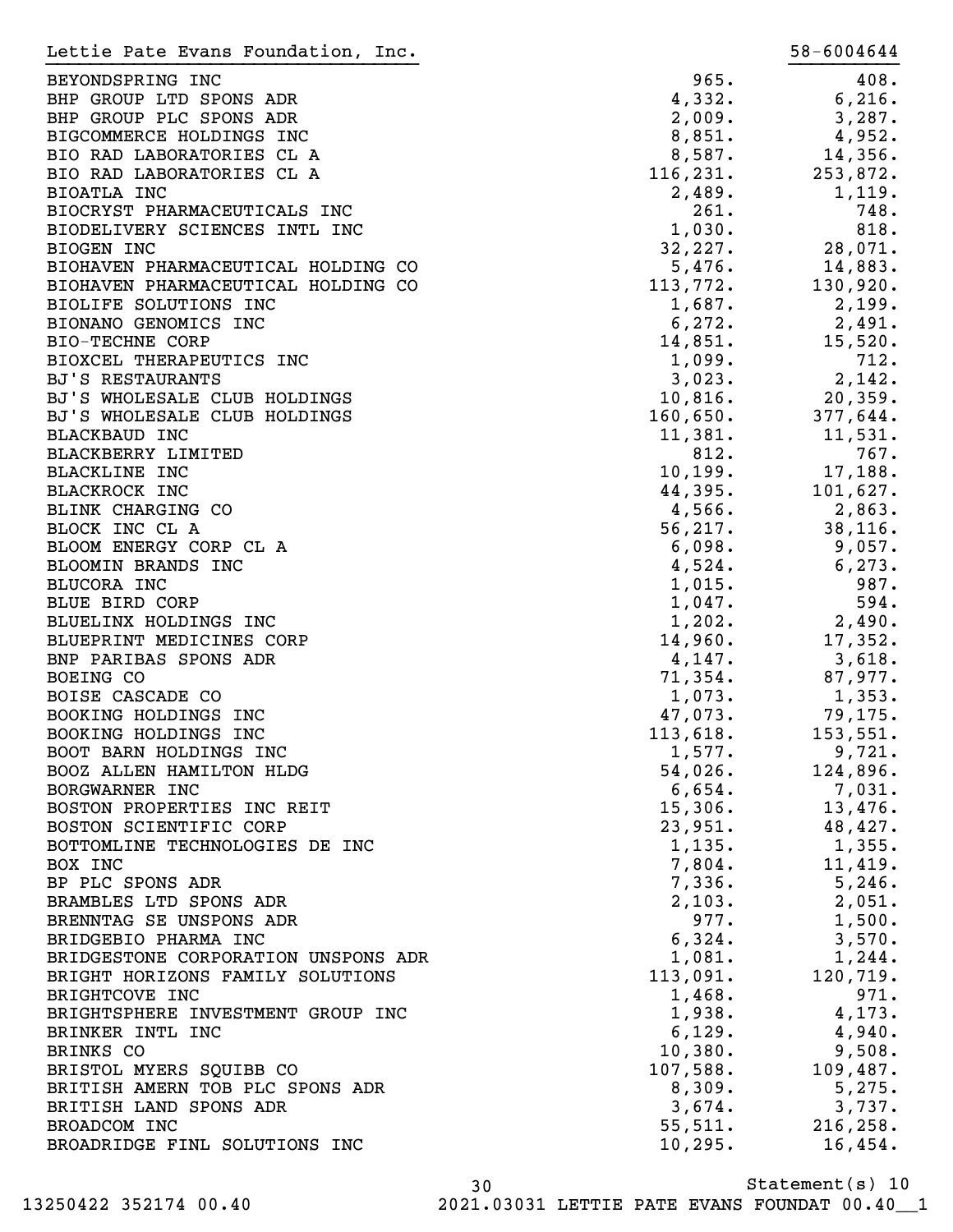| Lettie Pate Evans Foundation, Inc.   |          | 58-6004644 |
|--------------------------------------|----------|------------|
| BROOKFIELD ASSET MANAGEMENT INC CL A | 3,492.   | 7,427.     |
| BROOKLYN IMMUNOTHERAPEUTICS INC      | 1,165.   | 254.       |
| BROWN & BROWN INC                    | 10,549.  | 13,002.    |
| BROWN FORMAN CORP CL B               | 7,197.   | 11,075.    |
| BRP GROUP INC CL A                   | 3,930.   | 5,092.     |
| BTRS HOLDINGS INC CL 1               | 1,821.   | 1,095.     |
| BUNZL PLC SPONS ADR                  | 3,830.   | 4,934.     |
| BURBERRY GROUP PLC SPONS ADR         | 873.     | 884.       |
| BURLINGTON STORES INC                | 43,702.  | 142,840.   |
| BUTTERFLY NETWORK INC CL A           | 3,753.   | 3,184.     |
| BYD CO LTD UNSPONS ADR               | 926.     | 3,983.     |
| BYRNA TECHNOLOGIES INC               | 909.     | 534.       |
| C4 THERAPEUTICS INC                  | 3,678.   | 3,284.     |
| CABOT CORP                           | 8,853.   | 8,767.     |
| CACTUS INC CL A                      | 5,155.   | 6,139.     |
| CADENCE BANK                         | 2,781.   | 2,681.     |
| CADENCE DESIGN SYSTEMS INC           | 9,876.   | 42,861.    |
| CAESARS ENTERTAINMENT INC            | 14,650.  | 15,339.    |
| CALAMP CORP                          | 1,115.   | 939.       |
| CALAVO GROWERS INC                   | 3,661.   | 2,332.     |
| CALERES INC                          | 3,044.   | 2,472.     |
| CALIX INC                            | 1,587.   | 10,716.    |
| CALLON PETROLEUM COMPANY             | 7,001.   | 5,812.     |
| CAMBIUM NETWORKS CORP                | 1,866.   | 974.       |
| CAMECO CORP                          | 1,204.   | 2,639.     |
| CAMPBELL SOUP CO                     | 7,831.   | 6,649.     |
| CAMPING WORLD HOLDINGS INC           | 4,364.   | 4,888.     |
| CANADIAN NATIONAL RAILWAY CO         | 4,018.   | 6,020.     |
| CANADIAN NATURAL RESOURCES           | 2,524.   | 3,465.     |
| CANADIAN PACIFIC RAILWAY LTD         | 2,611.   | 5,755.     |
| CANON INC SPONS ADR                  | 4,585.   | 4,422.     |
| CANOO INC CL A                       | 1,045.   | 834.       |
| CANTALOUPE INC                       | 2,023.   | 1,527.     |
| CAPGEMINI SE UNSPONS ADR             | 1,477.   | 2,985.     |
| CAPITAL ONE FINANCIAL CORP           | 25,222.  | 46,284.    |
| CARDINAL HEALTH INC                  | 20,768.  | 12,821.    |
| CARDIOVASCULAR SYSTEM INC            | 4,280.   | 2,009.     |
| CARDLYTICS INC                       | 5,202.   | 6,146.     |
| CAREDX INC                           | 6,096.   | 7,231.     |
| CARGURUS INC CL A                    | 9,487.   | 9,655.     |
| CARL ZEISS MEDITEC AG UNSPONS ADR    | 1,073.   | 1,696.     |
| CARLSBERG A/S SPONS ADR              | 665.     | 1,007.     |
| CARMAX INC                           | 7,163.   | 15,888.    |
| CARNIVAL CORP                        | 25, 231. | 12,676.    |
| CARPARTS.COM INC                     | 1,961.   | 1,848.     |
| CARREFOUR SA SPONS ADR               | 1,515.   | 1,398.     |
| CARRIER GLOBAL CORP                  | 15,036.  | 37, 263.   |
| CARS.COM INC                         | 1,036.   | 1,094.     |
| CARTERS INC                          | 102,758. | 106,585.   |
| CARVANA CO CL A                      | 21, 231. | 97,120.    |
| CASA SYSTEMS INC                     | 1,013.   | 873.       |
| CASELLA WASTE SYSTEMS INC CL A       | 6,468.   | 12,642.    |
| CASSAVA SCIENCES INC                 | 7,573.   | 4,938.     |
| CASTLE BIOSCIENCES INC               | 3,593.   | 2,486.     |
| CATALENT INC                         | 11,883.  | 17,924.    |
| CATALENT INC                         | 87,612.  | 274,496.   |
| CATCHMARK TIMBER TRUST INC REIT      | 1,224.   | 888.       |
| CATERPILLAR INC                      | 34,684.  | 89,312.    |
|                                      |          |            |

Statement(s) 10 31 13250422 352174 00.40 2021.03031 LETTIE PATE EVANS FOUNDAT 00.40\_\_1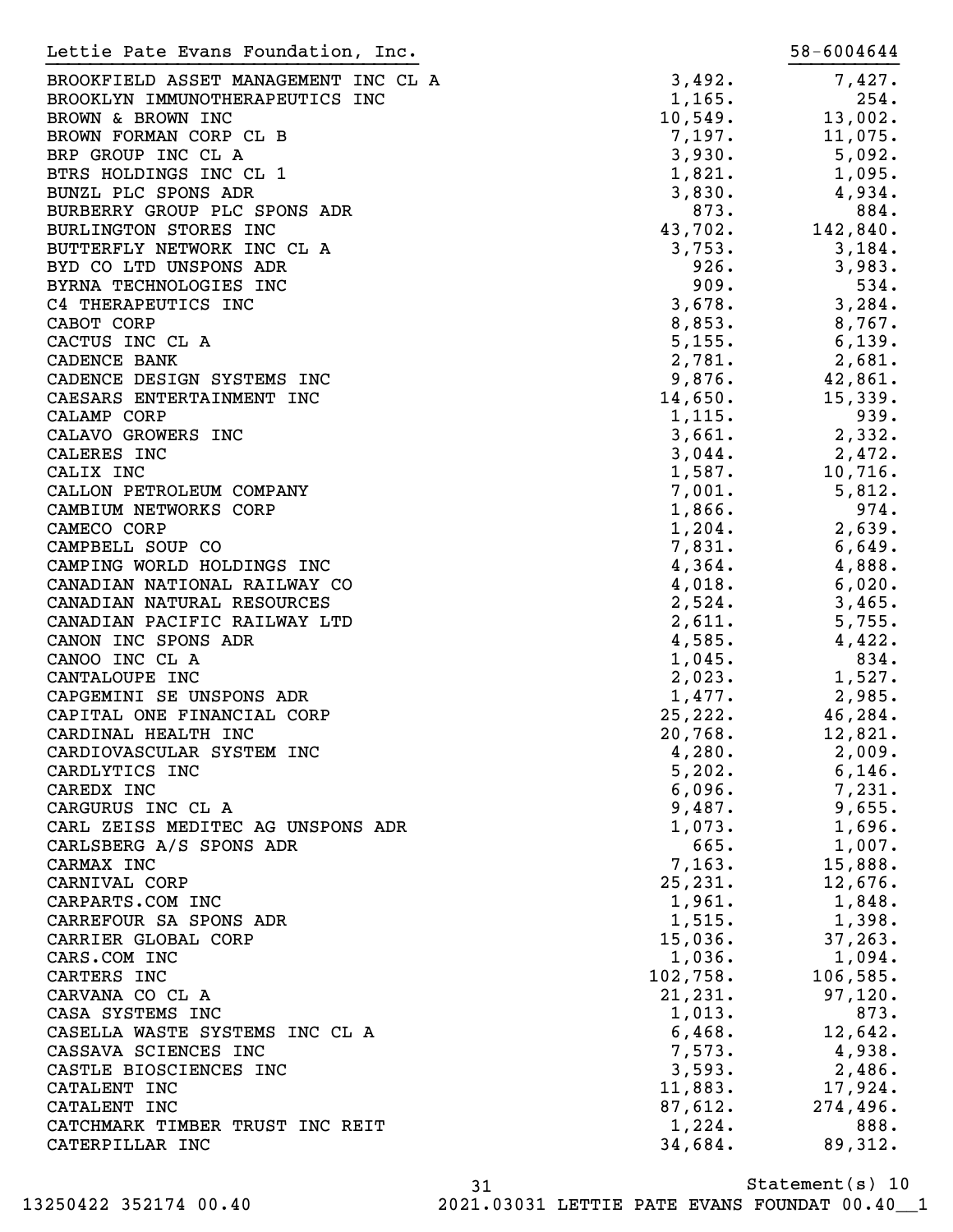| Lettie Pate Evans Foundation, Inc.   |           | 58-6004644 |
|--------------------------------------|-----------|------------|
| CAVCO INDUSTRIES INC                 | 3,134.    | 6,035.     |
| CAVCO INDUSTRIES INC                 | 104, 342. | 224,579.   |
| CBOE GLOBAL MARKETS INC              | 7,059.    | 11,606.    |
| CBRE GROUP INC                       | 9,810.    | 26,910.    |
| CD PROJEKT SA UNSPONS ADR            | 4,172.    | $4,048$ .  |
| CDN IMPERIAL BK OF COMMERCE          | 3,062.    | 4,080.     |
| CDW CORP                             | 13, 197.  | 22,321.    |
| CELANESE CORP                        | 8,082.    | 15,630.    |
| CELLDEX THERAPEUTICS INC             | 2,959.    | 3,516.     |
| CEL-SCI CORP                         | 591.      | 554.       |
| CELSIUS HOLDINGS INC                 | 3,511.    | 12,006.    |
| CEMEX SOUTH AMERICA SPONS ADR        | 2,084.    | 1,566.     |
| CENOVUS ENERGY INC                   | 956.      | 1,216.     |
| <b>CENTENE CORP</b>                  | 15,469.   | 18,622.    |
| CENTENE CORP                         | 22,162.   | 38, 151.   |
| CENTENNIAL RESOURCE DEV INC          | 1,042.    | 849.       |
| CENTERPOINT ENERGY INC               | 7,758.    | 11,276.    |
| CENTRAIS ELETRICAS BRASIL SPONS ADR  | 294.      | 487.       |
| CENTRAL GARDEN & PET CL A            | 2, 254.   | 2,823.     |
| CENTRAL JAPAN RAI-UNSPONS ADR        | 3,546.    | 2,694.     |
| CENTURY CASINOS INC                  | 1,136.    | 987.       |
| CENTURY COMMUNITIES INC              | 3,843.    | 4,744.     |
| CERENCE INC                          | 12,538.   | 8,584.     |
| CERENCE INC                          | 84,112.   | 152,973.   |
| CEREVEL THERAPEUTICS HOLDINGS, INC   | 2,519.    | 4,312.     |
| CERIDIAN HCM HOLDING INC             | 11,681.   | 11,177.    |
| CERNER CORP                          | 14,202.   | 21, 267.   |
| CERUS CORP                           | 3,246.    | 3,657.     |
| CEVA INC                             | 1,876.    | 2,724.     |
| CF INDUSTRIES HOLDINGS INC           | 9,068.    | 12,953.    |
| CGI INC CL A                         | 1,401.    | 2,390.     |
| CH ROBINSON WORLDWIDE INC            | 7,335.    | 11,839.    |
| CHAMPIONX CORP                       | 2,935.    | 2,203.     |
| CHANNELADVISOR CORP                  | 615.      | 1,604.     |
| CHARLES RIV LABORATORIES INTL INC    | 12,841.   | 15,071.    |
| CHARLES SCHWAB CORP                  | 37,359.   | 66,691.    |
| CHARLES SCHWAB CORP                  | 40,048.   | 99, 154.   |
| CHART INDUSTRIES INC                 | 9,111.    | 10,526.    |
| CHARTER COMMUNICATIONS INC CL A      | 28,586.   | 65, 197.   |
| CHASE CORP                           | 920.      | 896.       |
| CHECK POINT SOFTWARE TECH LTD        | 2,251.    | 2,331.     |
| CHEESECAKE FACTORY INC               | 6,984.    | 5,050.     |
| CHESAPEAKE ENERGY CORP               | 1,019.    | 1,032.     |
| CHEVRON CORP                         | 151,981.  | 179,428.   |
| CHICOS FAS INC                       | 1,166.    | 904.       |
| CHILDRENS PL INC NEW                 | 3,179.    | 3,489.     |
| CHIMERIX INC                         | 1,225.    | 997.       |
| CHINA CONSTR BK CORP UNSPONS ADR     | 6,183.    | 5,001.     |
| CHINA LIFE INSURANCE CO SPONS ADR    | 2,391.    | 1,325.     |
| CHINA MERCHANTS BANK UNSPONS ADR     | 1,682.    | 3,560.     |
| CHINA PETE & CHEM CORP SPONS ADR     | 2,787.    | 1,628.     |
| CHIPOTLE MEXICAN GRILL INC           | 16, 147.  | 40, 210.   |
| CHIPOTLE MEXICAN GRILL INC           | 33,412.   | 97,902.    |
| CHR HANSEN HOLDINGS SPONS ADR        | 955.      | 846.       |
| CHROMADEX CORP                       | 967.      | 793.       |
| CHUBB LTD                            | 40, 283.  | 66,692.    |
| CHUGAI PHARMACEUTICAL CO UNSPONS ADR | 1,088.    | 802.       |
| CHUNGHWA TELECOM LTD SPONS ADR       | 6,700.    | 7,640.     |
|                                      |           |            |

32 13250422 352174 00.40 2021.03031 LETTIE PATE EVANS FOUNDAT 00.40\_\_1

Statement(s) 10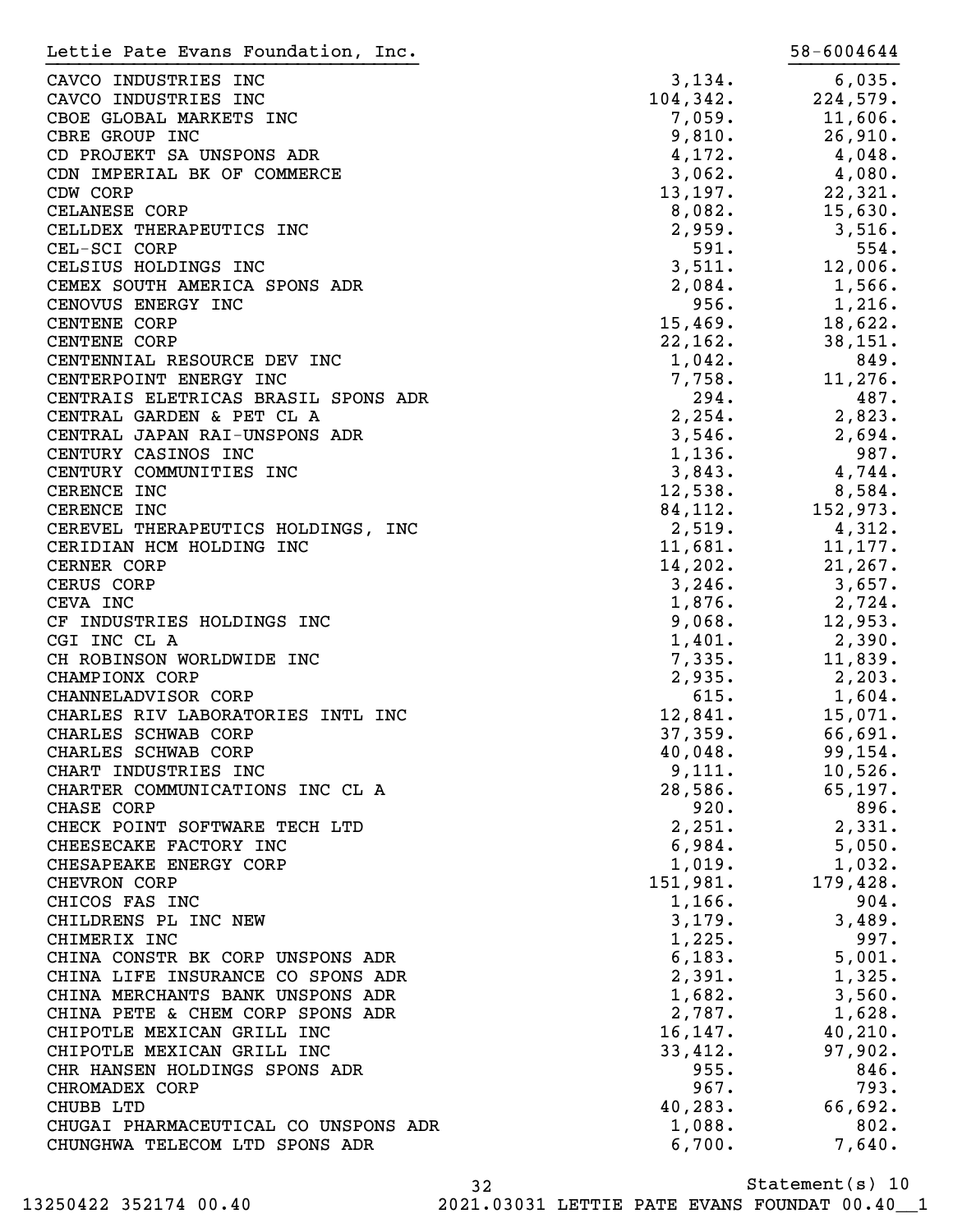| Lettie Pate Evans Foundation, Inc.                    |                  | 58-6004644         |
|-------------------------------------------------------|------------------|--------------------|
| CHURCH & DWIGHT INC                                   | 8,365.           | 20,090.            |
| CHUY'S HOLDINGS INC                                   | 1,055.           | 843.               |
| CIA CERVECERIAS UNIDAS SPONS ADR                      | 2,369.           | 2,018.             |
| CIA DE MINAS BUENAVENTUR SPONS ADR                    | 1,409.           | 864.               |
| CIA SANEAMENTO BASICO DE SPONS ADR                    | 323.             | 411.               |
| CIE FINANCIERE RICH UNSPONS ADR                       | 3,055.           | 5,143.             |
| CIGNA CORP                                            | 40,425.          | 59,015.            |
| CIGNA CORP                                            | 244,952.         | 301,504.           |
| CIMPRESS PLC                                          | 5,279.           | 3,724.             |
| CINCINNATI FINL CORP                                  | 7,429.           | 12,191.            |
| CINEMARK HOLDING INC                                  | 6,026.           | 4,272.             |
| CINTAS CORP                                           | 7,623.           | 30, 136.           |
| CIRCOR INTL INC                                       | 1,777.           | 1,468.             |
| CISCO SYSTEMS INC                                     | 95, 150.         | 210,072.           |
| CITI TRENDS INC                                       | 2,261.           | 2,558.             |
| CITIGROUP INC                                         | 85,274.          | 96,986.            |
| CITIZENS FINANCIAL GROUP INC                          | 6,506.           | 14,459.            |
| CITRIX SYSTEMS INC                                    | 5,970.           | 8,891.             |
| CIVITAS RESOURCES INC                                 | 1,003.           | 1,028.             |
| CLARUS CORP                                           | 1,011.           | 1,913.             |
| CLEARFIELD INC                                        | 1,267.           | 2,870.             |
| CLEARPOINT NEURO INC                                  | 1,136.           | 628.               |
| CLEARWAY ENERGY INC CL A                              | 971.             | 1,574.             |
| CLEARWAY ENERGY INC CL C                              | 1,171.           | 1,910.             |
| CLENE INC                                             | 2,014.           | 972.               |
| CLIPPER REALTY INC REIT                               | 2,035.           | 2,217.             |
| CLOROX COMPANY                                        | 12,865.          | 17,436.            |
| CLOVIS ONCOLOGY                                       | 2,698.           | 753.               |
| CLP HOLDINGS LTD SPONS ADR                            | 1,807.           | 1,742.             |
| CMC MATERIALS INC                                     | 9,407.           | 15,910.            |
| CME GROUP INC                                         | 31,442.          | 65,796.            |
| CMS ENERGY CORP                                       | 8,793.           | 14,311.            |
| COCA-COLA HBC AG UNSPONS ADR                          | 805.             | 976.               |
| CODEXIS INC                                           | 3,407.           | 6,661.             |
| CODIAK BIOSCIENCES INC                                | 2,010.           | 1,571.             |
| COEUR MINING INC                                      | 4,351.           | 2,470.             |
| COGENT COMMUNICATIONS HOLDINGS INC                    | 7,927.           | 9,440.             |
| COGNEX CORP                                           | 145, 313.        | 190, 356.          |
| COGNIZANT TECHNOLOGY SOLUTIONS CORP                   | 28,738.          | 38,327.            |
| <b>COHEN &amp; STEERS</b>                             | 4,306.           | 7,771.             |
| COHERUS BIOSCIENCES INC                               | 4,215.           | 4,070.             |
| COHU INC                                              | 4,310.           | 4,723.             |
| COLGATE PALMOLIVE CO                                  | 45,337.          | 58,117.            |
| COLLEGIUM PHARMACEUTICAL INC                          | 2,060.           | 2,503.             |
| COLOPLAST A/S SPONS ADR                               | 2,160.           | 3,814.             |
| COLUMBIA FINANCIAL INC                                | 1,012.           | 1,606.             |
| COLUMBUS MCKINNON CORP NY                             | 119,792.         | 110,561.           |
| COMCAST CORP-CL A                                     | 116, 565.        | 183, 352.          |
| COMERICA INC                                          | 6,800.           | 10,440.            |
| COMFORT SYSTEMS USA INC                               | 7,484.           | 10,488.            |
| COMFORT SYSTEMS USA INC                               | 140,393.         | 168,693.<br>1,917. |
| COMMERCIAL INTL BANK SPONS ADR                        | 1,686.           |                    |
| COMMERZBANK AG SPONS ADR<br>COMMONWEALTH BK SPONS ADR | 3,007.<br>8,364. | 2,776.<br>10, 213. |
| COMMUNITY HEALTH SYS INC                              | 5,104.           | 4,259.             |
| COMMUNITY HEALTHCARE TRUST INC REIT                   | 1,711.           | 2,080.             |
| COMMVAULT SYSTEM                                      | 6,518.           | 8,822.             |
| COMPAGNIE DE ST GOBAIN UNSPONS ADR                    | 1,557.           | 1,841.             |
|                                                       |                  |                    |

Statement(s) 10 33 13250422 352174 00.40 2021.03031 LETTIE PATE EVANS FOUNDAT 00.40\_\_1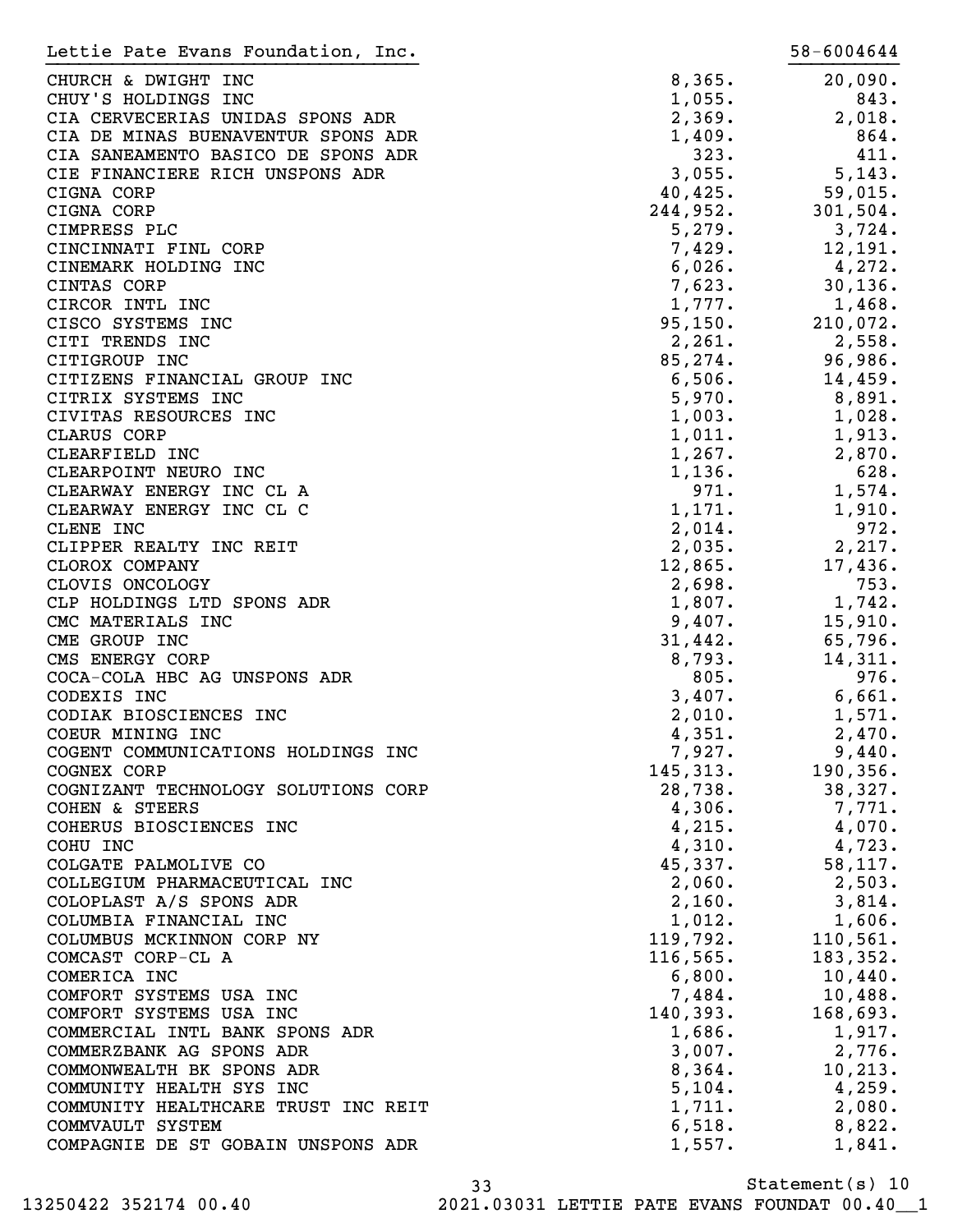| Lettie Pate Evans Foundation, Inc.                        |                   | 58-6004644        |
|-----------------------------------------------------------|-------------------|-------------------|
| COMPANHIA SIDERURGICA SPONS ADR                           | 719.              | 733.              |
| COMPASS GROUP PLC SPONS ADR                               | 2,907.            | 3,022.            |
| COMPASS MINERALS INTERNATIONAL INC                        | 5,379.            | 4,955.            |
| CONAGRA BRANDS INC                                        | 12,829.           | 13,728.           |
| CONMED CORP                                               | 6,218.            | 10,774.           |
| CONOCOPHILLIPS                                            | 63,567.           | 78,821.           |
| CONSENSUS CLOUD SOLUTIONS INC                             | 1,543.            | 2,488.            |
| CONSOLIDATED EDISON INC                                   | 17,818.           | 21,586.           |
| CONSTELLATION BRANDS INC                                  | 18,690.           | 33,128.           |
| CONSTRUCTION PARTNERS INC CL A                            | 2,484.            | 2,470.            |
| CONTINENTAL AG SPONS ADR                                  | 1,624.            | 843.              |
| COOPER COS INC                                            | 7,691.            | 15,501.           |
| COPART INC                                                | 9,334.            | 25,017.           |
| CORCEPT THERAPEUTICS INC                                  | 3,425.            | 5,722.            |
| CORECARD CORP                                             | 982.              | 970.              |
| CORNERSTONE BUILDING BRANDS INC                           | 3,031.            | 2,825.            |
| CORNING INC                                               | 11,329.           | 22,896.           |
| CORSAIR GAMING INC                                        | 3,359.            | 1,912.            |
| CORTEVA INC                                               | 19,359.           | 26,524.           |
| CORTEXYME INC                                             |                   | 782.              |
| CORVEL CORP                                               | 2,829.            |                   |
| COSTAR GROUP INC                                          | 2,150.            | 5,616.            |
|                                                           | 4,208.            | 4,347.            |
| COSTCO WHOLESALE CORP                                     | 63,003.           | 202,101.          |
| COTERRA ENERGY INC                                        | 14,583.           | 12,654.           |
| COUPANG INC CL A                                          | 87,250.           | 67,075.           |
| COVESTRO AG SPONS ADR                                     | 1,250.            | 1,143.            |
| CRA INTERNATIONAL INC                                     | 2,271.            | 2,427.            |
| CRACKER BARREL                                            | 10,611.           | 9,005.            |
| CREDICORP LIMITED                                         | 3,875.            | 2,319.            |
| CREDIT AGRICOLE SA UNSPONS ADR                            | 862.              | 680.              |
| CREDIT SUISSE GROUP-SPONS ADR<br>CRESCENT ENERGY INC CL A | 3,375.            | 1,938.            |
|                                                           | 1,992.            | 1,103.            |
| CRH PLC SPONS ADR<br>CRINETICS PHARMACEUTICALS INC        | 3,092.            | 4,541.            |
| CROCS INC                                                 | 1,698.            | 2,841.            |
| CROSSFIRST BANKSHARES INC                                 | 4,176.<br>973.    | 22,182.<br>1,046. |
| CROWN CASTLE INTL CORP REIT                               | 31,690.           | 72,015.           |
| CRYOLIFE INC                                              | 3,157.            | 2,137.            |
| CRYOPORT INC                                              | 3,634.            | 7,633.            |
| CSG SYS INTL INC                                          | 2,105.            | 2,708.            |
| CSL LTD SPONS ADR                                         | 4,909.            | 7,300.            |
| CSW INDUSTRIALS INC                                       |                   | 5,197.            |
| CSX CORP                                                  | 3,007.            |                   |
|                                                           | 18, 203.          | 68,244.           |
| CUE BIOPHARMA INC<br>CUMMINS INC                          | 2,255.            | 1,369.            |
| CURIS INC                                                 | 12,942.<br>1,727. | 26,395.           |
| CURO GROUP HOLDINGS CORP                                  | 1,009.            | 1,066.<br>1,585.  |
| CUSHMAN & WAKEFIELD PLC                                   | 6,358.            | 7,740.            |
| CUSTOM TRUCK ONE SOURCE INC CL A                          | 1,007.            | 856.              |
| <b>CUTERA INC</b>                                         | 2,235.            | 2,355.            |
| <b>CVS HEALTH CORP</b>                                    | 93,226.           | 107, 183.         |
| CYTOKINETICS INC                                          | 3,638.            | 9,982.            |
| CYTOMX THERAPEUTICS INC                                   |                   | 1,204.            |
| CYTOSORBENTS CORP                                         | 2,526.<br>1,009.  | 582.              |
| D R HORTON INC                                            | 8,108.            | 29,065.           |
| DAIICHI SANKYO CO SPONS ADR                               | 1,394.            | 3,444.            |
| DAIKIN INDUSTRIES UNSPONS ADR                             | 2,213.            | 4,441.            |
| DAIMLER AG UNSPONS ADR                                    | 3,464.            | 4,105.            |
|                                                           |                   |                   |

Statement(s) 10 34 13250422 352174 00.40 2021.03031 LETTIE PATE EVANS FOUNDAT 00.40\_\_1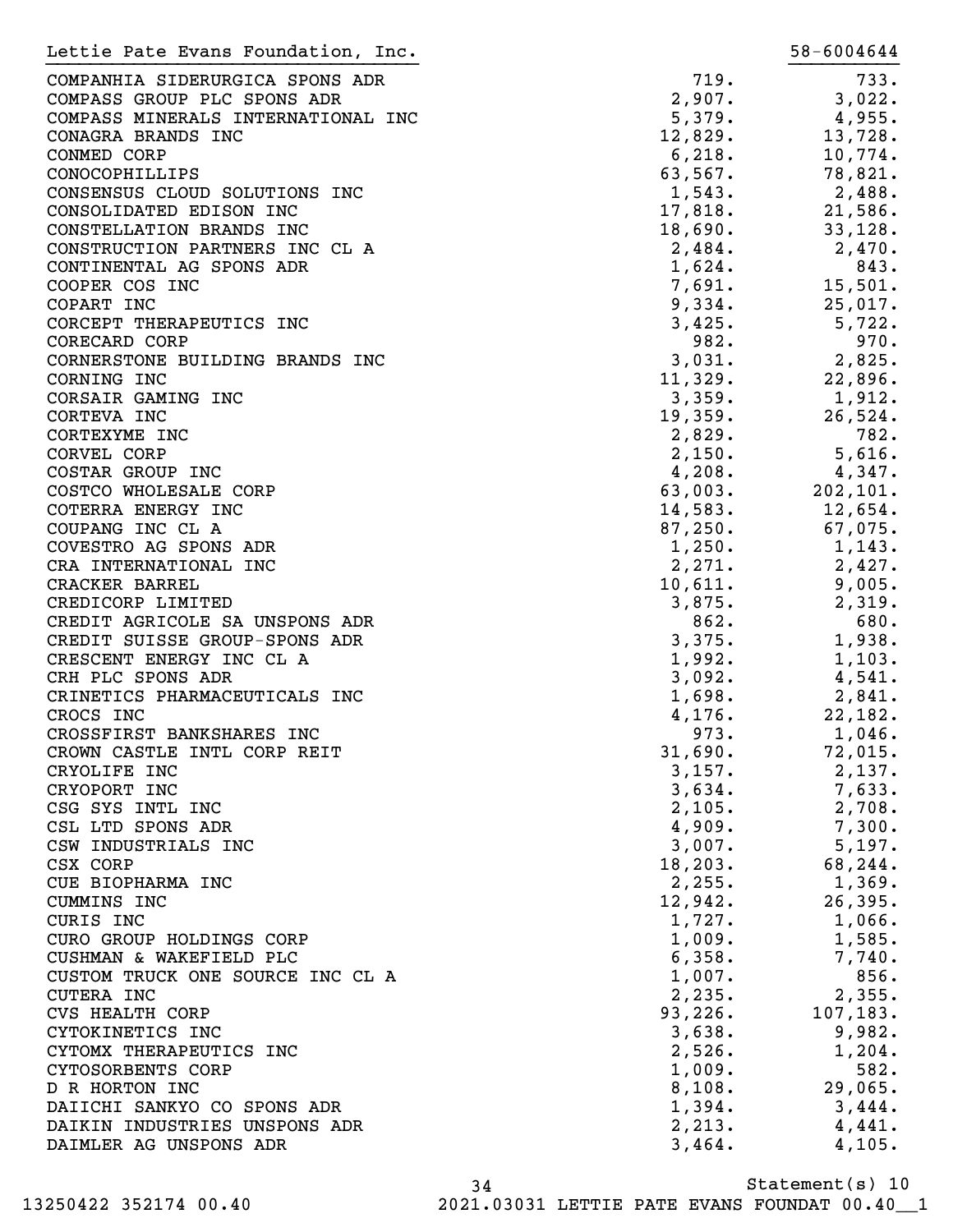| Lettie Pate Evans Foundation, Inc.   |          | 58-6004644 |
|--------------------------------------|----------|------------|
| DAITO TRUST CONSTRUCTION SPONS ADR   | 5,062.   | 3,936.     |
| DAIWA HOUSE UNSPONS ADR              | 4,662.   | 4,276.     |
| DAIWA SECURITIES GROUP INC SPONS ADR | 1,914.   | 1,949.     |
|                                      |          |            |
| DANA INC                             | 5,554.   | 5,294.     |
| DANAHER CORP                         | 40, 163. | 166, 150.  |
| DANIMER SCIENTIFIC INC CL A          | 5,012.   | 1,738.     |
| DANONE SPONS ADR                     | 2,883.   | 2,255.     |
| DANSKE BANK A/S SPONS ADR            | 2,020.   | 892.       |
| DAQO NEW ENERGY CORP SPONS ADR       | 803.     | 564.       |
| DARDEN RESTAURANTS INC               | 6,120.   | 14,913.    |
| DASEKE INC                           | 1,802.   | 2,831.     |
| DASSAULT SYS S A SPONS ADR           | 2,210.   | 4,357.     |
| DAVE & BUSTER'S ENTERTAINMENT        | 3,177.   | 2,995.     |
| DAVITA INC                           | 4,036.   | 6, 257.    |
| DBS GROUP HLDGS LTD SPONS ADR        | 5,406.   | 7,594.     |
| DECIPHERA PHARMACEUTICALS INC        | 4,791.   | 938.       |
| DEERE & CO                           | 21,393.  | 77,150.    |
| DELTA AIR LINES INC                  | 24,019.  | 18,719.    |
| DENALI THERAPEUTICS INC              | 8,995.   | 11,997.    |
| DENBURY INC                          | 11,916.  | 11,412.    |
| DENNY'S CORPORATION                  | 2,761.   | 2,032.     |
| DENSO CORPORATION UNSPONS ADR        | 1,228.   |            |
|                                      |          | 2,067.     |
| DENTSPLY SIRONA INC                  | 10,967.  | 10,042.    |
| DERMTECH INC                         | 4,034.   | 1,106.     |
| DESIGN THERAPEUTICS INC              | 1,034.   | 942.       |
| DESIGNER BRANDS INC CL A             | 3,136.   | 2,529.     |
| DESKTOP METAL INC CL A               | 2,342.   | 965.       |
| DEUTSCHE BANK AG                     | 873.     | 1,088.     |
| DEUTSCHE BOERSE AG UNSPON ADR        | 3,342.   | 4,684.     |
| DEUTSCHE POST AG SPONS ADR           | 3,752.   | 5,895.     |
| DEUTSCHE TELEKOM AG SPONS ADR        | 2,608.   | 2,573.     |
| DEVON ENERGY CORP                    | 13, 140. | 20,792.    |
| DEVON ENERGY CORP                    | 98,431.  | 143,911.   |
| <b>DEXCOM</b>                        | 30,595.  | 39,197.    |
| DIAGEO PLC SPONS ADR                 | 4,610.   | 7,705.     |
| DIAMONDBACK ENERGY INC               | 15, 141. | 14,991.    |
| DIAMONDBACK ENERGY INC               | 169,641. | 281,596.   |
| DIEBOLD NIXDORF INC                  | 2,435.   | 1,928.     |
| DIGIMARC CORP                        | 1,370.   | 1,224.     |
| DIGITAL REALTY TRUST INC REIT        | 24, 132. | 37,850.    |
| DIGITAL TURBINE INC                  | 2,963.   | 16,589.    |
|                                      |          |            |
| DIGITALOCEAN HOLDINGS INC            | 10,477.  | 10,604.    |
| DINE BRANDS GLOBAL INC               | 4,260.   | 3,639.     |
| DIODES INC                           | 6,637.   | 10,981.    |
| DISCOVER FINL SVCS                   | 12,677.  | 26, 117.   |
| DISCOVERY INC SER A                  | 6,447.   | 5,344.     |
| DISCOVERY INC SER C                  | 5,250.   | 4,924.     |
| DISH NETWORK CORP CL A               | 9,453.   | 5,774.     |
| DISNEY WALT CO NEW                   | 143,089. | 223,506.   |
| DMC GLOBAL INC                       | 3,130.   | 2,179.     |
| DNB ASA SPONS ADR                    | 1,017.   | 1,193.     |
| DOLLAR GENERAL CORP                  | 13,318.  | 44,336.    |
| DOLLAR GENERAL CORP                  | 79,879.  | 190,079.   |
| DOLLAR TREE INC                      | 12,372.  | 24,732.    |
| DOMINION ENERGY INC                  | 46,949.  | 49,493.    |
| DOMINOS PIZZA INC                    | 12,458.  | 18,623.    |
| DOMO INC CL B                        | 2,543.   | 4,514.     |
|                                      | 9,633.   | 20,846.    |
| DOORDASH INC CL A                    |          |            |
|                                      |          |            |

Statement(s) 10 35 13250422 352174 00.40 2021.03031 LETTIE PATE EVANS FOUNDAT 00.40\_\_1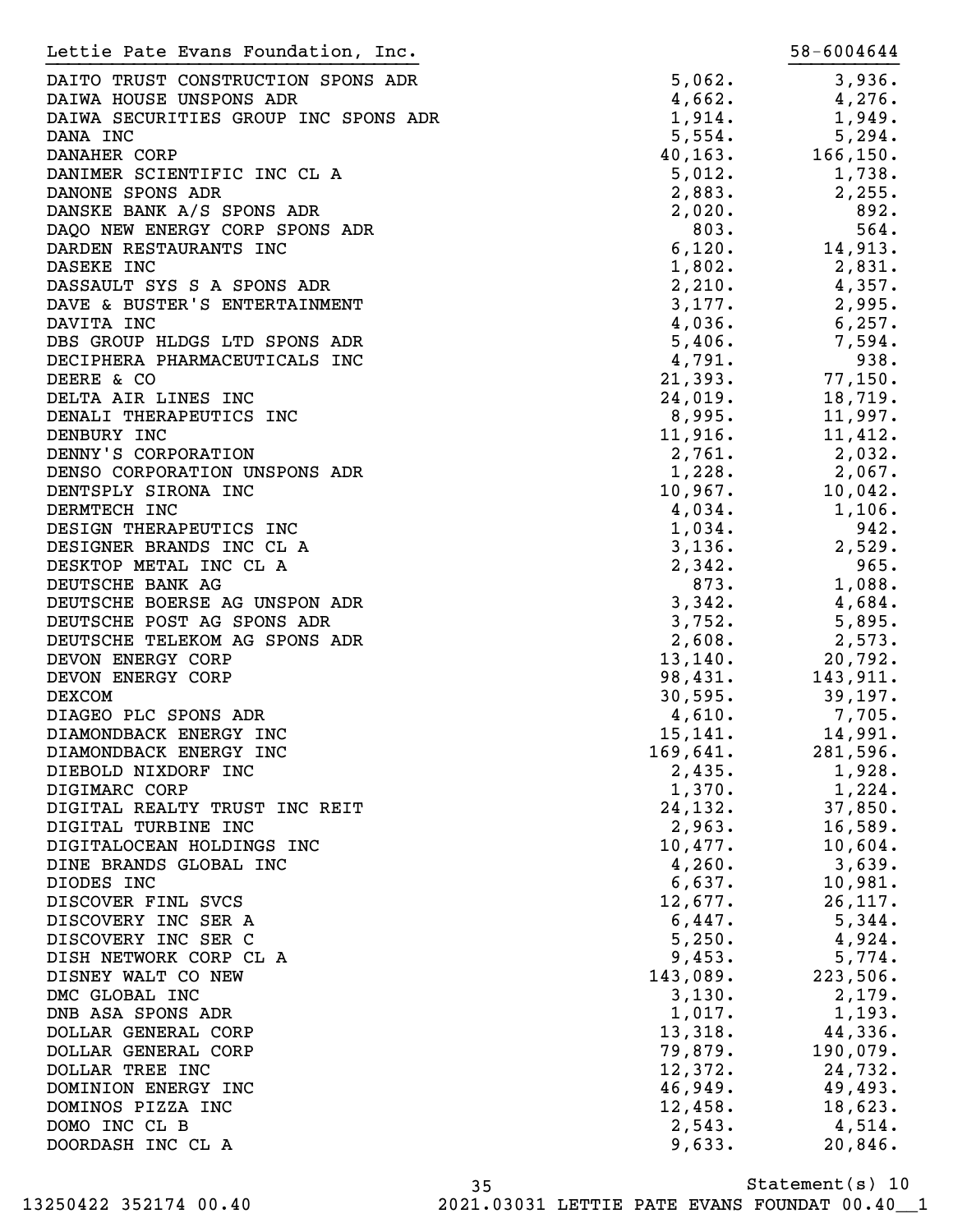| Lettie Pate Evans Foundation, Inc.  |           | 58-6004644 |
|-------------------------------------|-----------|------------|
| DORIAN LPG LIMITED                  | 1,041.    | 876.       |
| DORMAN PRODUCTS                     | 7,241.    | 10,397.    |
| DORMAN PRODUCTS                     | 110,507.  | 176,070.   |
| DOUGLAS DYNAMICS                    | 1,556.    | 1,523.     |
| DOUGLAS ELLIMAN INC                 | 549.      | 805.       |
| DOVER CORP                          | 6, 266.   | 22,155.    |
| DOW INC                             | 30,660.   | 32,671.    |
| DR REDDYS LABS LTD SPONS ADR        | 4,681.    | 7,457.     |
| DRAFTKINGS INC CL A                 | 49,327.   | 36,370.    |
| DRIVE SHACK INC                     | 1,049.    | 428.       |
| DSV A/S UNSPONS ADR                 | 1,785.    | 4,813.     |
| DTE ENERGY CO                       | 11, 103.  | 18,648.    |
| DUCKHORN PORTFOLIO INC/THE          | 3,181.    | 3,501.     |
| <b>DUKE ENERGY CORP</b>             | 46,502.   | 64,514.    |
| DUKE REALTY CORP REIT               | 7,767.    | 18,379.    |
| DUPONT DE NEMOURS INC               | 32, 146.  | 33,281.    |
| DURECT CORP                         | 1,614.    | 647.       |
| DXC TECHNOLOGY CO                   | 13, 143.  | 7,211.     |
| DYCOM INDUSTRIES INC                | 4,310.    | 7,220.     |
| DYNAVAX TECHNOLOGIES CORP           | 2, 203.   | 4,390.     |
| E ON SE SPONS ADR                   | 1,574.    | 1,993.     |
| EAGLE MATERIALS INC                 | 120,605.  | 217,563.   |
| EARGO INC                           | 3,916.    | 1,423.     |
| EAST JAPAN RAILWAY CO UNSPONS ADR   | 5,001.    | 3,389.     |
| EASTERLY GOVERNMENT PROPERTIES REIT | 127,895.  | 150,951.   |
| EASTERN BANKSHARES INC              | 2,271.    | 2,178.     |
| EASTGROUP PPTYS INC REIT            | 14,063.   | 26,658.    |
| EASTMAN CHEMICAL CO                 | 8,216.    | 13,784.    |
| EASTMAN KODAK CO                    | 1,120.    | 585.       |
| EATON CORP PLC                      | 14,953.   | 55,648.    |
| EBAY INC                            | 14,783.   | 34,913.    |
| <b>ECOLAB INC</b>                   | 24,612.   | 46,918.    |
| EDF UNSPONS ADR                     | 942.      | 837.       |
| EDISON INTERNATIONAL                | 19,879.   | 20,885.    |
| EDITAS MEDICINE INC                 | 5,658.    | 5,735.     |
| EDP-ENERGIAS DE PORTUGAL SPONS ADR  | 1,362.    | 1,917.     |
| EDWARDS LIFESCIENCES CORP           | 14,324.   | 64,645.    |
| EHEALTH INC                         | 1,826.    | 510.       |
| EISAI LTD SPONS ADR                 | 1,047.    | 739.       |
| ELBIT SYSTEMS LTD                   | 2,071.    | 2,612.     |
| ELECTRONIC ARTS INC                 | 16,813.   | 30,073.    |
| ELEMENT SOLUTIONS INC               | 200, 241. | 258,412.   |
| ELF BEAUTY INC                      | 2,716.    | 4,716.     |
| EMCOR GROUP INC                     | 2,347.    | 3,185.     |
| EMERSON ELEC CO                     | 23, 289.  | 44,068.    |
| ENAGAS-UNSPONS ADR                  | 830.      | 683.       |
| ENANTA PHARMACEUTICALS INC          | 893.      | 897.       |
| ENBRIDGE INC                        | 6,002.    | 6,018.     |
| ENEL AMERICAS SA SPONS ADR          | 602.      | 310.       |
| ENEL CHILE SA SPONS ADR             | 1,244.    | 1,019.     |
| ENEL SPA UNSPONS ADR                | 4,360.    | 5,683.     |
| ENERGIZER HOLDINGS INC              | 8,526.    | 8,100.     |
| ENERGY FUELS INC                    | 2,197.    | 2,739.     |
| ENERGY RECOVERY INC                 | 1,065.    | 2,686.     |
| ENERPAC TOOL GROUP CORP             | 4,326.    | 3,630.     |
| ENGIE SPONS ADR                     | 1,585.    | 1,345.     |
| ENI SPA SPONS ADR                   | 819.      | 691.       |
| ENN ENERGY HOLDINGS LTD UNSPONS ADR | 1,763.    | 3,364.     |
|                                     |           |            |

Statement(s) 10 36

13250422 352174 00.40 2021.03031 LETTIE PATE EVANS FOUNDAT 00.40\_\_1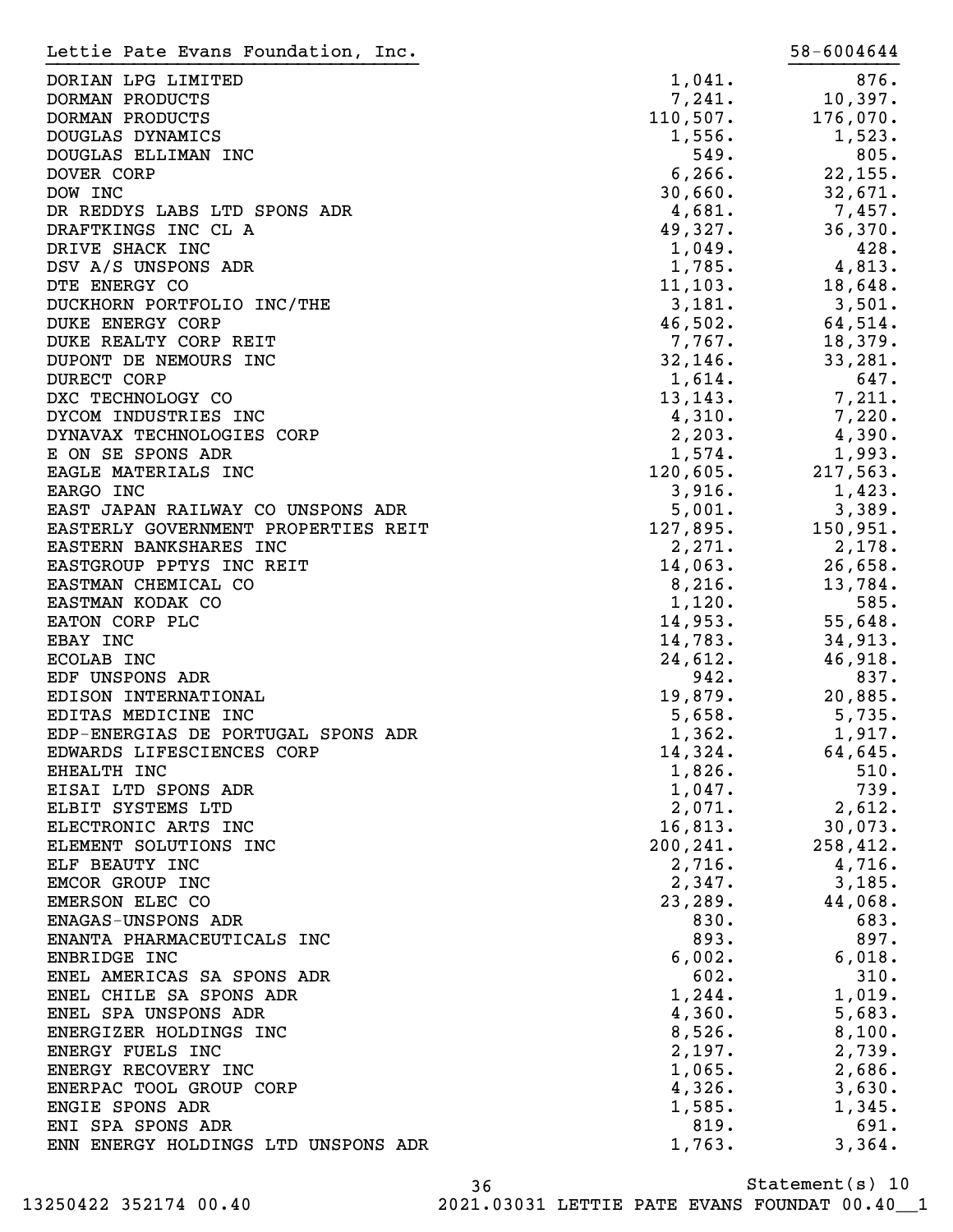| Lettie Pate Evans Foundation, Inc. |          | 58-6004644 |
|------------------------------------|----------|------------|
| ENPHASE ENERGY INC                 | 19,729.  | 18,660.    |
| ENSIGN GROUP INC                   | 7,133.   | 13, 266.   |
| ENTEGRIS INC                       | 66,635.  | 231,567.   |
| <b>ENTERGY CORP</b>                | 11,197.  | 18,700.    |
| ENVESTNET INC                      | 10,797.  | 11,980.    |
| EOG RESOURCES INC                  | 39,839.  | 40,062.    |
| EOS ENERGY ENTERPRISES INC         | 2,008.   | 1,331.     |
| EPAM SYSTEMS INC                   | 31,806.  | 31,417.    |
| EPIZYME INC                        | 4,051.   | 833.       |
|                                    |          |            |
| EQUIFAX INC                        | 11, 114. | 27,815.    |
| EQUINIX INC REIT                   | 25,527.  | 59,209.    |
| EQUINOR ASA SPONS ADR              | 1,535.   | 1,527.     |
| EQUITY RESIDENTIAL PPTYS TR REIT   | 20,320.  | 23,802.    |
| ERICSSON SPONS ADR                 | 1,397.   | 2,707.     |
| ERSTE GROUP BANK AG SPONS ADR      | 1,047.   | 1,147.     |
| ESPERION THERAPEUTICS INC          | 2,206.   | 265.       |
| ESSEX PROPERTY TRUST INC REIT      | 10,967.  | 16, 555.   |
| ESSILORLUXOTTICA SA UNSPONS ADR    | 2,855.   | $4,704$ .  |
| ETSY INC                           | 11,400.  | 22,332.    |
| EVELO BIOSCIENCES INC              | 2,298.   | 989.       |
| EVENTBRITE INC CL A                | 2,651.   | 3,889.     |
| EVERCOMMERCE INC                   | 2,129.   | 2,095.     |
| EVEREST RE GROUP LTD               | 8,179.   | 8,765.     |
| EVERGY INC                         | 11, 152. | 13,859.    |
| EVERI HOLDINGS INC                 | 4,818.   | 5,273.     |
| EVERQUOTE INC CL A                 | 2,022.   | 720.       |
| EVERSOURCE ENERGY                  | 14,578.  | 25,110.    |
| EVERTEC INC                        | 5,698.   | 8,996.     |
| EVO PAYMENTS INC CL A              | 4,709.   | 4,326.     |
| EVOLENT HEALTH INC CL A            | 1,044.   | 1,882.     |
| EVOLUS INC                         | 2,014.   | 853.       |
| EVOLUTION AB UNSPONS ADR           | 4,421.   | 4,575.     |
| EVOQUA WATER TECHNOLOGIES CORP     | 6, 213.  | 16,316.    |
| <b>EXELON CORP</b>                 | 22,850.  | 43,667.    |
| EXLSERVICE HOLDINGS                | 6,094.   | 14,043.    |
| EXP WORLD HOLDINGS INC             | 2,833.   | 6,367.     |
| EXPEDIA GROUP INC                  | 15,297.  | 20,602.    |
| EXPEDITORS INTL WASH INC           | 6,636.   | 19,069.    |
| EXPERIAN GROUP LTD SPONS ADR       | 1,870.   | 4,537.     |
| EXPONENT INC                       | 10, 200. | 17,976.    |
| EXPONENT INC                       | 48,638.  | 156,418.   |
| EXPRO GROUP HLDGS NV               | 973.     | 703.       |
| EXTRA SPACE STORAGE INC REIT       | 9,678.   | 24,714.    |
| EXTREME NETWORKS INC               |          | 6,186.     |
|                                    | 4,528.   |            |
| EXXON MOBIL CORP                   | 133,662. | 205,721.   |
| F5 INC                             | 5,502.   | 12,236.    |
| FABRINET                           | 5,113.   | 11, 136.   |
| FACTSET RESEARCH SYSTEM INC        | 15,613.  | 16,038.    |
| FANUC CORP UNSPONS ADR             | 1,930.   | $2,044$ .  |
| FARFETCH LTD CL A                  | 61,393.  | 42,523.    |
| FARO TECHNOLOGIES INC              | 1,366.   | 1,891.     |
| FAST RETAILING CO UNSPONS ADR      | 1,116.   | 1,870.     |
| FASTENAL CO                        | 9,655.   | 29,724.    |
| FATE THERAPEUTICS INC              | 7,358.   | 14,101.    |
| FED HERMES GOVT OBLIG-PREMIER #117 | 3,208.   | 3,208.     |
| FED HERMES GOVT OBLIG-PREMIER #117 | 19,675.  | 19,675.    |
| FED HERMES GOVT OBLIG-PREMIER #117 | 61, 205. | 61, 205.   |
| FED HERMES GOVT OBLIG-PREMIER #117 | 159,514. | 159,514.   |

Statement(s) 10 37 13250422 352174 00.40 2021.03031 LETTIE PATE EVANS FOUNDAT 00.40\_\_1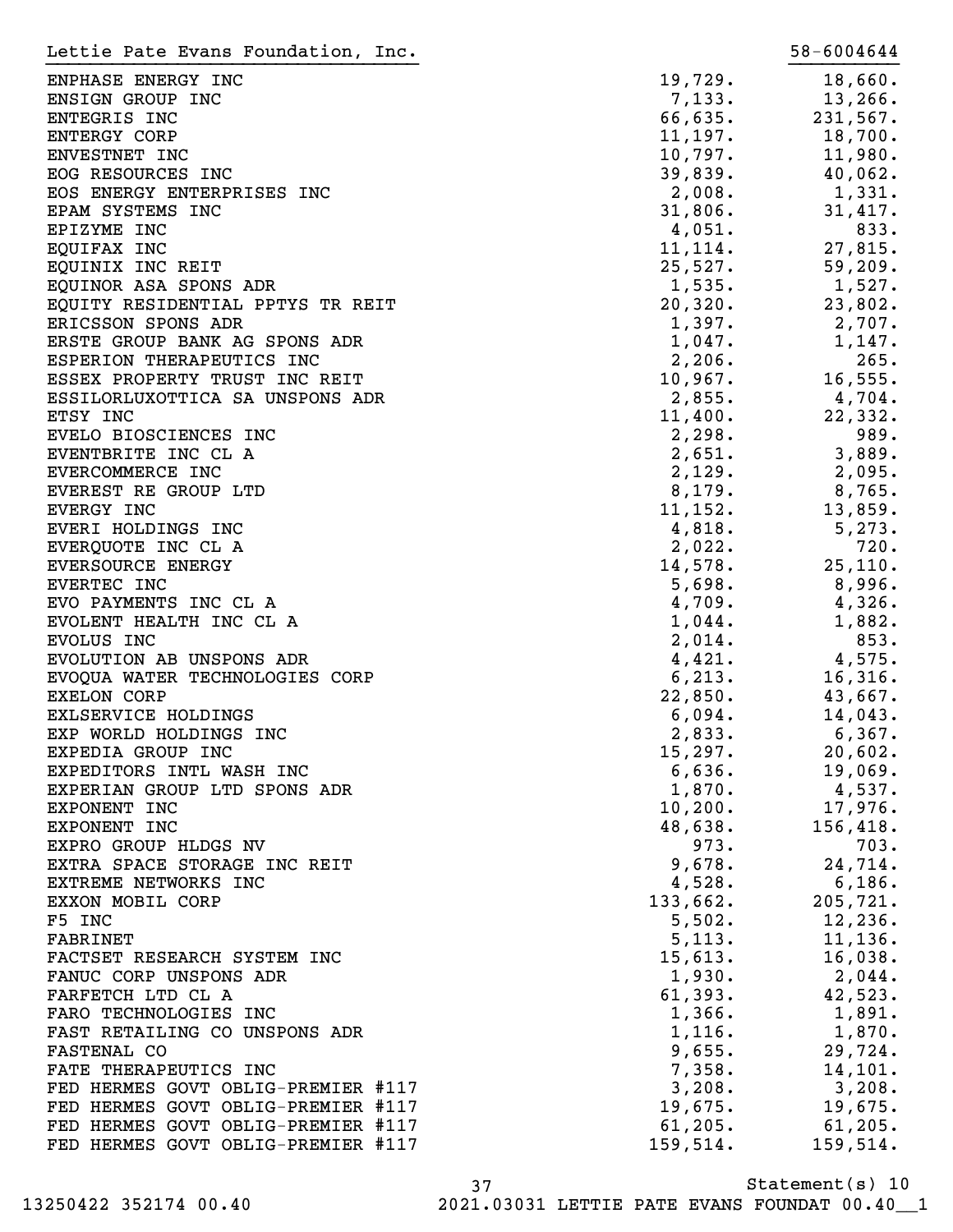FED HERMES GOVT OBLIG-PREMIER #117 560,200. 560,200. FED HERMES GOVT OBLIG-PREMIER #117 816,289. 816,289. FEDERAL REALTY INVESTMENT TR REIT 6,555. The set of the set of the set of the set of the set of the set of the set of the set of the set of the set of the set of the set of the set of the set of the set of the set of the s FEDERAL SIGNAL CORP 4,525. 7,151. FEDERAL SIGNAL CORP 155,843. 209,722. FEDEX CORPORATION 31,037. 49,142. FERGUSON PLC 2, 2008 1,529. 2009 1,529. 2009 1,529. 2009 1,529. FERRARI NV  $\begin{array}{cccc} 2,109 & 4,918 \end{array}$ FERRO CORP 3,721. 5,567. FERROVIAL SA UNSPONS ADR 2,176. 3,506. FIBROGEN INC 3,469. FIDELITY NATL INFORMATION SVCS INC 60 000 51,939. 54,466. FIFTH THIRD BANCORP 30,648. THESE 20,599. FIRST ADVANTAGE CORP 2,227. 2,494. FIRST FINL BANKSHARES INC<br>
11,322. 19,675. FIRST REPUBLIC BANK 12,248. 26,433. FIRSTENERGY CORP 13,229. 16,470. FISERV INC 2008. THE SERVING SERVICE SERVICE SERVICE SERVICE SERVICE SERVICE SERVICE SERVICE SERVICE SERVICE S FISERV INC 205,321. 211,316. FISKER INC CL A  $8,323.$  6,780. FIVE BELOW 80,841. 223,648. FLEETCOR TECHNOLOGIES INC<br>
14,306. 14,550. FLUTTER ENTMT PLC UNSPONS ADR 1,290. 2,310. FLYWIRE CORP 4, 173. 4, 719. FMC CORP 3,608. 11,538. FOCUS FINANCIAL PARTNERS INC CL A 5,091. 9,137. FOMENTO ECON MEXICANO SPONS ADR 1,622. 1,399. FORD MOTOR CO DEL 280. FORESTAR GROUP INC  $995.$  1,044. FORIAN INC 749. FORMFACTOR INC 3. 2001. THE 2002 SERVICE 2008 128. THE 2008 120. FORRESTER RESEARCH INC  $1,371.$   $1,644.$ FORTE BIOSCIENCES INC  $1,177$ . 71. FORTERRA INC 2,449. FORTESCUE METALS GROUP SPONS ADR  $648.$  2,554. FORTINET INC 36,659. FORTINET INC 254,455. FORTIVE CORP 21, 285. FORTRESS BIOTECH INC 663. FORTUNE BRANDS HOME & SECURITY, INC 6,879. 12,935. FORWARD AIR CORP  $\begin{array}{cccc} 4,779 & 8,961 \end{array}$ FOX CORP CL A 11,946. 10,812. FOX CORP CL B 390. 4,592. FOX FACTORY HOLDING CORP  $10,638$ . 21,263. FRANCO NEVADA CORP  $1,208.$   $1,798.$ FRANKLIN COVEY 2.036. 2.782. FRANKLIN ELECTRIC CO INC 6,039. 12,387. FRANKLIN RESOURCES INC **10,525.** 8,674. FREEPORT-MCMORAN INC  $12,851.$  50,076. FRESENIUS MED CARE AG & CO SPONS ADR  $2,202.$  1,493. FRESENIUS SE & CO KGAA SPONS ADR  $1,608$ .  $778$ . FRONTIER GROUP HOLDINGS INC  $2,030$ . 1,547. FTC SOLAR INC 590. FUBOTV INC 6,953. FUCHS PETROLUB SE PFD ADR 1,986. 1,537. FUELCELL ENERGY INC  $\begin{array}{cccc} 4,451. & 4,659. \end{array}$ FUJIFILM HOLDINGS CORP UNSPONS ADR 3,226. 4,974. FULGENT GENETICS INC 340. 1,106. Lettie Pate Evans Foundation, Inc. 1982. The state of the S8-6004644 }}}}}}}}}}}}}}}}}}}}}}}}}}}}}}}}}} }}}}}}}}}}

Statement(s) 10 38 13250422 352174 00.40 2021.03031 LETTIE PATE EVANS FOUNDAT 00.40\_\_1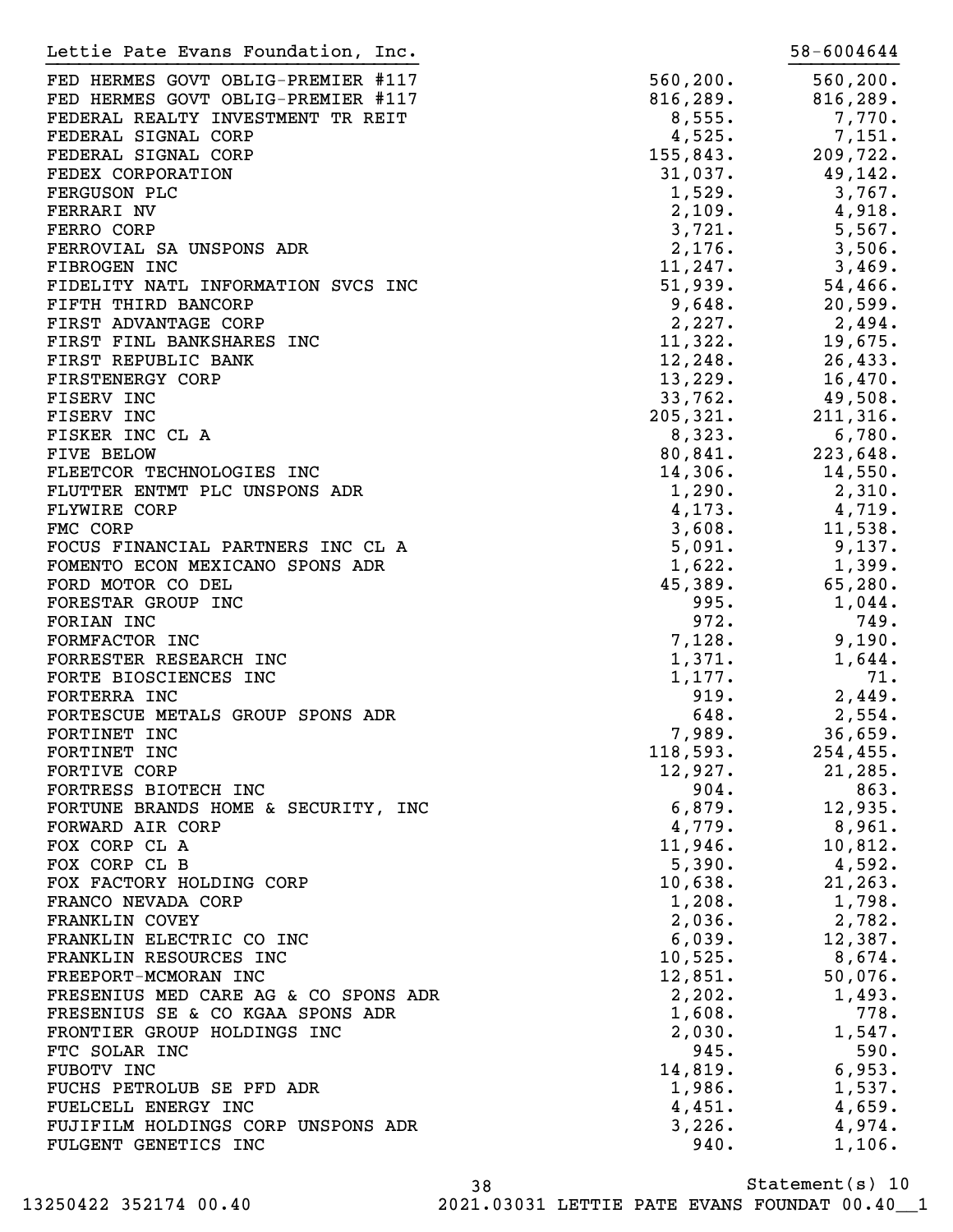| Lettie Pate Evans Foundation, Inc.                        |                  | 58-6004644       |
|-----------------------------------------------------------|------------------|------------------|
| FULL HOUSE RESORTS INC                                    | 1,019.           | 1,211.           |
| FUNKO INC CL A                                            | 1,717.           | 1,466.           |
| G1 THERAPEUTICS INC                                       | 1,348.           | 582.             |
| GALP ENERGIA SGPS SA UNSPONS ADR                          | 1,443.           | 802.             |
| GAP INC                                                   | 4,623.           | 3,053.           |
| GARMIN LTD                                                | 5,220.           | 14,979.          |
| GARTNER INC CL A                                          | 7,718.           | 23,737.          |
| GARTNER INC CL A                                          | 87,188.          | 212,962.         |
| GATES INDUSTRIAL CORP PLC                                 | 215,399.         | 215, 135.        |
| GATOS SILVER INC                                          | 1,528.           | 893.             |
| GAZPROM PJSC-SPON ADR                                     | 1,734.           | 3,841.           |
| <b>GCM GROSVENOR INC</b>                                  | 1,971.           | 1,995.           |
| GDS HOLDINGS LTD SPONS ADR                                | 1,007.           | 1,085.           |
| GEELY AUTOMOBILE HLDGS UNSPONS ADR                        | 2,004.           | 1,889.           |
| GENERAC HOLDINGS INC                                      | 15,282.          | 17,596.          |
| GENERAL DYNAMICS CORP                                     | 27,646.          | 38, 150.         |
| GENERAL ELECTRIC CO                                       | 83,038.          | 81,717.          |
| GENERAL MLS INC                                           | 26,651.          | 31,938.          |
| GENERAL MOTORS CO                                         | 42,594.          | 67,425.          |
| GENERATION BIO CO                                         | 5,262.           | 991.             |
| GENMAB A/S SPONS ADR                                      | 1,421.           | 3,125.           |
| <b>GENTHERM INC</b>                                       | 3,769.           | 8,429.           |
| <b>GENTHERM INC</b>                                       | 129,442.         | 150,076.         |
| GENTING BERHARD SPONS ADR                                 | 558.             | 660.             |
| GENUINE PARTS CO                                          | 10,339.          | 16, 123.         |
| GERDAU SA SPONS ADR                                       | 697.             | 910.             |
| GIBRALTAR INDUSTRIES INC                                  | 1,125.           | 1,667.           |
| GIBRALTAR INDUSTRIES INC                                  | 123,590.         | 183,503.         |
| GILDAN ACTIVEWEAR INC-CL A                                | 1,253.           | 1,738.           |
| GILEAD SCIENCES INC                                       | 103,887.         | 72,465.          |
| GIVAUDAN SA UNSPONS ADR                                   | 3,285.           | 7,134.           |
| GLACIER BANCORP INC                                       | 1,352.           | 1,985.           |
| GLACIER BANCORP INC                                       | 72,693.          | 118,787.         |
| GLAUKOS CORP                                              | 7,884.           | 5,822.           |
| GLAXOSMITHKLINE PLC SPONS ADR                             | 6,010.           | 6,615.           |
| GLENCORE PLC UNSPONS ADR<br>GLOBAL BLOOD THERAPEUTICS INC | 2,694.<br>6,452. | 3,034.           |
| GLOBAL INDUSTRIAL CO                                      | 2,141.           | 5,181.<br>2,168. |
| GLOBAL PAYMENTS INC                                       | 19,259.          | 32,714.          |
| GLOBAL PAYMENTS INC                                       | 291,045.         | 231, 158.        |
| GLOBALSTAR INC                                            | 2,968.           | 1,824.           |
| GLOBANT SA                                                | 184,694.         | 214,523.         |
| GLOBE LIFE INC                                            | 5,062.           | 7,966.           |
| GLOBUS MEDICAL INC                                        | 87,335.          | 137,036.         |
| GOLD FIELDS LTD SPONS ADR                                 | 1,459.           | 1,462.           |
| GOLDEN ENTERTAINMENT INC                                  | 2,285.           | 2,577.           |
| GOLDEN NUGGET ONLINE GAMING INC CL A                      | 1,214.           | 935.             |
| GOLDMAN SACHS GROUP INC                                   | 51,365.          | 102,141.         |
| GOOSEHEAD INSURANCE INC CL A                              | 358.             | 1,041.           |
| GOPRO INC                                                 | 2,717.           | 4,217.           |
| GORMAN RUPP CO                                            | 1,083.           | 1,648.           |
| GRAFTECH INTERNATIONAL LTD                                | 5,377.           | 5,288.           |
| GRAINGER W W INC                                          | 7,194.           | 18, 138.         |
| GRAND CANYON EDUCATION INC                                | 97,389.          | 71,311.          |
| GREEN BRICK PARTNERS INC                                  | 1,018.           | 1,395.           |
| GREEN DOT CORP CL A                                       | 944.             | 544.             |
| GREENBOX POS                                              | 976.             | 328.             |
| GREENHILL & CO                                            | 958.             | 1,309.           |
|                                                           |                  |                  |

Statement(s) 10 39 13250422 352174 00.40 2021.03031 LETTIE PATE EVANS FOUNDAT 00.40\_\_1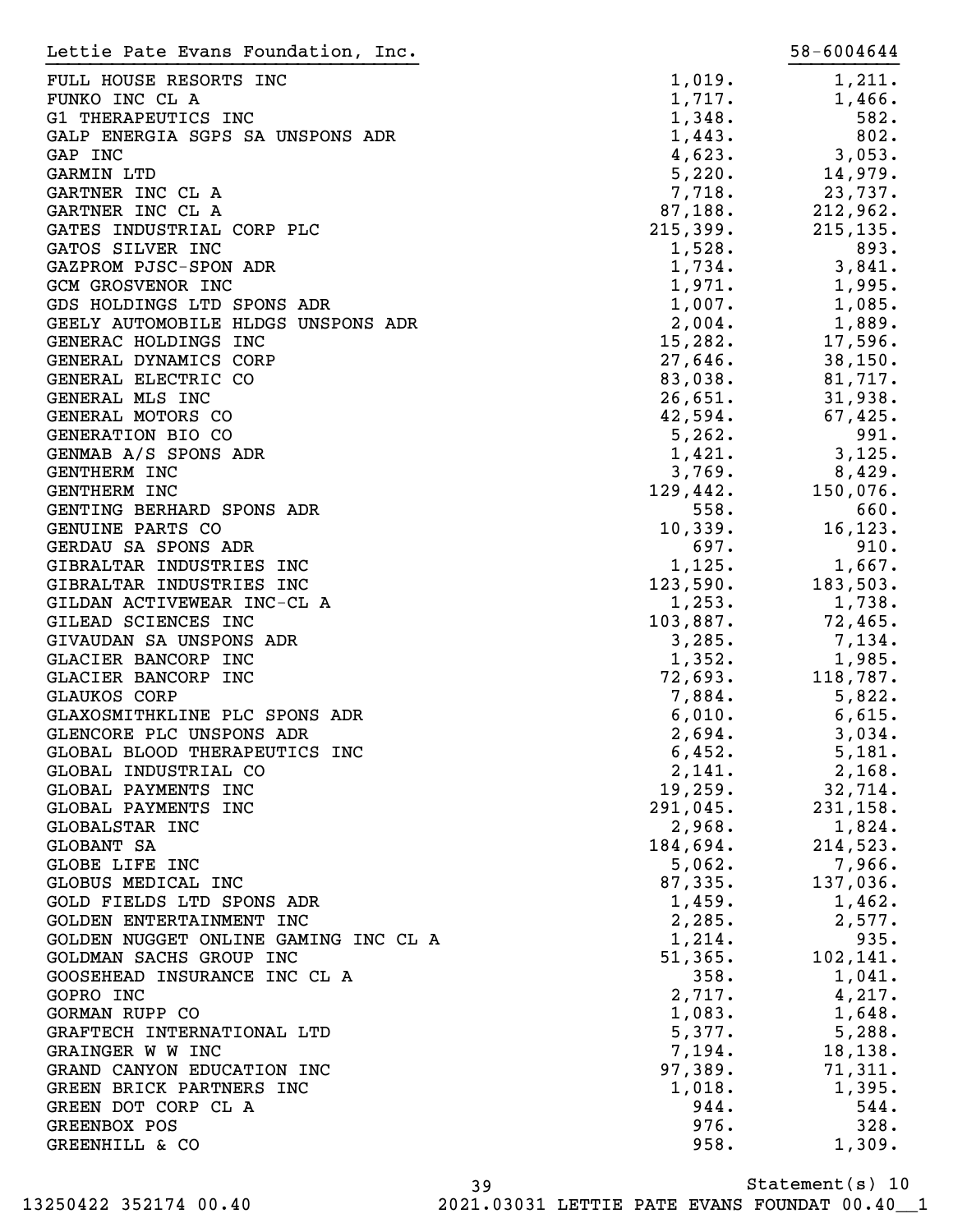| Lettie Pate Evans Foundation, Inc.   |          | 58-6004644 |
|--------------------------------------|----------|------------|
| GRID DYNAMICS HOLDINGS INC CL A      | 2,603.   | 4,442.     |
| GRIFOLS S.A. SPONS ADR               | 1,292.   | 741.       |
| GROUPON INC                          | 2,703.   | 1,366.     |
| <b>GROWGENERATION CORP</b>           | 2,632.   | 2,088.     |
| GRUPO AEROPORTUARIO PAC SPONS ADR    | 957.     | 1,237.     |
| GRUPO AEROPORTUARIO SPONS ADR        | 1,816.   | 1,855.     |
| GT BIOPHARMA INC                     | 1,030.   | 217.       |
| H&E EQUIPMENT SERVICES INC           | 3,188.   | 4,206.     |
| H.B. FULLER CO                       | 2,553.   | 3,240.     |
| HACKETT GROUP                        | 1,055.   | 1,683.     |
| HAEMONETICS CORP                     | 7,781.   | 6, 259.    |
| HALLIBURTON CO                       | 28,767.  | 16,581.    |
| HALOZYME THERAPEUTICS INC            | 7,013.   | 16,768.    |
| HAMILTON LANE INC CL A               | 5,065.   | 9,844.     |
| HANG LUNG PPTYS SPONS ADR            | 2,589.   | 2,395.     |
| HANGER INC                           | 2,708.   | 2,012.     |
| HANNON ARMSTRONG SUSTAINABLE REIT    | 368.     | 744.       |
| HANNOVER RUECKVERSICHER-SPONS ADR    | 2,390.   | 2,973.     |
|                                      | 1,953.   |            |
| HARMONY BIOSCIENCES HOLDINGS         |          | 2,814.     |
| HARMONY GOLD MINING LTD SPONS ADR    | 854.     | 822.       |
| HARPOON THERAPEUTICS INC             | 2,268.   | 755.       |
| HARSCO CORPORATION                   | 2,057.   | 1,638.     |
| HARTFORD FINL SVCS GROUP INC         | 12,901.  | 18,572.    |
| HARVARD BIOSCIENCE INC               | 1,063.   | 966.       |
| HASBRO INC                           | 7,353.   | 8,957.     |
| HASHICORP INC CL A                   | 10,590.  | 11,562.    |
| HAVERTY FURNITURE COMPANIES INC      | 1,006.   | 764.       |
| HAWKINS INC                          | 1,029.   | 1,578.     |
| HCA HEALTHCARE INC                   | 13,310.  | 50,099.    |
| HCA HEALTHCARE INC                   | 73,433.  | 172,393.   |
| HEALTH CATALYST INC                  | 4,211.   | 5,269.     |
| HEALTHCARE SVCS GROUP INC            | 3,307.   | 2,064.     |
| HEALTHEQUITY INC                     | 17,442.  | 10,795.    |
| HEALTHPEAK PROPERTIES INC REIT       | 12, 266. | 14,400.    |
| HECLA MNG CO                         | 3,526.   | 2,422.     |
| HEIDELBERGCEMENT AG UNSPONS ADR      | 1,677.   | 1,334.     |
| HEIDRICK & STRUGGLES INTL INC        | 1,156.   | 1,093.     |
| HEINEKEN HOLDING NV SPONS ADR        | 2,199.   | 2,355.     |
| HEINEKEN NV SPONS ADR                | 2,517.   | 2,828.     |
| HELEN OF TROY LIMITED                | 11,226.  | 17,846.    |
| HELIOS TECHNOLOGIES INC              | 5,966.   | 10,096.    |
| HELLO GROUP INC SPONS ADR            | 877.     | 225.       |
| HENGAN INTL GROUP CO LTD UNSPONS ADR | 1,481.   | 951.       |
| HENKEL AG & CO KGAA SPONS PFD ADR    | 1,473.   | 868.       |
| HENNES & MAURITZ AB UNSPONS ADR      | 986.     | 998.       |
| HENRY SCHEIN INC                     | 7,466.   | 9,691.     |
| HERC HOLDINGS INC                    | 8,392.   | 11,585.    |
| HERMES INTERNATIONAL UNSPONS ADR     | 2,442.   | 6,846.     |
| HERON THERAPEUTICS INC               | 4,438.   | 2,091.     |
| HESKA CORP                           | 5,279.   | 5,110.     |
| HESS CORPORATION                     | 11,910.  | 15,694.    |
| HEWLETT PACKARD ENTERPRISE COMPANY   | 7,697.   | 14,603.    |
| HEXAGON AB UNSPONS ADR               | 2,830.   | 5,634.     |
| HEXCEL CORP                          | 136,333. | 120, 124.  |
| HIBBETT INC                          | 3,295.   | 2,877.     |
| HILLENBRAND INC                      | 5,281.   | 6,343.     |
| HILTON GRAND VACATIONS INC           | 5,262.   | 14,695.    |
| HILTON WORLDWIDE HOLDINGS INC        | 15,719.  | 33,850.    |

Statement(s) 10 40 13250422 352174 00.40 2021.03031 LETTIE PATE EVANS FOUNDAT 00.40\_\_1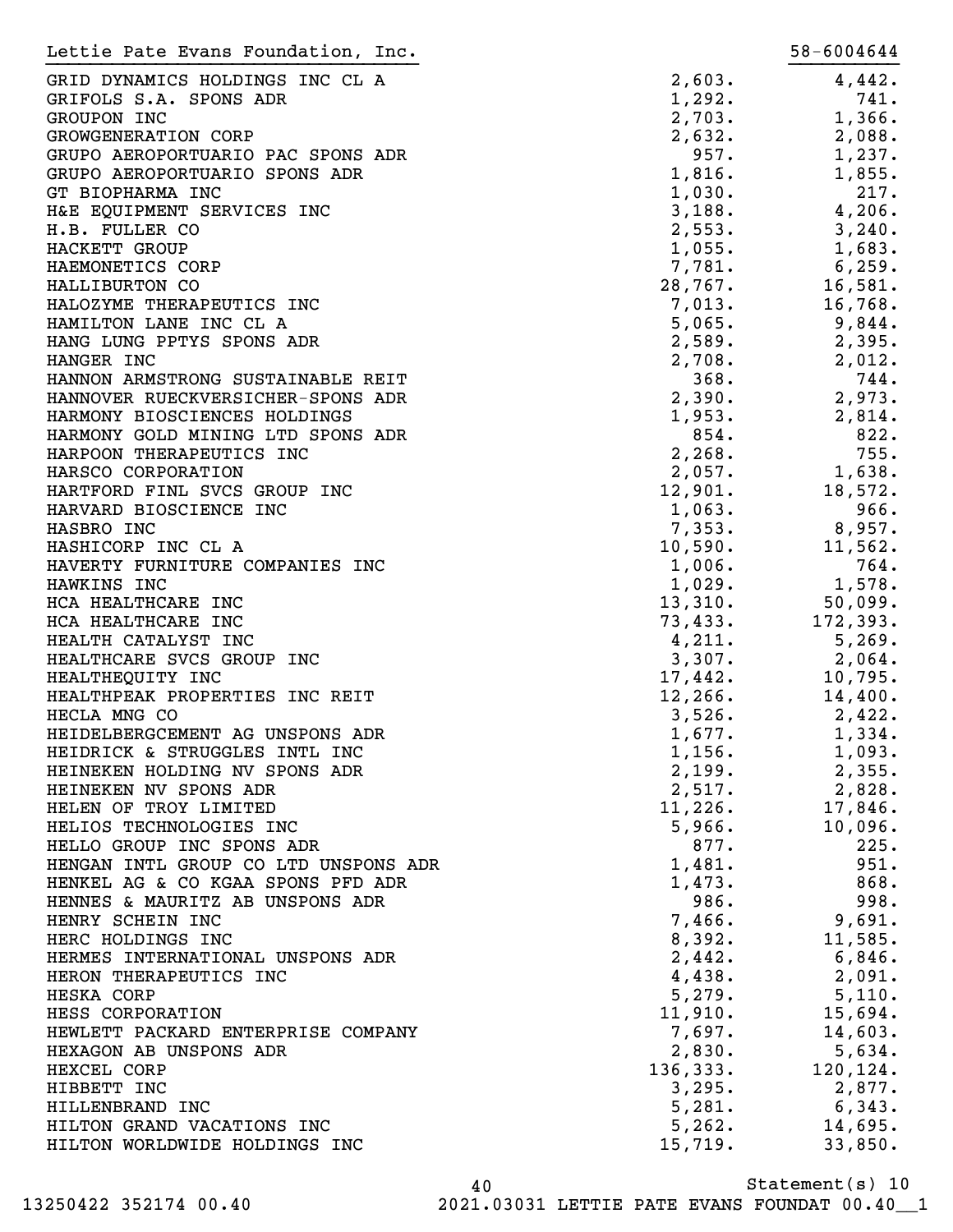| Lettie Pate Evans Foundation, Inc. |          | 58-6004644   |
|------------------------------------|----------|--------------|
| HITACHI LTD SPONS ADR              | 4,146.   | 5,960.       |
| HNI CORP                           | 1,030.   | 967.         |
| HOLCIM LTD SPONS ADR               | 1,042.   | 969.         |
| HOLOGIC INC                        | 7,883.   | 16,920.      |
| HOME DEPOT INC                     | 106,817. | 351, 513.    |
| HONDA MOTOR LTD SPONS ADR          | 2,539.   | 2,475.       |
| HONEYWELL INTERNATIONAL INC        | 54,907.  | 114,472.     |
| HONG KONG EXCHANGES UNSPONS ADR    | 4,682.   | 7,406.       |
| HORIZON THERAPEUTICS PLC           | 189,970. | 272,633.     |
| HORMEL FOODS CORPORATION           | 7,162.   | 9,713.       |
| HOST HOTELS & RESORTS, INC REIT    | 9,800.   | 10, 121.     |
| HOUGHTON MIFFLIN HARCOURT CO       | 3,735.   | 5,699.       |
| HOULIHAN LOKEY INC CL A            | 6,667.   | 13,872.      |
| HOWMET AEROSPACE INC               | 9,111.   | 10,122.      |
| HOYA CORPORATION SPONS ADR         | 2,139.   | 5,684.       |
| HP INC                             | 12,756.  | 35, 146.     |
| HSBC HOLDINGS PLC SPONS ADR        | 11,414.  | 7,236.       |
| HUANENG PWR INTL INC SPONS ADR     | 963.     | 1,004.       |
| HUAZHU GROUP LTD SPONS ADR         | 525.     | 709.         |
| HUBSPOT INC                        | 30,467.  | 137,762.     |
| HUDSON PAC PPTYS INC REIT          | 154,875. | 135,608.     |
| HUMANA INC                         | 18,533.  | 49,169.      |
| HUMANA INC                         | 94,322.  | 128,953.     |
| HUMANIGEN INC                      | 2,393.   | 495.         |
| HUNTINGTON BANCSHARES INC          | 13,927.  | 18,890.      |
| HUNTINGTON INGALLS INDUSTRIES      | 8,209.   | 6,723.       |
|                                    | 690.     | 772.         |
| HUTCHMED (CHINA) LTD SPONS ADR     | 3,998.   | 2,999.       |
| HYDROFARM HOLDINGS GROUP INC       |          |              |
| HYLIION HOLDINGS CORP              | 1,038.   | 515.<br>864. |
| HYPERA SA SPONS ADR                | 1,751.   | 245.         |
| HYRECAR INC                        | 1,059.   |              |
| I MAB SPONS ADR                    | 3, 233.  | 2,038.       |
| I3 VERTICALS INC CL A              | 2,014.   | 1,595.       |
| IAC/INTERACTIVECORP                | 50, 345. | 76,596.      |
| IBERDROLA SA SPONS ADR             | 3,781.   | 5,524.       |
| ICAD INC                           | 929.     | 670.         |
| ICHOR HOLDINGS LTD                 | 1,192.   | 2,071.       |
| ICICI BANK LTD SPONS ADR           | 4,548.   | 9,875.       |
| ICL GROUP LTD                      | 1,752.   | 3,501.       |
| IDACORP INC                        | 133,498. | 168,265.     |
| IDENTIV INC                        | 971.     | 1,688.       |
| <b>IDEX CORP</b>                   | 10,214.  | 14,888.      |
| IDEXX LABS INC                     | 8,001.   | 45,434.      |
| IDT CORP CL B                      | 1,597.   | 1,943.       |
| IGM BIOSCIENCES INC                | 1,853.   | 763.         |
| IHEARTMEDIA INC CL A               | 4, 133.  | 3,177.       |
| IHS MARKIT LTD                     | 18,557.  | 42,003.      |
| II-VI INC                          | 12,357.  | 20, 157.     |
| ILLINOIS TOOL WKS INC              | 21,800.  | 57,011.      |
| ILLUMINA INC                       | 21,454.  | 44,511.      |
| IMMUNOGEN INC                      | 1,557.   | 2,731.       |
| IMMUNOVANT INC                     | 5,536.   | 2,079.       |
| IMPERIAL BRANDS PLC SPONS ADR      | 3,999.   | 2,002.       |
| IMPERIAL OIL LTD                   | 1,022.   | 1,408.       |
| IMPINJ INC                         | 2,525.   | 5,588.       |
| INARI MEDICAL INC                  | 9,210.   | 9,218.       |
| INCYTE CORPORATION                 | 16,985.  | 9,909.       |
| INDITEX UNSPONS ADR                | 3,457.   | 3,578.       |

Statement(s) 10 41 13250422 352174 00.40 2021.03031 LETTIE PATE EVANS FOUNDAT 00.40\_\_1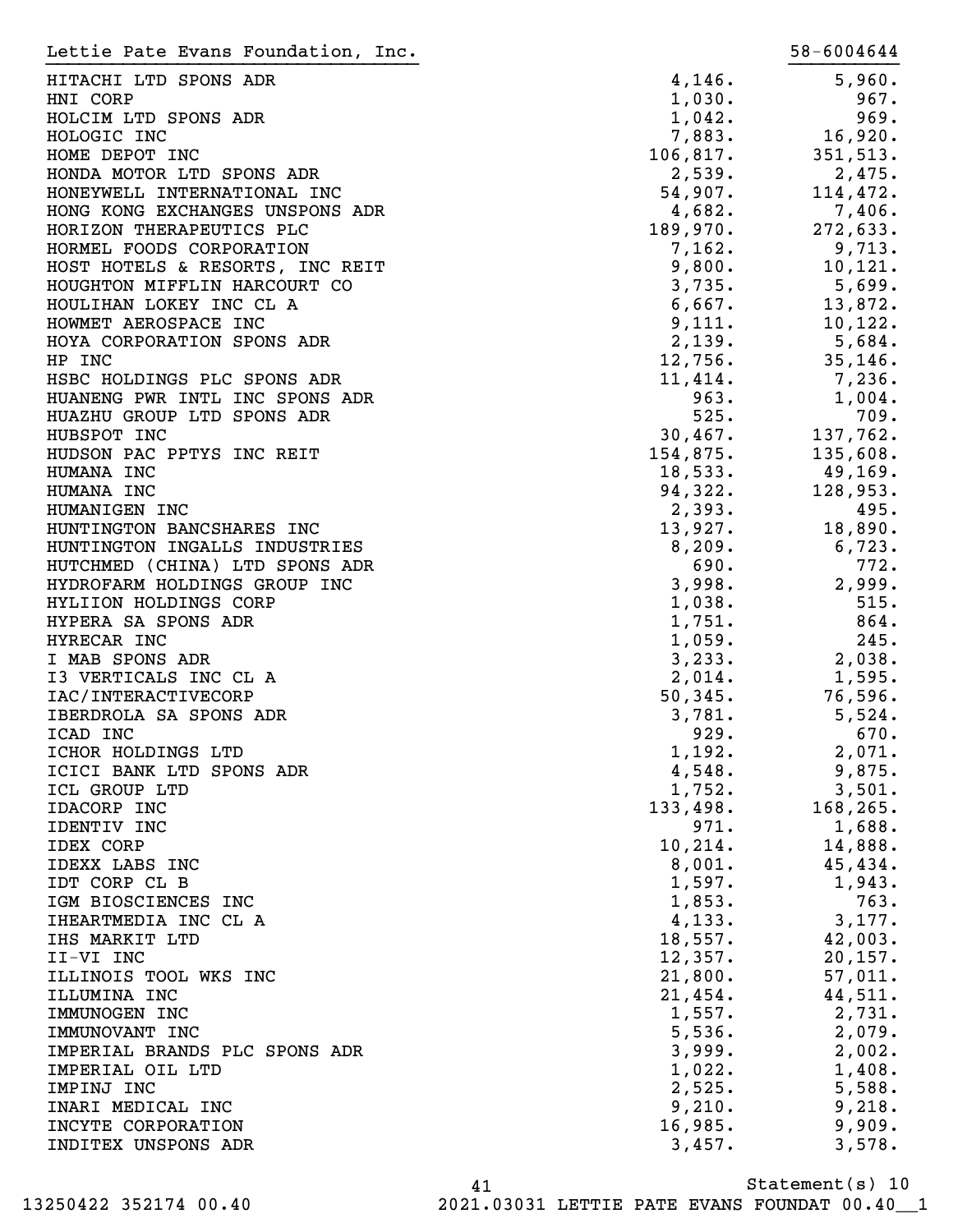| Lettie Pate Evans Foundation, Inc.   |          | 58-6004644 |
|--------------------------------------|----------|------------|
| INDUST & COML BANK CHINA UNSPONS ADR | 2,941.   | 2,313.     |
| INFINEON TECHNOLOGIES AG SPONS ADR   | 1,208.   | 2, 254.    |
| <b>INFINERA CORP</b>                 | 4,405.   | 5,054.     |
|                                      |          |            |
| INFINITY PHARMACEUTICALS INC         | 972.     | 725.       |
| INFOSYS LTD SPONS ADR                | 4,172.   | 13,161.    |
| INFUSYSTEM HOLDINGS INC              | 995.     | 1,448.     |
| ING GROEP NV SPONS ADR               | 2,220.   | 1,698.     |
| INGERSOLL-RAND INC                   | 8,715.   | 19,613.    |
| INGERSOLL-RAND INC                   | 68,430.  | 159, 130.  |
| INGERSOLL-RAND INC                   | 108,825. | 254, 100.  |
| INGEVITY CORP                        | 10,975.  | 8,532.     |
| INHIBRX INC                          | 2,627.   | 4,105.     |
| INNOSPEC INC                         | 2,119.   | 2,078.     |
| INNOVAGE HOLDING CORP                | 1,159.   | 275.       |
| INNOVATIVE INDUSTRIAL PROP CL A REIT | 3,605.   | 9,465.     |
| INNOVIVA INC                         | 955.     | 1,190.     |
| INOGEN INC                           | 4,101.   | 1,972.     |
| INOTIV INC                           | 1,981.   | 2,524.     |
| INSEEGO CORP                         | 946.     | 507.       |
| INSIGHT ENTERPRISES INC              | 2,280.   | 3,944.     |
| INSMED INC                           | 6,422.   | 8,199.     |
| INSPERITY INC                        | 7,789.   | 12,756.    |
| INSPIRE MEDICAL SYSTEMS INC          | 6, 250.  | 18,405.    |
| INSTALLED BUILDING PRODUCTS          |          |            |
|                                      | 4,013.   | 9,920.     |
| INSTIL BIO INC                       | 2,125.   | 2,087.     |
| INTEGER HOLDINGS CORPORATION         | 93,555.  | 103, 307.  |
| INTEL CORP                           | 108,926. | 164,543.   |
| INTELLIA THERAPEUTICS INC            | 6,412.   | 24,003.    |
| INTER PARFUMS INC                    | 3,344.   | 6,200.     |
| INTERCEPT PHARMACEUTICALS INC        | 5,929.   | 1,401.     |
| INTERCONTINENTAL EXCHANGE INC        | 22,966.  | 60,042.    |
| INTERCONTINENTAL HOTELS SPONS ADR    | 853.     | 913.       |
| INTERDIGITAL INC                     | 2,117.   | 2,292.     |
| INTERFACE INC                        | 1,003.   | 1,659.     |
| INTERNATIONAL FLAVORS & FRAGRANCES   | 25,019.  | 28,774.    |
| INTERNATIONAL GAME TECHNOLOGY PLC    | 7,027.   | 8,557.     |
| INTERNATIONAL MONEY EXPRESS INC      | 1,964.   | 2,139.     |
| INTERNATIONAL PAPER CO               | 12,919.  | 15, 269.   |
| INTERPUBLIC GROUP COS INC            | 6,896.   | 11,572.    |
| INTERSECT ENT INC                    | 2,924.   | 3,086.     |
| INTESA SANPAOLO SPONS ADR            | 3,391.   | 2,500.     |
| INTL BUSINESS MACHINES CORP          | 89,681.  | 94,765.    |
| INTRA-CELLULAR THERAPIES INC         | 6,109.   | 10,939.    |
| INTUIT INC                           | 32,660.  | 145,368.   |
| INTUIT INC                           | 187,249. | 585,973.   |
| INTUITIVE SURGICAL INC               | 21,037.  | 100, 245.  |
| INTUITIVE SURGICAL INC               | 86,742.  | 322, 292.  |
| INVESCO LTD                          | 10,662.  | 7,366.     |
|                                      |          |            |
| INVESTORS BANCORP INC                | 2,725.   | 4,318.     |
| INVITAE CORP                         | 4,184.   | 2,336.     |
| IPG PHOTONICS                        | 5,553.   | 3,959.     |
| IQIYI INC SPONS ADR                  | 3,417.   | 1,072.     |
| IQVIA HOLDINGS INC                   | 17,705.  | 44,578.    |
| IRHYTHM TECHNOLOGIES INC             | 7,256.   | 10,827.    |
| IRIDIUM COMMUNICATIONS INC           | 6,931.   | 11,396.    |
| IROBOT CORP                          | 6,883.   | 4,941.     |
| IRON MOUNTAIN INC REIT               | 7,553.   | 12, 193.   |
| IRONWOOD PHARMACEUTICALS INC         | 4,479.   | 5,014.     |
|                                      |          |            |

Statement(s) 10 42 13250422 352174 00.40 2021.03031 LETTIE PATE EVANS FOUNDAT 00.40\_\_1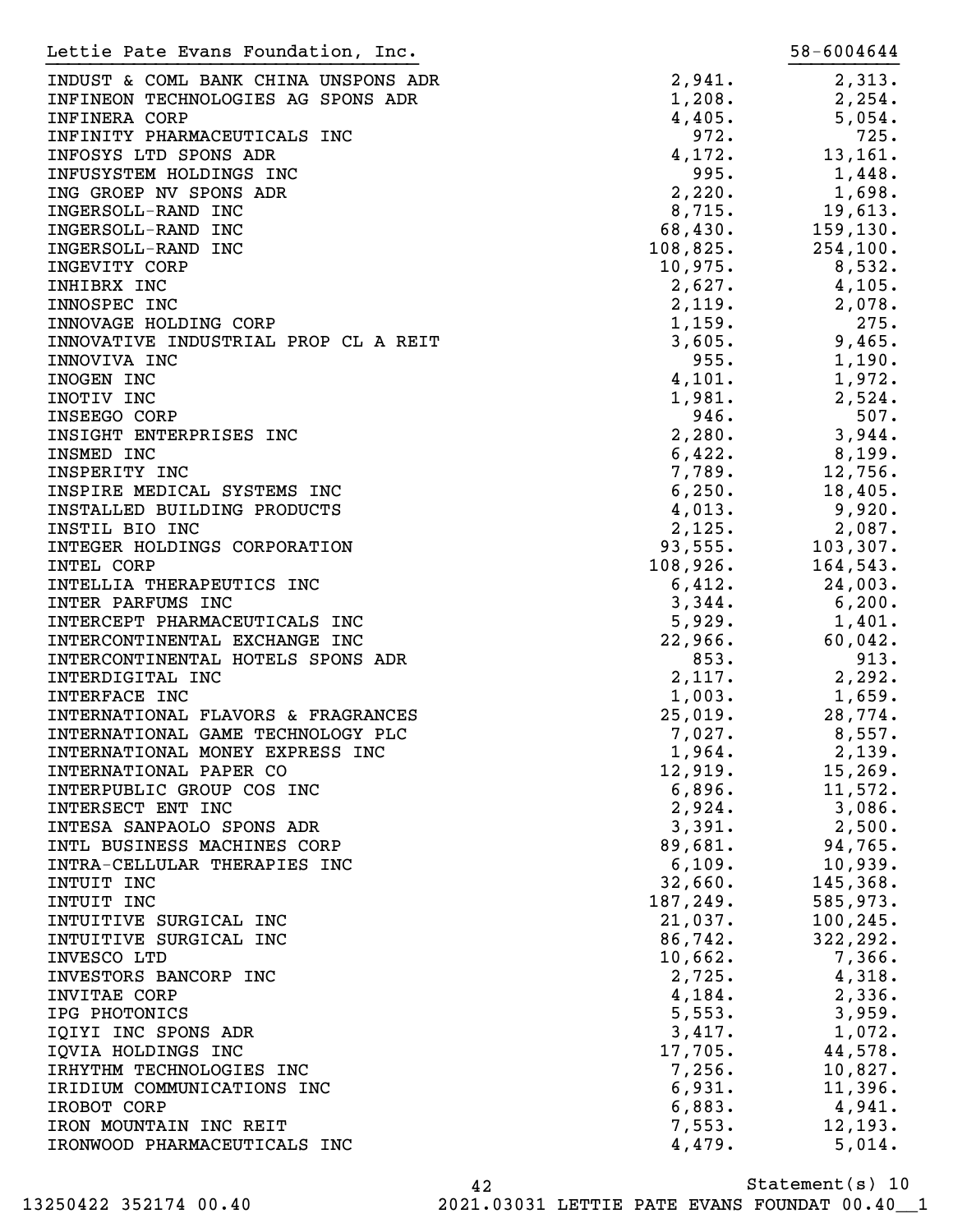| Lettie Pate Evans Foundation, Inc.            |                    | 58-6004644         |
|-----------------------------------------------|--------------------|--------------------|
| ISRAEL DISCOUNT BANK LTD UNSPONS ADR          | 1,413.             | 2,086.             |
| ITAU UNIBANCO HOLDING SPONS ADR               | 2,261.             | 919.               |
| ITERIS INC                                    | 972.               | 872.               |
| ITOCHU CORPORATION UNSPONS ADR                | 2,608.             | 4,862.             |
| ITRON INC                                     | 6,650.             | 7,537.             |
| J & J SNACK FOODS CORP                        | 9,116.             | 8,688.             |
| J SAINSBURY PLC SPONS ADR                     | 2,288.             | 2,600.             |
| JACK HENRY & ASSOC INC                        | 9,468.             | 11, 188.           |
| JACOBS ENGINEERING GROUP INC                  | 5,429.             | 13,645.            |
| JAMES HARDIE INDS-SPONS ADR                   | 1,968.             | 5,127.             |
| JAMES RIVER GROUP HOLDINGS LTD                | 1,030.             | 691.               |
| JAPAN EXCHANGE GROUP INC UNSPONS ADR          | 1,767.             | 2,256.             |
| JARDINE MATHESON UNSPONS ADR                  | 1,624.             | 1,493.             |
| JAZZ PHARMACEUTICALS PLC                      | 182,199.           | 159,760.           |
| JB HUNT TRANSPORT SERVICES INC                | 5,022.             | 13,695.            |
| <b>JBS SA SPONS ADR</b>                       | 766.               | 1,302.             |
| JD COM INC SPONS ADR                          | 2,476.             | 4,344.             |
| JELD-WEN HOLDING INC                          | 2,649.             | 2,636.             |
| <b>JFROG LTD</b>                              | 8,619.             | 5,346.             |
| JM SMUCKER CO                                 | 10,517.            | 12,088.            |
| JOHN B SANFILIPPO & SON                       | 896.               | 1,082.             |
| JOHN BEAN TECHNOLOGIES CORP                   | 11,082.            | 14,895.            |
| JOHNSON & JOHNSON                             | 96,492.            | 357,536.           |
| JOHNSON CONTROLS INTERNATIONAL PLC            | 26, 286.           | 45, 290.           |
| JOHNSON OUTDOORS INC CL A                     | 297.               | 1,031.             |
| JOYY INC SPONS ADR                            | 840.               | 500.               |
| JP MORGAN CHASE & CO                          | 160, 522.          | 374,814.           |
| JULIUS BAER GROUP LTD UNSPONS ADR             | 2,656.             | 3,182.             |
| JUNIPER NETWORKS INC                          | 6,549.             | 7,642.             |
| JUST EAT TAKEAWAY SPONS ADR                   | 758.               | 516.               |
| KADANT INC                                    | 1,929.             | 7,606.             |
| KALA PHARMACEUTICALS INC                      | 1,366.             | 159.               |
| KALEIDO BIOSCIENCES INC                       | 2,146.             | 1,028.             |
| KALVISTA PHARMACEUTICALS INC                  | 1,650.             | 781.               |
| KAO CORP UNSPONS ADR                          | 3,085.             | 2,456.             |
| KARUNA THERAPEUTICS INC                       | 6, 222.            | 8,646.             |
| KARYOPHARM THERAPEUTICS INC                   | 2,545.             | 1,498.             |
| KB FINANCIAL GROUP INC SPONS ADR              | 7,449.             | 8,032.             |
| KBC GROUP NV UNSPONS ADR                      | 2,615.             | 2,845.             |
| KBR INC                                       | 13,177.            | 17,477.            |
| KDDI CORP UNSPONS ADR                         | 2,534.             | 2,798.             |
| KE HLDGS INC SPONS ADR                        | 3,804.             | 2,978.             |
| KEARNY FINANCIAL CORP OF MARYLAND             | 559.               | 981.               |
| KELLOGG CO                                    | 12,760.            | 11,789.            |
| KEMPER CORPORATION                            | 116,531.           | 88,890.<br>610.    |
| KEMPHARM INC                                  | 1,000.             |                    |
| KERING SA UNSPONS ADR                         | 2,222.             | 4,509.             |
| KEROS THERAPEUTICS INC                        | 3,179.             | 3,218.             |
| <b>KEYCORP</b>                                | 8,946.             | 16,862.<br>31,596. |
| KEYSIGHT TECHNOLOGIES INC<br>KFORCE INC       | 8,928.<br>1,795.   | 4,288.             |
|                                               |                    |                    |
| KIMBERLY CLARK CORP<br>KIMCO REALTY CORP REIT | 15,482.<br>11,899. | 38,874.<br>11,980. |
| KINDER MORGAN INC                             | 33, 292.           | 23,695.            |
| KINGFISHER PLC SPONS ADR                      | 1,167.             | 1,391.             |
| KINIKSA PHARMACEUTICALS LTD CL A              | 1,336.             | 683.               |
| KINROSS GOLD CORP                             | 1,807.             | 1,691.             |
| KINSALE CAPITAL GROUP INC                     | 3,515.             | 14,749.            |
|                                               |                    |                    |

Statement(s) 10 43 13250422 352174 00.40 2021.03031 LETTIE PATE EVANS FOUNDAT 00.40\_\_1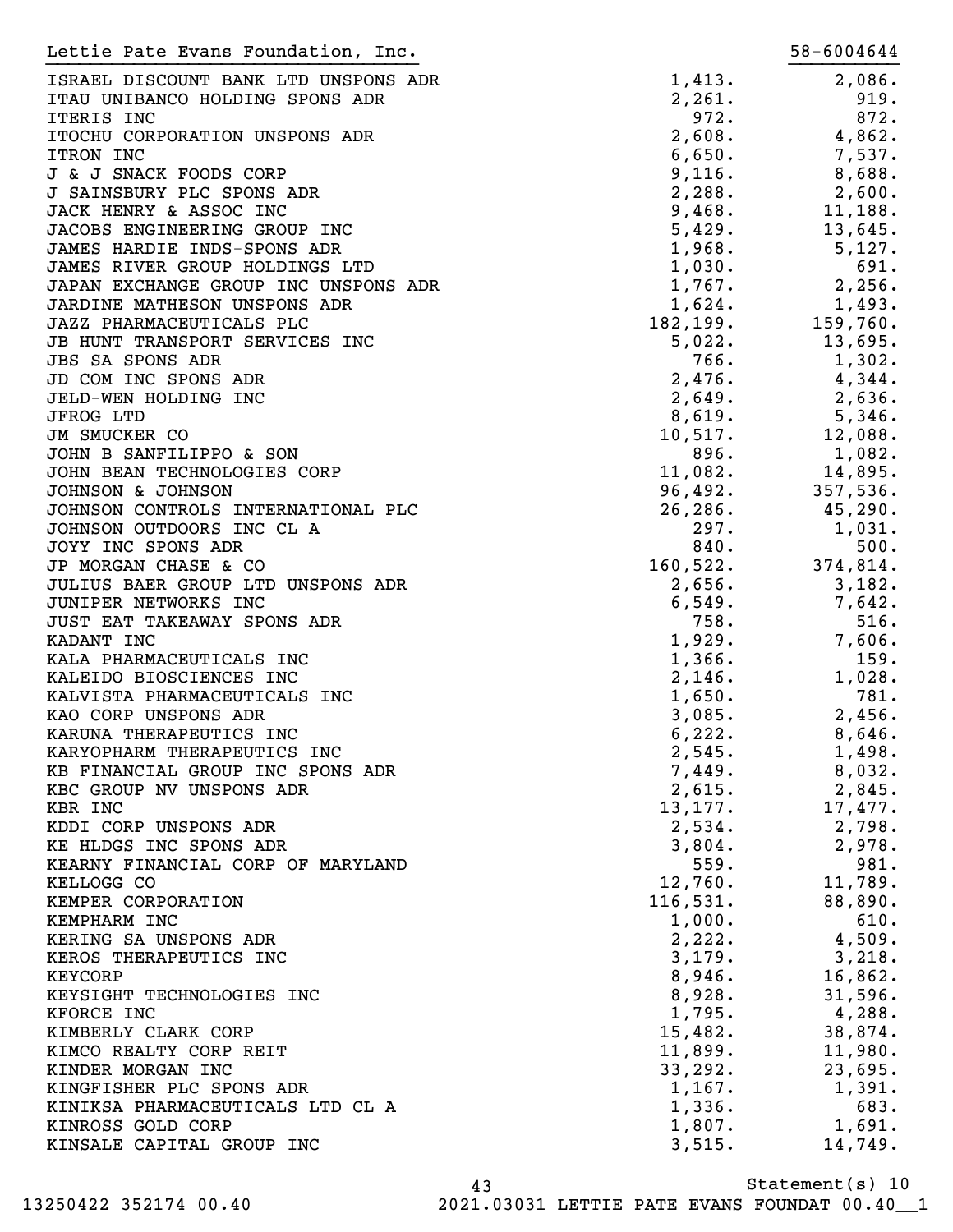| Lettie Pate Evans Foundation, Inc.   |          | 58-6004644 |
|--------------------------------------|----------|------------|
| KINSALE CAPITAL GROUP INC            | 105,854. | 190,312.   |
| KIRIN HOLDINGS COMPANY SPONS ADR     | 6,383.   | 4,476.     |
| KIRKLAND LAKE GOLD LTD               | 999.     | 965.       |
| KIRKLANDS INC                        | 1,005.   | 657.       |
| KLA CORP                             | 8,857.   | 51,613.    |
| KNORR-BREMSE UNSPONS ADR             | 1,057.   | 811.       |
| KODIAK SCIENCES INC                  | 2,867.   | 8,817.     |
| KOMATSU LTD SPONS ADR                | 936.     | 771.       |
| KONE OYJ UNSPONS ADR                 | 2,373.   | 3,039.     |
| KONINKLIJKE AHOLD DELHAIZE SPONS ADR | 4,818.   | 6,914.     |
| KONINKLIJKE DSM NV SPONS ADR         | 1,569.   | 4,019.     |
| KONINKLIJKE PHILIPS NV SPONS ADR     | 2,874.   | 2,580.     |
| KONTOOR BRANDS INC                   | 8,587.   | 7,893.     |
| KOPIN CORP                           | 1,856.   | 941.       |
| KOREA ELECTRIC POWER CORP SPONS ADR  | 8,435.   | 6,855.     |
| KOSMOS ENERGY LTD                    | 4,527.   | 4,155.     |
| KRAFT HEINZ CO                       | 38,060.  | 18,381.    |
| KRATOS DEFENSE & SECURITY SOLUTIONS  | 1,501.   | 1,591.     |
| KROGER CO                            | 20, 312. | 24,395.    |
| KRYSTAL BIOTECH INC                  | 915.     | 1,329.     |
| KUBOTA SPONS ADR                     | 1,186.   | 1,452.     |
| KUEHNE & NAGEL INTL-UNSPONS ADR      | 4,280.   | 4,427.     |
| KULICKE & SOFFA INDS INC             | 11,186.  | 11,018.    |
| KYMERA THERAPEUTICS INC              | 5,566.   | 6,666.     |
| KYOCERA CORP SPONS ADR               | 3,082.   |            |
|                                      |          | 2,950.     |
| L3 HARRIS TECHNOLOGIES INC           | 15, 563. | 33,479.    |
| LABORATORY CORP AMERICA HOLDINGS     | 9,781.   | 25, 137.   |
| L'AIR LIQUIDE UNSPONS ADR            | 4,043.   | 6,172.     |
| LAM RESEARCH CORP                    | 11,869.  | 83,421.    |
| LAMB WESTON HOLDINGS INC             | 9,205.   | 7,606.     |
| LANCASTER COLONY CORP                | 7,390.   | 8,280.     |
| LANCASTER COLONY CORP                | 144,555. | 146,722.   |
| LANTHEUS HOLDINGS INC                | 607.     | 1,011.     |
| LAREDO PETROLEUM INC                 | 1,047.   | 722.       |
| LAS VEGAS SANDS CORP                 | 15,879.  | 10,577.    |
| LASERTEC CORP UNSPONS ADR            | 974.     | 1,287.     |
| LATHAM GROUP INC                     | 2,985.   | 2,728.     |
| LATTICE SEMICONDUCTOR CORP           | 7,360.   | 29,976.    |
| LAUDER ESTEE COS INC                 | 16,062.  | 65,525.    |
| LCI INDUSTRIES                       | 6,439.   | 10,755.    |
| LEGAL & GEN GROUP PLC SPONS ADR      | 1,416.   | $1,670$ .  |
| LEGEND BIOTECH CORP SPONS ADR        | 1,597.   | 1,445.     |
| LEIDOS HOLDINGS INC                  | 9,566.   | 10, 135.   |
| LEMAITRE VASCULAR INC                | 733.     | 2,763.     |
| LEND LEASE LTD SPONS ADR             | 3,577.   | 1,950.     |
| LENDINGTREE INC                      | 7,788.   | 4,291.     |
| LENNAR CORP-CL A                     | 10,758.  | 24,626.    |
| LENOVO GROUP LTD SPONS ADR           | 3,289.   | 4,320.     |
| LEXICON PHARMACEUTICALS INC          | 1,203.   | 827.       |
| LG DISPLAY CO LTD SPONS ADR          | 5,249.   | 7,868.     |
| LGI HOMES INC                        | 2,784.   | 10, 196.   |
| LHC GROUP INC                        | 6,759.   | 12,351.    |
| LIBERTY BRAVES GROUP CL A            | 1,371.   | 1,409.     |
| LIBERTY BRAVES GROUP CL C            | 3,012.   | 3,063.     |
| LIBERTY OILFIELD SERVICES INC CL A   | 1,388.   | 863.       |
| LIBERTY TRIPADVISOR HLDGS INC        | 1,033.   | 514.       |
| LIGAND PHARMACEUTICALS INC           | 790.     | 1,081.     |
| LILLY ELI & CO                       | 51,943.  | 175,400.   |

Statement(s) 10 44 13250422 352174 00.40 2021.03031 LETTIE PATE EVANS FOUNDAT 00.40\_\_1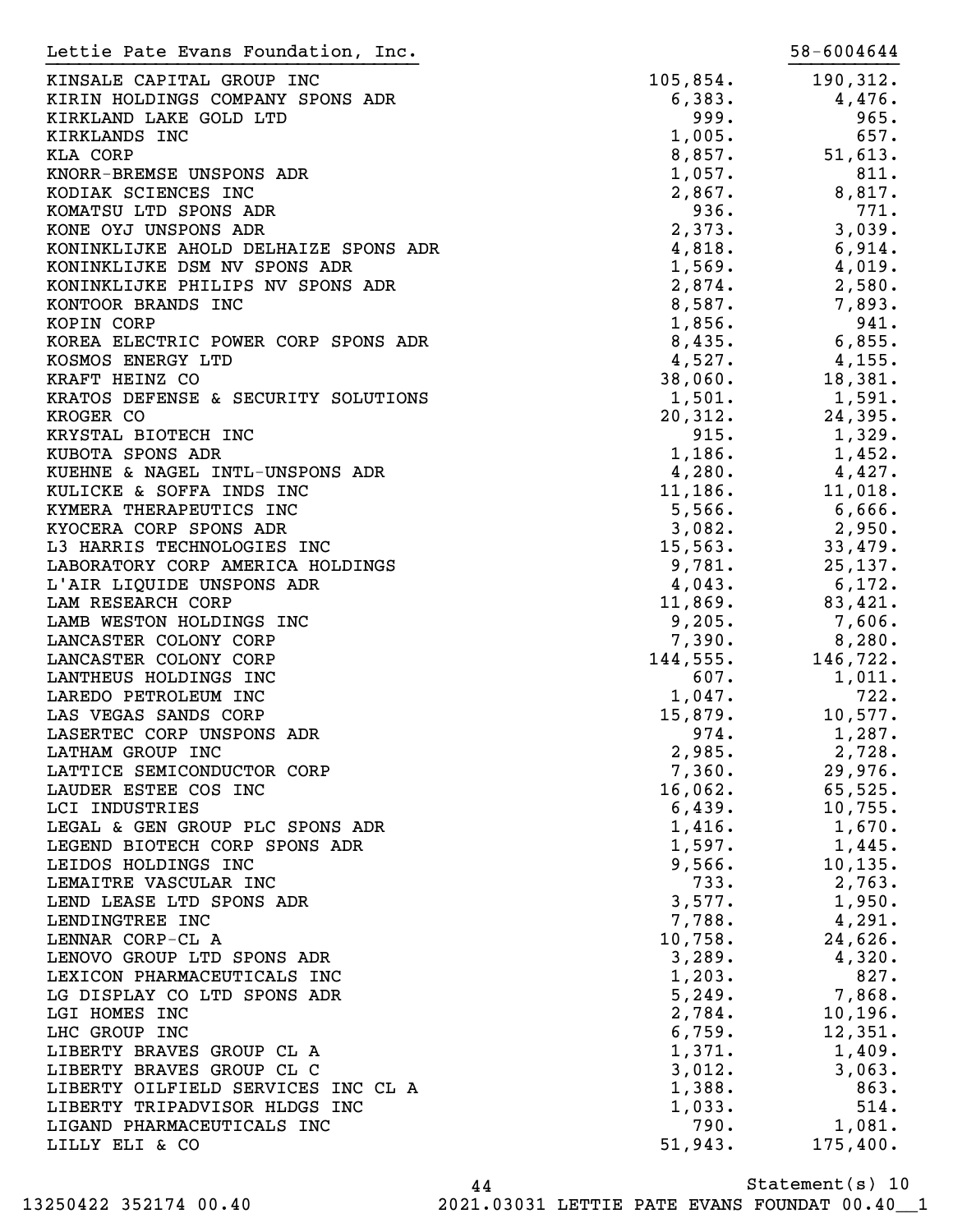| Lettie Pate Evans Foundation, Inc.                                 |                  | 58-6004644       |
|--------------------------------------------------------------------|------------------|------------------|
| LIMONEIRA CO                                                       | 1,002.           | 1,110.           |
| LINCOLN NATL CORP                                                  | 6,530.           | 8, 259.          |
| LINDBLAD EXPEDITIONS HOLDINGS INC                                  | 3,229.           | 3,120.           |
| LINDE PLC                                                          | 66,520.          | 140,997.         |
| LINDSAY CORPORATION                                                | 3,056.           | 4,408.           |
| LIQUIDITY SERVICES INC                                             | 2,724.           | 2,650.           |
| LITHIA MOTORS INC-CLASS A                                          | 78,582.          | 205,489.         |
| LIVANOVA PLC                                                       | 10,630.          | 10,666.          |
| LIVE NATION ENTERTAINMENT INC                                      | 9,303.           | 15,560.          |
| LIVE NATION ENTERTAINMENT INC                                      | 72,644.          | 101,497.         |
| LIVE OAK BANCSHARES INC                                            | 5,773.           | 8,205.           |
| LIVENT CORP                                                        | 7,857.           | 10,630.          |
| LIVEONE INC                                                        | 1,010.           | 283.             |
| LIVEPERSON INC                                                     | 3,554.           | 7,001.           |
| LKQ CORP                                                           | 7,637.           | 14,587.          |
| LLOYDS BANKING GROUP PLC-SPONS ADR                                 | 1,261.           | 989.             |
| LOCALIZA RENT A CAR SPONS ADR                                      | 813.             | 1,362.           |
| LOCKHEED MARTIN CORP                                               | 44,667.          | 69,305.          |
| LOEWS CORPORATION                                                  | 5,904.           | 9,242.           |
| LOGITECH INTERNATIONAL SA                                          | 3,756.           | 3,712.           |
| LONDON STOCK EXCHANGE UNSPONS ADR                                  | 2,759.           | 4,246.           |
| LONGFOR GROUP HOLDINGS UNSPONS ADR                                 | 1,098.           | 899.             |
| LONZA GROUP AG UNSPONS ADR                                         | 1,754.           | 5,344.           |
| L'OREAL CO UNSPONS ADR                                             | 3,329.           | 7,443.           |
| LOVESAC CO/THE                                                     | 995.             | 2,584.           |
| LOWES COS INC                                                      | 40,892.          | 144,232.         |
| LUFTHANSA SPONS ADR                                                | 1,409.           | 371.             |
| LUKOIL PJSC SPONS ADR                                              | 3,873.           | 6,017.           |
| LULULEMON ATHLETICA INC                                            | 57,673.          | 111,563.         |
| LUMEN TECHNOLOGIES INC                                             | 18,796.          | 9,651.           |
| LUNA INNOVATIONS INC                                               | 995.             | 768.             |
| LUTHER BURBANK CORP                                                | 1,101.           | 1,601.           |
| LUXFER HOLDINGS PLC                                                | 987.             | 908.             |
| LVMH MOET HENNESSY LOUIS UNSPONS ADR                               | 4,889.           | 14,233.          |
| LYONDELLBASELL INDUSTRIES NV                                       | 18,217.          | 18,077.          |
| M & T BANK CORP                                                    | 12,004.          | 15,051.          |
| MACOM TECHNOLOGY SOLUTIONS HLDGS INC                               | 4,923.           | 12,215.          |
| MACQUARIE GROUP LTD SPONS ADR                                      | 2,829.           | 5,854.           |
| MACROGENICS INC                                                    | 3,584.           | 2,584.           |
| MADDEN STEVEN LTD                                                  | 9,373.           | 11,292.          |
| MADRIGAL PHARMACEUTICALS INC                                       | 3,160.           | 2,712.           |
| MAGENTA THERAPEUTICS INC                                           | 955.             | 425.             |
| MAGIC LEAP INC-A PRIVATE PLACEMENT<br>MAGNA INTERNATIONAL INC CL A | 14,976.          | 518.             |
| MAGNITE INC                                                        | 1,945.           | 2,995.           |
|                                                                    | 8,049.           | 6,475.           |
| MAGNOLIA OIL & GAS CORP<br>MAKITA CORP-SPONS ADR                   | 3,047.<br>4,458. | 8,359.<br>4,522. |
| MALIBU BOATS INC                                                   | 2,632.           | 3,986.           |
| MANHATTAN ASSOCS INC                                               | 236,460.         | 252,516.         |
| MANNKIND CORP                                                      | 350.             | 878.             |
| MANULIFE FINANCIAL CORP                                            | 1,964.           | 1,888.           |
| MARATHON DIGITAL HOLDINGS INC                                      | 2,375.           | 1,577.           |
| MARATHON OIL CORP                                                  | $10, 174$ .      | 10,969.          |
| MARATHON PETROLEUM CORPORATION                                     | 25,442.          | 29,883.          |
| MARINEMAX INC                                                      | 1,584.           | $1,948$ .        |
| MARINUS PHARMACEUTICALS INC                                        | 999.             | 1,129.           |
| MARKETAXESS HOLDINGS INC                                           | 10, 286.         | 13, 161.         |
| MARKETAXESS HOLDINGS INC                                           | 26,658.          | 24, 265.         |
|                                                                    |                  |                  |

Statement(s) 10 45

13250422 352174 00.40 2021.03031 LETTIE PATE EVANS FOUNDAT 00.40\_\_1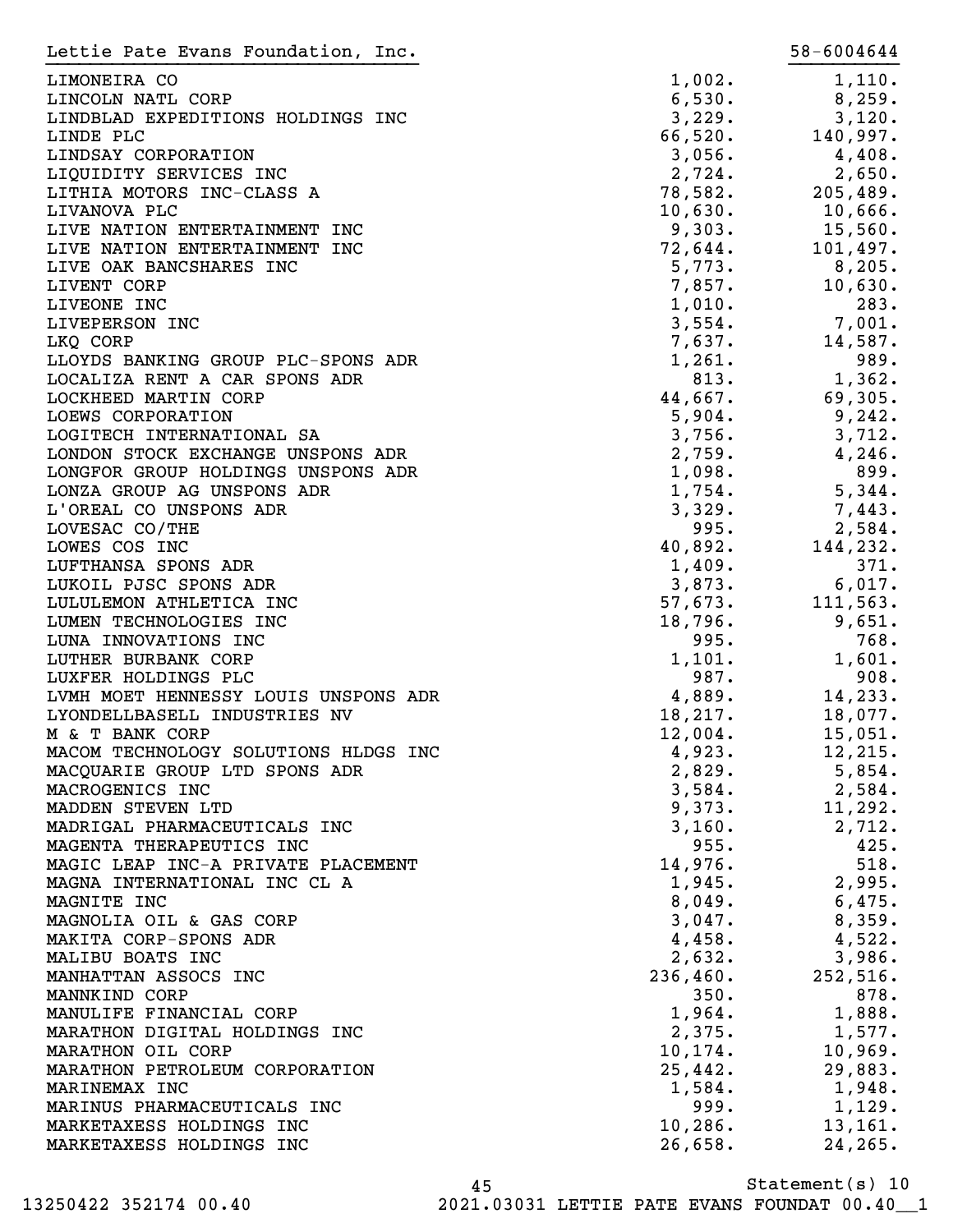| 34, 205.<br>14,818.<br>MARRIOTT INTERNATIONAL INC<br>945.<br>393.<br>MARRONE BIO INNOVATIONS INC<br>24,725.<br>70,571.<br>MARSH & MCLENNAN COS INC<br>7,570.<br>21,585.<br>MARTIN MARIETTA MATLS INC<br>6,075.<br>14,606.<br>MASCO CORP<br>3,969.<br>7,903.<br>MASONITE INTERNATIONAL CORP<br>183,584.<br>191,518.<br>MASTERCARD INC CL A<br>70,327.<br>248,649.<br>MASTERCARD INC CL A<br>1,468.<br>1,813.<br>MASTERCRAFT BOAT HOLDINGS INC<br>12,146.<br>12, 110.<br>MATADOR RESOURCES CO<br>34,416.<br>28,963.<br>MATCH GROUP INC<br>68,496.<br>125,373.<br>MATCH GROUP INC<br>1,026.<br>2,207.<br>MATERION CORP<br>2,184.<br>2,221.<br>MAXCYTE INC<br>13,309.<br>14,500.<br>MAXIMUS INC<br>6, 235.<br>15,606.<br>MAXLINEAR INC CL A<br>9,062.<br>19,708.<br>MCCORMICK & CO INC<br>68,004.<br>158,429.<br>MCDONALDS CORP<br>MCGRATH RENTCORP<br>2,176.<br>3,852.<br>23, 115.<br><b>MCKESSON CORP</b><br>31,817.<br>3,055.<br>3,406.<br>MDC HOLDINGS INC<br>958.<br>99.<br>MEDAVAIL HOLDINGS INC<br>834.<br>2,165.<br>MEDIAALPHA INC CL A<br>2,740.<br>7,121.<br>MEDIFAST INC<br>1,788.<br>1,921.<br>MEDIOBANCA SPA UNSPONS ADR<br>3,766.<br>3,265.<br>MEDNAX INC<br>5,840.<br>18,717.<br>MEDPACE HOLDINGS INC<br>81,993.<br>110,692.<br>MEDTRONIC PLC<br>1,005.<br>1,335.<br>MEI PHARMA INC<br>1,300.<br>1,068.<br>MEIRAGTX HOLDINGS PLC<br>MEITUAN UNSPONS ADR<br>6,486.<br>7,168.<br>154,276.<br>MERCK & CO INC<br>83, 176.<br>825.<br>MERCK KGAA SPONS ADR<br>1,876.<br>4,023.<br>MERIT MED SYSTEM INC<br>8,411.<br>919.<br>MERITAGE HOMES CORPORATION<br>1,221.<br>MERITOR INCORPORATED<br>4,472.<br>4,758.<br>3,879.<br>1,325.<br>MERSANA THERAPEUTICS INC<br>1,416.<br>1,611.<br>META FINANCIAL GROUP<br>3,612.<br>1,850.<br>META MATERIALS INC<br>221,527.<br>635, 365.<br>META PLATFORMS INC CL A<br>368,545.<br>860,047.<br>META PLATFORMS INC CL A<br>27,756.<br>38,431.<br>METLIFE INC<br>7,228.<br>30,550.<br>METTLER-TOLEDO INTERNATIONAL INC<br>9,907.<br>MGM RESORTS INTERNATIONAL<br>12,970.<br>2,783.<br>5,014.<br>MGP INGREDIENTS INC<br>2,398.<br>2,820.<br>MICHELIN (CGDE) UNSPONS ADR<br>12,080.<br>36,043.<br>MICROCHIP TECHNOLOGY INC<br>19,420.<br>83,276.<br>MICRON TECHNOLOGY INC<br>325, 285.<br>1,559,516.<br>MICROSOFT CORP<br>360, 373.<br>2,010,521.<br>MICROSOFT CORP<br>8,394.<br>14,157.<br>MICROSTRATEGY INC CL A<br>8,076.<br>2,350.<br>MICROVISION INC<br>7,913.<br>20,420.<br>MID-AMER APARTMENT COMM REIT<br>1,410.<br>2,767.<br>MIDDLESEX WATER CO<br>7,293.<br>13,606.<br>MIMECAST LTD ORD SHS<br>2,479.<br>1,329.<br>MIMEDX GROUP INC<br>1,317.<br>MIND MEDICINE MINDMED INC<br>3,558.<br>MITEK SYSTEMS INC<br>2,132.<br>2,805. | Lettie Pate Evans Foundation, Inc. | 58-6004644 |
|------------------------------------------------------------------------------------------------------------------------------------------------------------------------------------------------------------------------------------------------------------------------------------------------------------------------------------------------------------------------------------------------------------------------------------------------------------------------------------------------------------------------------------------------------------------------------------------------------------------------------------------------------------------------------------------------------------------------------------------------------------------------------------------------------------------------------------------------------------------------------------------------------------------------------------------------------------------------------------------------------------------------------------------------------------------------------------------------------------------------------------------------------------------------------------------------------------------------------------------------------------------------------------------------------------------------------------------------------------------------------------------------------------------------------------------------------------------------------------------------------------------------------------------------------------------------------------------------------------------------------------------------------------------------------------------------------------------------------------------------------------------------------------------------------------------------------------------------------------------------------------------------------------------------------------------------------------------------------------------------------------------------------------------------------------------------------------------------------------------------------------------------------------------------------------------------------------------------------------------------------------------------------------------------------------------------------------------------------------------------------------------------------------------------------------------------------------------------------------------------------------------------------------------------------------------------------------------------------------------------------------------------------------------------------|------------------------------------|------------|
|                                                                                                                                                                                                                                                                                                                                                                                                                                                                                                                                                                                                                                                                                                                                                                                                                                                                                                                                                                                                                                                                                                                                                                                                                                                                                                                                                                                                                                                                                                                                                                                                                                                                                                                                                                                                                                                                                                                                                                                                                                                                                                                                                                                                                                                                                                                                                                                                                                                                                                                                                                                                                                                                              |                                    |            |
|                                                                                                                                                                                                                                                                                                                                                                                                                                                                                                                                                                                                                                                                                                                                                                                                                                                                                                                                                                                                                                                                                                                                                                                                                                                                                                                                                                                                                                                                                                                                                                                                                                                                                                                                                                                                                                                                                                                                                                                                                                                                                                                                                                                                                                                                                                                                                                                                                                                                                                                                                                                                                                                                              |                                    |            |
|                                                                                                                                                                                                                                                                                                                                                                                                                                                                                                                                                                                                                                                                                                                                                                                                                                                                                                                                                                                                                                                                                                                                                                                                                                                                                                                                                                                                                                                                                                                                                                                                                                                                                                                                                                                                                                                                                                                                                                                                                                                                                                                                                                                                                                                                                                                                                                                                                                                                                                                                                                                                                                                                              |                                    |            |
|                                                                                                                                                                                                                                                                                                                                                                                                                                                                                                                                                                                                                                                                                                                                                                                                                                                                                                                                                                                                                                                                                                                                                                                                                                                                                                                                                                                                                                                                                                                                                                                                                                                                                                                                                                                                                                                                                                                                                                                                                                                                                                                                                                                                                                                                                                                                                                                                                                                                                                                                                                                                                                                                              |                                    |            |
|                                                                                                                                                                                                                                                                                                                                                                                                                                                                                                                                                                                                                                                                                                                                                                                                                                                                                                                                                                                                                                                                                                                                                                                                                                                                                                                                                                                                                                                                                                                                                                                                                                                                                                                                                                                                                                                                                                                                                                                                                                                                                                                                                                                                                                                                                                                                                                                                                                                                                                                                                                                                                                                                              |                                    |            |
|                                                                                                                                                                                                                                                                                                                                                                                                                                                                                                                                                                                                                                                                                                                                                                                                                                                                                                                                                                                                                                                                                                                                                                                                                                                                                                                                                                                                                                                                                                                                                                                                                                                                                                                                                                                                                                                                                                                                                                                                                                                                                                                                                                                                                                                                                                                                                                                                                                                                                                                                                                                                                                                                              |                                    |            |
|                                                                                                                                                                                                                                                                                                                                                                                                                                                                                                                                                                                                                                                                                                                                                                                                                                                                                                                                                                                                                                                                                                                                                                                                                                                                                                                                                                                                                                                                                                                                                                                                                                                                                                                                                                                                                                                                                                                                                                                                                                                                                                                                                                                                                                                                                                                                                                                                                                                                                                                                                                                                                                                                              |                                    |            |
|                                                                                                                                                                                                                                                                                                                                                                                                                                                                                                                                                                                                                                                                                                                                                                                                                                                                                                                                                                                                                                                                                                                                                                                                                                                                                                                                                                                                                                                                                                                                                                                                                                                                                                                                                                                                                                                                                                                                                                                                                                                                                                                                                                                                                                                                                                                                                                                                                                                                                                                                                                                                                                                                              |                                    |            |
|                                                                                                                                                                                                                                                                                                                                                                                                                                                                                                                                                                                                                                                                                                                                                                                                                                                                                                                                                                                                                                                                                                                                                                                                                                                                                                                                                                                                                                                                                                                                                                                                                                                                                                                                                                                                                                                                                                                                                                                                                                                                                                                                                                                                                                                                                                                                                                                                                                                                                                                                                                                                                                                                              |                                    |            |
|                                                                                                                                                                                                                                                                                                                                                                                                                                                                                                                                                                                                                                                                                                                                                                                                                                                                                                                                                                                                                                                                                                                                                                                                                                                                                                                                                                                                                                                                                                                                                                                                                                                                                                                                                                                                                                                                                                                                                                                                                                                                                                                                                                                                                                                                                                                                                                                                                                                                                                                                                                                                                                                                              |                                    |            |
|                                                                                                                                                                                                                                                                                                                                                                                                                                                                                                                                                                                                                                                                                                                                                                                                                                                                                                                                                                                                                                                                                                                                                                                                                                                                                                                                                                                                                                                                                                                                                                                                                                                                                                                                                                                                                                                                                                                                                                                                                                                                                                                                                                                                                                                                                                                                                                                                                                                                                                                                                                                                                                                                              |                                    |            |
|                                                                                                                                                                                                                                                                                                                                                                                                                                                                                                                                                                                                                                                                                                                                                                                                                                                                                                                                                                                                                                                                                                                                                                                                                                                                                                                                                                                                                                                                                                                                                                                                                                                                                                                                                                                                                                                                                                                                                                                                                                                                                                                                                                                                                                                                                                                                                                                                                                                                                                                                                                                                                                                                              |                                    |            |
|                                                                                                                                                                                                                                                                                                                                                                                                                                                                                                                                                                                                                                                                                                                                                                                                                                                                                                                                                                                                                                                                                                                                                                                                                                                                                                                                                                                                                                                                                                                                                                                                                                                                                                                                                                                                                                                                                                                                                                                                                                                                                                                                                                                                                                                                                                                                                                                                                                                                                                                                                                                                                                                                              |                                    |            |
|                                                                                                                                                                                                                                                                                                                                                                                                                                                                                                                                                                                                                                                                                                                                                                                                                                                                                                                                                                                                                                                                                                                                                                                                                                                                                                                                                                                                                                                                                                                                                                                                                                                                                                                                                                                                                                                                                                                                                                                                                                                                                                                                                                                                                                                                                                                                                                                                                                                                                                                                                                                                                                                                              |                                    |            |
|                                                                                                                                                                                                                                                                                                                                                                                                                                                                                                                                                                                                                                                                                                                                                                                                                                                                                                                                                                                                                                                                                                                                                                                                                                                                                                                                                                                                                                                                                                                                                                                                                                                                                                                                                                                                                                                                                                                                                                                                                                                                                                                                                                                                                                                                                                                                                                                                                                                                                                                                                                                                                                                                              |                                    |            |
|                                                                                                                                                                                                                                                                                                                                                                                                                                                                                                                                                                                                                                                                                                                                                                                                                                                                                                                                                                                                                                                                                                                                                                                                                                                                                                                                                                                                                                                                                                                                                                                                                                                                                                                                                                                                                                                                                                                                                                                                                                                                                                                                                                                                                                                                                                                                                                                                                                                                                                                                                                                                                                                                              |                                    |            |
|                                                                                                                                                                                                                                                                                                                                                                                                                                                                                                                                                                                                                                                                                                                                                                                                                                                                                                                                                                                                                                                                                                                                                                                                                                                                                                                                                                                                                                                                                                                                                                                                                                                                                                                                                                                                                                                                                                                                                                                                                                                                                                                                                                                                                                                                                                                                                                                                                                                                                                                                                                                                                                                                              |                                    |            |
|                                                                                                                                                                                                                                                                                                                                                                                                                                                                                                                                                                                                                                                                                                                                                                                                                                                                                                                                                                                                                                                                                                                                                                                                                                                                                                                                                                                                                                                                                                                                                                                                                                                                                                                                                                                                                                                                                                                                                                                                                                                                                                                                                                                                                                                                                                                                                                                                                                                                                                                                                                                                                                                                              |                                    |            |
|                                                                                                                                                                                                                                                                                                                                                                                                                                                                                                                                                                                                                                                                                                                                                                                                                                                                                                                                                                                                                                                                                                                                                                                                                                                                                                                                                                                                                                                                                                                                                                                                                                                                                                                                                                                                                                                                                                                                                                                                                                                                                                                                                                                                                                                                                                                                                                                                                                                                                                                                                                                                                                                                              |                                    |            |
|                                                                                                                                                                                                                                                                                                                                                                                                                                                                                                                                                                                                                                                                                                                                                                                                                                                                                                                                                                                                                                                                                                                                                                                                                                                                                                                                                                                                                                                                                                                                                                                                                                                                                                                                                                                                                                                                                                                                                                                                                                                                                                                                                                                                                                                                                                                                                                                                                                                                                                                                                                                                                                                                              |                                    |            |
|                                                                                                                                                                                                                                                                                                                                                                                                                                                                                                                                                                                                                                                                                                                                                                                                                                                                                                                                                                                                                                                                                                                                                                                                                                                                                                                                                                                                                                                                                                                                                                                                                                                                                                                                                                                                                                                                                                                                                                                                                                                                                                                                                                                                                                                                                                                                                                                                                                                                                                                                                                                                                                                                              |                                    |            |
|                                                                                                                                                                                                                                                                                                                                                                                                                                                                                                                                                                                                                                                                                                                                                                                                                                                                                                                                                                                                                                                                                                                                                                                                                                                                                                                                                                                                                                                                                                                                                                                                                                                                                                                                                                                                                                                                                                                                                                                                                                                                                                                                                                                                                                                                                                                                                                                                                                                                                                                                                                                                                                                                              |                                    |            |
|                                                                                                                                                                                                                                                                                                                                                                                                                                                                                                                                                                                                                                                                                                                                                                                                                                                                                                                                                                                                                                                                                                                                                                                                                                                                                                                                                                                                                                                                                                                                                                                                                                                                                                                                                                                                                                                                                                                                                                                                                                                                                                                                                                                                                                                                                                                                                                                                                                                                                                                                                                                                                                                                              |                                    |            |
|                                                                                                                                                                                                                                                                                                                                                                                                                                                                                                                                                                                                                                                                                                                                                                                                                                                                                                                                                                                                                                                                                                                                                                                                                                                                                                                                                                                                                                                                                                                                                                                                                                                                                                                                                                                                                                                                                                                                                                                                                                                                                                                                                                                                                                                                                                                                                                                                                                                                                                                                                                                                                                                                              |                                    |            |
|                                                                                                                                                                                                                                                                                                                                                                                                                                                                                                                                                                                                                                                                                                                                                                                                                                                                                                                                                                                                                                                                                                                                                                                                                                                                                                                                                                                                                                                                                                                                                                                                                                                                                                                                                                                                                                                                                                                                                                                                                                                                                                                                                                                                                                                                                                                                                                                                                                                                                                                                                                                                                                                                              |                                    |            |
|                                                                                                                                                                                                                                                                                                                                                                                                                                                                                                                                                                                                                                                                                                                                                                                                                                                                                                                                                                                                                                                                                                                                                                                                                                                                                                                                                                                                                                                                                                                                                                                                                                                                                                                                                                                                                                                                                                                                                                                                                                                                                                                                                                                                                                                                                                                                                                                                                                                                                                                                                                                                                                                                              |                                    |            |
|                                                                                                                                                                                                                                                                                                                                                                                                                                                                                                                                                                                                                                                                                                                                                                                                                                                                                                                                                                                                                                                                                                                                                                                                                                                                                                                                                                                                                                                                                                                                                                                                                                                                                                                                                                                                                                                                                                                                                                                                                                                                                                                                                                                                                                                                                                                                                                                                                                                                                                                                                                                                                                                                              |                                    |            |
|                                                                                                                                                                                                                                                                                                                                                                                                                                                                                                                                                                                                                                                                                                                                                                                                                                                                                                                                                                                                                                                                                                                                                                                                                                                                                                                                                                                                                                                                                                                                                                                                                                                                                                                                                                                                                                                                                                                                                                                                                                                                                                                                                                                                                                                                                                                                                                                                                                                                                                                                                                                                                                                                              |                                    |            |
|                                                                                                                                                                                                                                                                                                                                                                                                                                                                                                                                                                                                                                                                                                                                                                                                                                                                                                                                                                                                                                                                                                                                                                                                                                                                                                                                                                                                                                                                                                                                                                                                                                                                                                                                                                                                                                                                                                                                                                                                                                                                                                                                                                                                                                                                                                                                                                                                                                                                                                                                                                                                                                                                              |                                    |            |
|                                                                                                                                                                                                                                                                                                                                                                                                                                                                                                                                                                                                                                                                                                                                                                                                                                                                                                                                                                                                                                                                                                                                                                                                                                                                                                                                                                                                                                                                                                                                                                                                                                                                                                                                                                                                                                                                                                                                                                                                                                                                                                                                                                                                                                                                                                                                                                                                                                                                                                                                                                                                                                                                              |                                    |            |
|                                                                                                                                                                                                                                                                                                                                                                                                                                                                                                                                                                                                                                                                                                                                                                                                                                                                                                                                                                                                                                                                                                                                                                                                                                                                                                                                                                                                                                                                                                                                                                                                                                                                                                                                                                                                                                                                                                                                                                                                                                                                                                                                                                                                                                                                                                                                                                                                                                                                                                                                                                                                                                                                              |                                    |            |
|                                                                                                                                                                                                                                                                                                                                                                                                                                                                                                                                                                                                                                                                                                                                                                                                                                                                                                                                                                                                                                                                                                                                                                                                                                                                                                                                                                                                                                                                                                                                                                                                                                                                                                                                                                                                                                                                                                                                                                                                                                                                                                                                                                                                                                                                                                                                                                                                                                                                                                                                                                                                                                                                              |                                    |            |
|                                                                                                                                                                                                                                                                                                                                                                                                                                                                                                                                                                                                                                                                                                                                                                                                                                                                                                                                                                                                                                                                                                                                                                                                                                                                                                                                                                                                                                                                                                                                                                                                                                                                                                                                                                                                                                                                                                                                                                                                                                                                                                                                                                                                                                                                                                                                                                                                                                                                                                                                                                                                                                                                              |                                    |            |
|                                                                                                                                                                                                                                                                                                                                                                                                                                                                                                                                                                                                                                                                                                                                                                                                                                                                                                                                                                                                                                                                                                                                                                                                                                                                                                                                                                                                                                                                                                                                                                                                                                                                                                                                                                                                                                                                                                                                                                                                                                                                                                                                                                                                                                                                                                                                                                                                                                                                                                                                                                                                                                                                              |                                    |            |
|                                                                                                                                                                                                                                                                                                                                                                                                                                                                                                                                                                                                                                                                                                                                                                                                                                                                                                                                                                                                                                                                                                                                                                                                                                                                                                                                                                                                                                                                                                                                                                                                                                                                                                                                                                                                                                                                                                                                                                                                                                                                                                                                                                                                                                                                                                                                                                                                                                                                                                                                                                                                                                                                              |                                    |            |
|                                                                                                                                                                                                                                                                                                                                                                                                                                                                                                                                                                                                                                                                                                                                                                                                                                                                                                                                                                                                                                                                                                                                                                                                                                                                                                                                                                                                                                                                                                                                                                                                                                                                                                                                                                                                                                                                                                                                                                                                                                                                                                                                                                                                                                                                                                                                                                                                                                                                                                                                                                                                                                                                              |                                    |            |
|                                                                                                                                                                                                                                                                                                                                                                                                                                                                                                                                                                                                                                                                                                                                                                                                                                                                                                                                                                                                                                                                                                                                                                                                                                                                                                                                                                                                                                                                                                                                                                                                                                                                                                                                                                                                                                                                                                                                                                                                                                                                                                                                                                                                                                                                                                                                                                                                                                                                                                                                                                                                                                                                              |                                    |            |
|                                                                                                                                                                                                                                                                                                                                                                                                                                                                                                                                                                                                                                                                                                                                                                                                                                                                                                                                                                                                                                                                                                                                                                                                                                                                                                                                                                                                                                                                                                                                                                                                                                                                                                                                                                                                                                                                                                                                                                                                                                                                                                                                                                                                                                                                                                                                                                                                                                                                                                                                                                                                                                                                              |                                    |            |
|                                                                                                                                                                                                                                                                                                                                                                                                                                                                                                                                                                                                                                                                                                                                                                                                                                                                                                                                                                                                                                                                                                                                                                                                                                                                                                                                                                                                                                                                                                                                                                                                                                                                                                                                                                                                                                                                                                                                                                                                                                                                                                                                                                                                                                                                                                                                                                                                                                                                                                                                                                                                                                                                              |                                    |            |
|                                                                                                                                                                                                                                                                                                                                                                                                                                                                                                                                                                                                                                                                                                                                                                                                                                                                                                                                                                                                                                                                                                                                                                                                                                                                                                                                                                                                                                                                                                                                                                                                                                                                                                                                                                                                                                                                                                                                                                                                                                                                                                                                                                                                                                                                                                                                                                                                                                                                                                                                                                                                                                                                              |                                    |            |
|                                                                                                                                                                                                                                                                                                                                                                                                                                                                                                                                                                                                                                                                                                                                                                                                                                                                                                                                                                                                                                                                                                                                                                                                                                                                                                                                                                                                                                                                                                                                                                                                                                                                                                                                                                                                                                                                                                                                                                                                                                                                                                                                                                                                                                                                                                                                                                                                                                                                                                                                                                                                                                                                              |                                    |            |
|                                                                                                                                                                                                                                                                                                                                                                                                                                                                                                                                                                                                                                                                                                                                                                                                                                                                                                                                                                                                                                                                                                                                                                                                                                                                                                                                                                                                                                                                                                                                                                                                                                                                                                                                                                                                                                                                                                                                                                                                                                                                                                                                                                                                                                                                                                                                                                                                                                                                                                                                                                                                                                                                              |                                    |            |
|                                                                                                                                                                                                                                                                                                                                                                                                                                                                                                                                                                                                                                                                                                                                                                                                                                                                                                                                                                                                                                                                                                                                                                                                                                                                                                                                                                                                                                                                                                                                                                                                                                                                                                                                                                                                                                                                                                                                                                                                                                                                                                                                                                                                                                                                                                                                                                                                                                                                                                                                                                                                                                                                              |                                    |            |
|                                                                                                                                                                                                                                                                                                                                                                                                                                                                                                                                                                                                                                                                                                                                                                                                                                                                                                                                                                                                                                                                                                                                                                                                                                                                                                                                                                                                                                                                                                                                                                                                                                                                                                                                                                                                                                                                                                                                                                                                                                                                                                                                                                                                                                                                                                                                                                                                                                                                                                                                                                                                                                                                              |                                    |            |
|                                                                                                                                                                                                                                                                                                                                                                                                                                                                                                                                                                                                                                                                                                                                                                                                                                                                                                                                                                                                                                                                                                                                                                                                                                                                                                                                                                                                                                                                                                                                                                                                                                                                                                                                                                                                                                                                                                                                                                                                                                                                                                                                                                                                                                                                                                                                                                                                                                                                                                                                                                                                                                                                              |                                    |            |
|                                                                                                                                                                                                                                                                                                                                                                                                                                                                                                                                                                                                                                                                                                                                                                                                                                                                                                                                                                                                                                                                                                                                                                                                                                                                                                                                                                                                                                                                                                                                                                                                                                                                                                                                                                                                                                                                                                                                                                                                                                                                                                                                                                                                                                                                                                                                                                                                                                                                                                                                                                                                                                                                              |                                    |            |
|                                                                                                                                                                                                                                                                                                                                                                                                                                                                                                                                                                                                                                                                                                                                                                                                                                                                                                                                                                                                                                                                                                                                                                                                                                                                                                                                                                                                                                                                                                                                                                                                                                                                                                                                                                                                                                                                                                                                                                                                                                                                                                                                                                                                                                                                                                                                                                                                                                                                                                                                                                                                                                                                              |                                    |            |
|                                                                                                                                                                                                                                                                                                                                                                                                                                                                                                                                                                                                                                                                                                                                                                                                                                                                                                                                                                                                                                                                                                                                                                                                                                                                                                                                                                                                                                                                                                                                                                                                                                                                                                                                                                                                                                                                                                                                                                                                                                                                                                                                                                                                                                                                                                                                                                                                                                                                                                                                                                                                                                                                              |                                    |            |
|                                                                                                                                                                                                                                                                                                                                                                                                                                                                                                                                                                                                                                                                                                                                                                                                                                                                                                                                                                                                                                                                                                                                                                                                                                                                                                                                                                                                                                                                                                                                                                                                                                                                                                                                                                                                                                                                                                                                                                                                                                                                                                                                                                                                                                                                                                                                                                                                                                                                                                                                                                                                                                                                              |                                    |            |
|                                                                                                                                                                                                                                                                                                                                                                                                                                                                                                                                                                                                                                                                                                                                                                                                                                                                                                                                                                                                                                                                                                                                                                                                                                                                                                                                                                                                                                                                                                                                                                                                                                                                                                                                                                                                                                                                                                                                                                                                                                                                                                                                                                                                                                                                                                                                                                                                                                                                                                                                                                                                                                                                              |                                    |            |
|                                                                                                                                                                                                                                                                                                                                                                                                                                                                                                                                                                                                                                                                                                                                                                                                                                                                                                                                                                                                                                                                                                                                                                                                                                                                                                                                                                                                                                                                                                                                                                                                                                                                                                                                                                                                                                                                                                                                                                                                                                                                                                                                                                                                                                                                                                                                                                                                                                                                                                                                                                                                                                                                              |                                    |            |
|                                                                                                                                                                                                                                                                                                                                                                                                                                                                                                                                                                                                                                                                                                                                                                                                                                                                                                                                                                                                                                                                                                                                                                                                                                                                                                                                                                                                                                                                                                                                                                                                                                                                                                                                                                                                                                                                                                                                                                                                                                                                                                                                                                                                                                                                                                                                                                                                                                                                                                                                                                                                                                                                              |                                    |            |
|                                                                                                                                                                                                                                                                                                                                                                                                                                                                                                                                                                                                                                                                                                                                                                                                                                                                                                                                                                                                                                                                                                                                                                                                                                                                                                                                                                                                                                                                                                                                                                                                                                                                                                                                                                                                                                                                                                                                                                                                                                                                                                                                                                                                                                                                                                                                                                                                                                                                                                                                                                                                                                                                              |                                    |            |
|                                                                                                                                                                                                                                                                                                                                                                                                                                                                                                                                                                                                                                                                                                                                                                                                                                                                                                                                                                                                                                                                                                                                                                                                                                                                                                                                                                                                                                                                                                                                                                                                                                                                                                                                                                                                                                                                                                                                                                                                                                                                                                                                                                                                                                                                                                                                                                                                                                                                                                                                                                                                                                                                              |                                    |            |
|                                                                                                                                                                                                                                                                                                                                                                                                                                                                                                                                                                                                                                                                                                                                                                                                                                                                                                                                                                                                                                                                                                                                                                                                                                                                                                                                                                                                                                                                                                                                                                                                                                                                                                                                                                                                                                                                                                                                                                                                                                                                                                                                                                                                                                                                                                                                                                                                                                                                                                                                                                                                                                                                              |                                    |            |
|                                                                                                                                                                                                                                                                                                                                                                                                                                                                                                                                                                                                                                                                                                                                                                                                                                                                                                                                                                                                                                                                                                                                                                                                                                                                                                                                                                                                                                                                                                                                                                                                                                                                                                                                                                                                                                                                                                                                                                                                                                                                                                                                                                                                                                                                                                                                                                                                                                                                                                                                                                                                                                                                              |                                    |            |
|                                                                                                                                                                                                                                                                                                                                                                                                                                                                                                                                                                                                                                                                                                                                                                                                                                                                                                                                                                                                                                                                                                                                                                                                                                                                                                                                                                                                                                                                                                                                                                                                                                                                                                                                                                                                                                                                                                                                                                                                                                                                                                                                                                                                                                                                                                                                                                                                                                                                                                                                                                                                                                                                              |                                    |            |
|                                                                                                                                                                                                                                                                                                                                                                                                                                                                                                                                                                                                                                                                                                                                                                                                                                                                                                                                                                                                                                                                                                                                                                                                                                                                                                                                                                                                                                                                                                                                                                                                                                                                                                                                                                                                                                                                                                                                                                                                                                                                                                                                                                                                                                                                                                                                                                                                                                                                                                                                                                                                                                                                              |                                    |            |
|                                                                                                                                                                                                                                                                                                                                                                                                                                                                                                                                                                                                                                                                                                                                                                                                                                                                                                                                                                                                                                                                                                                                                                                                                                                                                                                                                                                                                                                                                                                                                                                                                                                                                                                                                                                                                                                                                                                                                                                                                                                                                                                                                                                                                                                                                                                                                                                                                                                                                                                                                                                                                                                                              |                                    |            |

Statement(s) 10 46 13250422 352174 00.40 2021.03031 LETTIE PATE EVANS FOUNDAT 00.40\_\_1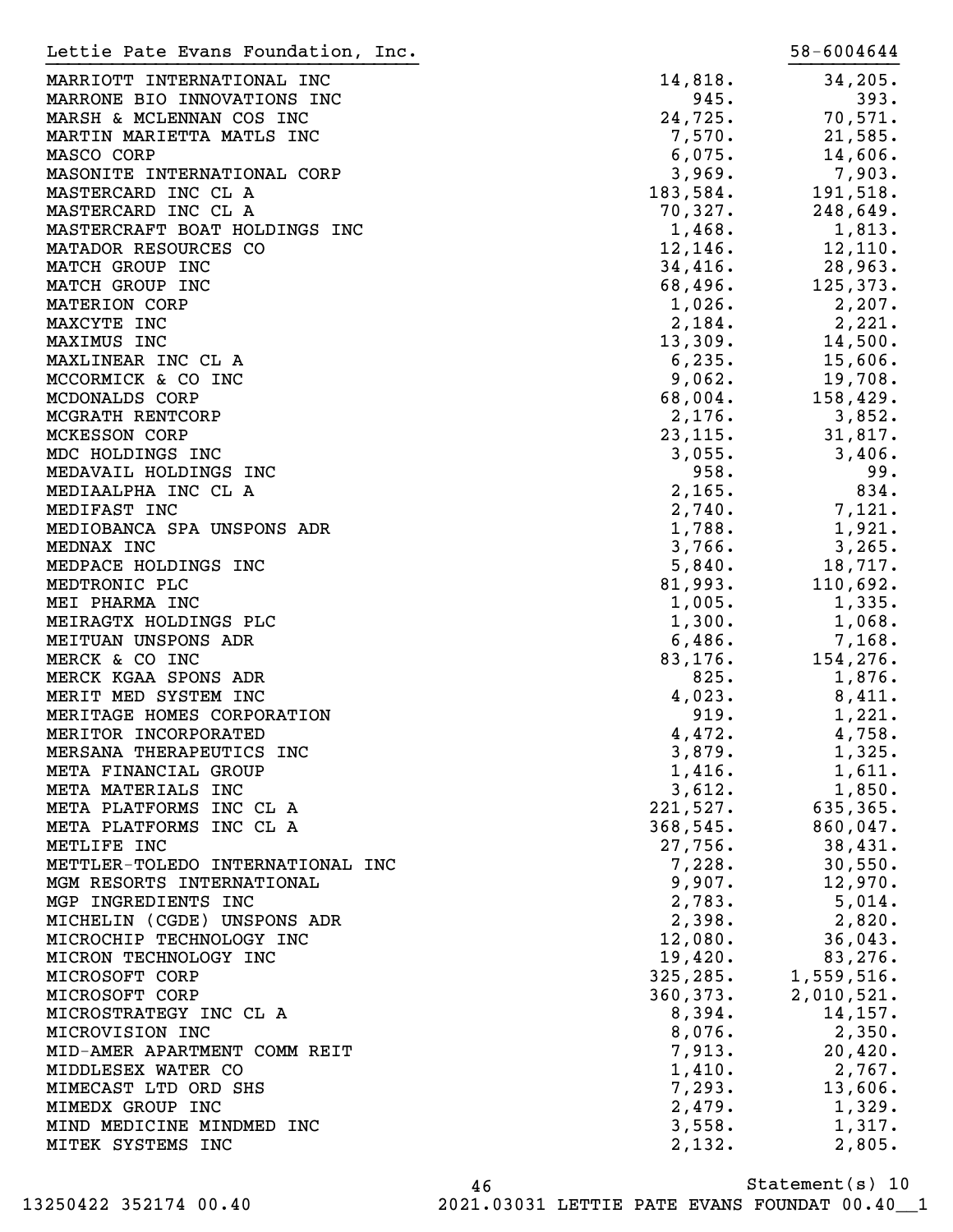| Lettie Pate Evans Foundation, Inc.                                                     | 58-6004644        |
|----------------------------------------------------------------------------------------|-------------------|
| MITSUBISHI ELECTRIC CORP UNSPONS ADR<br>1,282.                                         | 1,016.            |
| 4,794.<br>MITSUBISHI ESTATE ADR                                                        | 3,778.            |
| 892.<br>MITSUBISHI UFJ FINANCIAL-SPONS ADR                                             | 764.              |
| MITSUI & CO LTD SPONS ADR<br>3,343.                                                    | 5,221.            |
| MITSUI FUDOSAN CO LTD UNSPONS ADR<br>4,089.                                            | 3,625.            |
| MIZUHO FINANCIAL GROUP INC SPONS ADR<br>1,586.                                         | 1,382.            |
| MMC NORILSK NICKEL PJSC SPONS ADR<br>1,625.                                            | 2,944.            |
| MOBILE TELESYSTEMS PJSC SPONS ADR<br>1,621.                                            | 1,200.            |
| 2,681.<br>MODEL N INC COM                                                              | 2,643.            |
| 90,932.<br>MODERNA INC                                                                 | 70,606.           |
| 664.<br>MODIVCARE INC                                                                  | 1,779.            |
| 2,721.<br>MOELIS & CO                                                                  | 6,188.            |
| MOHAWK INDUSTRIES INC<br>9,612.                                                        | 9,109.            |
| MOLECULAR TEMPLATES INC<br>1,139.                                                      | 318.              |
| MOLINA HEALTHCARE INC<br>89,627.                                                       | 200, 390.         |
| MOLSON COORS BEVERAGE CO CL B<br>13,338.                                               | 6,721.            |
| MOMENTIVE GLOBAL INC<br>7,684.                                                         | 8,375.            |
| MONARCH CASINO & RESORT INC<br>1,584.                                                  | 2,958.            |
| MONDELEZ INTERNATIONAL INC<br>51,137.                                                  | 75,792.           |
| MONGODB INC CL A<br>51,834.                                                            | 138,690.          |
| MONMOUTH CL A REIT<br>1,661.                                                           | 2,038.            |
| MONOLITHIC POWER<br>11,925.                                                            | 15,293.           |
| 4,265.<br>MONRO INC                                                                    | 3,147.            |
| MONTROSE ENVIRONMENTAL GROUP INC<br>3,501.                                             | 4,724.            |
| MOODYS CORP<br>13,475.                                                                 | 49,604.           |
| MORGAN STANLEY<br>36,733.                                                              | 110,626.          |
| MORPHIC HOLDING INC<br>1,754.                                                          | 3,080.            |
| MOSAIC CO NEW<br>9,153.                                                                | 10,844.           |
| MOTOROLA SOLUTIONS, INC<br>9,986.                                                      | 34,778.           |
| MOWI ASA SPONS ADR<br>1,142.                                                           | 1,305.            |
| MP MATERIALS CORP<br>7,510.                                                            | 9,811.            |
| MR PRICE GROUP LTD SPONS ADR<br>763.                                                   | 678.              |
| MS&AD INS GROUP HOLDINGS UNSPONS ADR<br>4,529.                                         | 4,278.            |
| MSCI INC<br>9,724.                                                                     | 39,825.           |
| MTN GROUP LTD SPONS ADR<br>2,027.                                                      | 2,515.            |
| MUELLER INDUSTRIES INC<br>2,849.                                                       | 3,858.            |
| 3,722.<br>MUENCHENER UNSPONS ADR                                                       | 5,168.            |
| 1,726.<br>MULTIPLAN CORP                                                               | 811.              |
| MURATA MFG CO LTD UNSPONS ADR<br>4,761.                                                | 5,945.            |
| MURPHY USA INC<br>8,193.                                                               | 14,744.           |
| MYERS INDUSTRIES INC<br>765.                                                           | 880.              |
| MYR GROUP INC<br>1,452.                                                                | 4,422.            |
| NANOSTRING TECHNOLOGIES INC COM<br>3,562.<br>991.                                      | 4,983.            |
| NAPCO SECURITY TECHNOLOGIES INC                                                        | 1,899.            |
| 5,399.<br>NASDAQ INC                                                                   | 19,321.<br>2,976. |
| NASPERS LTD-N SHS SPONS ADR<br>3,182.<br>NATIONAL AUSTRALIA BK LTD SPONS ADR<br>4,616. |                   |
| NATIONAL CINEMEDIA INC<br>2,332.                                                       | 4,083.<br>1,734.  |
| NATIONAL GRID PLC SPONS ADR<br>2,044.                                                  | 2,893.            |
| NATIONAL RESEARCH CORP<br>2,993.                                                       | 2,034.            |
| NATIONAL STORAGE AFFILIATES REIT<br>6,980.                                             | 15,570.           |
| NATIONAL VISION HOLDINGS INC<br>7,818.                                                 | 11,614.           |
| NATURA & CO HOLDINGS SPONS ADR<br>2,568.                                               | 1,363.            |
| NATURGY ENERGY GROUP SA UNSPONS ADR<br>701.                                            | 838.              |
| NATWEST GROUP PLC SPONS ADR<br>3,844.                                                  | 4,283.            |
| NEDBANK GROUP LTD SPONS ADR<br>3,500.                                                  | 2,344.            |
| NEOGEN CORP<br>10, 120.                                                                | 13,578.           |
| 8,538.<br>NEOGENOMICS INC                                                              | 11,737.           |

47 13250422 352174 00.40 2021.03031 LETTIE PATE EVANS FOUNDAT 00.40\_\_1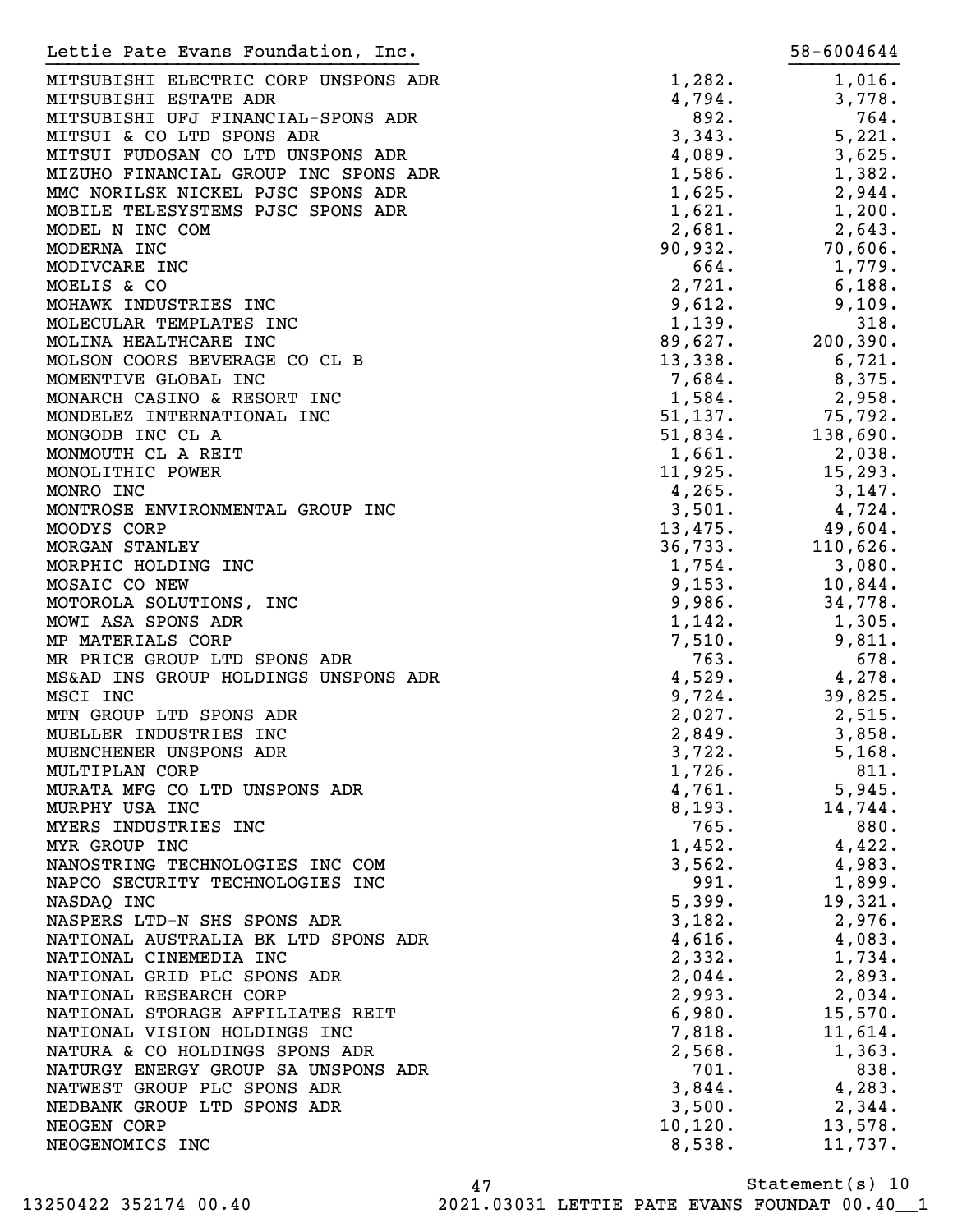| Lettie Pate Evans Foundation, Inc.  |            | 58-6004644 |
|-------------------------------------|------------|------------|
| NESTE OYJ UNSPONS ADR               | 1,485.     | 1,715.     |
| NESTLE SA SPONS ADR                 | 18,665.    | 29,057.    |
| NETAPP INC                          | 5,533.     | 14,718.    |
| NETEASE INC SPONS ADR               | 1,534.     | 3,053.     |
| NETFLIX INC                         | 45,018.    | 211,456.   |
| NETFLIX INC                         | 164,884.   | 289,171.   |
| NEUBERGER BERMAN HIGH INCM BD-INS   | 1,570,601. | 1,616,331. |
| NEUROCRINE BIOSCIENCES INC          | 136, 218.  | 123, 156.  |
| NEURONETICS INC                     | 1,150.     | 299.       |
| NEUROPACE INC                       | 930.       | 403.       |
|                                     |            |            |
| NEVRO CORP                          | 7,834.     | 8,350.     |
| NEW ORIENTAL EDUCATION SPONS ADR    | 1,251.     | 336.       |
| NEWAGE INC                          | 955.       | 427.       |
| NEWELL BRANDS INC                   | 11,936.    | 5,569.     |
| NEWMARK GROUP INC CL A              | 5,534.     | 8,265.     |
| NEWMONT CORP                        | 16,813.    | 38,949.    |
| NEWS CORP/NEW CL A                  | 4,367.     | 6,715.     |
| NEWS CORP/NEW CL B                  | 3,681.     | 3,690.     |
| NEXPOINT RESIDENTIAL TRUST INC REIT | 733.       | 1,509.     |
| NEXT PLC UNSPONS ADR                | 1,730.     | 2,162.     |
| NEXTERA ENERGY INC                  | 51, 136.   | 148,909.   |
| NICE LTD SPONS ADR                  | 1,663.     | 4,858.     |
| NIDEC CORPORATION SPONS ADR         | 1,940.     | 3,246.     |
| NIELSEN HLDGS PLC                   | 12,421.    | 5,415.     |
| NIKE INC-CLASS B                    | 67, 134.   | 104, 335.  |
| NIKE INC-CLASS B                    | 65,930.    | 167,337.   |
| NIKOLA CORP                         | 12,897.    | 7,847.     |
| NINTENDO LTD UNSPONS ADR            | 4,211.     | 4,786.     |
| NIO INC SPONS ADR                   | 3,441.     | 2,534.     |
| NISOURCE INC                        | 5,823.     | 8,035.     |
| NISSAN MOTOR LTD SPONS ADR          | 1,719.     | 798.       |
| NITTO DENKO CORP UNSPONS ADR        | 3, 253.    | 2,823.     |
| NLIGHT INC                          | 2,389.     | 3,305.     |
| NN GROUP NV UNSPONS ADR             | 1,018.     | 1,248.     |
| NOAH HOLDINGS LTD SPONS ADR         | 1,232.     | 767.       |
| NOKIA CORP SPONS ADR                | 3,145.     | 3,160.     |
| NOMURA HOLDINGS INC SPONS ADR       | 1,684.     | 1,273.     |
| NOODLES & CO                        | 1,543.     | 1,097.     |
| NORDEA BANK ABP SPONS ADR           | 2,502.     | 2,358.     |
| NORDSON CORP                        | 111,890.   | 239,188.   |
|                                     | 116,457.   |            |
| NORDSTROM INC                       |            | 72,090.    |
| NORFOLK SOUTHERN CORP               | 16,067.    | 55,969.    |
| NORSK HYDRO ASA SPONS ADR           | 1,146.     | 1,209.     |
| NORTHERN TR CORP                    | 11,434.    | 18,420.    |
| NORTHROP GRUMMAN CORPORATION        | 24,787.    | 47,610.    |
| NORTONLIFELOCK INC                  | 11,300.    | 13,224.    |
| NORWEGIAN CRUISE LINE HOLDINGS      | 13,927.    | 5,952.     |
| NOVAGOLD RESOURCES INC              | 5,238.     | 5,042.     |
| NOVANTA INC                         | 6,008.     | 19,573.    |
| NOVARTIS AG SPONS ADR               | 10,038.    | 11,371.    |
| NOVO NORDISK AS SPONS ADR           | 5,539.     | 12,992.    |
| NOVOZYMES A/S UNSPONS ADR           | 1,286.     | 2,078.     |
| NRG ENERGY INC                      | 2,222.     | 7,410.     |
| NU SKIN ENTERPRISES INC             | 3,786.     | 3,299.     |
| NUCOR CORP                          | 10,533.    | 28,652.    |
| NURIX THERAPEUTICS INC              | 2,943.     | 2,287.     |
| NURO INC CONV PFD SER C             | 17, 167.   | 27,412.    |
| NUTRIEN LTD                         | 774.       | 1,203.     |
|                                     |            |            |

Statement(s) 10 48 13250422 352174 00.40 2021.03031 LETTIE PATE EVANS FOUNDAT 00.40\_\_1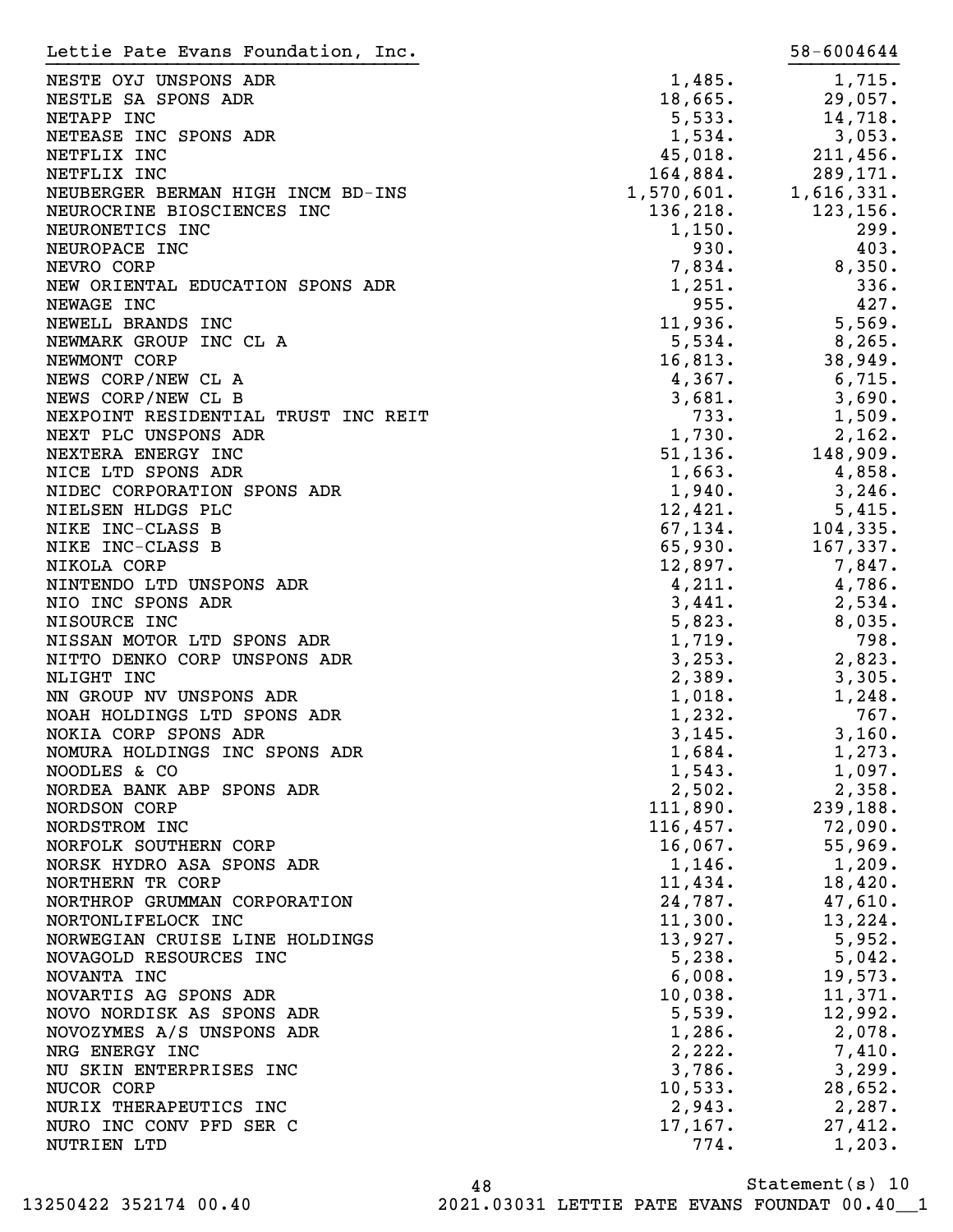| Lettie Pate Evans Foundation, Inc.  |           | 58-6004644 |
|-------------------------------------|-----------|------------|
| NUVASIVE INC                        | 8,702.    | 8,029.     |
| NUVATION BIO INC CL A               | 3,645.    | 3,341.     |
| NV5 GLOBAL INC                      | 1,069.    | 1,796.     |
| NVIDIA CORP                         | 253, 191. | 250,288.   |
| <b>NVIDIA CORP</b>                  | 47,855.   | 587,632.   |
| NVR INC                             | 10,725.   | 17,727.    |
| NXP SEMICONDUCTORS NV               | 44,249.   | 49,884.    |
| OASIS PETROLEUM INC                 | 5,094.    | 6,425.     |
| OCCIDENTAL PETE CORP                | 44,953.   | 20,902.    |
| <b>OCUGEN INC</b>                   | 4,573.    | 2,489.     |
| OCULAR THERAPEUTIX INC              | 1,915.    | 1,666.     |
| O-I GLASS INC                       | 4,195.    | 5,630.     |
| OLD DOMINION FREIGHT LINE INC       | 10,076.   | 29,387.    |
| OLYMPUS CORP SPONS ADR              | 728.      | 1,804.     |
| OMEROS CORP                         | 3,040.    | 1,286.     |
| OMNICELL INC                        | 9,074.    | 23,096.    |
| OMNICOM GROUP                       | 13,518.   | 13,262.    |
| OMRON CORP SPONS ADR                | 2,573.    | 4,922.     |
| OMV AG SPONS ADR                    | 1,060.    | 1,135.     |
| ON24 INC                            | 2,026.    | 1,579.     |
| ONCOCYTE CORP                       | 1,071.    | 688.       |
| ONE GROUP HOSPITALITY INC           | 952.      | 1,097.     |
| ONEOK INC                           | 14,455.   | 20,742.    |
| ONESPAN INC                         | 2,268.    | 1,879.     |
| ONESPAWORLD HOLDINGS LTD            | 1,011.    | 982.       |
| ONEWATER MARINE INC                 | 1,181.    | 1,768.     |
| ONO PHARMACEUTICAL CO UNSPONS ADR   | 1,286.    | 1,704.     |
| ONTO INNOVATION INC                 | 2,475.    | 4,758.     |
| ONTRAK INC                          | 840.      | 164.       |
| OOMA INC                            | 1,002.    | 1,717.     |
| OPEN LENDING CORP                   | 13,075.   | 6,924.     |
| OPEN TEXT CORP                      | 1,619.    | 2,327.     |
| OPTIMIZERX CORP                     | 1,877.    | 3,851.     |
| ORACLE CORPORATION                  | 53,191.   | 113,809.   |
| ORAMED PHARMACEUTICALS INC          | 1,065.    | 1,128.     |
| O'REILLY AUTOMOTIVE INC             | 15,405.   | 40,961.    |
| ORGANOGENESIS HOLDINGS INC          | 1,924.    | $1,044$ .  |
| ORGANON & CO                        | 4,103.    | 6,120.     |
| ORIGIN BANCORP INC                  | 1,042.    | 1,030.     |
| ORION ENGINEERED CARBONS SA         | 3,348.    | 3,286.     |
| ORIX CORP SPONS ADR                 | 1,546.    | 1,934.     |
| ORKLA ASA SPONSORED ADR             | 1,306.    | 1,366.     |
| ORSTED A/S UNSPONS ADR              | 2,746.    | 2,521.     |
| ORTHO CLINICAL DIAGNOSTIC HLDGS PLC | 5,494.    | 5,604.     |
| ORTHOPEDIATRICS CORP                | 1,596.    | 2,754.     |
| OTIS WORLDWIDE CORP                 | 16,464.   | 26,992.    |
| OTSUKA HOLDINGS LTD UNSPONS ADR     | 3,224.    | 2,920.     |
| <b>OUSTER INC</b>                   | 3,097.    | 2,324.     |
| OUTFRONT MEDIA INC REIT             | 2,115.    | 2,307.     |
| OUTLOOK THERAPEUTICS INC            | 1,038.    | 581.       |
| OUTSET MEDICAL INC                  | 6,936.    | 6, 268.    |
| OVERSTOCK.COM INC                   | 5,079.    | 7,789.     |
| OVINTIV INC                         | 1,414.    | 1,449.     |
| OWENS & MINOR INC                   | 7,289.    | 7,700.     |
| OXFORD INDS INC                     | 979.      | 1,015.     |
| PACCAR INC                          | 15, 197.  | 24,625.    |
| PACIFIC BIOSCIENCES                 | 1,347.    | 5,381.     |
|                                     |           |            |
| PACIFIC PREMIER BANCORP             | 2,796.    | 2,602.     |

Statement(s) 10 49

13250422 352174 00.40 2021.03031 LETTIE PATE EVANS FOUNDAT 00.40\_\_1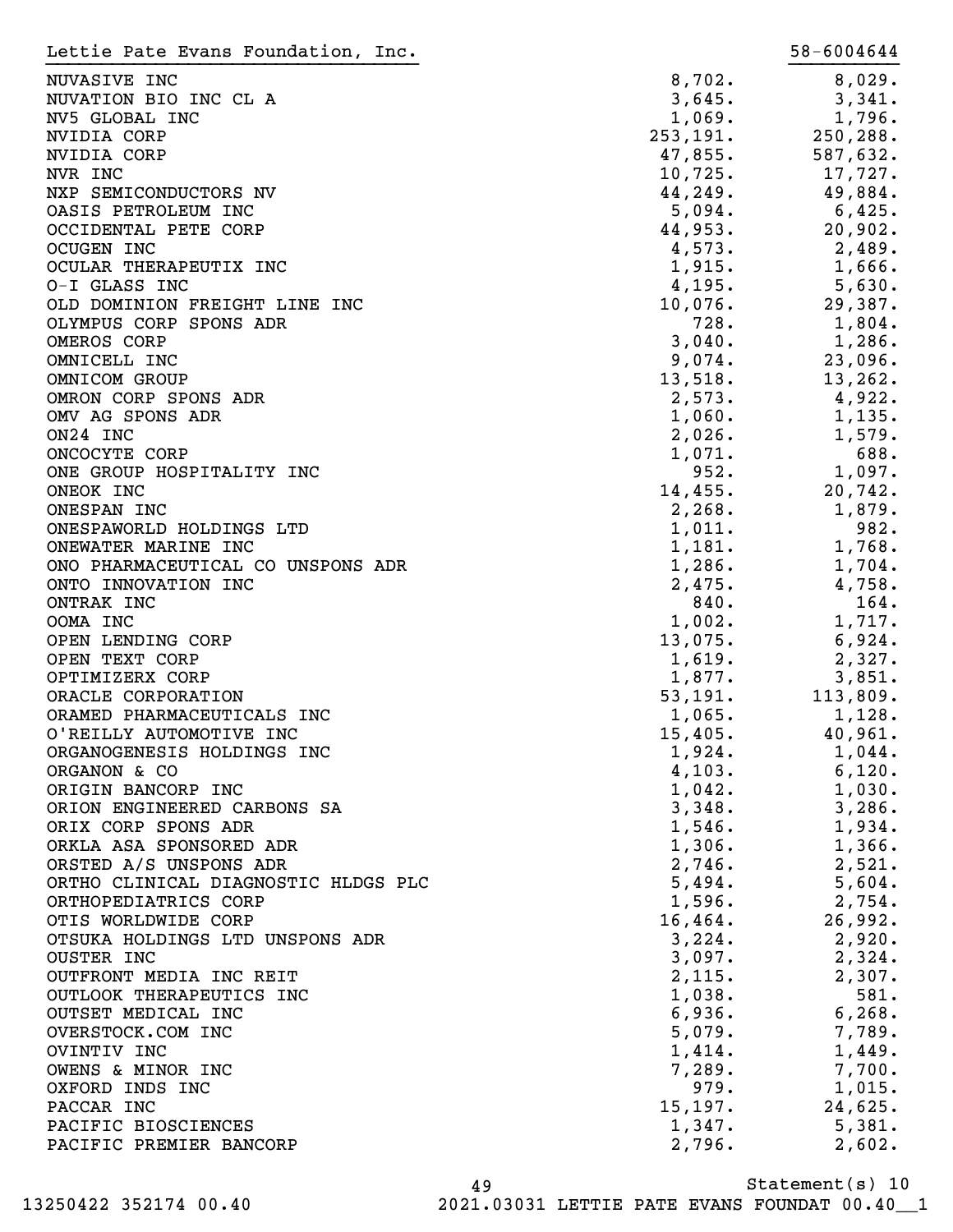| Lettie Pate Evans Foundation, Inc. |           | 58-6004644     |
|------------------------------------|-----------|----------------|
| PACIRA BIOSCIENCES INC             | 5,667.    | 8,303.         |
| PACKAGING CORP OF AMERICA          | 8,036.    | 10,075.        |
| PAE INC                            | 1,802.    | 1,936.         |
| PAGERDUTY INC                      | 10,784.   | 8,305.         |
| PALOMAR HOLDINGS INC               | 4,122.    | 5,052.         |
| PAN AMERICAN SILVER CORP           | 2, 266.   | 1,723.         |
| PAN PACIFIC INTL HLDGS UNSPONS ADR | 786.      | 662.           |
| PANASONIC CORPORATION SPONS ADR    | 2,151.    | 1,670.         |
| PANDORA A/S SPONS ADR              | 1,360.    | 1,845.         |
| PAPA JOHNS INTL INC                | 6,597.    | 13,881.        |
| PAR PACIFIC HOLDINGS INC           | 1,877.    | 1,847.         |
|                                    | 3,457.    |                |
| PAR TECHNOLOGY CORP                | 988.      | 4,011.<br>934. |
| PARATEK PHARMACEUTICALS INC        |           |                |
| PARKER HANNIFIN CORP               | 10,869.   | 33,403.        |
| PARTY CITY HOLDCO INC              | 3,319.    | 1,821.         |
| PATRICK INDS INC                   | 3,240.    | 5,648.         |
| PATTERSON COS INC                  | 1,945.    | 1,878.         |
| PAVMED INC                         | 1,431.    | 524.           |
| PAYA HOLDINGS INC                  | 2,542.    | 1,547.         |
| PAYCHEX INC                        | 13,690.   | 33,716.        |
| PAYCOM SOFTWARE INC                | 12,189.   | 16,192.        |
| PAYLOCITY HOLDING CORP             | 187,911.  | 208,529.       |
| PAYPAL HOLDINGS INC                | 76,580.   | 115,222.       |
| PAYPAL HOLDINGS INC                | 43,243.   | 175,945.       |
| PEARSON PLC SPONS ADR              | 816.      | 731.           |
| PELOTON INTERACTIVE INC-A          | 49,643.   | 39,121.        |
| PEMBINA PIPELINE CORP              | 2,311.    | 2,062.         |
| PENN NATL GAMING INC               | 13,733.   | 6,066.         |
| PENNANT GROUP INC                  | 1,742.    | 1,569.         |
| PENNYMAC MORTGAGE INVT TRUST REIT  | 1,042.    | 849.           |
| PENTAIR PLC                        | 4,841.    | 9,494.         |
| PEOPLES UNITED FINANCIAL, INC      | 7,166.    | 7,698.         |
| PERFICIENT INC                     | 4,757.    | 12,412.        |
| PERFORMANCE FOOD GROUP CO          | 19,976.   | 18,723.        |
| PERFORMANCE FOOD GROUP CO          | 108,075.  | 113,899.       |
| PERKINELMER INC                    | 4,474.    | 17,492.        |
| PERNOD RICARD SA SPONS ADR         | 2,146.    | 3,636.         |
| PERPETUA RESOURCES CORP            | 1,004.    | 556.           |
| PERSONALIS INC                     | 434.      | 485.           |
| PETIQ INC                          | 2,959.    | 1,908.         |
| PETMED EXPRESS INC                 | 2,183.    | 1,516.         |
| PETROCHINA CO LTD SPONS ADR        | 1,916.    | 1,238.         |
| PETROLEO BRASILEIRO SA SPONS ADR   | 2,239.    | 2,328.         |
| PETROLEO BRASILEIRO SPONS ADR      | 610.      | 637.           |
| PFIZER INC                         | 104, 270. | 261,414.       |
| PGT INNOVATIONS INC                | 1,421.    | 1,799.         |
| PHATHOM PHARMACEUTICALS INC        | 1,947.    | 944.           |
| PHIBRO ANIMAL HEALTH CORP          | 2,637.    | 1,919.         |
| PHILIP MORRIS INTL INC             | 111, 198. | 117,990.       |
| PHILLIPS 66                        | 30,409.   | 24,491.        |
| PHREESIA INC                       | 3,748.    | 5,208.         |
| PHYSICIANS REALTY TRUST REIT       | 119,504.  | 132,507.       |
| PINDUODUO SPONS ADR                | 2,341.    | 2,041.         |
| PING AN INSURANCE SPONS ADR        | 2,963.    | 2,624.         |
| PINNACLE FINANCIAL PARTNERS INC    | 151,429.  | 250, 401.      |
| PINNACLE WEST CAP CORP             | 5,598.    | 6,212.         |
| PIONEER NATURAL RESOURCES CO       | 26,058.   | 34,012.        |
| PIPER SANDLER COS                  | 97,464.   | 219,567.       |

Statement(s) 10 50 13250422 352174 00.40 2021.03031 LETTIE PATE EVANS FOUNDAT 00.40\_\_1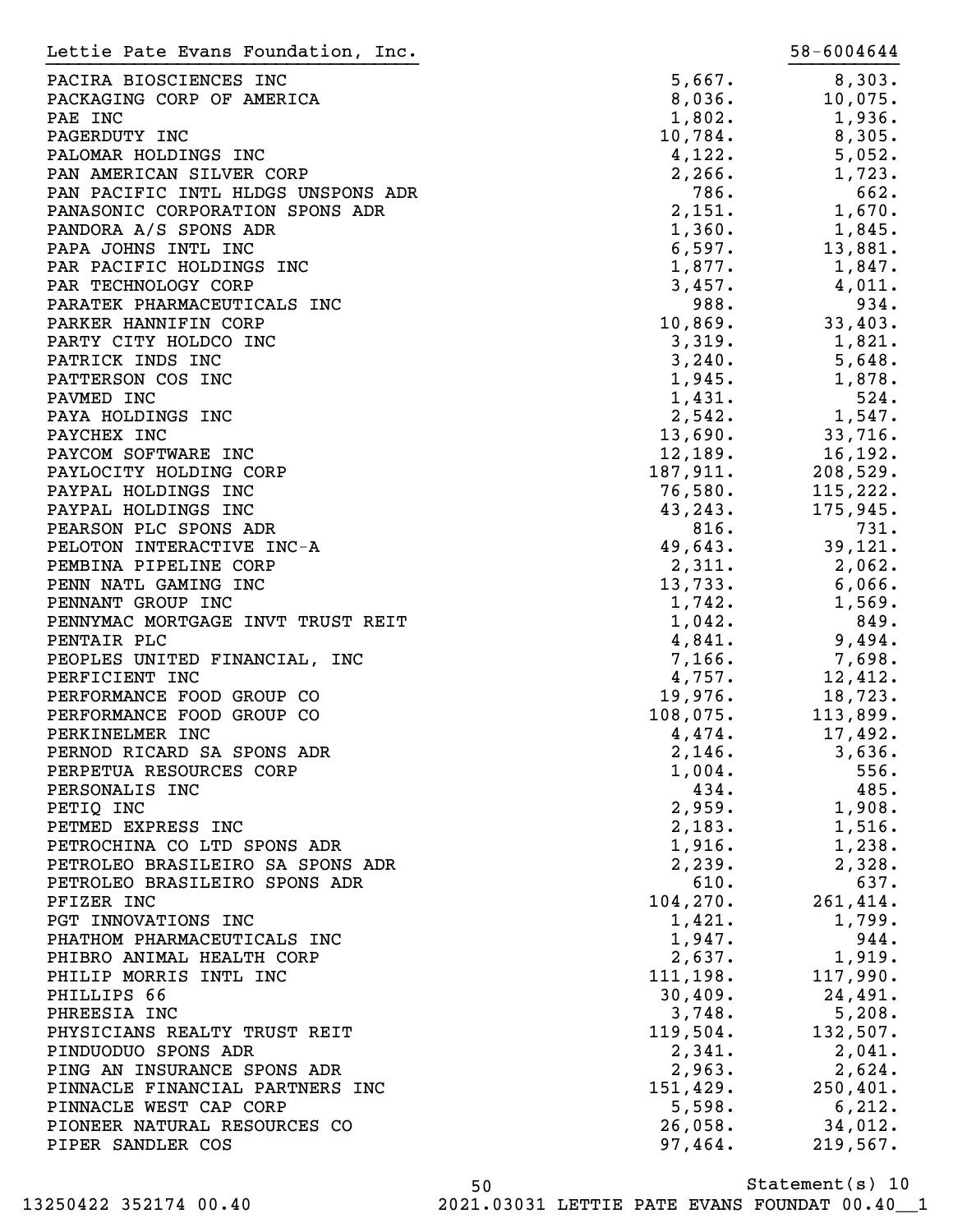| Lettie Pate Evans Foundation, Inc.        |                | 58-6004644       |
|-------------------------------------------|----------------|------------------|
| PITNEY BOWES INC                          | 3,399.         | 3,454.           |
| PJT PARTNERS INC CL A                     | 2,595.         | 4,371.           |
| PLANTRONICS INC                           | 1,117.         | 1,232.           |
| PLAYAGS INC                               | 966.           | 659.             |
| PLBY GROUP INC                            | 2,329.         | 1,891.           |
| PLDT INC SPONS ADR                        | 2,968.         | 4,644.           |
| PLEXUS CORP                               | 4,942.         | 7,479.           |
| PLIANT THERAPEUTICS INC                   | 2,044.         | 905.             |
| PMV PHARMACEUTICALS INC                   | 3,831.         | 2,495.           |
| PNC FINL SVCS GROUP INC                   | 30,814.        | 67,776.          |
| POLARIS INC                               | 176, 269.      | 175,966.         |
| POOL CORPORATION                          | 10,497.        | 18,112.          |
| PORCH GROUP INC                           | 4,013.         | 3,383.           |
| PORSCHE AUTOMOBIL UNSPONS ADR             | 1,274.         | 1,869.           |
| PORTILLO'S INC CL A                       | 2,031.         | 2,403.           |
| PORTLAND GENERAL ELECTRIC CO              | 115,898.       | 131,718.         |
| POSCO SPONS ADR                           | 8,324.         | 7,869.           |
| POWER ASSETS HLDGS-SPONS ADR              | 1,233.         | 1,110.           |
| POWER INTEGRATIONS INC                    | 7,755.         | 16,627.          |
| POWER INTEGRATIONS INC                    | 106,951.       | 143,980.         |
| PPG INDUSTRIES INC                        | 18,281.        | 31,384.          |
| PPL CORPORATION                           | 21,523.        | 19,148.          |
| PRECIGEN INC                              | 2,070.         | 1,068.           |
| PRECISION BIOSCIENCES INC                 | 1,974.         | 1,384.           |
| PRELUDE THERAPEUTICS INC                  | 2,187.         | 1,121.           |
| PRICESMART INC                            | 1,074.         | 878.             |
| PRINCIPAL FINL GROUP INC                  | 10,494.        | 15, 262.         |
| PRIVIA HEALTH GROUP INC                   | 2,671.         | 1,500.           |
| PROCTER & GAMBLE CO                       | 79,432.        | 314,564.         |
| PROG HOLDINGS INC                         | 1,827.         | 1,444.           |
| PROGRESS SOFTWARE CORP                    | 4,711.         | 6, 275.          |
| PROGRESSIVE CORP                          | 16,645.        | 48,553.          |
| PROGYNY INC                               | 8,105.         | 9,415.           |
| PROLOGIS INC REIT                         | 34,035.        | 99,164.          |
| PROS HOLDINGS INC                         | 7,910.         | 4,518.           |
| PROSUS NV SPONS ADR                       | 2,021.         | 2,043.           |
| PROTAGONIST THERAPEUTICS INC              | 2,988.         | 5,267.           |
| PROTHENA CORP PLC                         | 3,656.         | 3,853.           |
| PROTO LABS INC                            | 2,128.         | 1,181.           |
| PRUDENTIAL FINL INC                       | 25,109.        | 32,688.          |
| PRUDENTIAL PLC SPONS ADR                  | 3,301.         | 2,376.           |
| PS BUSINESS PKS INC/CA REIT               | 9,445.         | 10,866.          |
| PS BUSINESS PKS INC/CA REIT               | 98,895.        | 99,636.          |
| PT BANK MANDIRI UNSPONS ADR               | 3,072.         | 3,555.           |
| PT BANK RAKYAT INDONESIA UNSPONS ADR      | 2,285.         | 3,286.           |
| PTC INC                                   | 12, 163.       | 10,540.          |
| PTC THERAPEUTICS INC                      | 8,206.         | $8,165$ .        |
| PUBLIC SERVICE ENTERPRISE GROUP INC       | 17,510.        | 27,893.          |
| PUBLIC STORAGE INC REIT                   | 26,706.        | 44,198.          |
| PUBLICIS GROUPE SPONS ADR                 | 929.           | 1,031.           |
| PULMONX CORP                              | 3,520.         | 2,405.           |
| PULSE BIOSCIENCES INC                     | 1,063.         | 1,481.           |
| PULTE GROUP INC<br>PUMA BIOTECHNOLOGY INC | 5,906.<br>976. | 13, 204.<br>283. |
| PURE CYCLE CORP                           | 994.           | 1,358.           |
| PURECYCLE TECHNOLOGIES INC                | 3,286.         | 1,866.           |
| PURPLE INNOVATION INC                     | 4,965.         | 2,548.           |
| PVH CORP                                  | 5,416.         | 6,506.           |
|                                           |                |                  |

Statement(s) 10 51 13250422 352174 00.40 2021.03031 LETTIE PATE EVANS FOUNDAT 00.40\_\_1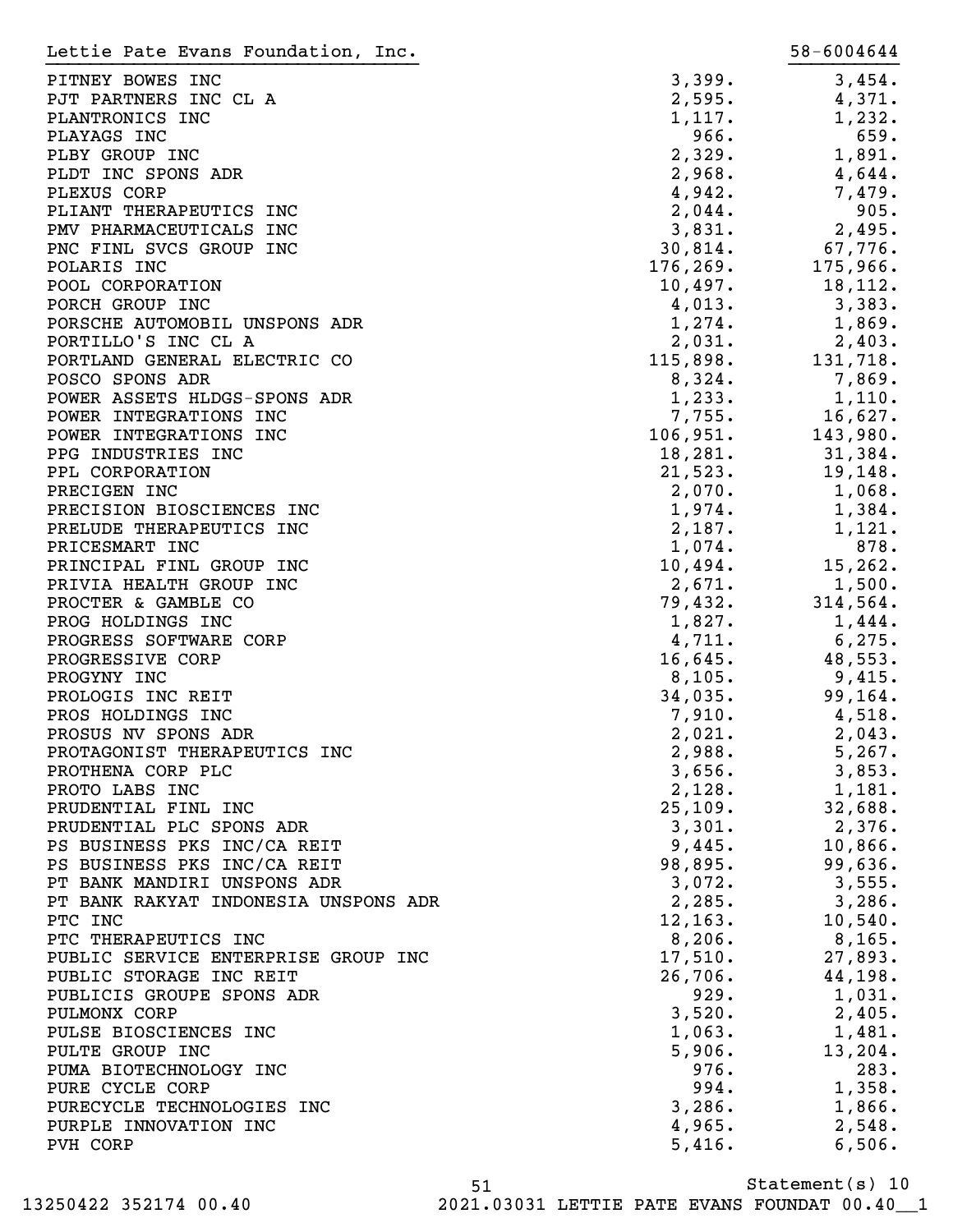| Lettie Pate Evans Foundation, Inc.                              |                  | 58-6004644 |
|-----------------------------------------------------------------|------------------|------------|
| PZENA INVESTMENT MANAGEMENT CL A                                | 968.             | 1,146.     |
| Q2 HOLDINGS INC                                                 | 13,413.          | 13,028.    |
| QBE INS GROUP LTD SPONS ADR                                     | 2,197.           | 2,207.     |
| QIAGEN NV                                                       | 977.             | 1,501.     |
| QORVO INC                                                       | 4,333.           | 12,980.    |
| QUAKER CHEMICAL CORP                                            | 7,354.           | 9,231.     |
| QUAKER CHEMICAL CORP                                            | 111,788.         | 172,162.   |
| QUALCOMM INC                                                    | 50, 287.         | 164,400.   |
| QUALYS INC                                                      | 8,225.           | 13,859.    |
| QUANTA SERVICES INC                                             | 2,642.           | 13,645.    |
| QUANTERIX CORP                                                  | 3,351.           | 3,901.     |
| QUEST DIAGNOSTICS INC                                           | 7,194.           | 18,512.    |
| QUINSTREET INC                                                  | 2,913.           | 2,674.     |
| QUOTIENT LTD                                                    | 1,499.           | 521.       |
| QUOTIENT TECHNOLOGY INC                                         | 2,811.           | 2, 263.    |
| R1 RCM INC                                                      | 3,860.           | 9,941.     |
| RACKSPACE TECHNOLOGY INC                                        | 2,725.           | 1,940.     |
| RADIUS HEALTH INC                                               | 2,765.           | 1,038.     |
| RADNET INC                                                      | 1,733.           | 3,643.     |
| RAKUTEN GROUP INC SPONS ADR                                     | 1,811.           | 1,620.     |
| RALPH LAUREN CORP                                               | 5,386.           | 5,230.     |
| RANPAK HOLDINGS CORP CL A                                       | 1,005.           | 1,541.     |
| RAPID7 INC                                                      | 10,795.          | 20,713.    |
| RAPID7 INC                                                      | 51,033.          | 270, 216.  |
| RAPPI INC SER E CVT PFD PP                                      | 14,757.          | 15,913.    |
| RAPT THERAPEUTICS INC                                           | 2,760.           | 3,049.     |
| RAYMOND JAMES FINANCIAL INC                                     | 7,843.           | 15, 160.   |
| RAYTHEON TECHNOLOGIES CORP                                      | 67,157.          | 101,981.   |
| RBC BEARINGS INC                                                | 1,274.           | 2,020.     |
| RBC BEARINGS INC                                                | 159,344.         | 229,842.   |
| RCI HOSPITALITY HOLDINGS INC                                    | 1,686.           | 1,947.     |
| REALREAL INC                                                    | 3,793.           | 2,961.     |
| REALTY INCOME CORP REIT                                         | 24, 203.         | 29,495.    |
| REATA PHARMACEUTICALS INC CL A                                  | 10,647.          | 1,872.     |
| RECKITT BENCKISER GROUP SPONS ADR                               | 5,946.           | 5,495.     |
| RECRUIT HOLDINGS CO UNSPONS ADR                                 |                  | 2,229.     |
| RECURSION PHARMACEUTICALS INC CL A                              | 2,492.<br>4,617. | 3,734.     |
|                                                                 | 1,278.           | 1,370.     |
| RED ELECTRICA CORP UNSPONS ADR<br>RED ROBIN GOURMET BURGERS INC | 1,530.           | 760.       |
| RED ROCK RESORTS INC CL A                                       | 5,172.           | 10,067.    |
| REDFIN CORP                                                     | 7,693.           | 11,978.    |
| REGENCY CENTERS CORPORATION REIT                                | 9,504.           | 10,624.    |
| REGENERON PHARMACEUTICALS INC                                   | 45,684.          | 53,679.    |
| REGENXBIO INC                                                   |                  | 1,995.     |
| REGIONAL MANAGEM                                                | 2,643.<br>1,053. |            |
|                                                                 |                  | 1,207.     |
| REGIONS FINANCIAL CORP                                          | 8,045.           | 18,312.    |
| REGIS CORP                                                      | 1,005.           | 183.       |
| REKOR SYSTEMS INC                                               | 956.             | 596.       |
| RELAY THERAPEUTICS INC                                          | 7,626.           | 6,388.     |
| RELMADA THERAPEUTICS INC                                        | 2,039.           | 1,059.     |
| RELX PLC SPONS ADR                                              | 3,552.           | 5,413.     |
| RENAULT SA UNSPONS ADR                                          | 2,740.           | 1,002.     |
| RENT A CENTER INC                                               | 5,987.           | 8,743.     |
| RENTOKIL INITIAL PLC SPONS ADR                                  | 1,140.           | 1,364.     |
| REPAY HOLDINGS CORP CL A                                        | 2,593.           | 1,845.     |
| REPLIMUNE GROUP INC                                             | 1,765.           | 1,897.     |
| REPSOL SA SPONS-ADR                                             | 1,557.           | 1,090.     |
| REPUBLIC SERVICES INC                                           | 7,865.           | 25,101.    |

Statement(s) 10 52 13250422 352174 00.40 2021.03031 LETTIE PATE EVANS FOUNDAT 00.40\_\_1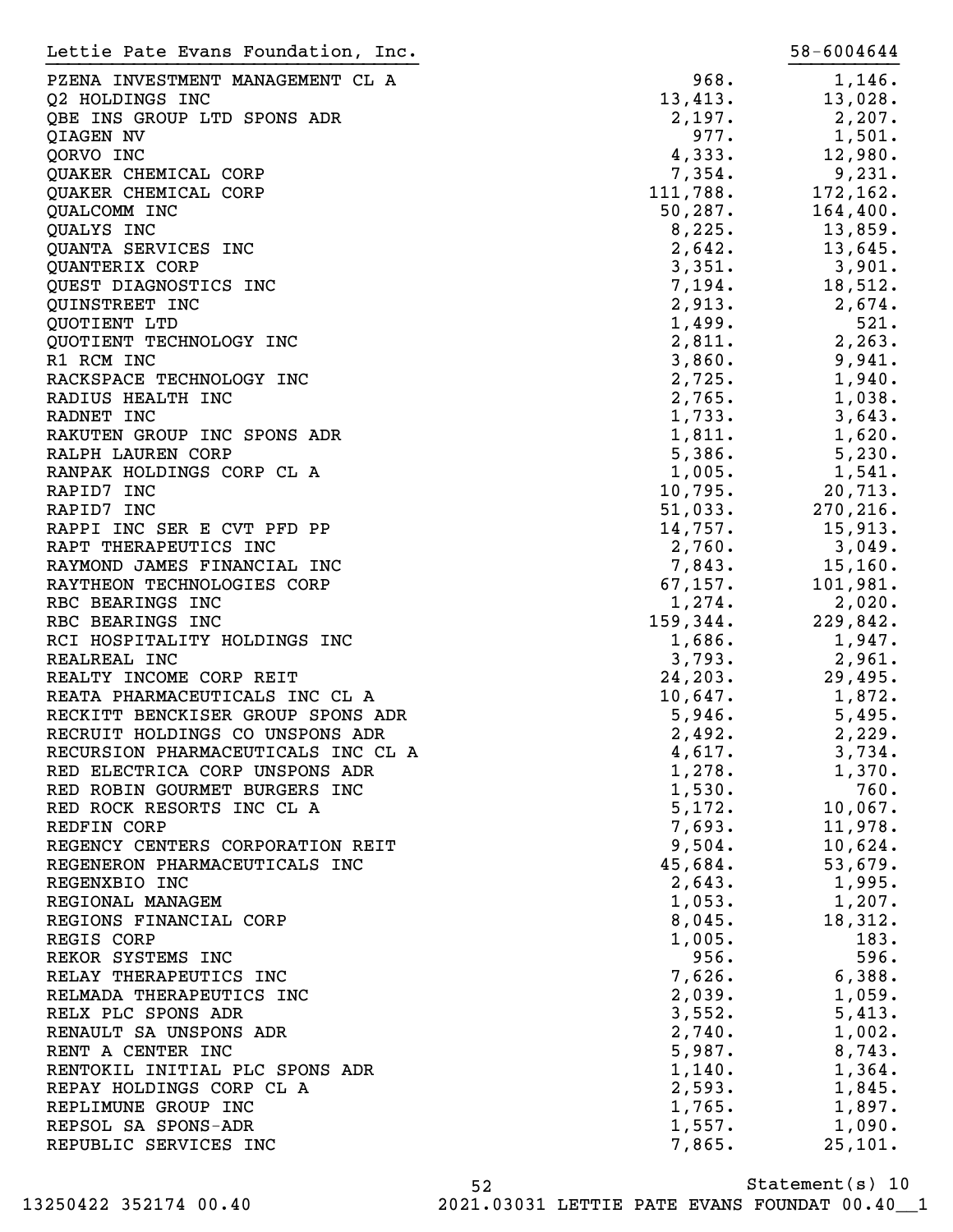| Lettie Pate Evans Foundation, Inc.  |          | 58-6004644 |
|-------------------------------------|----------|------------|
| RESIDEO TECHNOLOGIES INC            | 1,478.   | 1,302.     |
| RESMED INC                          | 9,845.   | 29,955.    |
| RESTAURANT BRANDS INTERNATIONAL INC | 1,610.   | 1,517.     |
| RETRACTABLE TECHNOLOGIES INC        | 886.     | 541.       |
| REVANCE THERAPEUTICS INC            | 4,287.   | 3,395.     |
| REVOLUTION MEDICINES INC            | 1,126.   | 705.       |
| REVOLVE GROUP INC CL A              | 4,684.   | 3,755.     |
| RIGEL PHARMACEUTICALS INC           | 1,090.   | 1,155.     |
| RIMINI STREET INC                   | 1,006.   | 1,236.     |
| RIO TINTO PLC SPONS ADR             | 3,600.   | 4,552.     |
| RIOT BLOCKCHAIN INC                 | 9,235.   | 6,364.     |
| RITCHIE BROS AUCTIONEERS INC        | 862.     | 735.       |
| RITCHIE BROS AUCTIONEERS INC        | 70,017.  | 138,763.   |
| RIVIAN AUTOMOTIVE INC CL A          | 50,934.  | 67,710.    |
| RIVIAN AUTOMOTIVE INC LOCKUP SHS    | 131,324. | 818,285.   |
| RLI CORP                            | 10,040.  | 12,892.    |
| RLX TECHNOLOGY INC SPONS ADR        | 655.     | 620.       |
| RMR GROUP INC CL A                  | 1,046.   | 798.       |
| ROBERT HALF INTL INC                | 5,174.   | 11,040.    |
| ROCHE HLDG LTD SPONS ADR            | 11,033.  | 17,885.    |
| ROCKET PHARMACEUTICALS INC          | 3,458.   | 2,554.     |
| ROCKWELL AUTOMATION INC             | 9,786.   | 31,745.    |
| ROGERS COMMUNICATIONS-CL B          | 995.     | 905.       |
| ROGERS CORP                         | 8,739.   | 13,104.    |
| ROLLINS INC                         | 4,315.   | 5,645.     |
| ROLLS-ROYCE HOLDINGS PLC SPONS ADR  | 2,445.   | 627.       |
| ROMEO POWER INC                     | 1,004.   | 420.       |
| ROPER TECHNOLOGIES INC              | 16, 366. | 41,316.    |
| ROSS STORES INC                     | 13,860.  | 32, 113.   |
| ROSS STORES INC                     | 186,396. | 242,502.   |
| ROYAL BANK OF CANADA                | 6,847.   | 9,446.     |
| ROYAL CARIBBEAN CRUISES LTD         | 18,353.  | 14,380.    |
| ROYAL DUTCH SHELL PLC SPONS ADR     | 14,396.  | 10,503.    |
| ROYAL KPN NEDERLAND NV SPONS ADR    | 894.     | 952.       |
| RPM INTERNATIONAL INC               | 88,087.  | 174,730.   |
| RUBIUS THERAPEUTICS INC             | 2,498.   | 1,365.     |
| RUSH STREET INTERACTIVE INC         | 2,000.   | 2,558.     |
| RUTH'S HOSPITALITY GROUP INC        | 1,218.   | 2,129.     |
| RWE AKTIENGESELLSCHAF SPONS ADR     | 1,252.   | 1,756.     |
| RYERSON HOLDING CORP                | 996.     | 1,745.     |
| RYMAN HOSPITALITY PPTYS INC REIT    | 9,743.   | 13,610.    |
| RYOHIN KEIKAKU CO UNSPONS ADR       | 3,036.   | 1,558.     |
| S&P GLOBAL INC                      | 19,827.  | 91,082.    |
| S&P GLOBAL INC                      | 53, 205. | 108,544.   |
| SAFEHOLD INC REIT                   | 563.     | 2,475.     |
| SAFRAN SA UNSPONSORED ADR           | 2, 233.  | 2,692.     |
| SAIA INC                            | 7,603.   | 26,625.    |
| SAILPOINT TECHNOLOGIES HOLDINGS INC | 5,763.   | 13, 148.   |
| SALESFORCE COM INC                  | 86, 169. | 195,680.   |
| SALESFORCE COM INC                  | 365,766. | 491,233.   |
| SALLY BEAUTY CO INC                 | 7,519.   | 6,147.     |
| SAMPO OYJ A SHARES UNSPONS ADR      | 1,696.   | 1,630.     |
| SANA BIOTECHNOLOGY INC              | 4,778.   | 3,793.     |
| SANDERSON FARMS INC                 | 6,957.   | 10,318.    |
| SANDVIK AB SPONS ADR                | 983.     | 1,593.     |
| SANGAMO THERAPEUTICS INC            | 3,041.   | 2,220.     |
| SANLAM LTD SPONS ADR                | 4,959.   | 3,556.     |
| SANOFI SPONS ADR                    | 6,007.   | 6,112.     |

Statement(s) 10 53 13250422 352174 00.40 2021.03031 LETTIE PATE EVANS FOUNDAT 00.40\_\_1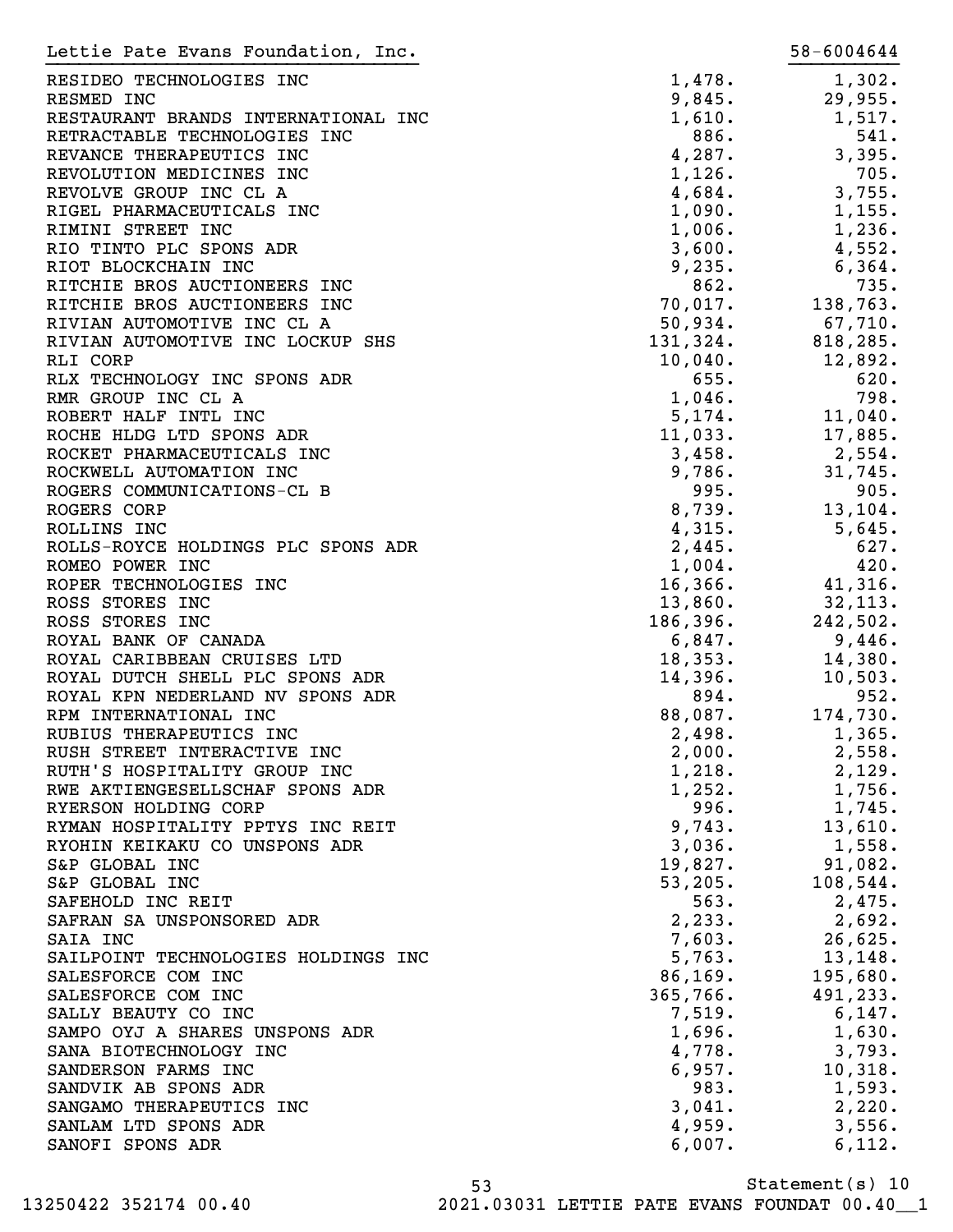| Lettie Pate Evans Foundation, Inc.   |         | 58-6004644 |
|--------------------------------------|---------|------------|
| SANTEN PHARMACEUTICAL CO UNSPONS ADR | 2,878.  | 2,179.     |
| SAP SE SPONS ADR                     | 7,096.  | 8,687.     |
| SAPIENS INTERNATIONAL CORP           | 2,338.  | 2,928.     |
| SAUL CENTERS INC REIT                | 2,685.  | 2,810.     |
| SBA COMMUNICATIONS CORP CL A REIT    | 13,360. | 33,845.    |
| SBERBANK RUSSIA SPONS ADR            | 3,809.  | 4,363.     |
| SCHLUMBERGER LTD                     | 77,172. | 34, 443.   |
| SCHNEIDER ELECTRIC UNSPONS ADR       | 3,778.  | 8,548.     |
| SCHNEIDER NATIONAL INC CL B          | 85,556. | 94,400.    |
| SCHOLAR ROCK HOLDING CORP            | 1,063.  |            |
|                                      |         | 2,111.     |
| SCHRODINGER INC                      | 9,703.  | 4,667.     |
| SCIENTIFIC GAMES CORP                | 2,526.  | 8,755.     |
| SEA LTD SPONS ADR                    | 1,070.  | 1,119.     |
| SEAGATE TECHNOLOGY HOLDINGS PLC      | 5,372.  | 16,834.    |
| SEALED AIR CORP NEW                  | 7,101.  | 10,053.    |
| SEASPINE HOLDINGS CORP               | 985.    | 640.       |
| SEAWORLD ENTERTAINMENT INC           | 3,334.  | 6,681.     |
| SECOM LTD UNSPONS ADR                | 869.    | 814.       |
| SEELOS THERAPEUTICS INC              | 1,024.  | 574.       |
| SEER INC CL A                        | 2,210.  | 1,505.     |
| SEIKO EPSON UNSPONS ADR              | 2,300.  | 1,978.     |
| SELECT MEDICAL HLDGS CORP            | 4,771.  | 9,290.     |
| SELECTQUOTE INC                      | 8,681.  | 3,597.     |
| <b>SEMPRA</b>                        | 28,007. | 33,467.    |
| SEMTECH CORP                         | 9,894.  | 17,252.    |
| SENSEONICS HOLDINGS INC              | 4,904.  | 3,626.     |
| SENSIENT TECHNOLOGIES CORP           | 4,563.  | 6,404.     |
| SENTINELONE INC CL A                 | 83,071. | 71,999.    |
| SERES THERAPEUTICS INC               | 1,576.  | 1,858.     |
| SERVICENOW INC                       | 46,604. | 102,559.   |
| SERVICENOW INC                       | 95,539. | 247,311.   |
| SERVISFIRST BANCSHARES INC           | 4,807.  | 10,872.    |
| SESEN BIO INC                        | 2,115.  | 412.       |
| SEVEN & I HOLDINGS UNSPONS ADR       | 2,730.  | 2,833.     |
|                                      |         |            |
| SGS SA UNSPONS ADR                   | 2,008.  | 2,672.     |
| SHAKE SHACK INC - CLASS A            | 8,030.  | 8,371.     |
| SHARP CORPORATION UNSPONS ADR        | 1,825.  | 713.       |
| SHARPS COMPLIANCE CORP               | 949.    | 920.       |
| SHATTUCK LABS INC                    | 2,311.  | 477.       |
| SHAW COMMUNICATIONS INC-CL B         | 2,039.  | 2,700.     |
| SHENANDOAH TELECOMMUNICATION         | 2,041.  | 1,275.     |
| SHERWIN WILLIAMS CO                  | 19,203. | 68,671.    |
| SHIMANO INC UNSPONS ADR              | 936.    | 1,685.     |
| SHIN ETSU CHEMICAL CO UNSPONS ADR    | 2,218.  | 4,255.     |
| SHINHAN FINANCIAL GROUP SPONS ADR    | 9,143.  | 7,418.     |
| SHISEIDO LTD SPONS ADR               | 2,147.  | 3,017.     |
| SHOCKWAVE MEDICAL INC                | 5,687.  | 18,546.    |
| SHOE CARNIVAL INC                    | 1,800.  | 1,876.     |
| SHOPIFY INC CL A                     | 7,029.  | 11,019.    |
| SHOPIFY INC CL A                     | 42,999. | 48, 209.   |
| SHOPRITE HLDGS LTD SPONS ADR         | 4,166.  | 3,818.     |
| SHOTSPOTTER INC                      | 979.    | 738.       |
| SHUTTERSTOCK INC                     | 3, 163. | 8,094.     |
| SHYFT GROUP INC                      | 446.    | 5,257.     |
| SI-BONE INC                          | 2,195.  | 2, 243.    |
| SIEMENS AG SPONS ADR                 | 6,948.  | 8,660.     |
| SIEMENS GAMESA RENEWABLE UNSPONS ADR | 1,465.  | 1,298.     |
| SIEMENS HEALTHINEERS AG UNSPONS ADR  | 2,138.  | 3,513.     |
|                                      |         |            |

Statement(s) 10 54 13250422 352174 00.40 2021.03031 LETTIE PATE EVANS FOUNDAT 00.40\_\_1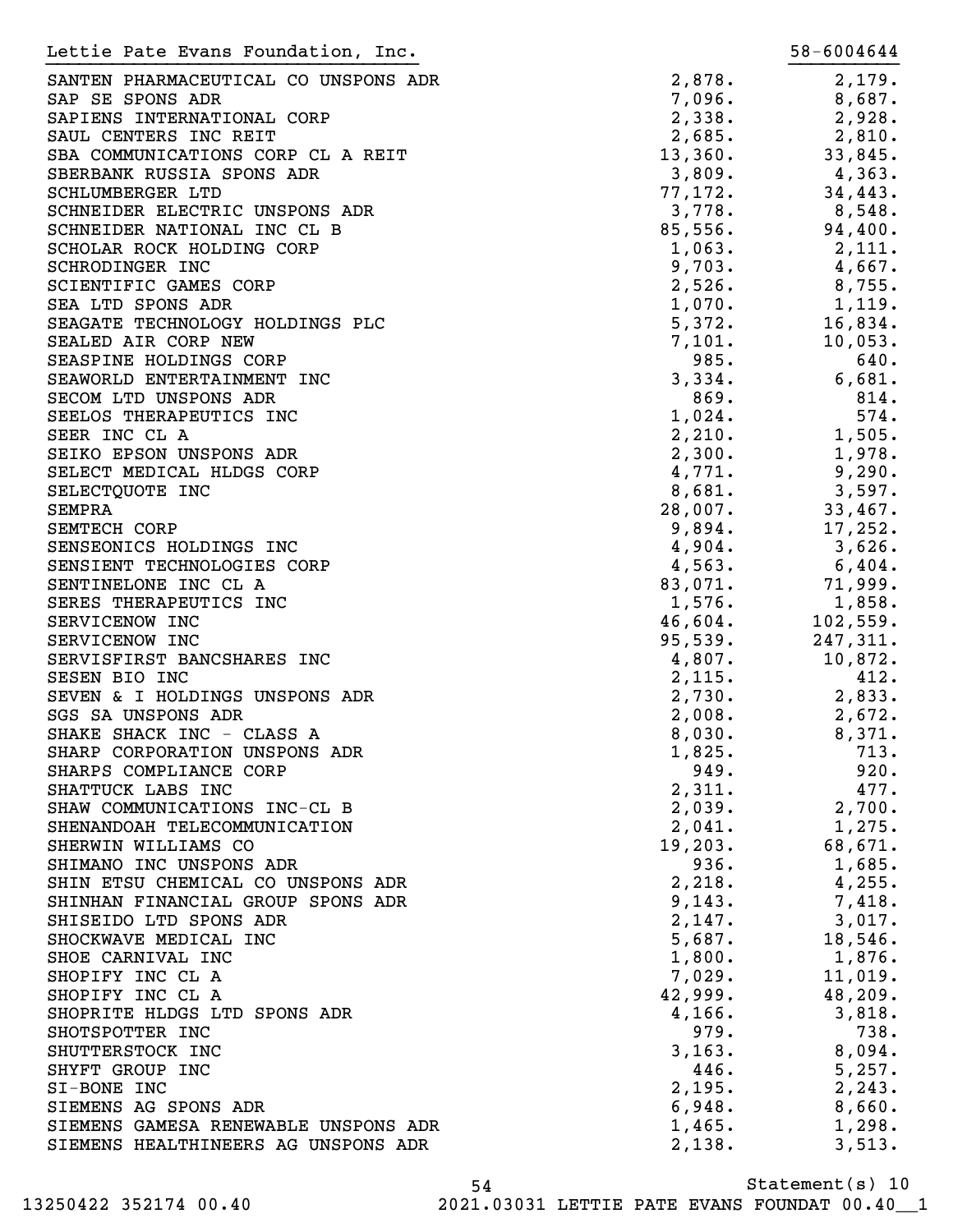| Lettie Pate Evans Foundation, Inc.                 |                  | 58-6004644       |
|----------------------------------------------------|------------------|------------------|
| SIENTRA INC                                        | 973.             | 422.             |
| SIGA TECHNOLOGIES INC                              | 1,082.           | 1,120.           |
| SIGNATURE BANK                                     | 15,477.          | 16,497.          |
| SIGNATURE BANK                                     | 140, 271.        | 389,781.         |
| SIGNET JEWELERS LTD                                | 9,362.           | 10,444.          |
| SILA NANO SER F CONV PFD STK PP                    | 10,483.          | 10,483.          |
| SILICON LABORATORIES INC                           | 12,957.          | 26, 215.         |
| SILICON LABORATORIES INC                           | 96, 161.         | 238,828.         |
| SILK ROAD MEDICAL INC                              | 3,587.           | 3,878.           |
| SILVERGATE CAPITAL CORP                            | 9,112.           | 12,152.          |
| SIMON PROPERTY GROUP INC REIT                      | 50,023.          | 41,221.          |
| SIMPSON MANUFACTURING CO INC                       | 8,745.           | 17,940.          |
| SIMULATIONS PLUS INC                               | 1,537.           | 2,176.           |
| SINCLAIR BROADCAST GROUP INC CL A                  | 1,045.           | 793.             |
| SINGAPORE AIRLINES LTD UNSPONS ADR                 | 1,140.           | 1,292.           |
| SINGAPORE EXCHANGE LTD UNSPONS ADR                 | 3,061.           | 3,982.           |
| SINGAPORE TELECOM SPONS ADR                        | 2,190.           | 1,667.           |
| SINOPHARM GROUP CO LTD UNSPONS ADR                 | 1,248.           | 984.             |
| SITIME CORP                                        | 5,580.           | 13,457.          |
| SK TELECOM LTD SPONS ADR                           | 5,576.           | 3,787.           |
| SKIA AG UNSPONS ADR                                | 1,074.           | 2,369.           |
| SKYLINE CHAMPION CORP                              | 3,893.           | 12,163.          |
| SKYWATER TECHNOLOGY INC                            | 978.             | 551.             |
| SKYWORKS SOLUTIONS INC                             | 10, 227.         | 20,013.          |
| SLEEP NUMBER CORP                                  | 816.             | 2,681.           |
| SMART GLOBAL HOLDINGS INC                          | 1,098.           | 3,124.           |
| SMC CORPORATION SPONS ADR                          | 3,691.           | 6,981.           |
| SMITH & WESSON BRANDS INC                          | 4,778.           | 2,795.           |
| SMITH A O CORPORATION                              | 6,327.           | 9,873.           |
| SNAP INC CL A                                      | 80,550.          | 213,281.         |
| SNAP-ON INC                                        | 7,524.           | 9,692.           |
| SNOWFLAKE INC CL A                                 | 7,635.           | 17,276.          |
| SOC TELEMED INC                                    | 974.             | 207.             |
| SOCIEDAD QUIMICA MINERA SPONS ADR                  | 1,321.           | 1,160.           |
| SODEXO SA SPONS ADR                                | 1,238.           | 1,065.           |
| SOFTBANK GROUP CORP UNSPONS ADR                    | 3,038.           | 3,559.           |
| SOLAREDGE TECHNOLOGIES INC                         | 15,021.          | 14,590.          |
| SONIC HEALTHCARE LTD SPONS ADR                     | 2,286.           | $4,340$ .        |
| SONOS INC                                          | 6,458.           | 10,311.          |
| SONOVA HOLDING AG UNSPONS ADR                      | 2,040.           | 4,083.           |
| SONY GROUP CORP SPONS ADR                          | 3,248.           | 10,870.          |
| SORRENTO THERAPEUTICS INC<br>SOUTH32 LTD SPONS ADR | 5,202.<br>2,548. | 3,399.<br>2,918. |
| SOUTHERN COMPANY                                   | 39,549.          | 57,744.          |
| SOUTHERN COPPER CORP                               | 771.             | 1,358.           |
| SOUTHWEST AIRLINES CO                              | 22,366.          | 21,034.          |
| SOUTHWESTERN ENERGY CO                             | 15,207.          | 13,365.          |
| SP PLUS CORPORATION                                | 2,097.           | 1,919.           |
| SPARK NEW ZEALAND SPONS ADR                        | 2,212.           | 2,481.           |
| SPECTRUM PHARMACEUTICALS INC                       | 1,786.           | 582.             |
| SPERO THERAPEUTICS INC                             | 922.             | 1,121.           |
| SPLUNK INC                                         | 99, 218.         | 89,683.          |
| SPORTSMAN'S WAREHOUSE HOLDINGS                     | 1,978.           | 1,676.           |
| SPOTIFY TECHNOLOGY SA                              | 138,578.         | 199,628.         |
| SPRINGWORKS THERAPEUTICS INC                       | 4,206.           | 5,516.           |
| SPROUT SOCIAL INC CL A                             | 6,796.           | 11,880.          |
| SPROUTS FARMERS MARKETS LLC                        | 4,143.           | 4,660.           |
| SPS COMMERCE INC                                   | 5,847.           | 15,231.          |
|                                                    |                  |                  |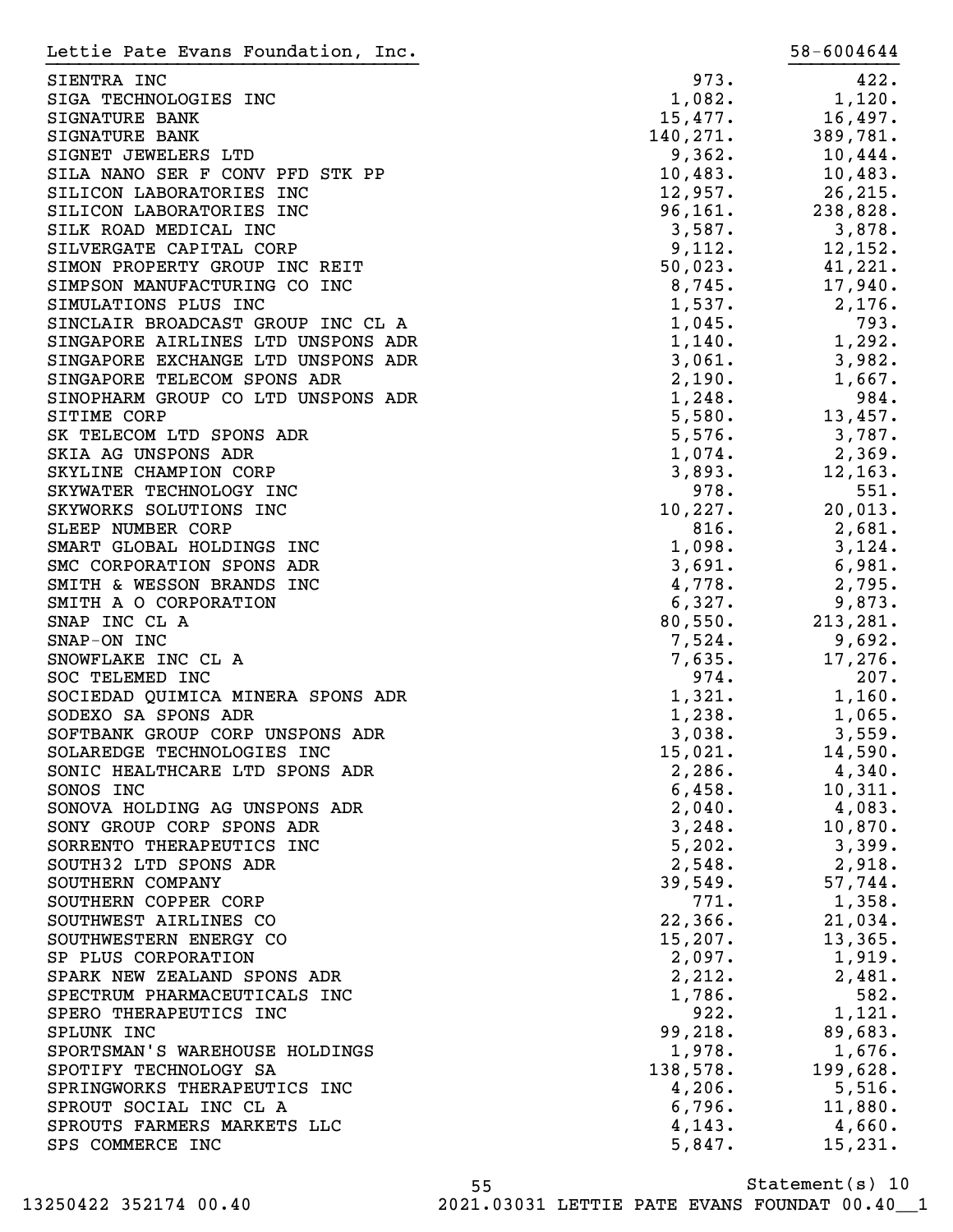| Lettie Pate Evans Foundation, Inc.   |          | 58-6004644 |
|--------------------------------------|----------|------------|
| SPX CORP                             | 4,511.   | 7,102.     |
| SPX FLOW INC                         | 1,030.   | 1,384.     |
| SSE PLC SPONS ADR                    | 1,343.   | 2,229.     |
| ST JOE COMPANY                       | 3,016.   | 5,153.     |
| STAAR SURGICAL CO                    | 5,992.   | 13,330.    |
| STANDARD BANK GROUP SPONS ADR        | 3,288.   | 2,353.     |
| STANLEY BLACK & DECKER INC           | 13,525.  | 22,634.    |
| STARBUCKS CORP                       | 57,051.  | 108,899.   |
| STATE STREET CORP                    | 18,936.  | 25,668.    |
| STELLANTIS NV                        | 1,410.   | 1,538.     |
| STEM INC                             | 8,884.   | 6,070.     |
| STEPAN COMPANY                       | 1,016.   | 1,367.     |
| STEPSTONE GROUP INC                  | 3,831.   | 4,614.     |
| STEREOTAXIS INC                      | 875.     | 1,172.     |
| STERIS PLC                           | 12,826.  | 19,473.    |
| STERIS PLC                           | 66,657.  | 186,452.   |
| STITCH FIX INC CL A                  | 6,784.   | 4,541.     |
| STMICROELECTRONICS NV SPONS NY SHS   | 2,157.   | 2,591.     |
| STOKE THERAPEUTICS INC               | 1,203.   | 1,271.     |
| STRIPE INC-CL B                      | 4,864.   | 20,042.    |
| STRYKER CORPORATION                  | 28,780.  | 69,797.    |
| STRYKER CORPORATION                  | 167,729. | 290, 151.  |
| STURM RUGER & CO INC                 | 2,451.   | 2,993.     |
| SUBARU CORP UNSPONS ADR              | 1,925.   | 998.       |
| SUEZ SPONS ADR                       | 719.     | 1,238.     |
| SUMITOMO CHEM CO LTD UNSPONS ADR     | 605.     | 920.       |
| SUMITOMO MITSUI TRUST-SPONS ADR      | 893.     | 846.       |
| SUMMIT HOTEL PROPERTIES REIT         | 136,794. | 95,921.    |
|                                      |          |            |
| SUMMIT THERAPEUTICS INC              | 2,028.   | 952.       |
| SUMO LOGIC INC                       | 5,179.   | 3,268.     |
| SUN COMMUNITIES INC REIT             | 119,935. | 264,142.   |
| SUN COUNTRY AIRLINES HOLDINGS        | 1,969.   | 1,390.     |
| SUN HUNG KAI PROP LTD SPONS ADR      | 5,646.   | 4,207.     |
| SUN LIFE FINANCIAL INC               | 2,567.   | 3,676.     |
| SUNCOR ENERGY INC                    | 3,776.   | 2,628.     |
| SUNNOVA ENERGY INTERNATIONAL INC     | 1,017.   | 670.       |
| SUNNY OPTICAL TECH UNSPONS ADR       | 3,185.   | 3,482.     |
| SUNPOWER CORPORATION                 | 1,707.   | 4,007.     |
| SUNTORY BVRGE & FOOD LTD UNSPONS ADR | 4,069.   | 3,305.     |
| SURGERY PARTNERS INC                 | 975.     | 4,967.     |
| SURGUTNEFTEGAZ PJSC SPONS PFD ADR    | 1,272.   | 1,347.     |
| SURMODICS INC                        | 1,462.   | 1,782.     |
| SUTRO BIOPHARMA INC                  | 824.     | 729.       |
| SUZANO SA SPONS ADR                  | 1,078.   | 1,469.     |
| SUZUKI MOTOR CORP UNSPONS ADR        | 1,322.   | 1,387.     |
| SVB FINANCIAL GROUP                  | 13,400.  | 29,164.    |
| SVENSKA HANDELSBANKEN AB UNSPONS ADR | 1,654.   | 1,214.     |
| SWEDBANK AB SPONS ADR                | 1,556.   | 1,147.     |
| SWEDISH MATCH AB UNSPONS ADR         | 2,725.   | 2,940.     |
| SWIRE PAC LTD SPONS ADR              | 3,712.   | $2,035$ .  |
| SWISS RE LTD SPONS ADR               | 2,052.   | 2,305.     |
| SYMRISE AG UNSPONS ADR               | 2,781.   | 4,263.     |
| SYNAPTICS INC                        | 7,276.   | 32,136.    |
| SYNCHRONY FINANCIAL                  | 13,258.  | 20,040.    |
| SYNDAX PHARMACEUTICALS INC           | 459.     | 1,095.     |
| SYNEOS HEALTH INC CL A               | 159,000. | 276,620.   |
| SYNOPSYS INC                         | 9,694.   | 45,326.    |
| SYNOPSYS INC                         | 72,505.  | 165,825.   |

Statement(s) 10 56 13250422 352174 00.40 2021.03031 LETTIE PATE EVANS FOUNDAT 00.40\_\_1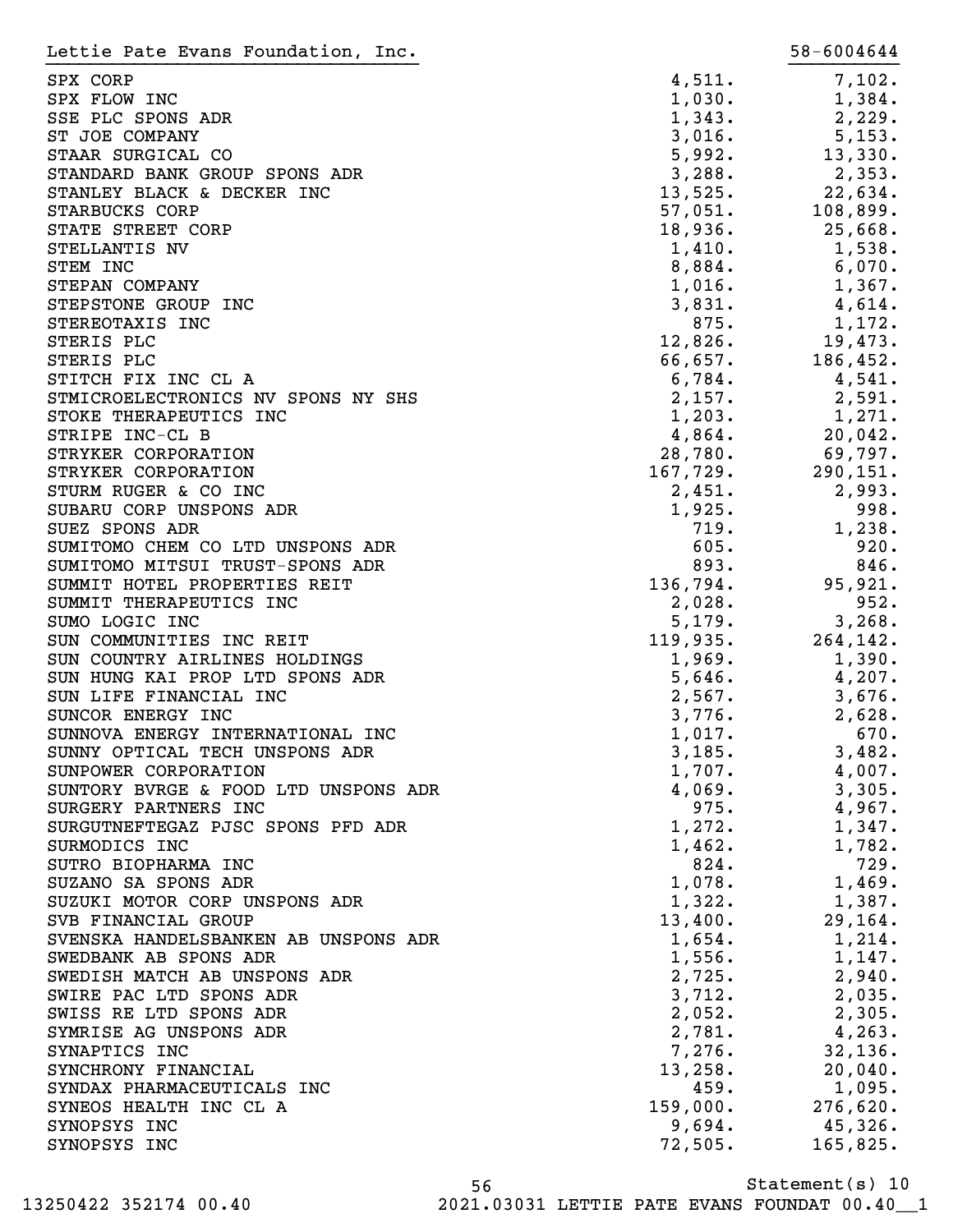| Lettie Pate Evans Foundation, Inc. |           | 58-6004644     |
|------------------------------------|-----------|----------------|
| SYROS PHARMACEUTICALS INC          | 996.      | 427.           |
| SYSCO CORP                         | 18,728.   | 31,734.        |
| SYSMEX CORP UNSPONS ADR            | 2,269.    | 3,185.         |
| T ROWE PRICE GROUP INC             | 14,880.   | 36,378.        |
|                                    |           |                |
| TABULA RASA HEALTHCARE INC         | 3,182.    | 1,080.         |
| TACTILE SYSTEMS TECHNOLOGY INC     | 1,767.    | 1,009.         |
| TAIWAN SEMICONDUCTOR SPONS ADR     | 13, 107.  | 39,582.        |
| TAKEDA PHARMACEUTICAL SPONS ADR    | 2,644.    | 1,922.         |
| TAKE-TWO INTERACTIVE SOFTWARE INC  | 9,872.    | 16,350.        |
| TAL EDUCATION GROUP SPONS ADR      | 2,342.    | 841.           |
| TAPESTRY INC                       | 8,112.    | 9,013.         |
| TARGET CORP                        | 30, 127.  | 92, 113.       |
| TATA MOTORS LTD SPONS ADR          | 3,454.    | 8,440.         |
| TATNEFT PAO SPONS ADR              | 760.      | 801.           |
| TATTOOED CHEF INC                  | 2,781.    | 2,160.         |
| TAYLOR MORRISON HOME CORP          | 960.      | 1,468.         |
| TC ENERGY CORP                     | 4,444.    | 4,096.         |
| TDK CORP SPONS ADR                 | 4, 163.   | 6,693.         |
| TE CONNECTIVITY LIMITED            | 16, 260.  | 40,658.        |
| TECHTARGET INC                     | 1,683.    | 7,748.         |
| TECHTRONIC IND SPONS ADR           | 2,079.    | 5,169.         |
| TECK RESOURCES LIMITED             | 1,230.    | 1,239.         |
|                                    |           |                |
| TELEDYNE TECHNOLOGIES INC          | 10,947.   | 14,417.        |
| TELEFLEX INC                       | 9,934.    | 12,811.        |
| TELEFONICA SA SPONS ADR            | 2,205.    | 1,035.         |
| TELEKOMUNIKASI INDONESIA SPONS ADR | 5,099.    | 6,407.         |
| TELESAT CORP CL A & CL B           | 1,573.    | 1,032.         |
| TELLURIAN INC                      | 4,019.    | 2,892.         |
| TELOS CORP                         | 2,797.    | 1,789.         |
| TELSTRA CORP SPONS ADR             | 774.      | 910.           |
| TELUS CORP                         | 1,164.    | 1,532.         |
| TENABLE HOLDINGS INC               | 8,912.    | 14,814.        |
| TENCENT HLDGS LTD UNSPONS ADR      | 15,893.   | 20,580.        |
| TENCENT MUSIC ENTERTAIN SPONS ADR  | 1,143.    | 411.           |
| TENET HEALTHCARE CORP              | 1,350.    | 2,777.         |
| TENNANT CO                         | 3,579.    | 4,376.         |
| TENNECO INC                        | 4,013.    | 2,170.         |
| TERADYNE INC                       | 9,318.    | 19,951.        |
| TEREX CORP                         | 7,845.    | 7,296.         |
| TERNA RETE ELETTRICA UNSPONS ADR   | 1,383.    | 1,977.         |
| TESCO PLC SPONS ADR                | 2,969.    |                |
|                                    |           | 3,591.         |
| TESLA INC                          | 453,745.  | 685,850.       |
| TETRA TECH INC                     | 13,359.   | 27,168.        |
| TETRA TECHNOLOGIES INC             | 1,176.    | 795.           |
| TEXAS INSTRUMENTS INC              | 43,180.   | 137,018.       |
| TEXAS ROADHOUSE INC CL A           | 11, 132.  | 18,481.        |
| TEXAS ROADHOUSE INC CL A           | 129, 160. | 182,488.       |
| TEXTAINER GROUP HOLDINGS LTD       | 954.      | 1,000.         |
| TEXTRON INC                        | 8,706.    | 16,058.        |
| TG THERAPEUTICS INC                | 7,038.    | 7,201.         |
| THALES SA UNSPONS ADR              | 1,055.    | 984.           |
| THE BEAUTY HEALTH COMPANY COM CL A | 3,800.    | 4,711.         |
| THE BUCKLE INC                     | 3,908.    | 3,554.         |
| THE COCA-COLA CO                   | 678,472.  | 458, 356, 393. |
| THE HERSHEY COMPANY                | 11,192.   | 21,862.        |
| THE JOINT CORP                     | 2,009.    | 2,693.         |
|                                    | 3,169.    |                |
| THERAVANCE BIOPHARMA, INC          |           | 2,055.         |
| THERMO FISHER SCIENTIFIC INC       | 50,786.   | 211,515.       |

Statement(s) 10 57

13250422 352174 00.40 2021.03031 LETTIE PATE EVANS FOUNDAT 00.40\_\_1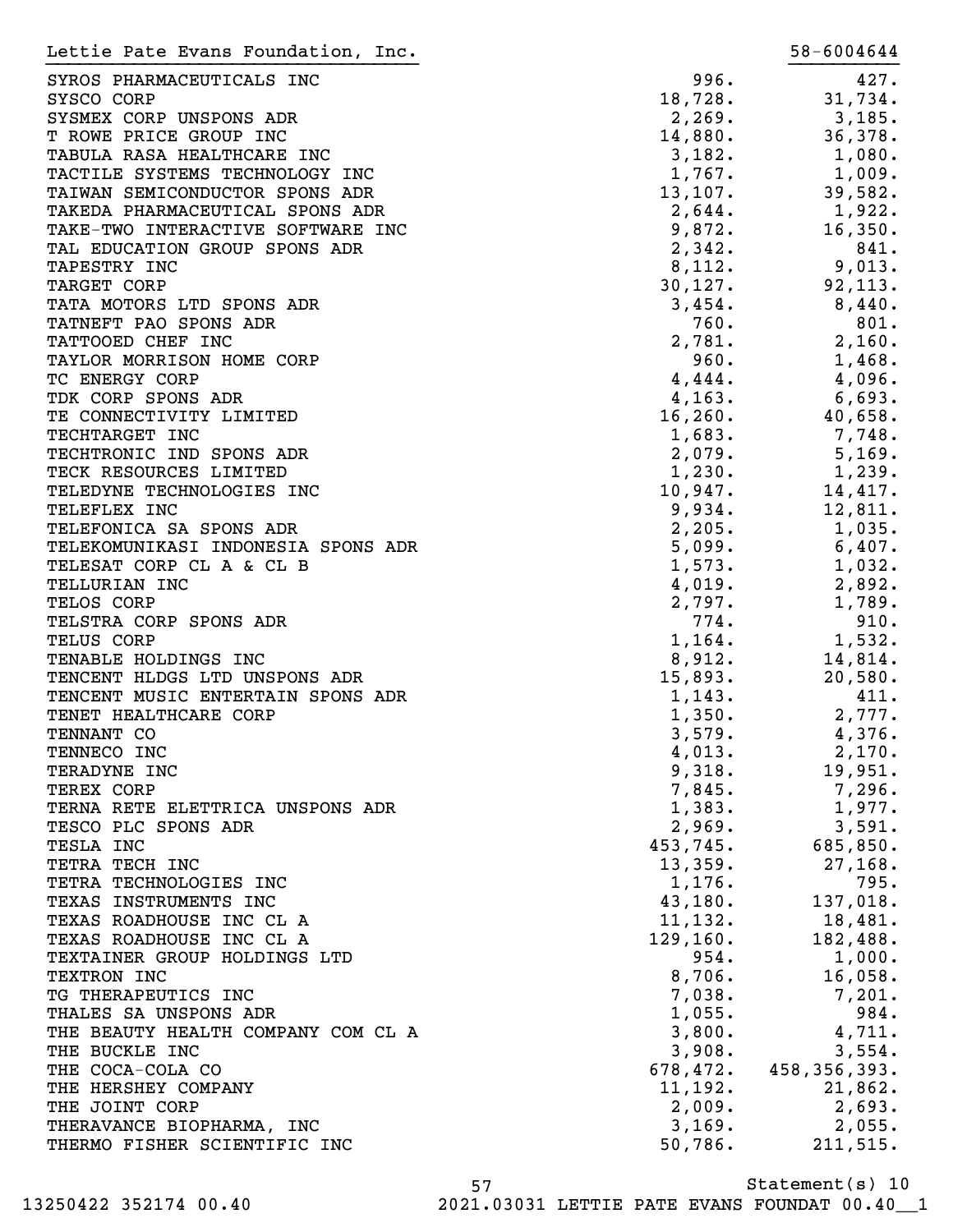| Lettie Pate Evans Foundation, Inc.             |                  | 58-6004644     |
|------------------------------------------------|------------------|----------------|
| THOMSON REUTERS CORP                           | 2,234.           | 5,861.         |
| THRYV HOLDINGS INC                             | 982.             | 1,152.         |
| TIM SA SPONS ADR                               | 605.             | 477.           |
| TIVITY HEALTH INC                              | 914.             | 1,560.         |
| TJX COS INC                                    | 35,048.          | 72,883.        |
| T-MOBILE US INC                                | 40,912.          | 52,539.        |
| TOKIO MARINE HOLDINGS SPONS ADR                | 1,514.           | 2,072.         |
| TOKYO ELECTRON LTD UNSPONS ADR                 | 2,282.           | 7,195.         |
| TORO CO                                        | 123,902.         | 199,920.       |
| TORONTO DOMINION BANK                          | 6,469.           | 8,895.         |
| TOSHIBA CORP UNSPONS ADR                       | 2,549.           | 3,642.         |
| TOTALENERGIES SE                               | 6, 200.          | 5,737.         |
| TOYOTA MOTOR CORP SPONS ADR                    | 9,036.           | 13,898.        |
| TPI COMPOSITES INC                             | 4,320.           | 1,885.         |
| TRACTOR SUPPLY CO                              | 7,652.           | 20,281.        |
| TRANE TECHNOLOGIES PLC                         | 9,043.           | 40,204.        |
| TRANSCAT INC                                   | 550.             | 2,033.         |
| TRANSDIGM GROUP INC                            | 9,979.           | 26,724.        |
| TRANSMEDICS GROUP INC                          | 1,242.           | 1,552.         |
| TRAVELERS COMPANIES INC                        | 22,283.          | 30,973.        |
| TREACE MEDICAL CONCEPTS INC                    | 2,846.           | 2,684.         |
| TREASURY WINE ESTATES LTD SPONS ADR            | 5,082.           | 3,874.         |
| TREDEGAR CORPORATION                           | 986.             | 839.           |
| TREND MICRO INC SPONS ADR                      | 1,940.           | 2,117.         |
| TRIMBLE INC                                    | 13,929.          | 17,002.        |
| TRINET GROUP INC                               | 5,002.           | 12, 193.       |
| TRINSEO PLC                                    | 6,348.           | 6,033.         |
| TRIP.COM GROUP LTD SPONS ADR                   | 1,108.           | 591.           |
| TRIUMPH BANCORP INC                            | 5,030.           | 7,740.         |
| TRUIST FINANCIAL CORP                          | 37,588.          | 62,356.        |
| TRUPANION INC                                  | 4,553.           | 15,051.        |
| TTEC HOLDINGS INC                              | 2,888.           | 5,795.         |
| TUCOWS INC CL A                                | 1,349.           | 2, 263.        |
| TURKCELL ILETISIM HIZM SPONS ADR               | 962.             | 643.           |
| TURKIYE GARANTI BANKASI SPONS ADR              | 1,958.           | 551.           |
| TURNING POINT BRANDS INC                       | 3,190.           | 3,438.         |
| TURNING POINT THERAPEUTICS INC                 | 1,539.           | 716.           |
| TURTLE BEACH CORP                              | 988.             | 690.           |
| TWIST BIOSCIENCE CORP                          | 9,337.           | 11, 144.       |
| TWITTER INC                                    | 24,573.          | 27,056.        |
| TYLER TECHNOLOGIES INC                         | 9,663.           | 15,601.        |
| TYSON FOODS INC CL A                           | 11,346.          | 19,262.        |
| UBISOFT ENTERTAINMENT SA UNSPONS ADR           | 868.             | 487.           |
| UBS GROUP AG                                   | 3,735.           | 3,949.         |
| UDR INC REIT                                   | 8,566.           | 14,398.        |
| UFP INDUSTRIES INC                             | 6,015.           | 14,630.        |
| UIPATH INC CL A                                | 38,067.          | 70,302.        |
| ULTA BEAUTY INC                                | 9,387.           | 18,968.        |
| ULTRA CLEAN HOLDINGS                           |                  | 7,572.         |
| ULTRAPAR PARTICIPACOES SPONS ADR               | 2,889.<br>1,073. | 597.           |
| UMH PROPERTIES INC REIT                        | 1,220.           | 2,159.         |
| UMICORE SA UNSPONS ADR                         |                  |                |
|                                                | 2,793.           | 2,218.         |
| UNDER ARMOUR INC CL C<br>UNDER ARMOUR INC-CL A | 2,110.           | 2,471.         |
| UNICHARM CORP SPONS ADR                        | 2,488.           | 2,882.         |
| UNICREDIT SPA UNSPONS ADR                      | 2,325.<br>1,923. | 3,283.         |
| UNILEVER PLC SPONS ADR                         | 8,838.           | 1,841.         |
|                                                |                  | 8,015.<br>162. |
| UNINVESTED CASH                                | 162.             |                |

Statement(s) 10 58 13250422 352174 00.40 2021.03031 LETTIE PATE EVANS FOUNDAT 00.40\_\_1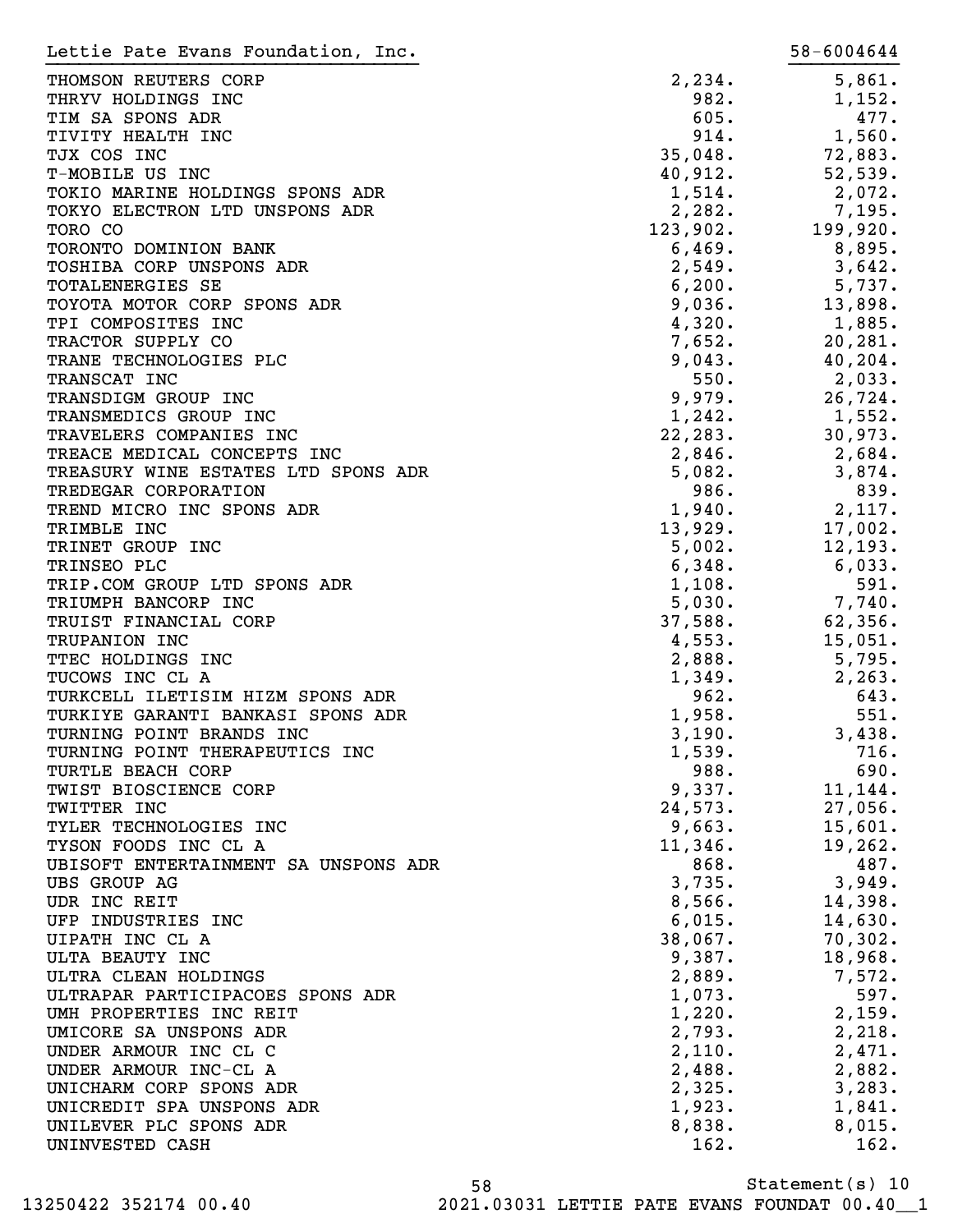| Lettie Pate Evans Foundation, Inc.                |                | 58-6004644                |
|---------------------------------------------------|----------------|---------------------------|
| UNION PAC CORP                                    | 44,803.        | 127,729.                  |
| UNISYS CORPORATION                                | 3,984.         | 3,147.                    |
| UNITED AIRLINES HOLDINGS INC                      | 15,081.        | 10,989.                   |
| UNITED MICROELECTRONICS SPONS ADR                 | 1,090.         | 7,254.                    |
| UNITED OVERSEAS BANK-SPONS ADR                    | 4,943.         | 5,487.                    |
| UNITED PARCEL SERVICE CL B                        | 60,896.        | 123,460.                  |
| UNITED RENTALS INC                                | 4,081.         | 17,611.                   |
| UNITED UTILITIES GROUP SPONS ADR                  | 2,853.         | 3,617.                    |
| UNITEDHEALTH GROUP INC                            | 96,457.        | 375,099.                  |
| UNITEDHEALTH GROUP INC                            | 231,859.       | 421,798.                  |
| UNIVERSAL HEALTH REALTY INCOME REIT               | 3,010.         | 2,022.                    |
| UNIVERSAL HEALTH SERVICES-B                       | 8,331.         | 8,947.                    |
| UPLAND SOFTWARE INC                               | 3,038.         | 1,668.                    |
| UPM KYMMENE OYJ UNSPONS ADR                       | 1,531.         | 1,678.                    |
| UPWORK INC                                        | 6,647.         | 11,819.                   |
| <b>URANIUM ENERGY</b>                             | 1,616.         | 2,050.                    |
| URBAN OUTFITTERS INC                              | 5,893.         | 4,198.                    |
| UR-ENERGY INC                                     | 955.           | 798.                      |
| UROGEN PHARMA LTD                                 | 1,747.         | 514.                      |
| US BANCORP                                        | 47,655.        | 61,843.                   |
| US PHYSICAL THERAPY INC                           | 4,478.         | 3,918.                    |
| USANA HEALTH SCIENCES INC                         | 4,502.         | 4,352.                    |
| UTZ BRANDS INC CL A                               | 3,892.         | 2,791.                    |
|                                                   |                |                           |
| V.F. CORP                                         | 15,541.        | 17,866.                   |
| VAIL RESORTS INC                                  | 66,866.        | 108, 207.                 |
| VALE S.A. SPONS ADR                               | 2,402.         | 2,524.                    |
| VALEO SE                                          | 1,567.         | 912.                      |
| VALERO ENERGY CORP                                | 20,318.        | 22,758.                   |
| VANGUARD INTL GROWTH-ADM                          |                | $3,289,340.$ $3,979,434.$ |
| VANGUARD S/C VAL INDX-ADM                         | 2,838,506.     | 3,924,345.                |
| VANGUARD VALUE ETF                                | 9,346,752.     | 11,632,576.               |
| VAPOTHERM INC<br>VAREX IMAGING CORP               | 2,535.         | 1,305.                    |
|                                                   | 1,036.         | 1,167.                    |
| VARONIS SYSTEMS INC                               | 5,650.         | 15,219.                   |
| VAXART INC                                        | 2,591.         | 2,013.                    |
| VAXCYTE INC                                       | 1,862.         | 1,166.                    |
| VBI VACCINES INC                                  | 1,392.         | 1,086.                    |
| VECTOR GROUP LTD                                  | 1,159.         | 1,607.                    |
| VELODYNE LIDAR INC                                | 2,326.         | 970.                      |
| VENTAS INC REIT<br>VEOLIA ENVIRONNEMENT SPONS ADR | 17,473.        | 15,898.                   |
|                                                   | 1,441.<br>947. | 2,282.                    |
| VERASTEM INC                                      |                | 1,109.                    |
| VERICEL CORP<br>VERISIGN INC                      | 1,867.         | 5,699.<br>19,544.         |
|                                                   | 7,382.         |                           |
| VERISK ANALYTICS INC                              | 10,575.        | 29,964.                   |
| VERITEX HOLDINGS INC                              | 1,023.         | 1,074.                    |
| VERITONE INC                                      | 1,304.         | 1,708.                    |
| VERIZON COMMUNICATIONS INC                        | 115,806.       | 168,974.                  |
| VERRA MOBILITY CORP                               | 5,075.         | 6,033.                    |
| VERTEX PHARMACEUTICALS INC                        | 26,895.        | 45,896.                   |
| VERTEX PHARMACEUTICALS INC                        | 79,644.        | 110, 239.                 |
| VERU INC                                          | 564.           | 1,031.                    |
| VERVE THERAPEUTICS INC                            | 2,110.         | 1,770.                    |
| VESTAS WIND SYSTEMS UNSPONS ADR                   | 1,563.         | 2,390.                    |
| VIACOMCBS INC CL B                                | 26,968.        | 13,611.                   |
| VIAD CORP                                         | 2,983.         | 2,567.                    |
| VIANT TECHNOLOGY INC                              | 1,019.         | 330.                      |
| VIATRIS INC                                       | 12,397.        | 13,138.                   |

Statement(s) 10 59 13250422 352174 00.40 2021.03031 LETTIE PATE EVANS FOUNDAT 00.40\_\_1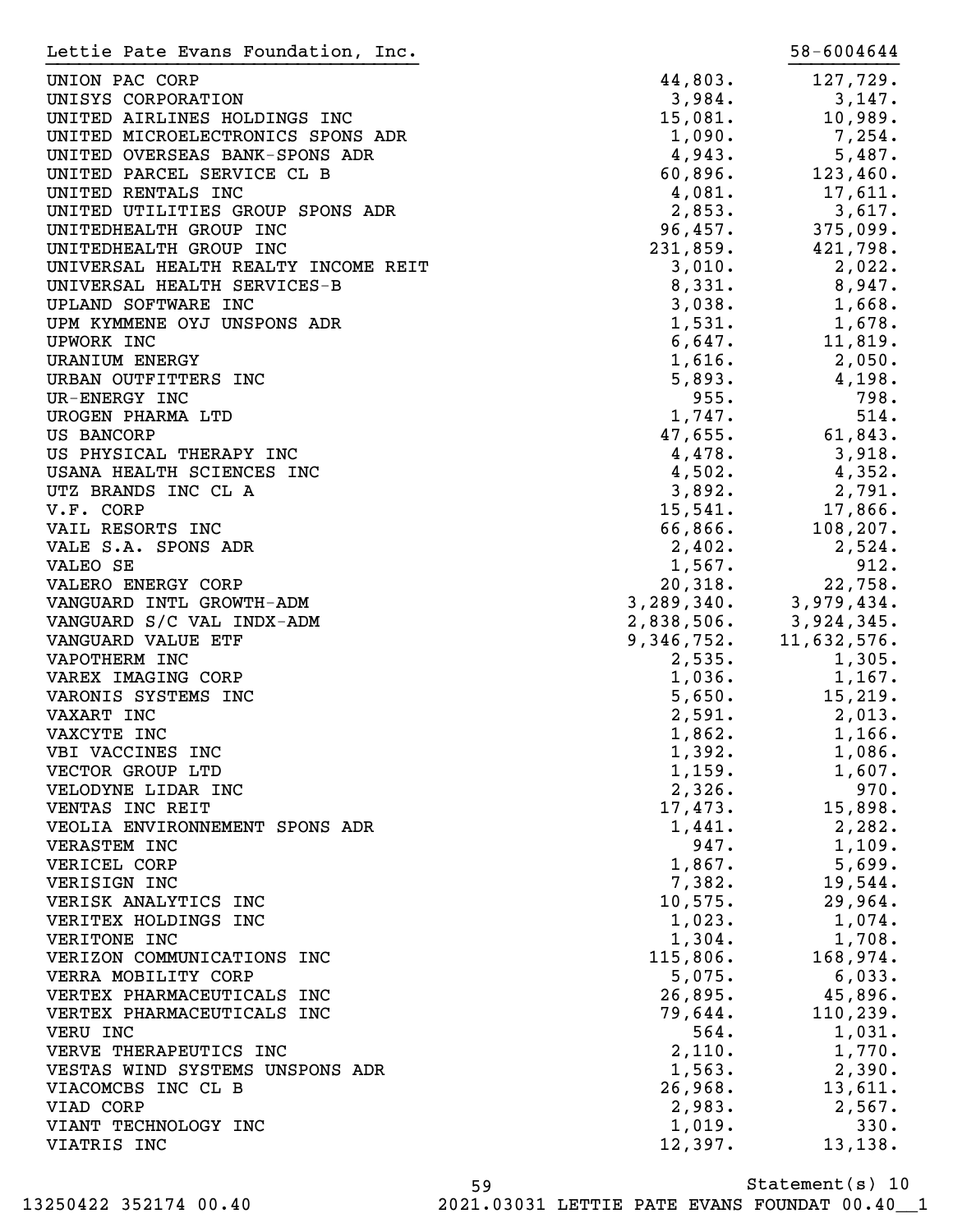| Lettie Pate Evans Foundation, Inc. |            | 58-6004644        |
|------------------------------------|------------|-------------------|
| VIAVI SOLUTIONS INC                | 8,407.     | 10,519.           |
| VICOR CORP                         | 2,464.     | 7,492.            |
| VIEWRAY INC                        | 3,190.     | 2,226.            |
| VINCI SA UNSPONS ADR               | 3,783.     | 4,104.            |
| VIPSHOP HLDGS LTD SPONS ADR        | 1,426.     | 689.              |
| VIR BIOTECHNOLOGY INC              | 6,982.     | 7,453.            |
| VIRTUS INVESTMENT PARTNERS         | 6,046.     | 6,536.            |
| VISA INC CL A                      | 126,538.   |                   |
|                                    |            | 274,572.          |
| VISA INC CL A                      | 105,617.   | 289,308.          |
| VISTAGEN THERAPEUTICS INC          | 1,261.     | 924.              |
| <b>VISTEON CORP</b>                | 5,291.     | 9,113.            |
| VITAL FARMS INC                    | 1,550.     | 1,318.            |
| VIVENDI SE UNSPONS ADR             | 2,626.     | 1,833.            |
| VIVINT SMART HOME INC              | 984.       | 577.              |
| VOCERA COMMUNICATIONS INC          | 3,753.     | 7,586.            |
| VODAFONE GROUP PLC SPONS ADR       | 4,215.     | 2,180.            |
| VOLKSWAGEN AG PFD ADR              | 1,798.     | 2,169.            |
| VOLVO AB B SHS UNSPONS ADR         | 1,050.     | 1,293.            |
| VONAGE HOLDINGS CORP               | 7,030.     | 14,886.           |
| VONOVIA SE UNSPONS ADR             | 2,289.     | 1,981.            |
| VORNADO REALTY TRUST REIT          | 10,906.    | 5,693.            |
| VOYA FINANCIAL INC                 | 195,547.   | 224,327.          |
| VULCAN MATERIALS CO                | 10,075.    | 21,588.           |
| <b>VUZIX CORP</b>                  | 3,059.     | 1,509.            |
| WABASH NATL CORP                   | 1,037.     | 1,249.            |
| WABTEC CORP                        | 10,513.    | 13,356.           |
| WAL MART DE MEXICO SPONS ADR       | 1,954.     | 2,384.            |
| WALGREENS BOOTS ALLIANCE INC       | 46,803.    | 30, 201.          |
| WALKER & DUNLOP                    | 328.       | 1,660.            |
| WALMART INC                        | 72,754.    | 163,789.          |
| WARNER MUSIC GROUP CORP CL A       | 29,314.    | 32,774.           |
| WASTE MANAGEMENT INC               | 18,371.    | 51,906.           |
| WATERS CORP                        | 6,130.     | 17,885.           |
| WATTS WATER TECHNOLOGIES INC       | 5,291.     | 9,126.            |
| WAVE LIFE SCIENCES LTD             | 1,350.     | 160.              |
| WAYMO LLC CONV PFD SER A2 UNITS PP | 9,789.     | 10,456.           |
| <b>WD 40 CO</b>                    | 7,474.     | 10,030.           |
| WEC ENERGY GROUP INC               | 13,322.    | 24, 170.          |
| WEICHAI POWER COMPANY UNSPONS ADR  | 858.       | 608.              |
| WELBILT INC                        | 8,375.     | 9,199.            |
| WELLS FARGO & CO                   | 163,891.   | 154,975.          |
| WELLTOWER INC REIT                 | 23, 230.   | 29,934.           |
| WESCO INTERNATIONAL INC            | 2,456.     | 3,158.            |
| WESFARMERS LIMITED UNSPONS ADR     | 4,130.     | 7,009.            |
| WEST BANCORPORATION INC            | 1,032.     | 1,895.            |
| WEST JAPAN RAILWAY CO UNSPONS ADR  | 1,087.     | 669.              |
| WEST PHARMACEUTICAL SVCS INC       | 11,818.    | 26, 265.          |
| WESTERN ALLIANCE BANCORPORATION    | 150, 117.  | 313, 154.         |
| WESTERN ASSET CORE PLUS BD-IS      | 4,836,258. | 4,658,498.        |
| WESTERN DIGITAL CORP               | 13,486.    | 14,346.           |
| WESTPAC BKG CORP SPONS ADR         | 8,315.     | 6,384.            |
| WESTROCK CO                        | 9,546.     | 8,872.            |
| WEYERHAEUSER CO REIT               | 16,573.    | 22,978.           |
| WH GROUP LTD SPONS ADR             | 622.       | 453.              |
| WHARF HLDGS LTD UNSPONS ADR        | 556.       | 969.              |
| WHEATON PRECIOUS METALS CORP       | 671.       |                   |
| WHIRLPOOL CORPORATION              | 7,001.     | 1,760.<br>10,325. |
|                                    |            |                   |
| WIDEOPENWEST INC                   | 1,124.     | 2,410.            |

Statement(s) 10 60 13250422 352174 00.40 2021.03031 LETTIE PATE EVANS FOUNDAT 00.40\_\_1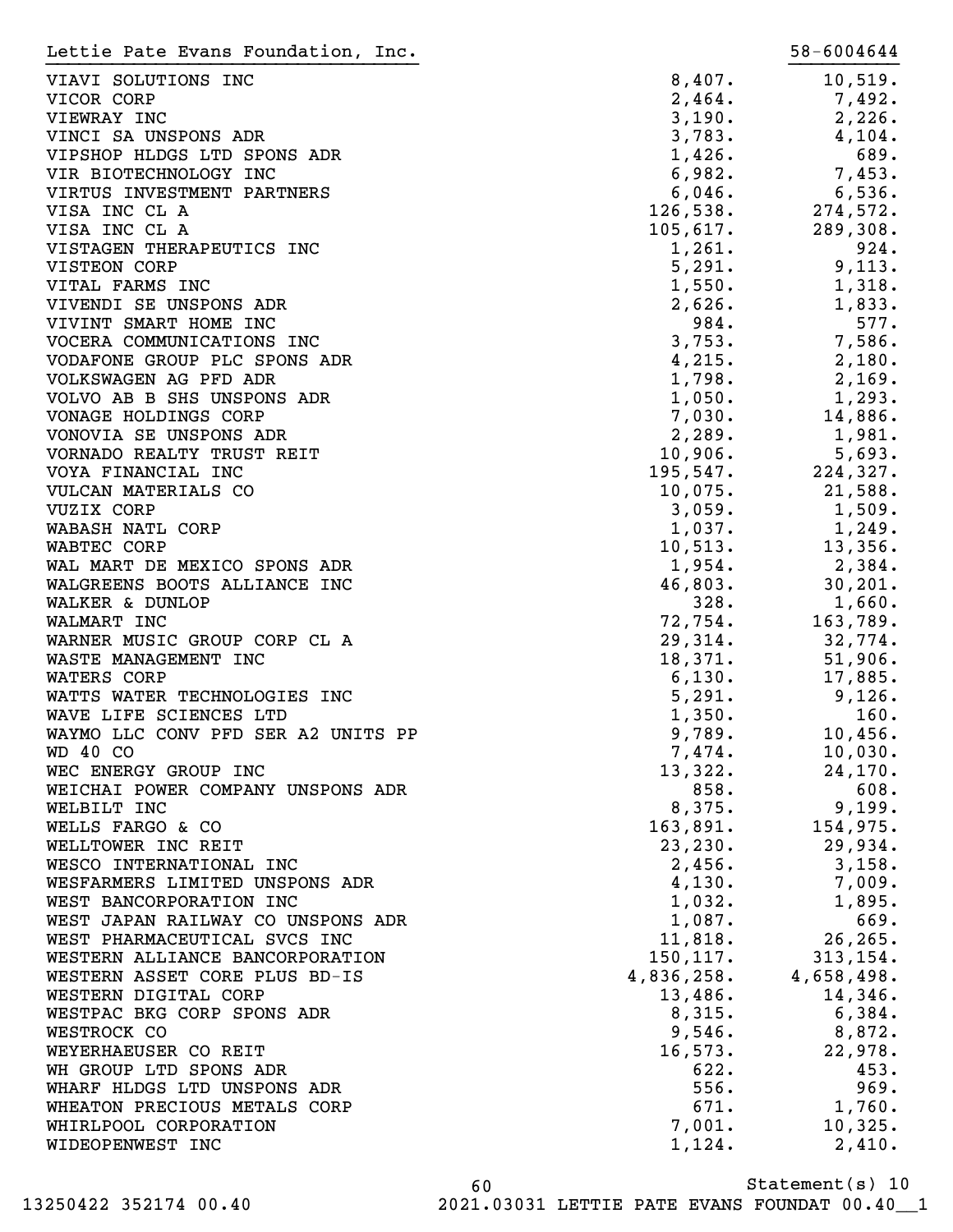| Lettie Pate Evans Foundation, Inc.      |               | 58-6004644     |
|-----------------------------------------|---------------|----------------|
| WILLIAMS COS INC                        | 27,723.       | 24,608.        |
| WILLIS TOWERS WATSON PLC                | 12,719.       | 25,174.        |
| WILLSCOT MOBILE MINI HOLDINGS CL A      | 13,797.       | 23,646.        |
| WINGSTOP INC                            | 8,881.        | 15,379.        |
| WINNEBAGO INDS INC                      | 4,872.        | 6,593.         |
| WIPRO LTD SPONS ADR                     | 3,302.        | 8,325.         |
| WISDOMTREE INVESTMENTS INC              | 1,947.        | 1,891.         |
| WIX COM LTD                             | 632.          | 789.           |
| WOLTERS KLUWER NV SPONS ADR             | 1,529.        | 4,017.         |
| WOLVERINE WORLD WIDE INC                | 8,165.        | 6,943.         |
| WOODSIDE PETROLEUM SPONS ADR            | 4,413.        | 2,991.         |
| WOORI FINANCIAL GROUP INC SPONS ADR     | 7,915.        | 6,747.         |
| WORKDAY INC-CLASS A                     | 47,674.       | 48,080.        |
| WORKHORSE GROUP INC                     | 984.          | 275.           |
| WORKIVA INC CL A                        | 5,198.        | 16,703.        |
| WPP PLC SPONS ADR                       | 1,403.        | 1,133.         |
| WR BERKLEY CORP                         | 8,257.        | 9,969.         |
| WUXI BIOLOGICS CAYMAN UNSPONS ADR       | 2,463.        | 3,891.         |
| WW INTERNATIONAL INC                    | 1,940.        | 1,065.         |
| WYNN RESORTS LTD                        | 6,761.        | 6,973.         |
| XCEL ENERGY INC                         | 19,202.       | 32,022.        |
| XENCOR INC                              | 7,161.        |                |
|                                         |               | 6,941.         |
| XILINX INC                              | 10, 139.      | 40,286.        |
| XPEL INC                                | 962.          | 4,165.         |
| XYLEM INC                               | 5,196.        | 16,909.        |
| YANZHOU COAL SPONS ADR                  | 1,506.        | 2,820.         |
| YARA INTERNATIONAL SPONS ADR            | 947.          | 1,038.         |
| YASKAWA ELECTRIC CORP UNSPONS ADR       | 3,694.        | 5,645.         |
| YELP INC                                | 8,035.        | 7,212.         |
| YEXT INC                                | 6,708.        | 3,323.         |
| Y-MABS THERAPEUTICS INC                 | 3,184.        | 1,605.         |
| YORK WATER CO                           | 1,330.        | 1,493.         |
| YUM! BRANDS INC                         | 13,427.       | 33,188.        |
| Z HOLDINGS CORP UNSPONS ADR             | 1,821.        | 2,049.         |
| ZALANDO SE UNSPONS ADR                  | 1,194.        | 2,021.         |
| ZEBRA TECHNOLOGIES CORP                 | 10, 353.      | 24,403.        |
| ZEBRA TECHNOLOGIES CORP                 | 44,694.       | 248,198.       |
| ZENTALIS PHARMACEUTICALS INC            | 4,897.        | 8,406.         |
| ZIFF DAVIS INC                          | 9,632.        | 14,301.        |
| ZIMMER BIOMET HOLDINGS INC              | 17,569.       | 19,945.        |
| ZIONS BANCORPORATION NA                 | 4,812.        | 10,042.        |
| ZIOPHARM ONCOLOGY INC                   | 3,714.        | 908.           |
| ZOETIS INC                              | 18,930.       | 92,731.        |
| ZOOM VIDEO COMMUNICATIONS INC CL A      | 100, 745.     | 52, 230.       |
| ZTO EXPRESS CAYMAN INC SPONS ADR        | 1,273.        | 1,101.         |
| ZUORA INC CL A                          | 4,818.        | 6,052.         |
| ZURICH INSURANCE GROUP SPONS ADR        | 3,691.        | 5,412.         |
| ZURN WATER SOLUTIONS CORP               | 4,148.        | 6,807.         |
| ZYMERGEN INC                            | 1,836.        | 983.           |
| ZYNEX INC                               | 387.          | 528.           |
| Total to Form 990-PF, Part II, line 10b | 60, 430, 157. | 554, 555, 930. |
|                                         |               |                |

61 Statement(s) 10 13250422 352174 00.40 2021.03031 LETTIE PATE EVANS FOUNDAT 00.40\_\_1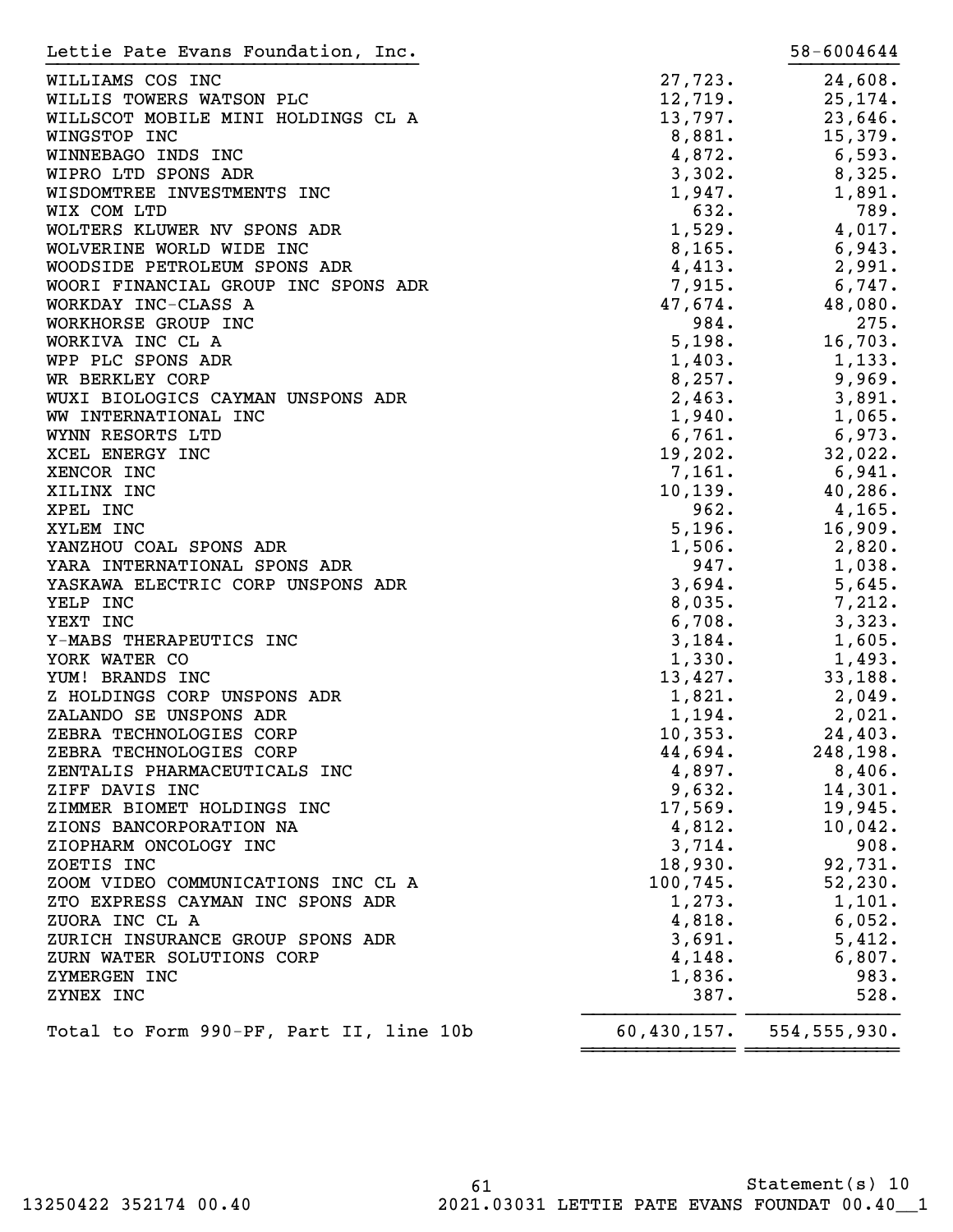| Form 990-PF<br>Depreciation of Assets Not Held for Investment   |                               |                             | Statement 11         |
|-----------------------------------------------------------------|-------------------------------|-----------------------------|----------------------|
| Description                                                     | Cost or<br>Other Basis        | Accumulated<br>Depreciation | Book Value           |
| AV EQUIPMENT<br>FURNITURE & EQUIPMENT<br>LEASEHOLD IMPROVEMENTS | 733.<br>11,559.<br>5,599.     | 733.<br>11,559.<br>3,863.   | 0.<br>0.<br>1,736.   |
| Total To Fm 990-PF, Part II, 1n 14                              | 17,891.                       | 16, 155.                    | 1,736.               |
| Form 990-PF                                                     | Other Assets                  |                             | Statement 12         |
| Description                                                     | Beginning of<br>Yr Book Value | End of Year<br>Book Value   | Fair Market<br>Value |
| 457(b) PLAN<br>BENEFIT PLANS                                    | 27,419.<br>1,224.             | 31,301.<br>2,003.           | 59,490.<br>2,003.    |
| To Form 990-PF, Part II, line 15                                | 28,643.                       | 33,304.                     | 61,493.              |
| Form 990-PF                                                     | Other Liabilities             |                             | Statement 13         |
| Description                                                     |                               | BOY Amount                  | EOY Amount           |
| 457(b) PLAN<br>BENEFIT PLANS                                    |                               | 104.<br>10.                 | 104.<br>157.         |
| Total to Form 990-PF, Part II, line 22                          | 114.                          | 261.                        |                      |

~~~~~~~~~~~~~~ ~~~~~~~~~~~~~~

}}}}}}}}}}}}}}}}}}}}}}}}}}}}}}}}}} }}}}}}}}}}

~~~~~~~~~~~~~~~~~~~~~~~~~~~~~~~~~~~~~~~~~~~~~~~~~~~~~~~~~~~~~~~~~~~~~~~~~~~~~~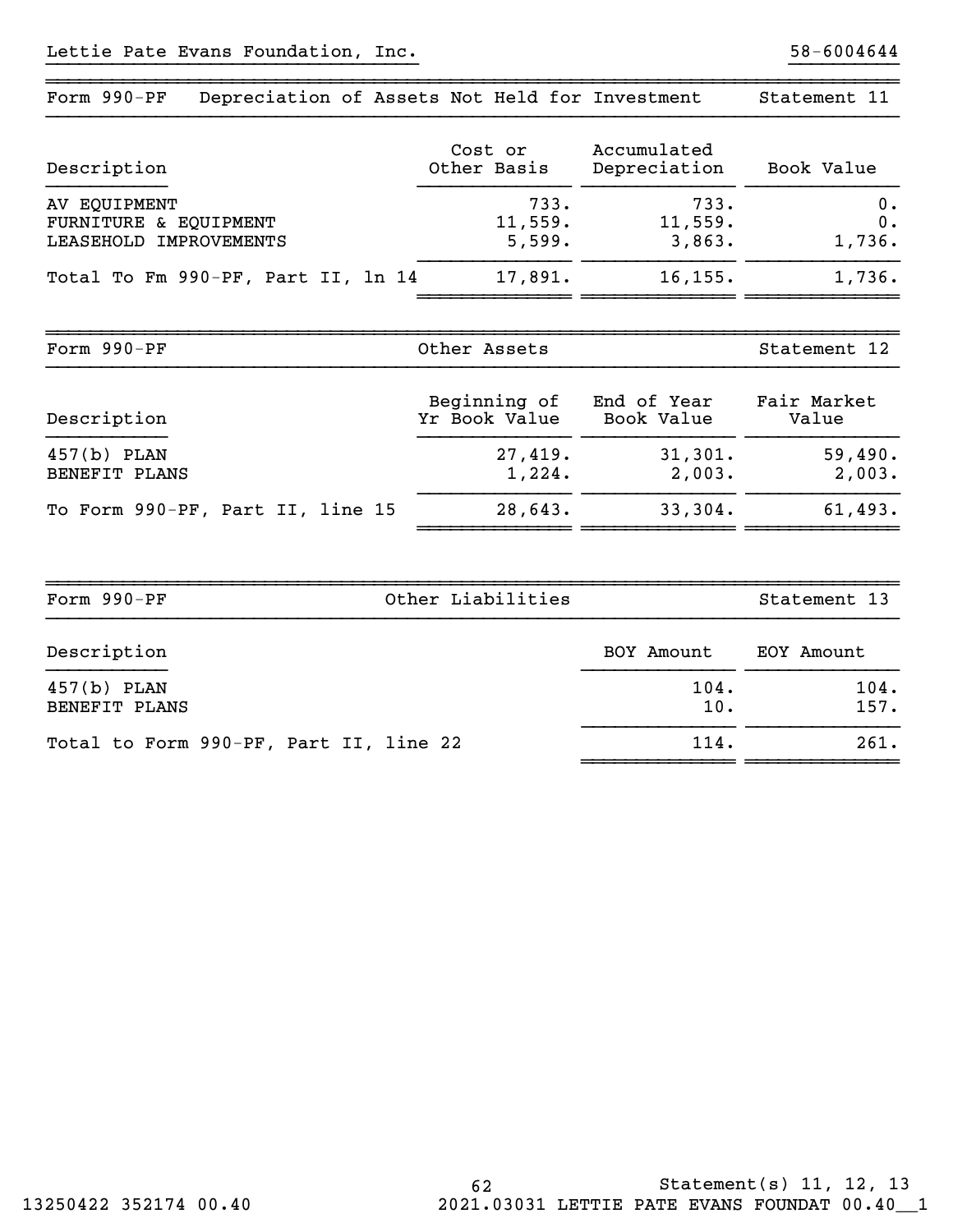# Lettie Pate Evans Foundation, Inc. 58-6004644

| Form 990-PF                                                                       | Part VII - List of Officers, Directors | Trustees and Foundation Managers   | Statement 14        |                                                 |      |
|-----------------------------------------------------------------------------------|----------------------------------------|------------------------------------|---------------------|-------------------------------------------------|------|
| Name and Address                                                                  |                                        | Title and<br>Avrg Hrs/Wk           | $Compen-$<br>sation | Employee<br>Ben Plan Expense<br>Contrib Account |      |
| James B. Williams<br>191 Peachtree St, Suite 3540<br>Atlanta, GA 30303            |                                        | Trustee- Chair Emeritus<br>1.00    | 6,250.              | 227.                                            | 0.   |
| E. Jenner Wood, III<br>191 Peachtree St, Suite 3540<br>Atlanta, GA 30303          |                                        | Trustee- Chair<br>2.00             | 6, 250.             | 227.                                            | 0.   |
| Lawrence L. Gellerstedt, III<br>191 Peachtree St, Suite 3540<br>Atlanta, GA 30303 |                                        | Trustee- Vice Chair<br>2.00        | 8,750.              | 227.                                            | 0.   |
| David P. Stockert<br>191 Peachtree St, Suite 3540<br>Atlanta, GA 30303            |                                        | Trustee<br>1.00                    | 6, 250.             | 227.                                            | 0.   |
| Lyons Gray<br>191 Peachtree St, Suite 3540<br>Atlanta, GA 30303                   |                                        | Trustee<br>1.00                    | 6,250.              | 227.                                            | 0.   |
| P. Russell Hardin<br>191 Peachtree St, Suite 3540<br>Atlanta, GA 30303            |                                        | President<br>3.00                  |                     | $34,948.$ 7,773.                                | 149. |
| Erik S. Johnson<br>191 Peachtree St, Suite 3540<br>Atlanta, GA 30303              |                                        | Vice President & Secretary<br>3.00 | 19,053.             | 4,411.                                          | 97.  |
| Eli P. Niepoky<br>191 Peachtree St, Suite 3540<br>Atlanta, GA 30303               |                                        | Treasurer<br>3.00                  | $11,818$ .          | 3,373.                                          | 66.  |
|                                                                                   |                                        |                                    |                     |                                                 |      |
| Totals included on 990-PF, Page 6, Part VII                                       |                                        |                                    |                     | 99,569. 16,692.                                 | 312. |

}}}}}}}}}}}}}}}}}}}}}}}}}}}}}}}}}} }}}}}}}}}}

~~~~~~~~~~~~~~~~~~~~~~~~~~~~~~~~~~~~~~~~~~~~~~~~~~~~~~~~~~~~~~~~~~~~~~~~~~~~~~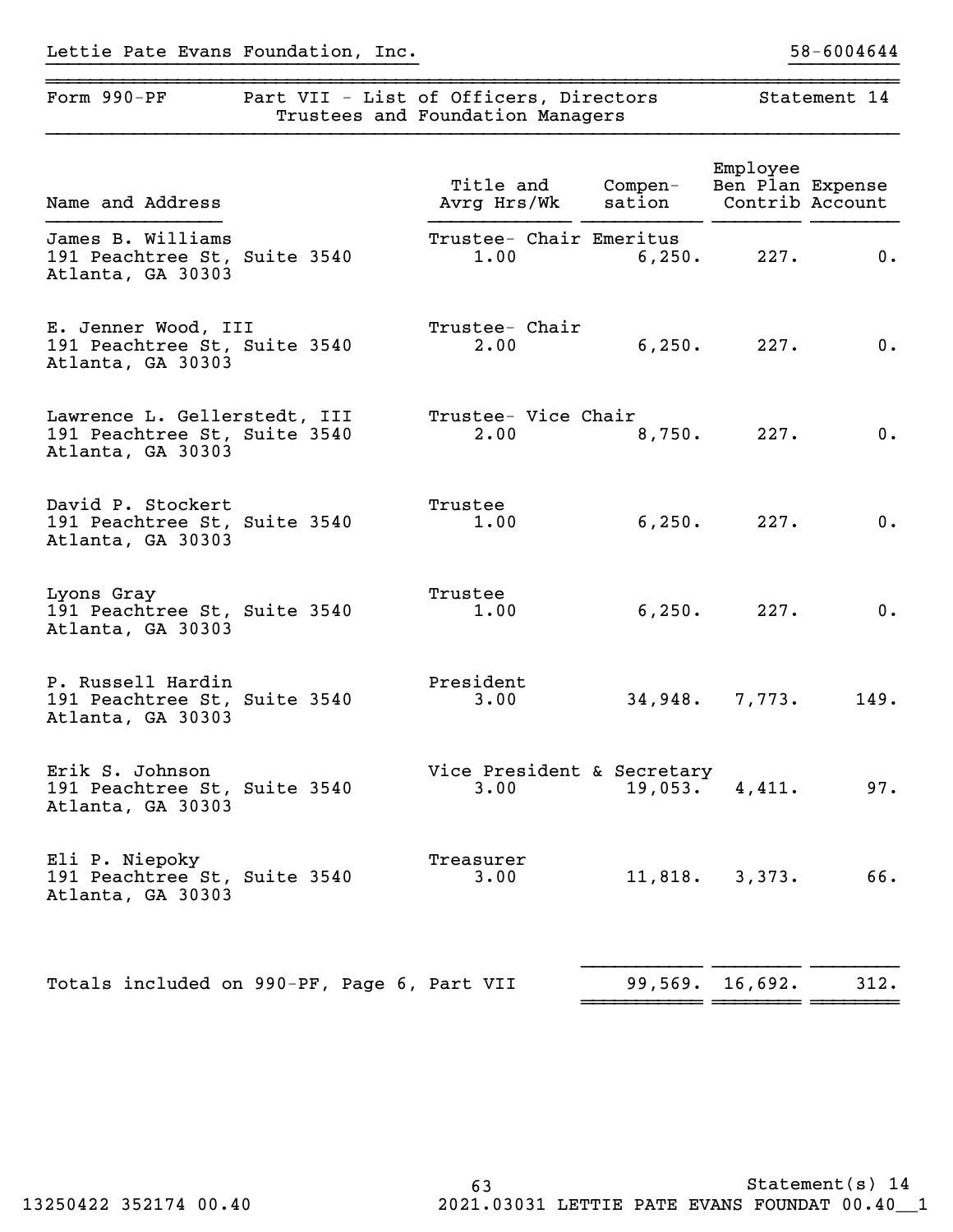Form 990-PF Grant Application Submission Information Statement 15 Part XIV, Lines 2a through 2d

Name and Address of Person to Whom Applications Should be Submitted

}}}}}}}}}}}}}}}}}}}}}}}}}}}}}}}}}} }}}}}}}}}}

~~~~~~~~~~~~~~~~~~~~~~~~~~~~~~~~~~~~~~~~~~~~~~~~~~~~~~~~~~~~~~~~~~~~~~~~~~~~~~

P. Russell Hardin, President 191 Peachtree St., NE, Suite 3540 Atlanta, GA 30303

Telephone Number

404-522-6755

Form and Content of Applications }}}}}}}}}}}}}}}}}}}}}}}}}}}}}}}}

Application form not required. Proposals should be submitted via the Foundation's online application portal on its website. Before submitting a formal grant request, prospective grantees are encouraged to submit an informal inquiry to fdns@woodruff.org. The grant requests should be made in letter form and include the following information:

- A description of the organization, its purposes, programs, staffing and governing board

- The organization's latest financial statements including the most recent audit report

- A description of the proposed project and full justification for its funding

- An itemized project budget including other sources of support in hand or anticipated

Any Submission Deadlines }}}}}}}}}}}}}}}}}}}}}}}}

Grant applications are considered in April and Nov. for requests received by Feb. 1 and Aug. 15th.

Restrictions and Limitations on Awards

The Foundation makes grants to public charities located in Georgia and Virginia, with a particular focus on private secondary and higher education, arts and culture, and museums and historic preservation. Grants in Georgia are typically reserved for organizations operating in metropolitan Atlanta; grants in Virginia are typically reserved only for those organizations that Mrs. Lettie Pate Evans supported during her life. Traditionally, preference has been given to one-time capital projects and to other extraordinary needs of well-established organizations with a broad base of community support and proven ability to meet an annual operating budget. Grants for regular operating expenses are avoided. No grants are made to individuals.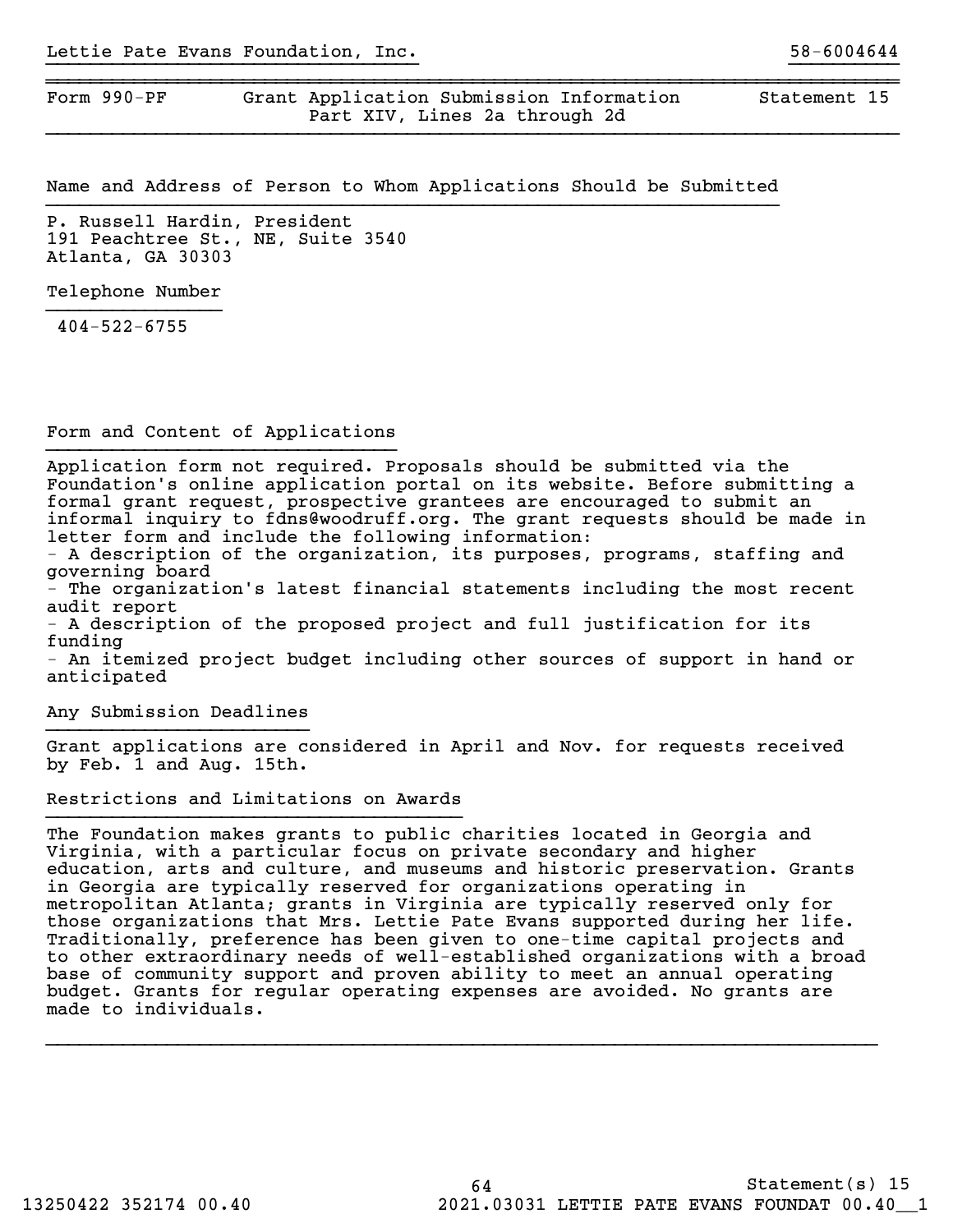| Form $990-PF$ | Grant Application Submission Information | Statement 16 |  |
|---------------|------------------------------------------|--------------|--|
|               | Part XIV, Lines 2a - 2d (Continuation)   |              |  |

Form and Content of Applications

 - Evidence from the IRS of the organization's tax-exempt status and that the applying organization itself is not a private foundation.